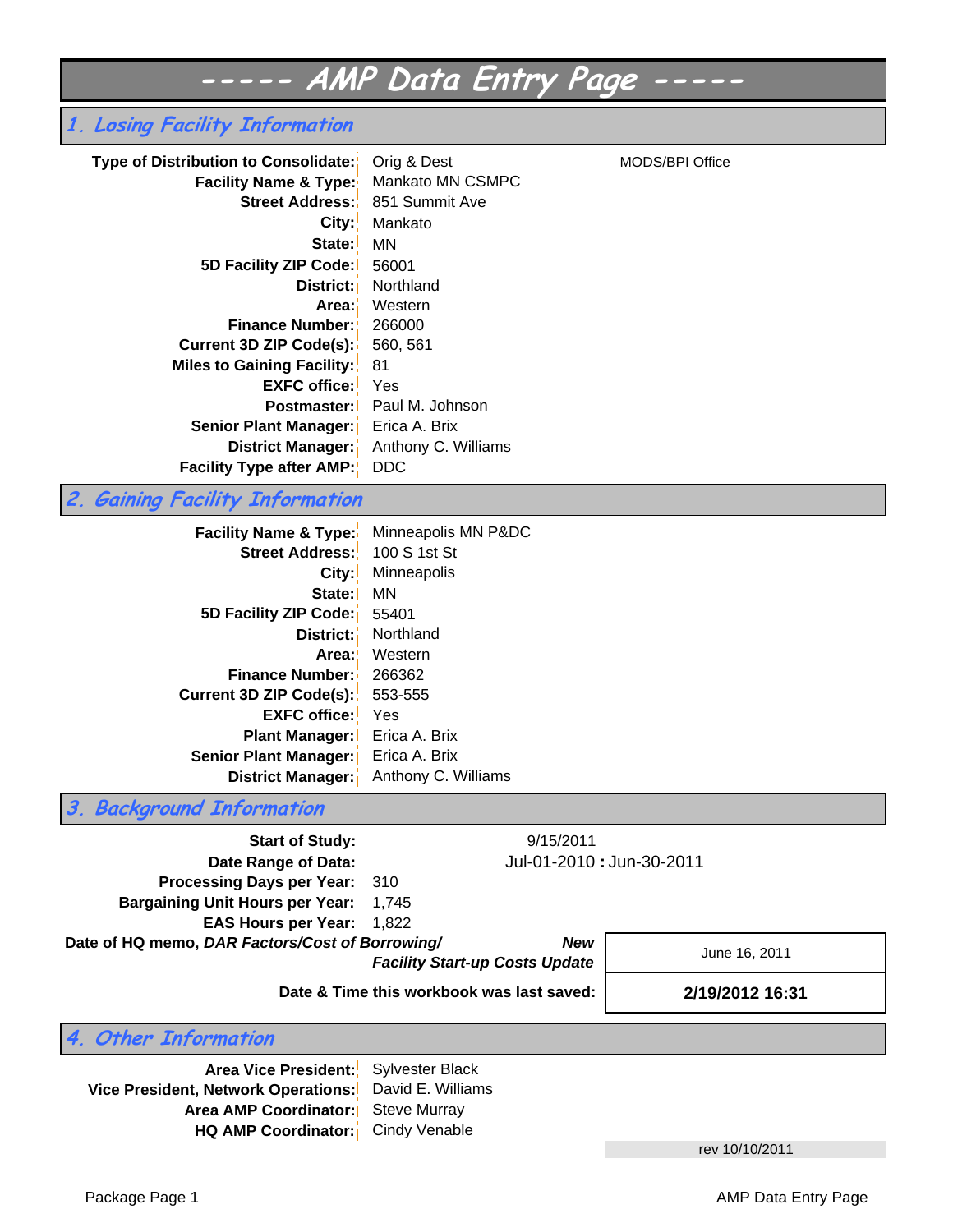# **Approval Signatures**

| Losing Facility Name and Type: Mankato MN CSMPC     |                                |
|-----------------------------------------------------|--------------------------------|
|                                                     | Street Address: 851 Summit Ave |
|                                                     | City: Mankato                  |
| State: MN                                           |                                |
| Facility ZIP Code: 56001                            |                                |
| Finance Number: 266000                              |                                |
| Current 3D ZIP Code(s): 560, 561                    |                                |
| Type of Distribution to Consolidate: Orig & Dest    |                                |
| Gaining Facility Name and Type: Minneapolis MN P&DC |                                |
| Street Address: 100 S 1st St                        |                                |
|                                                     | City: Minneapolis              |
| State: MN                                           |                                |
| Facility ZIP Code: 55401                            |                                |
| Finance Number: 266362                              |                                |
| <b>Current 3D ZIP Code(s): 553-555</b>              |                                |
|                                                     |                                |

ACKNOWLEDGEMENT OF ACCOUNTABILITY - I acknowledge that I am accountable for respecting and supporting the integrity of all official postal reporting systems, including financial reports and those relating to compliance wit

| <b>LOSING FACILITY:</b>                    |                           |                |
|--------------------------------------------|---------------------------|----------------|
| <b>Postmaster or Plant Manager:</b>        |                           |                |
| Paul M. Johnson                            |                           | 201            |
| <b>Printed Name</b>                        |                           |                |
| <b>Senior Plant Manager:</b>               |                           | $11 - 30 - 11$ |
| Erica A. Brix                              |                           |                |
| <b>Printed Name</b>                        | Signature                 | Date           |
| <b>District Manager:</b>                   |                           |                |
| Anthony C. Williams                        |                           | 11/30/11       |
| <b>Printed Name</b>                        | Signature                 | Date           |
| <b>GAINING FACILITY:</b>                   |                           |                |
| <b>Plant Manager:</b>                      |                           | $11 - 30 - 11$ |
| Erica A. Brix                              |                           |                |
| <b>Printed Name</b>                        | Signature                 | Date           |
| <b>Senior Plant Manager:</b>               |                           | 1130-11        |
| Erica A. Brix                              |                           |                |
| <b>Printed Name</b>                        | Signature                 | Date           |
| <b>District Manager:</b>                   |                           |                |
| Anthony C. Williams                        |                           | 11/30/11       |
| <b>Printed Name</b>                        | Signature                 | Date           |
| <b>AREA OFFICE:</b>                        |                           |                |
| <b>Area Vice President:</b>                |                           |                |
| Sylvester Black                            |                           | 1/31           |
| <b>Printed Name</b>                        | Signature                 |                |
| <b>Implementation Date:</b>                |                           |                |
| <b>HEADQUARTERS:</b>                       |                           |                |
|                                            | Disapproved:<br>Approved: |                |
| <b>Vice President, Network Operations:</b> |                           |                |
| David E. Williams                          |                           |                |
| <b>Printed Name</b>                        | Signature                 | Date           |
| <b>Comments:</b>                           |                           |                |
|                                            |                           |                |
|                                            |                           | rev 12/31/2008 |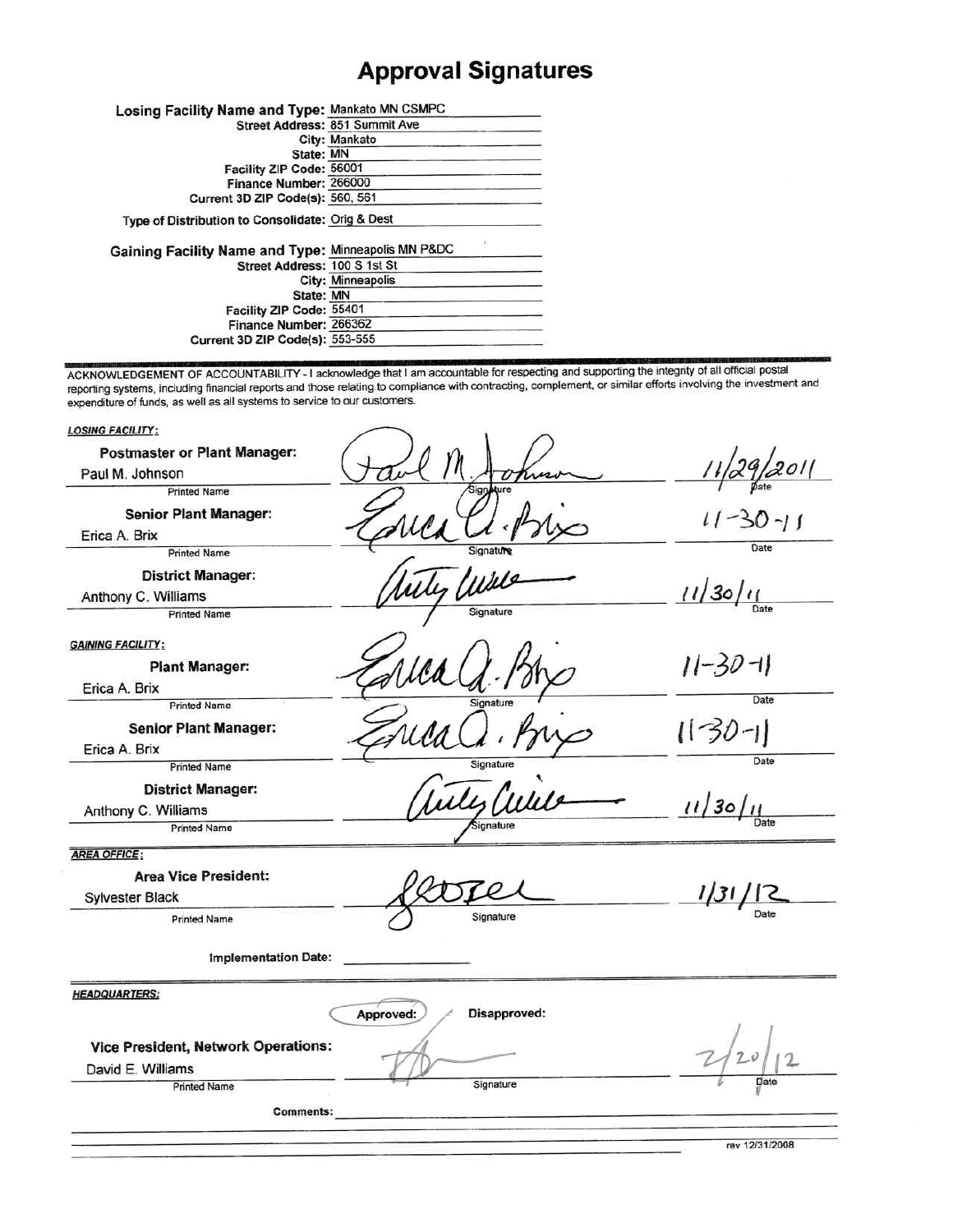# **Executive Summary**

Last Saved: February 19, 2012

**Losing Facility Name and Type:** Mankato MN CSMPC **Street Address:** 851 Summit Ave

**City, State:** Mankato , MN

**Current 3D ZIP Code(s):** 560, 561

**Type of Distribution to Consolidate:**

**Miles to Gaining Facility: 81** 

Gaining Facility Name and Type: Minneapolis MN P&DC **Current 3D ZIP Code(s):** 553-555

# **Summary of AMP Worksheets**

# **Savings/Costs**

| Mail Processing Craft Workhour Savings $=$                           | \$1,741,506 | from Workhour Costs - Proposed        |
|----------------------------------------------------------------------|-------------|---------------------------------------|
| Non-MP Craft/EAS + Shared LDCs Workhour Savings (less Maint/Trans) = | \$3,987     | from Other Curr vs Prop               |
| PCES/EAS Supervisory Workhour Savings =                              | \$538,194   | from Other Curr vs Prop               |
| Transportation Savings $=$                                           | \$238,608   | from Transportation (HCR and PVS)     |
| Maintenance Savings $=$                                              | \$1,494,486 | from Maintenance                      |
| Space Savings $=$                                                    | \$0         | from Space Evaluation and Other Costs |
| Total Annual Savings _                                               | \$4,016,783 |                                       |
|                                                                      |             |                                       |
| Total One-Time Costs =                                               | \$295,715   | from Space Evaluation and Other Costs |
| Total First Year Savings _                                           | \$3,721,068 |                                       |
| Staffing Positions                                                   |             |                                       |
| Craft Position Loss =                                                | 54          | from Staffing - Craft                 |
| PCES/EAS Position Loss =                                             | 4           | from Staffing - PCES/EAS              |
| Volume                                                               |             |                                       |
| Total FHP to be Transferred (Average Daily Volume) $=$               | 702,921     | from Workhour Costs - Current         |
| Current FHP at Gaining Facility (Average Daily Volume) $=$           | 5,397,710   | from Workhour Costs - Current         |
| Losing Facility Cancellation Volume (Average Daily Volume) $=$       | 123,686     | (= Total TPH / Operating Days)        |

### **Service**

| <b>Service Standard Impacts</b>                   | <b>UPGRADED</b> | <b>DOWNGRADED</b> | Unchanged +<br><b>Upgrades</b> | Unchanged +<br><b>Upgrades</b> |  |
|---------------------------------------------------|-----------------|-------------------|--------------------------------|--------------------------------|--|
| by ADV                                            | <b>ADV</b>      | ADV               | ADV                            | %                              |  |
| First-Class Mail®                                 |                 | 0                 | 0                              | #DIV/0!                        |  |
| Priority Mail <sup>®</sup>                        |                 | 0                 | 0                              | #DIV/0!                        |  |
| Package Services                                  |                 | 0                 |                                | #DIV/0!                        |  |
| Periodicals                                       | $N/A^*$         | $N/A^*$           | $N/A^*$                        | $N/A^*$                        |  |
| <b>Standard Mail</b>                              | $N/A^*$         | $N/A^*$           | $N/A^*$                        | $N/A^*$                        |  |
| . 제가 아니다 사람은 아래 나는 아니라 나는 그녀가 아니라 아니라 아니라 아니라 아니다 |                 |                   |                                |                                |  |

Code to destination 3-digit ZIP Code volume is not available

rev 10/15/2009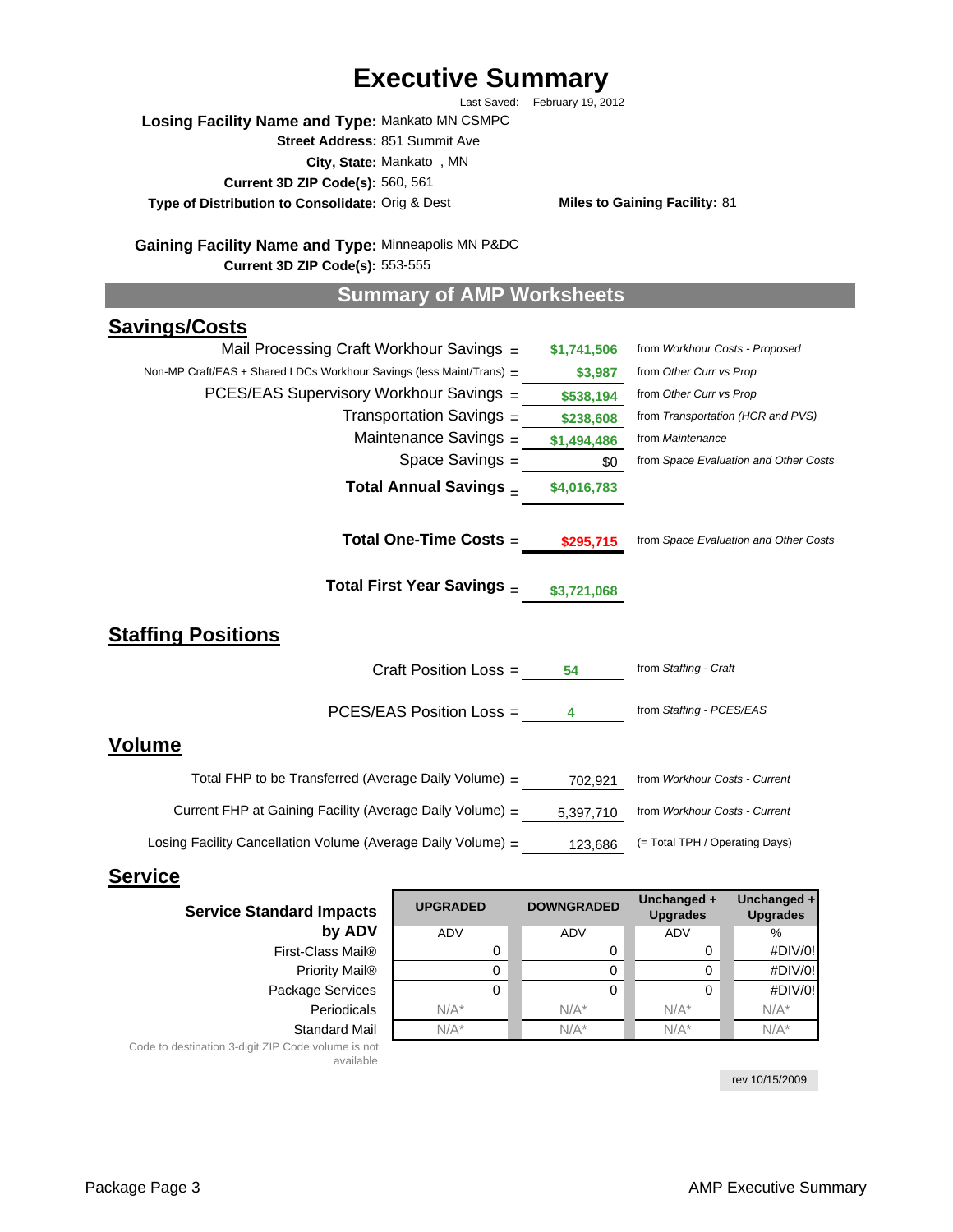# **Summary Narrative**

**Losing Facility Name and Type:** Mankato MN CSMPC **Current 3D ZIP Code(s):** 560, 561 **Type of Distribution to Consolidate:** Orig & Dest Last Saved: February 19, 2012

**Gaining Facility Name and Type:** Minneapolis MN P&DC **Current 3D ZIP Code(s):** 553-555

### **Background**

The Northland Performance Cluster and the Western Area completed an Area Mail Processing (AMP) study to determine the feasibility of relocating the Mankato Customer Service Mail Processing Center (CSMPC) originating and destinating mail to the Minneapolis Processing and Distribution Center (P&DC).

The Minneapolis Processing and Distribution Center (P&DC), located at 100 S  $1<sup>st</sup>$  St. Minneapolis MN, is a USPS-owned facility. The existing 1,160,600 square-foot facility on a 4.7 acre site was originally occupied in 1935 and expanded in 1992. In 1995, a skyway was added to connect the main facility to the old Vehicle Maintenance Facility (VMF). The site includes an interior and exterior parking ramp totaling 1,137 employee parking spaces. The Minneapolis P&DC currently processes all outgoing and incoming letter, flat and Priority mail for the 553 and 554 offices. Computerized Forwarding System (CFS) mail for the Northland District is also processed at the Minneapolis P&DC. Additionally, the facility houses retail and post office box operations, 37 routes, the Minneapolis Postmaster and staff, the District Manager and support staff including Finance, Human Resources, Marketing, Sales, Operations Program Support, Administrative Services, and Post Office Operations.

The Mankato Customer Service Mail Processing Center (CSMPC), located at 851 Summit Ave. in Mankato, MN, is a USPS-owned facility. The existing 78,734 squarefoot facility on an 8.0 acre site was originally occupied in 1992. The Mankato CSMPC currently processes all originating and destinating letters and flats, and incoming Priority/FCM parcels for the 560 and 561 offices. In addition to processing operations, the facility houses a Business Mail Entry Unit (BMEU). The Mankato CSMPC supports the Mankato Main Post Office (MPO) located 3.0 miles away, the Madison East Branch located 3.9 miles away and the North Mankato Branch located 3.8 miles away which is under study for closing. The Mankato MPO is a USPS-owned 69,839 square-foot facility that houses 42 routes, Postmaster and staff, the Area-2 Manager of Post Office Operations and staff, retail and post office box operations. In addition, the MPO houses a courtroom and leases space to the U. S. Army. The Madison East Branch is a 1,326 square-foot leased facility with an annual lease of \$14,700 which expires on 1/31/2012 with a renewal option that has been exercised with an annual lease of \$16,170 which expires on 1/31/2017. The Madison East Branch houses retail and PO Box operations. The North Mankato Branch is a 667 square-foot leased facility with an annual lease of \$6,160 which expires on 7/31/2013. The North Mankato Branch houses retail and PO Box operations.

With approval and implementation of this AMP package, all mail processing originating and destinating operations would move from the Mankato CSMPC to the Minneapolis P&DC including all automated and manual processing for letters and flats, each to its current depth of secondary sort. Priority/FCM parcels, 2C/3C bundles and sack sortation would move to the Minneapolis/St Paul Network Distribution Center (NDC).

Mankato currently processes all outgoing letter and flat mail for the 560 and 561 offices; incoming letters, flats and incoming Priority. The Windom Post Office (PO) is currently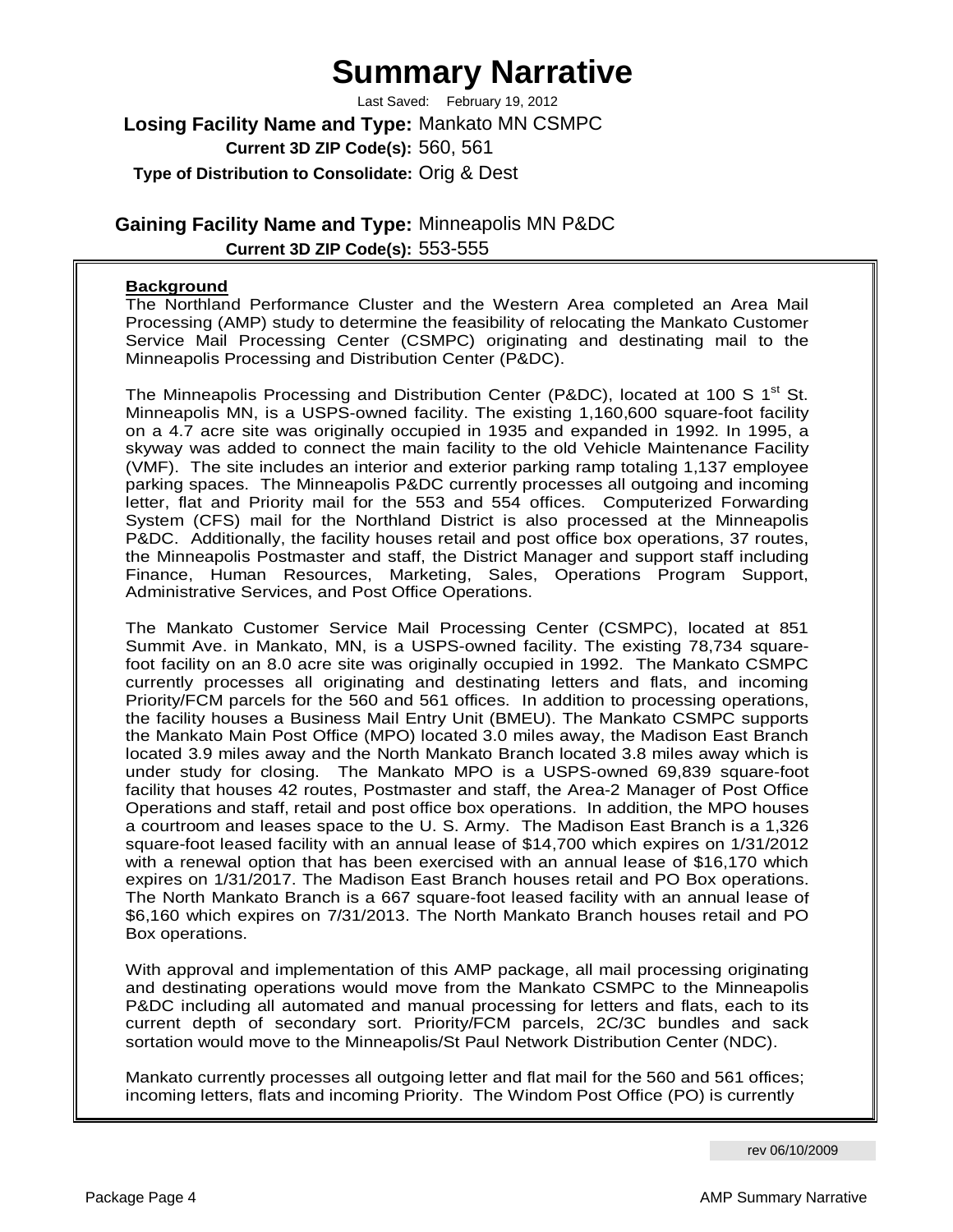# Summary Narrative *(continued)*

the distribution hub for the 561 area. The Windom PO currently processes and distributes a limited amount of letter, flat, incoming Priority/FCM parcel and bundled residual mail manually for the 561 area. 560 Mankato and 561 Windom will continue to be a hub and spoke for each of their respective areas. A minimal amount of operations would remain at each facility in order to support the consolidation and dispatch of collection mail, the inbound cross dock of mail and the 5D sortation of a limited amount of destinating NMO's and bundles. Tour 3 registry operations at Mankato would be reduced; deposits from the 560 and 561 offices would be consolidated in Minneapolis. Minimal Tour 1 registry operations would remain at Mankato.

The Mankato CSMPC is 82 miles (1 hour and 45 minutes) from the Minneapolis P&DC. The Windom PO is 150 miles (3 hours and 15 minutes) from the Minneapolis P&DC.

### **Financial Summary:**

Annual baseline data came from July 1, 2010 – June 30, 2011. Financial savings proposed for this consolidation are:

**Total First Year Savings \$3,721,068** 

 **Total Annual Savings \$4,016,783** 

**One Time Costs:** One time implementation costs are estimated at: **\$ 295,715** 

### **Staffing Impacts:**

The Mankato CSMPC would realize a reduction of 68 Function-1 craft, 56 clerks and 12 mail handlers; 2 Function 67-69; and 23 Function-3B positions. The total Mankato craft reduction is 93 positions.

The mail processing management staff will no longer be required; however, the repositioning of 5 clerks, 3 mail handlers and 6 custodians to the Mankato facility may result in an additional Supervisor, Customer Services position contingent on SWCS.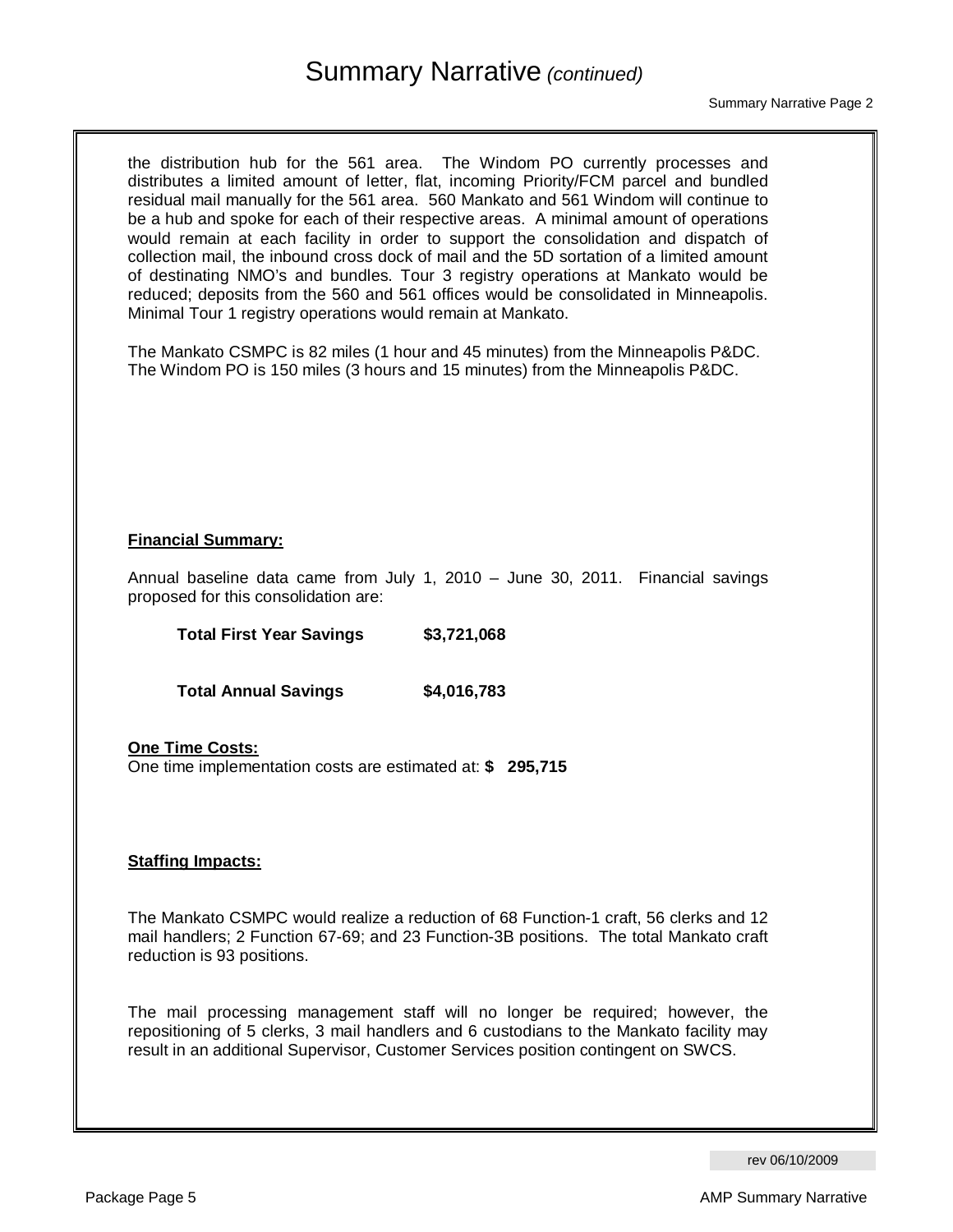As a matter of policy, the Postal Service follows the notification requirements of the Worker Adjustment and Retraining Notification Act ("WARN") notification requirements when the number of employees experiencing an employment loss within the meaning of WARN would trigger WARN's requirements. Some or all of the impacted employees described above may not experience an employment loss within the meaning of WARN due to transfers or reassignments.

#### **Customer and Service Impacts:**

The Mankato CSMPC will be retained as an SCF transportation hub operating under the Mankato, MN Main Post Office (Finance # 26-6000). The resources necessary to perform the CS functions assigned to this unit are provided for in the Mankato City operations existing staffing and operations budget, Finance #26-6000; the remaining Hub operations proposed staffing and funding provided for in the study will be transferred to this unit's responsibility with implementation.

There would be no change to the current retail (window) operations or hours, and the location and availability times for Mankato PO box customers will remain as current. Caller service and mail acceptance times/locations/hours will remain as current. The local postmark will continue to be available at retail service locations.

The BMEU will remain at the current location. Caller service will continue to be provided.

 Specific service standard changes associated with this Area Mail Processing consolidation are contingent upon the resolution of both (a) the rulemaking in which current market dominant product service standards in 39 CFR Part 121 are being evaluated, and (b) all remaining AMP consolidation proposals that are part of the same network rationalization initiative. A complete file reflecting any new service standards will be published at www.usps.com once all of the related AMP decisions that provide the foundation for new service standards are made**.** Priority and Express Mail service standards will be based upon the capability of the network.

The collection box times will not be impacted with this consolidation.

#### **Network Changes:**

With approval and implementation of this AMP package the Mankato and Windom facilities would each remain as a transportation hub and spoke for their associate offices, retaining a minimal amount of operations in order to support the consolidation and dispatch of collection mail, the inbound cross dock of mail, and sortation of parcels and 2C/3C bundles.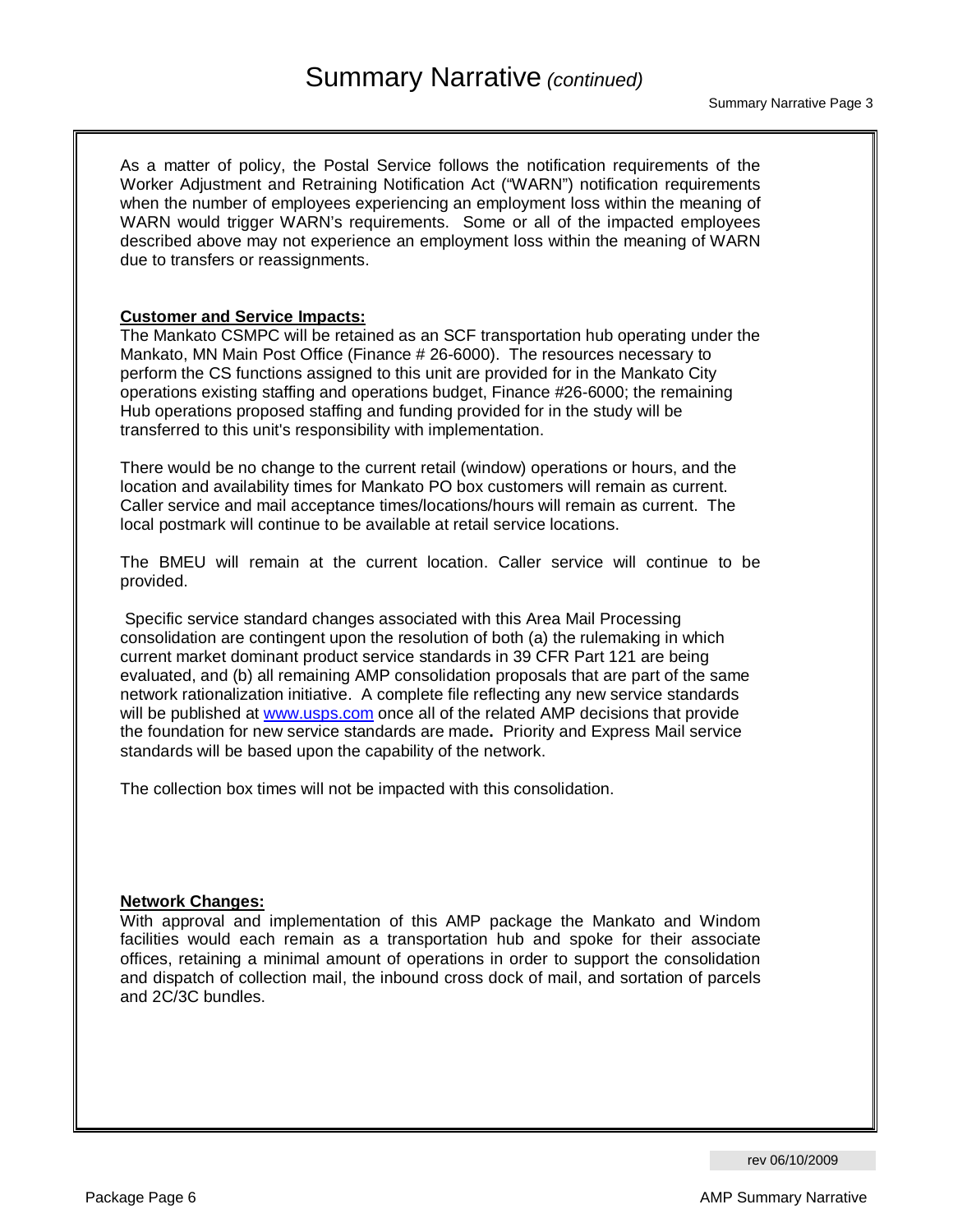Transportation changes which are detailed on the transportation tab of the AMP study would be required which include the revisions of routes and time changes and decrease of trip frequencies to capture additional savings.

The local postmark will continue to be available at retail service locations.

### **Equipment Relocation and Maintenance Impacts:**

In addition to the Mankato CSMPC, two other sites are being considered for AMP consolidation into the Minneapolis P&DC under this phase of the AMP process; the Bemidji PO and the St. Cloud CSMPC. With the exception of the AFCS, BDS, VFS and LMS equipment moves, it is anticipated that all facility work and equipment moves will be performed by local maintenance staff. Facility and relocation costs are derived from estimates received from engineering and the Western Area FSO as well as estimates from maintenance craft and supervisors. The estimates for equipment relocation and costs were calculated as follows:

The AFCS machine with VFS unit in the Mankato CSMPC will be relocated to the Minneapolis P&DC at a cost of \$30,000. Site preparation costs for all relocated AFCS, BDS and VFS equipment was estimated at \$49,000. These costs were divided among the three sites in the study based on their average daily volume. This resulted in a net AFCS site preparation cost for Mankato of \$16,674.

The Loose Mail System (LMS) in the Minneapolis P&DC was originally designed to accommodate eight AFCS machines and will need to be expanded to handle a ninth AFCS machine. The total modification cost was estimated at \$406,900 which was divided among the three sites in the study based on their average daily volume. This resulted in a net LMS site preparation cost for Mankato of \$138,465.

A total of three DIOSS machines will be relocated to the Minneapolis P&DC. The 254 stacker DIOSS-B machine in the Mankato CSMPC will be relocated to the Minneapolis P&DC at a cost of \$8,392. Site preparation costs for all three DIOSS machines were estimated at \$28,000. These costs were divided among the three sites in the study based on their average daily volume. This resulted in a net DIOSS site preparation cost for Mankato of \$9,528.

Additional site preparation costs to accommodate three additional DIOSS machines and to create sufficient staging space for the added AMP volume were estimated for the Minneapolis P&DC. These include moving four DBCS machines, one DBCS-OSS machine, and scrapping fifteen Phase I DBCS machines. The total site preparation and move/removal costs were estimated at \$123,584. These costs were divided among the three sites in the study based on their average daily volume. This resulted in a net site preparation cost for Mankato of \$42,055.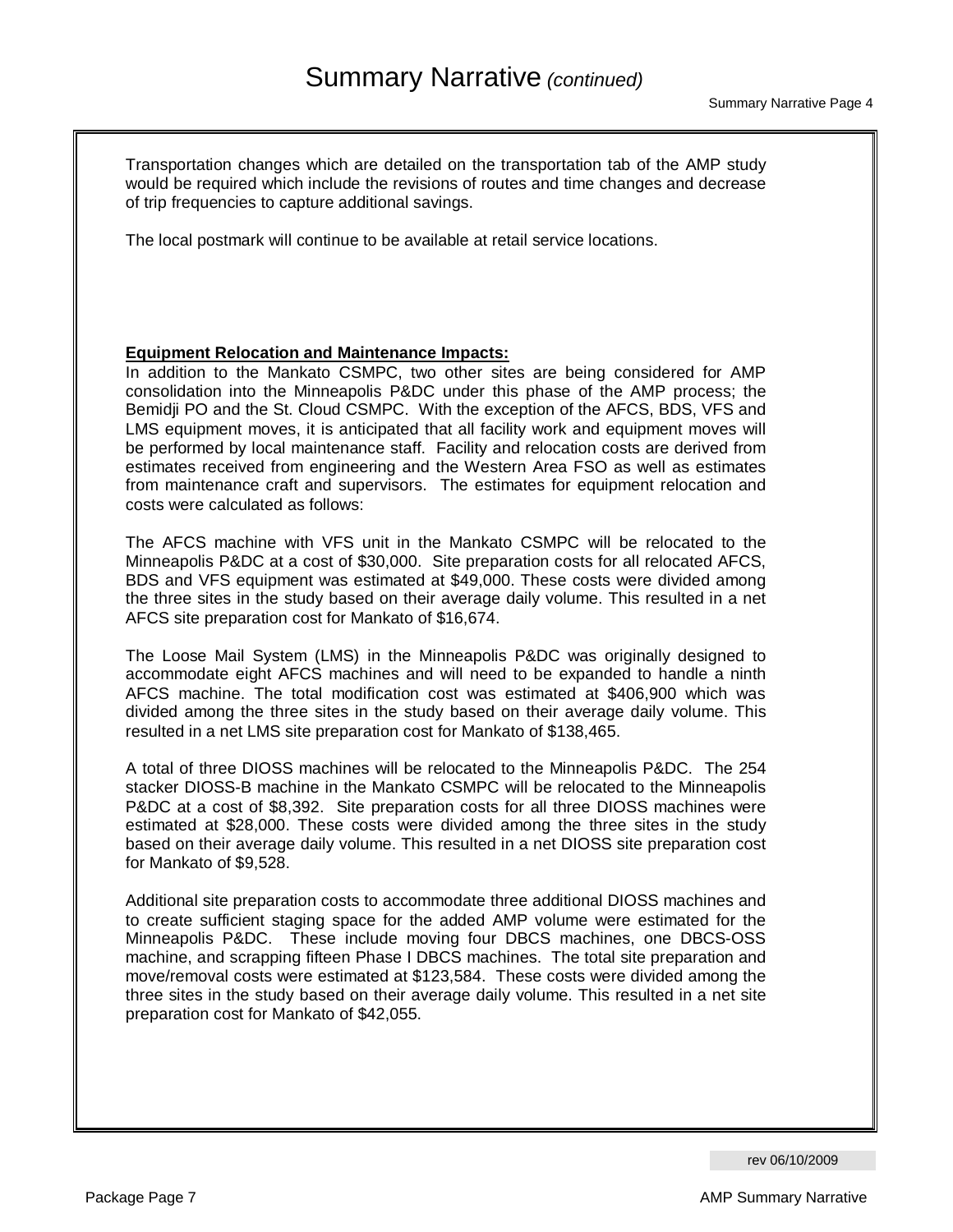Tray transport modifications to accommodate the new machine layout include the addition of two spirals relocated from the old St. Paul P&DC. The total installation cost of the spirals was estimated at \$43,425. These costs were divided among the three sites in the study based on their average daily volume. This resulted in a net tray transport site preparation cost for Mankato of \$14,777. Miscellaneous additional site preparation costs included modifications to lighting, relocation of zone boxes, removal and installation of conduit and LAN wiring and associated design and support costs. In addition, site prep costs for the future addition of one DBCS and two CIOSS machines were included. These costs were divided among the three sites in the study based on their average daily volume. This resulted in a net miscellaneous site preparation cost for Mankato of \$15,595.

Lastly, a contingency cost was added for all electrical work and the moving of machines to allow the facility work to be accomplished in phases (if necessary). This may require, for example, the temporary movement of DBCS phase one machines into the area previously occupied by AFSM #5 to act as float machines while other areas are being modified. Contingency costs were estimated at \$59,443. This cost was divided among the three sites in the study based on their average daily volume. This resulted in a net contingency cost for Mankato of \$20,228.

#### **Facility Impacts:**

If the Network Optimization study is approved, the 78,734 square-foot USPS-owned Mankato CSMPC will remain a dock transfer hub for the 560 SCF. The Mankato CSMPC will also continue to house a BMEU. Any remaining excess space will be identified to WFSO for disposition. 57,666 square feet is currently identified as available for other operations as a result of the AMP.

### **Other Concurrent Initiatives:**

In addition to the Mankato CSMPC the following facilities are concurrently under AMP review for possible consolidation into the Minneapolis PDC

- Bemidji Post Office
- St. Cloud CSMPC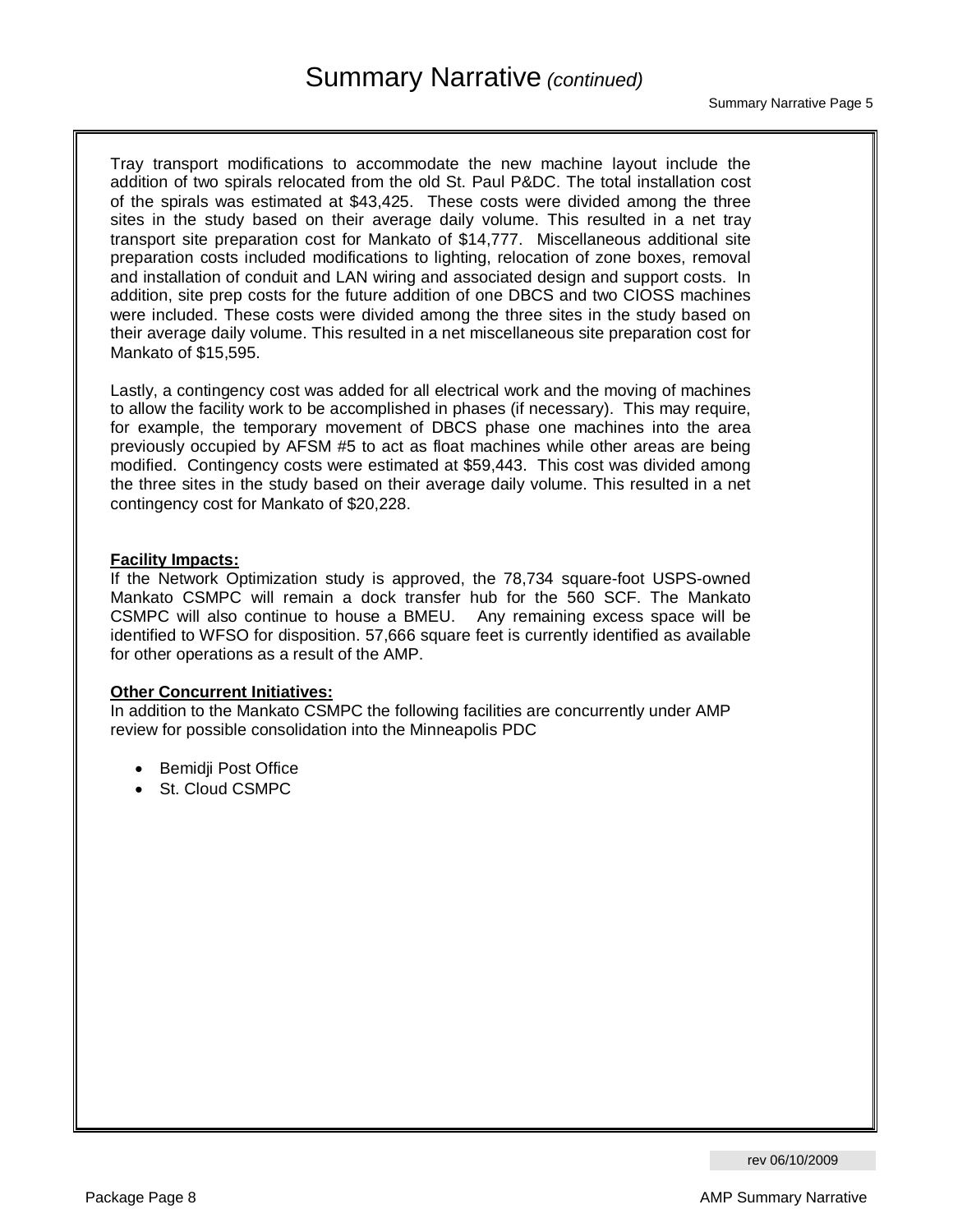# **24 Hour Clock**

**Losing Facility Name and Type:** Mankato MN CSMPC **Current 3D ZIP Code(s):** 560, 561 **Type of Distribution to Consolidate:** Orig & Dest Last Saved: February 19, 2012

**Gaining Facility Name and Type:** Minneapolis MN P&DC

|                                       | Current 3D ZIP Code(s): 553-555 |        |                                                |                                             |                                                                                |                                                      |                                                      |                                                                  |                                                      |                            |                                                               |                                                               |                                                      |
|---------------------------------------|---------------------------------|--------|------------------------------------------------|---------------------------------------------|--------------------------------------------------------------------------------|------------------------------------------------------|------------------------------------------------------|------------------------------------------------------------------|------------------------------------------------------|----------------------------|---------------------------------------------------------------|---------------------------------------------------------------|------------------------------------------------------|
|                                       |                                 |        | 24 Hour Indicator Report                       | 80%                                         | 100%                                                                           | 100%                                                 |                                                      | 100%                                                             | Millions                                             |                            | 100%                                                          | 100%                                                          | 86.9%                                                |
| <b>Weekly Trends</b><br>Beginning Day |                                 |        | Facility                                       | Data Source = EDW MCRS<br>Cancelled by 2000 | Data Source = EDW EOR<br>OGP Cleared by 2300                                   | Data Source = EDW ECR<br>OGS Cleared by 2400         | MMP Cleared by 2400                                  | Data Source = EDW EOR                                            | MMP Volume On Hand at 2400<br>Data Source = EDW MCRS | Mail Assigned Commercial / | Data Source = EDW SASS<br>FedEx By 0230                       | DPS 2nd Pass Cleared by 0700<br>Data Source = EDW EOR         | Data Source = EDW TIMES<br>Trips On-Time 0400 - 0900 |
|                                       |                                 | ४      |                                                |                                             |                                                                                |                                                      |                                                      |                                                                  |                                                      |                            |                                                               |                                                               |                                                      |
| 16-Apr SAT<br>23-Apr SAT              |                                 |        | 4/16 MANKATO PO<br>4/23 MANKATO PO             | 69.4%<br>78.7%                              | 100.0%<br>99.5%                                                                |                                                      |                                                      |                                                                  | #VALUE!<br>#VALUE!                                   |                            | 100.0%<br>100.0%                                              | 99.2%<br>100.0%                                               | 100.0%<br>99.2%                                      |
| 30-Apr SAT                            |                                 |        | 4/30 MANKATO PO                                | 62.7%                                       | 96.1%                                                                          |                                                      |                                                      |                                                                  | #VALUE!                                              |                            | 100.0%                                                        | 97.4%                                                         | 68.3%                                                |
| 7-May SAT                             |                                 |        | 5/7 MANKATO PO                                 | 69.7%                                       | 100.0%                                                                         |                                                      |                                                      |                                                                  | #VALUE!                                              |                            | 100.0%                                                        | 100.0%                                                        | 100.0%                                               |
| 14-May SAT                            |                                 |        | 5/14 MANKATO PO                                | 75.6%                                       | 100.0%                                                                         |                                                      |                                                      |                                                                  | #VALUE!                                              |                            | 100.0%                                                        | 100.0%                                                        | 99.2%                                                |
| 21-May SAT                            |                                 |        | 5/21 MANKATO PO                                | 70.5%                                       | 100.0%                                                                         |                                                      |                                                      |                                                                  | #VALUE!                                              |                            | 100.0%                                                        | 99.7%                                                         | 99.2%                                                |
| 28-May SAT                            |                                 |        | 5/28 MANKATO PO                                | 56.9%                                       | 99.5%                                                                          |                                                      |                                                      |                                                                  | #VALUE!                                              |                            | 100.0%                                                        | 99.7%                                                         | 94.0%                                                |
| 4-Jun SAT                             |                                 |        | 6/4 MANKATO PO                                 | 75.5%                                       | 100.0%                                                                         |                                                      |                                                      |                                                                  | #VALUE!                                              |                            | 100.0%                                                        | 96.7%                                                         | 85.8%                                                |
| 11-Jun                                | <b>SAT</b>                      |        | 6/11 MANKATO PO                                | 71.9%<br>75.3%                              | 100.0%                                                                         |                                                      |                                                      |                                                                  | #VALUE!                                              |                            | 100.0%                                                        | 100.0%                                                        | 100.0%                                               |
| 18-Jun<br>25-Jun SAT                  | <b>SAT</b>                      |        | 6/18 MANKATO PO<br>6/25 MANKATO PO             | 65.1%                                       | 100.0%<br>98.6%                                                                |                                                      |                                                      |                                                                  | #VALUE!<br>#VALUE!                                   |                            | 100.0%<br>100.0%                                              | 100.0%<br>99.3%                                               | 100.0%<br>90.0%                                      |
| 2-Jul SAT                             |                                 |        | 7/2 MANKATO PO                                 | 68.1%                                       | 99.9%                                                                          |                                                      |                                                      |                                                                  | #VALUE!                                              |                            | 100.0%                                                        | 99.9%                                                         | 85.0%                                                |
| 9-Jul SAT                             |                                 |        | 7/9 MANKATO PO                                 | <b>71.6%</b>                                | 100.0%                                                                         |                                                      |                                                      |                                                                  | #VALUE!                                              |                            | 100.0%                                                        | 99.0%                                                         | 93.3%                                                |
| 16-Jul SAT                            |                                 |        | 7/16 MANKATO PO                                | 73.8%                                       | 100.0%                                                                         |                                                      |                                                      |                                                                  | #VALUE!                                              |                            | 100.0%                                                        | 100.0%                                                        | 97.5%                                                |
| 23-Jul SAT                            |                                 |        | 7/23 MANKATO PO                                | 70.2%                                       | 100.0%                                                                         |                                                      |                                                      |                                                                  | #VALUE!                                              |                            | 100.0%                                                        | 99.1%                                                         | 85.0%                                                |
| 30-Jul SAT                            |                                 |        | 7/30 MANKATO PO                                | 59.4%                                       | 99.7%                                                                          |                                                      |                                                      |                                                                  | #VALUE!                                              |                            | 100.0%                                                        | 98.6%                                                         | 80.5%                                                |
| 6-Aug SAT                             |                                 |        | 8/6 MANKATO PO                                 | 64.2%                                       | 99.7%                                                                          |                                                      |                                                      |                                                                  | #VALUE!                                              |                            | 100.0%                                                        | 99.9%                                                         | 100.0%                                               |
| 13-Aug SAT                            |                                 |        | 8/13 MANKATO PO                                | 76.8%                                       | 100.0%                                                                         |                                                      |                                                      |                                                                  | #VALUE!                                              |                            | 100.0%                                                        | 97.6%                                                         | 96.7%                                                |
| 20-Aug SAT                            |                                 |        | 8/20 MANKATO PO                                | 70.2%                                       | 99.7%                                                                          |                                                      |                                                      |                                                                  | #VALUE!                                              |                            | 100.0%                                                        | 99.5%                                                         | 89.2%                                                |
|                                       |                                 |        |                                                |                                             |                                                                                |                                                      |                                                      |                                                                  |                                                      |                            |                                                               |                                                               |                                                      |
| 27-Aug SAT                            |                                 | 8/27   | <b>MANKATO PO</b>                              | 69.3%                                       | 97.0%                                                                          |                                                      |                                                      |                                                                  | #VALUE!                                              |                            | 100.0%                                                        | 97.7%                                                         | 83.3%                                                |
| 3-Sep SAT                             |                                 |        | 9/3 MANKATO PO                                 | 68.                                         | 99.9%                                                                          |                                                      |                                                      |                                                                  | #VALUE!                                              |                            | 100.0%                                                        | 98.8%                                                         | 100.0%                                               |
| Weekly Trends<br>Beginning Day        |                                 |        | 24 Hour Indicator Report<br>Facility           | 80%<br>Cancelled by 2000                    | 100%<br>Data Source = EDV/VDRS<br>Data Source = EDV/EOR<br>OGP Cleared by 2300 | 100%<br>Data Source = EDV/ECR<br>CGS Cleared by 2400 | 100%<br>Data Source = EDV/ECR<br>MVP Cleared by 2400 | Millions<br>MVP Volume On Hand at 2400<br>Data Source = EDV/VDRS | 100%<br>Vail Assigned Commercial<br>FedEx By 0230    | Data Source = EDV/SASS     | 100%<br>DFS 2nd Pass Cleared by O700<br>Data Source = EDV/ECR | 86.9%<br>Data Source = EDV/TIMES<br>Trips On-Time 0400 - 0900 | <b>BPI Performance</b><br>Adrievement                |
|                                       |                                 | ళ      |                                                |                                             |                                                                                |                                                      |                                                      |                                                                  |                                                      |                            |                                                               |                                                               |                                                      |
| 14-May                                | <b>SAT</b>                      |        | 5/14 MINNEAPOLIS P&DC                          | 66.79                                       | 88.3%                                                                          | 86.0%                                                | 95.3%                                                | 0.3                                                              |                                                      | 100.0%                     | 100.0%<br>100.0%                                              | 93.0%                                                         |                                                      |
| 21-May<br>28-May SAT                  | <b>SAT</b>                      | $5/21$ | MINNEAPOLIS P&DC<br>5/28 MINNEAPOLIS P&DC      | $65.5^{\circ}$<br>59.09                     | 88.9%<br>83.3%                                                                 | 97.1%<br>88.6%                                       | 93.0%<br>89.8%                                       | 0.3<br>0.3                                                       |                                                      | 100.0%<br>100.0%           | 100.0%                                                        | 90.1%<br>93.5%                                                |                                                      |
| 4-Jun                                 | <b>SAT</b>                      | 6/4    | MINNEAPOLIS P&DC                               | 64.89                                       | 87.4%                                                                          | 82.0%                                                | 93.7%                                                | 0.2                                                              |                                                      | 100.0%                     | 100.0%                                                        | 93.4%                                                         |                                                      |
| $11 - Jun$                            | <b>SAT</b>                      | 6/11   | <b>MINNEAPOLIS P&amp;DC</b>                    |                                             | 87.7%                                                                          | 85.3%                                                | 92.3%                                                | 0.2                                                              |                                                      | 100.0%                     | 100.0%                                                        | 94.3%                                                         |                                                      |
| 18-Jun SAT                            |                                 |        | 6/18 MINNEAPOLIS P&DC                          | $\frac{62.99}{65.69}$                       | 87.2%                                                                          | 93.9%                                                | 91.5%                                                | 0.3                                                              |                                                      | 100.0%                     | 100.0%                                                        | 93.0%                                                         |                                                      |
| 25-Jun SAT<br>2-Jul SAT               |                                 |        | 6/25 MINNEAPOLIS P&DC<br>7/2 MINNEAPOLIS P&DC  | 60.8%                                       |                                                                                | <u>86.5% 90.9% 90.1%</u><br>89.4% 89.4% 88.7%        |                                                      | 0.3<br>0.6                                                       |                                                      |                            |                                                               | 100.0% 100.0% 96.1%<br>99.9% 100.0% 93.8%                     |                                                      |
| 9-Jul SAT                             |                                 |        | 7/9 MINNEAPOLIS P&DC                           | 61.3%                                       |                                                                                | 89.3% 85.8% 93.7%                                    |                                                      | 0.3                                                              |                                                      |                            |                                                               | 100.0% 100.0% 91.2%                                           |                                                      |
| 16-Jul SAT                            |                                 |        | 7/16 MINNEAPOLIS P&DC                          | 63.39                                       |                                                                                | 87.6% 85.1% 96.9%                                    |                                                      | 0.4                                                              |                                                      |                            |                                                               | 99.8% 100.0% 91.5%                                            |                                                      |
| 23-Jul SAT                            |                                 |        | 7/23 MINNEAPOLIS P&DC                          | 63.5%                                       |                                                                                | 86.6% 81.5% 93.5%                                    |                                                      | 0.1                                                              |                                                      |                            |                                                               | 100.0% 100.0% 96.7%                                           |                                                      |
| 30-Jul SAT                            |                                 |        | 7/30 MINNEAPOLIS P&DC                          | 58.5%                                       |                                                                                | 85.8% 79.5%                                          | 93.9%                                                | 0.4                                                              |                                                      |                            |                                                               | 99.4% 100.0% 95.2%                                            |                                                      |
| 6-Aug SAT<br>13-Aug SAT               |                                 |        | 8/6 MINNEAPOLIS P&DC<br>8/13 MINNEAPOLIS P&DC  | 65.0%<br>65.4%                              |                                                                                | 85.1% 87.3% 93.7%<br>86.8% 89.2% 93.7%               |                                                      | 0.4<br>0.3                                                       |                                                      |                            |                                                               | 100.0% 100.0% 96.1%<br>100.0% 100.0% 97.8%                    |                                                      |
| 20-Aug SAT                            |                                 |        | 8/20 MINNEAPOLIS P&DC                          | 67.4%                                       |                                                                                | 89.9% 91.2% 93.1%                                    |                                                      | 0.2                                                              |                                                      |                            |                                                               | 100.0% 100.0% 94.9%                                           |                                                      |
| 27-Aug SAT                            |                                 |        | 8/27 MINNEAPOLIS P&DC                          | 61.7%                                       |                                                                                | 85.9% 85.9% 94.3%                                    |                                                      | 0.3                                                              |                                                      |                            |                                                               | 100.0% 100.0% 97.8%                                           |                                                      |
| 3-Sep SAT                             |                                 |        | 9/3 MINNEAPOLIS P&DC                           | 61.8%                                       |                                                                                | 83.9% 71.2%                                          | 90.9%                                                | 0.1                                                              |                                                      |                            |                                                               | 99.9% 100.0% 92.0%                                            |                                                      |
| 10-Sep SAT                            |                                 |        | 9/10 MINNEAPOLIS P&DC                          | 63.7%                                       |                                                                                | 85.8% 85.5% 95.3%                                    |                                                      | 0.2                                                              |                                                      |                            |                                                               | 100.0% 100.0% 94.9%                                           |                                                      |
| 17-Sep SAT<br>24-Sep SAT              |                                 |        | 9/17 MINNEAPOLIS P&DC<br>9/24 MINNEAPOLIS P&DC | 62.8%<br>67.7%                              |                                                                                | 87.9% 87.8% 94.7%<br>86.5% 91.9% 94.9%               |                                                      | 0.3<br>0.2                                                       |                                                      |                            |                                                               | 99.9% 100.0% 97.1%<br>100.0% 100.0% 95.8%                     |                                                      |

rev 04/2/2008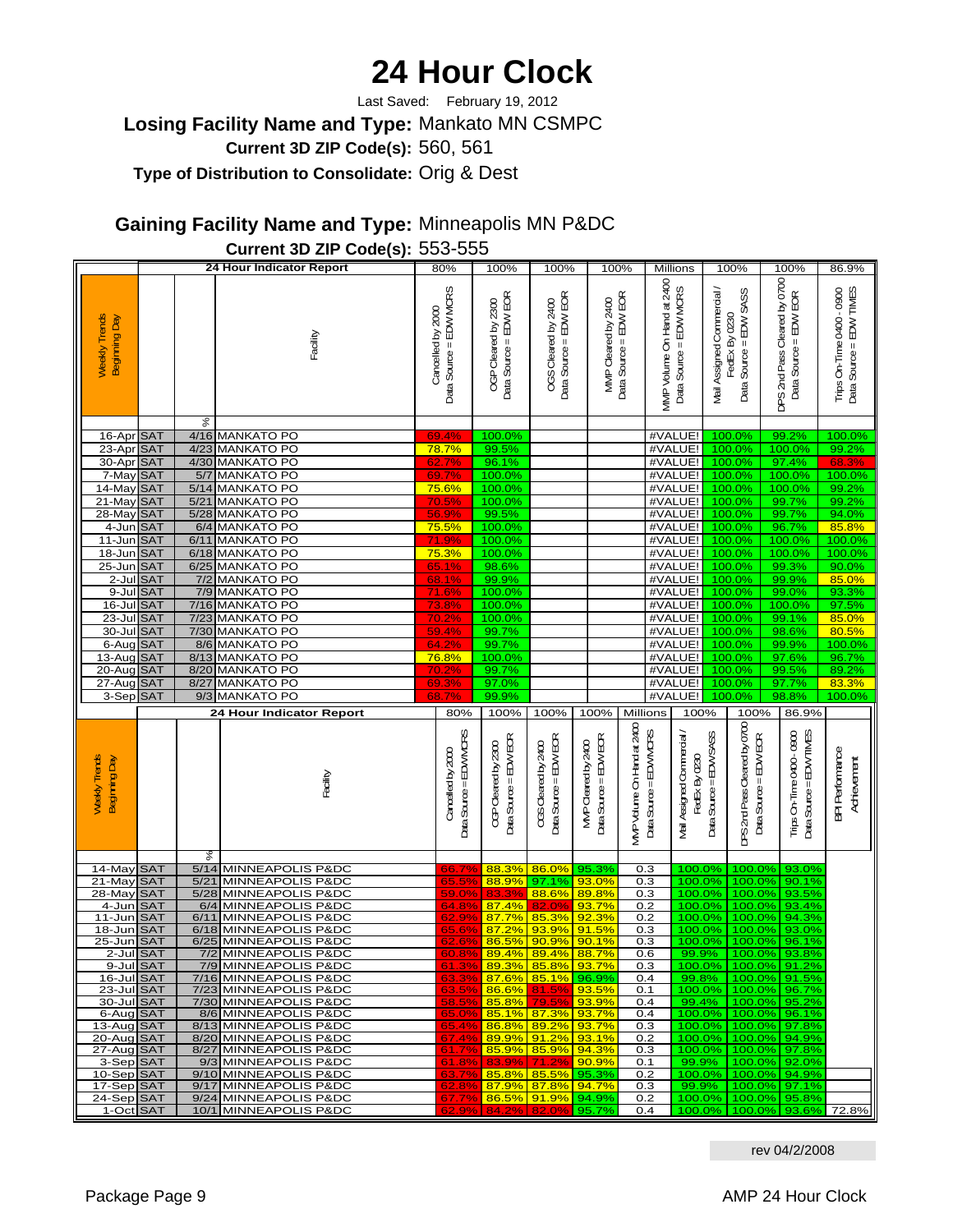Last Saved: February 19, 2012

**Losing Facility Name and Type:** Mankato MN CSMPC **Current 3D ZIP Code(s):** 560, 561 **Miles to Gaining Facility:** 81

**Gaining Facility Name and Type:** Minneapolis MN P&DC **Current 3D ZIP Code(s):** 553-555



rev 03/20/2008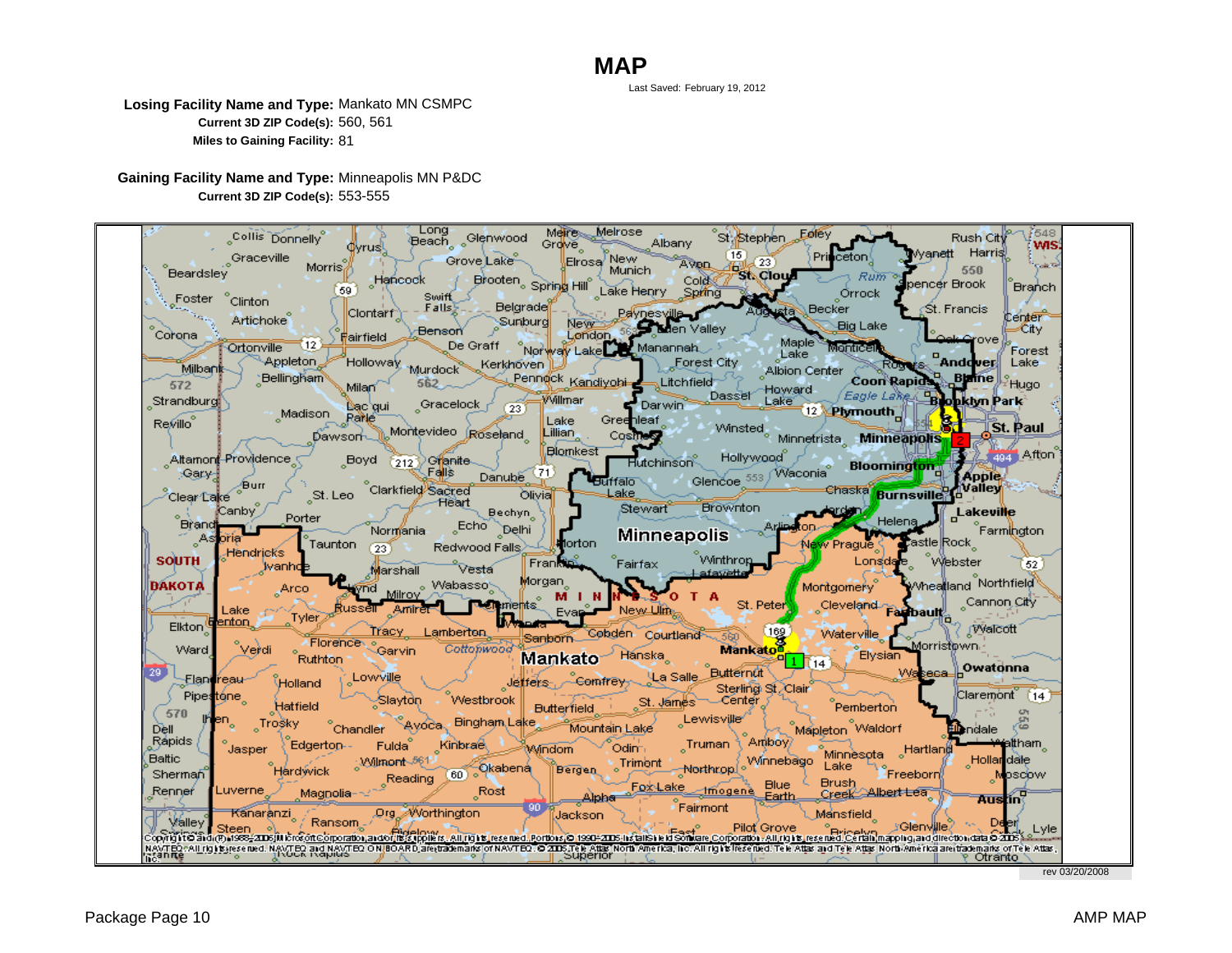# **Service Standard Impacts**

February 19, 2012 Last Saved:

# **Losing Facility:** Mankato MN CSMPC

560, 561 **Losing Facility 3D ZIP Code(s): Gaining Facility 3D ZIP Code(s):** 553-555

Based on report prepared by Network Integration Support dated: mm/dd/yyyy

| Service Standard Changes - Average Daily Volume (data obtained from ODIS is derived from sampling and may vary from actual volume) |  |     |  |                                              |       |          |     |          |     |                  |     |                  |     |             |             |          |
|------------------------------------------------------------------------------------------------------------------------------------|--|-----|--|----------------------------------------------|-------|----------|-----|----------|-----|------------------|-----|------------------|-----|-------------|-------------|----------|
|                                                                                                                                    |  | FCM |  |                                              |       |          |     | PRI      |     | PER <sup>*</sup> |     | STD <sup>*</sup> |     | <b>PSVC</b> | ALL CLASSES |          |
|                                                                                                                                    |  |     |  | Overnight   % Change   All Others   % Change | Total | % Change | All | % Change | All | % Change         | All | % Change         | All | % Change    | All         | % Change |
| <b>UPGRADE</b>                                                                                                                     |  |     |  |                                              |       |          |     |          |     |                  |     |                  |     |             |             |          |
| <b>DOWNGRADE</b>                                                                                                                   |  |     |  |                                              |       |          |     |          |     |                  |     |                  |     |             |             |          |
| <b>TOTAL</b>                                                                                                                       |  |     |  |                                              |       |          |     |          |     |                  |     |                  |     |             |             |          |
| NET UP+NO CHNG                                                                                                                     |  |     |  |                                              |       |          |     |          |     |                  |     |                  |     |             |             |          |
| <b>VOLUME TOTAL</b>                                                                                                                |  |     |  |                                              |       |          |     |          |     |                  |     |                  |     |             |             |          |

\* - Periodical and Standard mail origin 3-digit ZIP Code to destination 3-digit ZIP Code volume is not available

Selected summary fields are transferred to the *Executive Summary*

| <b>Service Standard Changes - Pairs</b> |  |            |  |                                              |       |          |     |          |     |            |     |            |             |          |             |          |
|-----------------------------------------|--|------------|--|----------------------------------------------|-------|----------|-----|----------|-----|------------|-----|------------|-------------|----------|-------------|----------|
|                                         |  | <b>FCM</b> |  |                                              |       |          |     | PRI      |     | <b>PER</b> |     | <b>STD</b> | <b>PSVC</b> |          | ALL CLASSES |          |
|                                         |  |            |  | Overnight   % Change   All Others   % Change | Total | % Change | All | % Change | All | % Change   | All | % Change   | All         | % Change | All         | % Change |
| <b>UPGRADE</b>                          |  |            |  |                                              |       |          |     |          |     |            |     |            |             |          |             |          |
| <b>DOWNGRADE</b>                        |  |            |  |                                              |       |          |     |          |     |            |     |            |             |          |             |          |
| <b>TOTAL</b>                            |  |            |  |                                              |       |          |     |          |     |            |     |            |             |          |             |          |
| <b>NET</b>                              |  |            |  |                                              |       |          |     |          |     |            |     |            |             |          |             |          |

rev 10/16/2009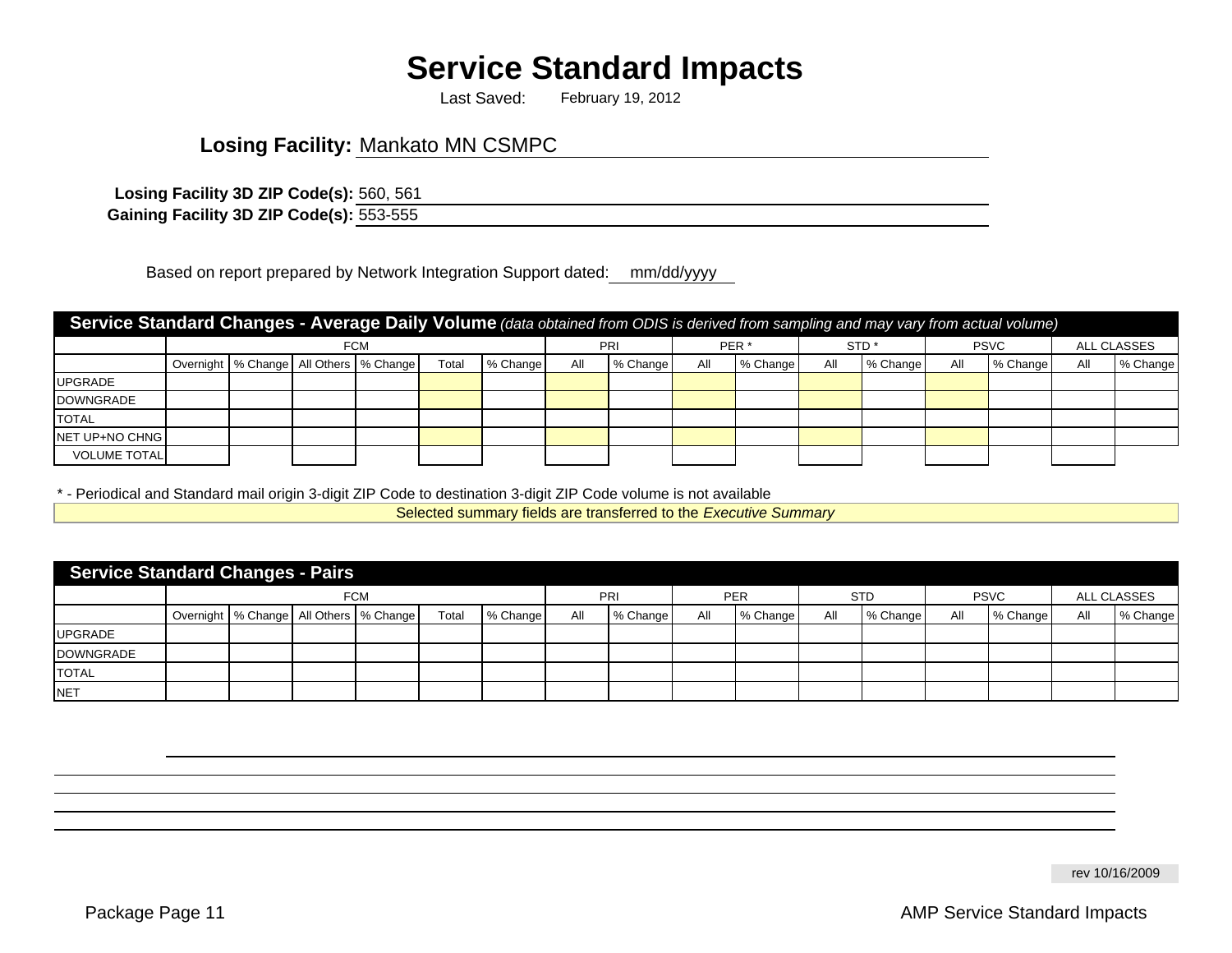# **Stakeholders Notification**

**Losing Facility:** Mankato MN CSMPC (WorkBook Tab Notification - 1)

Last Saved: February 19, 2012 **Stakeholder Notification Page 1 AMP Event:** Start of Study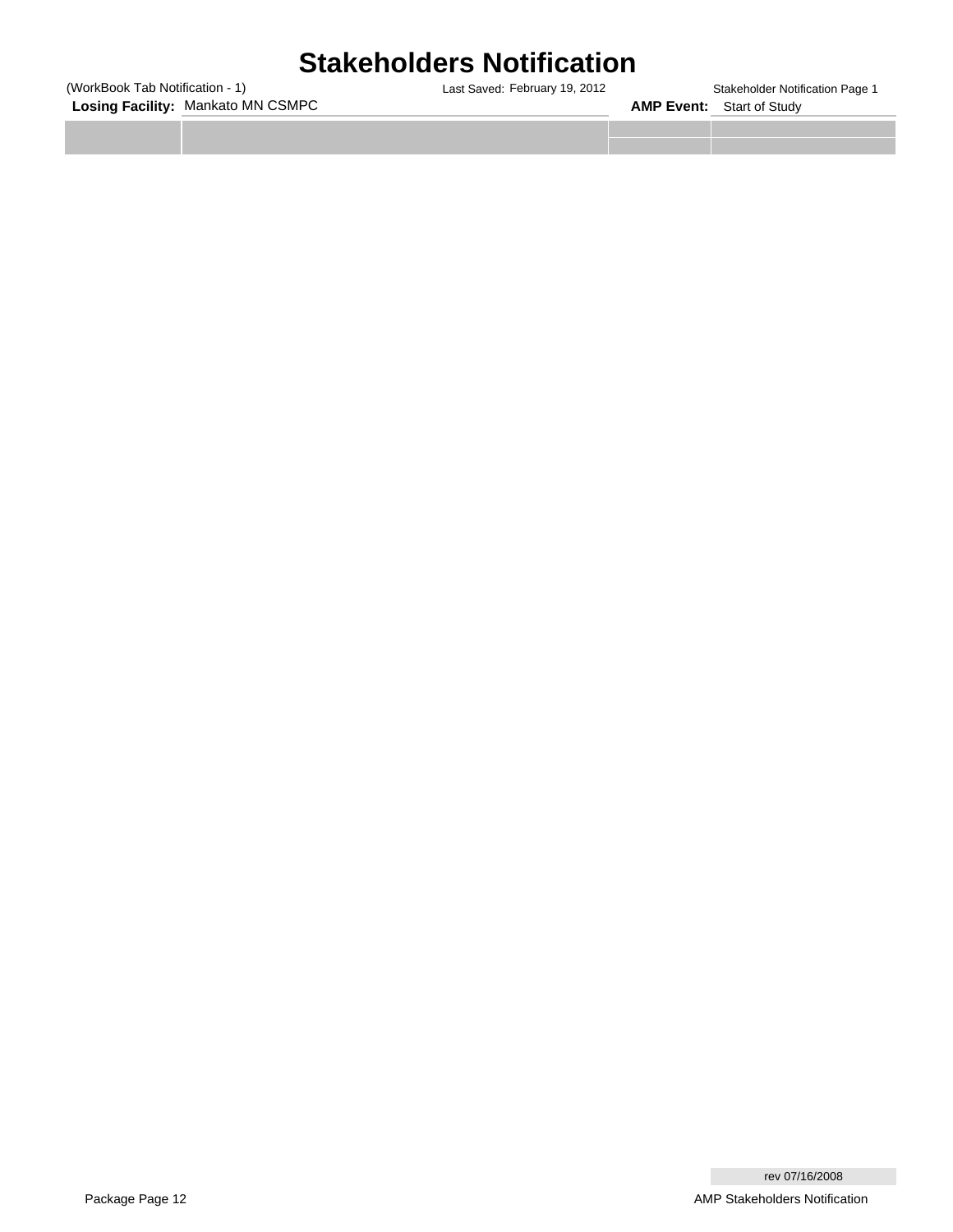#### **Workhour Costs - Current**

Last Saved: February 19, 2012

**Mankato MN CSMPCLosing Facility: Gaining Facility:**

**Date Range of Data**

**07/01/10 <<=== ===>> 06/30/11**

|                 |                   | Losing Current Workhour Rate by LDC |                   |                 | <b>Gaining Current Workhour F</b> |     |  |
|-----------------|-------------------|-------------------------------------|-------------------|-----------------|-----------------------------------|-----|--|
| <b>LDC</b>      | <b>Function 1</b> | LDC                                 | <b>Function 4</b> | LDC             | <b>Function 1</b>                 | LDC |  |
| 11              | \$42.89           | 41                                  | \$0.00            |                 | \$45.82                           | 41  |  |
| 12              | \$48.00           | 42                                  | \$35.62           | 12              | \$53.86                           | 42  |  |
| 13              | \$38.70           | 43                                  | \$38.51           | 131             | \$39.85                           | 43  |  |
| 14              | \$47.96           | 44                                  | \$90.29           | 14              | \$41.60                           | 44  |  |
| 15              | \$29.49           | 45                                  | \$42.35           | 15              | \$37.44                           | 45  |  |
| 16              | \$0.00            | 46                                  | \$0.00            | 16 <sup>1</sup> | \$0.00                            | 46  |  |
| 17              | \$41.76           | 47                                  | \$0.00            | 17              | \$41.42                           | 47  |  |
| 18 <sub>1</sub> | \$37.46           | 48                                  | \$35.28           | 18 <sub>1</sub> | \$38.10                           | 48  |  |

**Gaining Facility: Minneapolis MN P&DC** 

|                   | Losing Current Workhour Rate by LDC |                   |     |                   | <b>Gaining Current Workhour Rate by LDC</b> |                   |
|-------------------|-------------------------------------|-------------------|-----|-------------------|---------------------------------------------|-------------------|
| <b>Function 1</b> | LDC                                 | <b>Function 4</b> | LDC | <b>Function 1</b> | LDC                                         | <b>Function 4</b> |
| \$42.89           | 41                                  | \$0.00            |     | \$45.82           | 41                                          | \$0.00            |
| \$48.00           | 42                                  | \$35.62           |     | \$53.86           | 42                                          | \$34.28           |
| \$38.70           | 43                                  | \$38.51           |     | \$39.85           | 43                                          | \$30.86           |
| \$47.96           | 44                                  | \$90.29           |     | \$41.60           | 44                                          | \$0.00            |
| \$29.49           | 45                                  | \$42.35           |     | \$37.44           | 45                                          | \$183.10          |
| \$0.00            | 46                                  | \$0.00            |     | \$0.00            | 46                                          | \$0.00            |
| \$41.76           | 47                                  | \$0.00            |     | \$41.42           | 47                                          | \$0.00            |
| \$37.46           | 48                                  | \$35.28           |     | \$38.10           | 48                                          | \$34.74           |

| (1)                  | (2)              | (3)                          | (4)                      | (5)               | (6)                     | (7)                   | (8)                  | (9)        | (10)                         | (11)                     | (12)              | (13)                    | (14)                  |
|----------------------|------------------|------------------------------|--------------------------|-------------------|-------------------------|-----------------------|----------------------|------------|------------------------------|--------------------------|-------------------|-------------------------|-----------------------|
| Current<br>Operation | % Moved to       | Current<br><b>Annual FHP</b> | Current<br>Annual TPH or | Current<br>Annual | Current<br>Productivity | Current<br>Annual     | Current<br>Operation | % Moved to | Current<br><b>Annual FHP</b> | Current<br>Annual TPH or | Current<br>Annual | Current<br>Productivity | Current<br>Annual     |
| <b>Numbers</b>       | Gaining          | Volume                       | <b>NATPH Volume</b>      | Workhours         | (TPH or NATPH)          | <b>Workhour Costs</b> | <b>Numbers</b>       | Losing     | Volume                       | <b>NATPH Volume</b>      | <b>Workhours</b>  | (TPH or NATPH)          | <b>Workhour Costs</b> |
| 002                  | 100.0%           |                              |                          |                   |                         | \$996                 | 002                  |            |                              |                          |                   |                         | \$1,019               |
| 010                  | 100.0%           |                              |                          |                   |                         | \$52,274              | 010                  |            |                              |                          |                   |                         | \$445,200             |
| 014                  | 100.0%           |                              |                          |                   |                         | \$30,294              | 014                  |            |                              |                          |                   |                         | \$75,071              |
| 015                  | 100.0%           |                              |                          |                   |                         | \$113,233             | 015                  |            |                              |                          |                   |                         | \$382,724             |
| 021                  | 100.0%           |                              |                          |                   |                         | \$0                   | 021                  |            |                              |                          |                   |                         | \$118,144             |
| 022                  | 100.0%           |                              |                          |                   |                         | \$0                   | 022                  |            |                              |                          |                   |                         | \$51                  |
| 030                  | 100.0%           |                              |                          |                   |                         | \$317,196             | 030                  |            |                              |                          |                   |                         | \$1,758,256           |
| 033                  | 100.0%           |                              |                          |                   |                         | \$178                 | 030dup               |            |                              |                          |                   |                         |                       |
| 035                  | 100.0%           |                              |                          |                   |                         | \$391,381             | 035                  |            |                              |                          |                   |                         | \$2,159,996           |
| 040                  | 100.0%           |                              |                          |                   |                         | \$319                 | 040                  |            |                              |                          |                   |                         | \$175,720             |
| 044                  | 100.0%           |                              |                          |                   |                         | \$162,018             | 044                  |            |                              |                          |                   |                         | \$326,421             |
| 050                  | 100.0%           |                              |                          |                   |                         | \$0                   | 324                  |            |                              |                          |                   |                         | \$1,560,025           |
| 060                  | 100.0%           |                              |                          |                   |                         | \$46,226              | 060                  |            |                              |                          |                   |                         | \$280,157             |
| 064                  | 100.0%           |                              |                          |                   |                         | \$3,813               | 074                  |            |                              |                          |                   |                         | \$236,099             |
| 066                  | 100.0%           |                              |                          |                   |                         | \$0                   | 066                  |            |                              |                          |                   |                         | \$11,640              |
| 074                  | 100.0%           |                              |                          |                   |                         | \$90,487              | 074dup               |            |                              |                          |                   |                         |                       |
| 084                  | 100.0%           |                              |                          |                   |                         | \$17,468              | 084                  |            |                              |                          |                   |                         | \$2,370               |
| 110                  | 100.0%           |                              |                          |                   |                         | \$70,098              | 110                  |            |                              |                          |                   |                         | \$3,444               |
| 115                  | 100.0%           |                              |                          |                   |                         | \$1,921               | 115                  |            |                              |                          |                   |                         | $\overline{30}$       |
| 122<br>126           | 100.0%<br>100.0% |                              |                          |                   |                         | \$89,747              | 122<br>126           |            |                              |                          |                   |                         | \$103,913             |
| 150                  | 100.0%           |                              |                          |                   |                         | \$5,245<br>\$2,165    | 150                  |            |                              |                          |                   |                         | \$984,139<br>\$10,922 |
| 170                  | 100.0%           |                              |                          |                   |                         | \$1,991               | 170                  |            |                              |                          |                   |                         | \$132,491             |
| 180                  | 100.0%           |                              |                          |                   |                         | \$56,715              | 180                  |            |                              |                          |                   |                         | \$2,550,232           |
| 185                  | 30.0%            |                              |                          |                   |                         | \$131,348             | 185                  |            |                              |                          |                   |                         | \$44,780              |
| 200                  | 100.0%           |                              |                          |                   |                         | \$7,601               | 200                  |            |                              |                          |                   |                         | \$413,353             |
| 208                  | 100.0%           |                              |                          |                   |                         | \$0                   | 209                  |            |                              |                          |                   |                         | \$244,261             |
| 230                  | 100.0%           |                              |                          |                   |                         | \$210,077             | 230                  |            |                              |                          |                   |                         | \$222,254             |
| 231                  | 100.0%           |                              |                          |                   |                         | \$225,687             | 231                  |            |                              |                          |                   |                         | \$2,488,813           |
| 235                  | 61.0%            |                              |                          |                   |                         | \$435,458             | 235                  |            |                              |                          |                   |                         | \$443,515             |
| 255                  | 100.0%           |                              |                          |                   |                         | \$255                 | 200dup               |            |                              |                          |                   |                         |                       |
| 256                  | 100.0%           |                              |                          |                   |                         | \$0                   | 200dup               |            |                              |                          |                   |                         |                       |
| 257                  | 100.0%           |                              |                          |                   |                         | \$90,009              | 200dup               |            |                              |                          |                   |                         |                       |
| 259                  | 100.0%           |                              |                          |                   |                         | \$124,776             | 324dup               |            |                              |                          |                   |                         |                       |
| 264                  | 100.0%           |                              |                          |                   |                         | \$264                 | 894                  |            |                              |                          |                   |                         | \$468,777             |
| 271                  | 100.0%           |                              |                          |                   |                         | \$407,155             | 271                  |            |                              |                          |                   |                         | \$757,695             |
| 281                  | 100.0%           |                              |                          |                   |                         | \$9,643               | 481                  |            |                              |                          |                   |                         | \$1,616,243           |
| 331                  | 100.0%           |                              |                          |                   |                         | \$102,920             | 401                  |            |                              |                          |                   |                         | \$924,526             |
| 334                  | 100.0%           |                              |                          |                   |                         | \$1,820               | 404                  |            |                              |                          |                   |                         | \$115,966             |
| 336                  | 100.0%           |                              |                          |                   |                         | \$729,832             | 406                  |            |                              |                          |                   |                         | \$2,275,984           |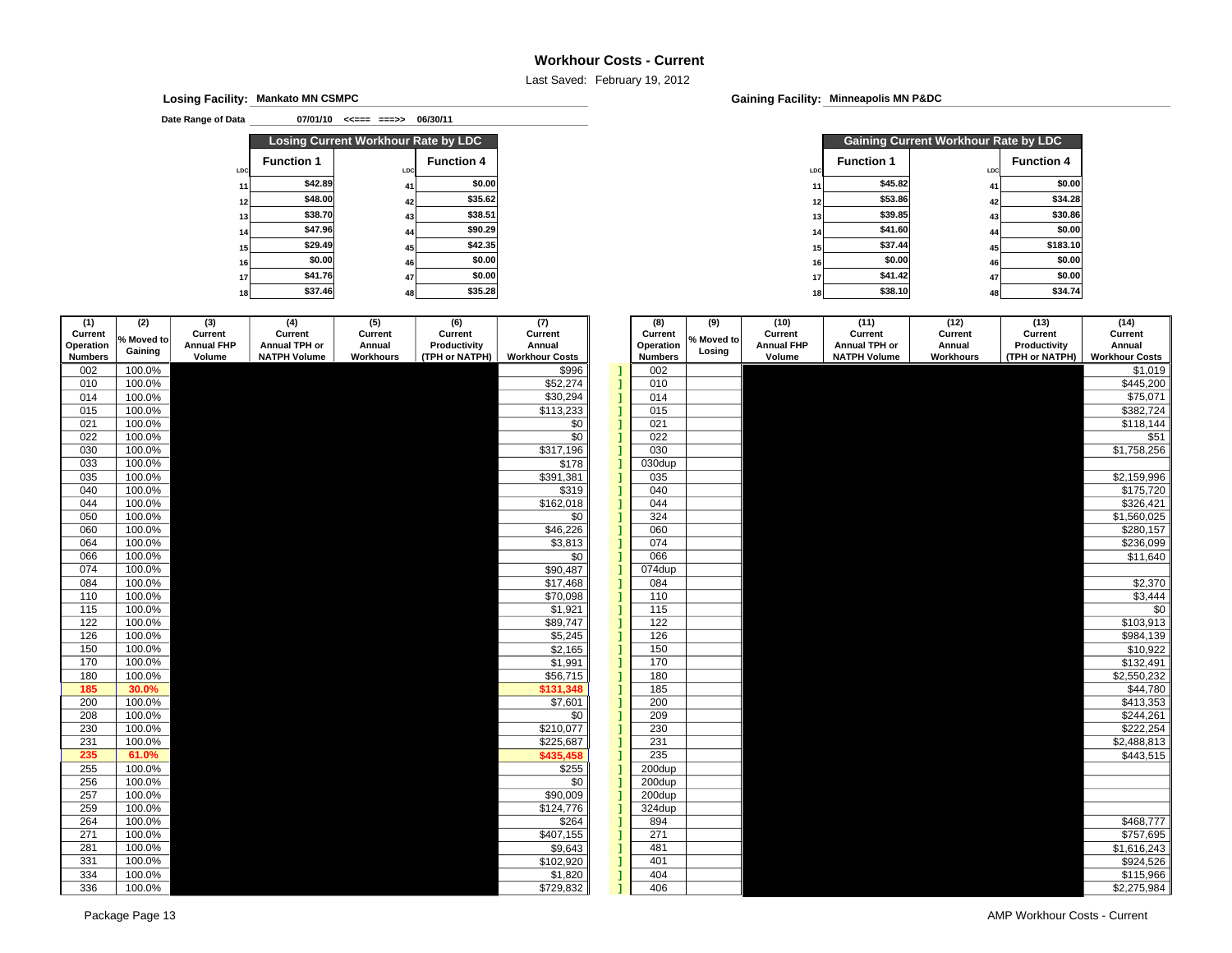| (1)            | (2)        | $\overline{3}$    | (4)                 | (5)       | (6)            | (7)                   |    | (8)            | (9)        | (10)              | (11)                | (12)      | (13)           | (14)                       |
|----------------|------------|-------------------|---------------------|-----------|----------------|-----------------------|----|----------------|------------|-------------------|---------------------|-----------|----------------|----------------------------|
| Current        | % Moved to | Current           | Current             | Current   | Current        | Current               |    | Current        | % Moved to | Current           | Current             | Current   | Current        | Current                    |
| Operation      | Gaining    | <b>Annual FHP</b> | Annual TPH or       | Annual    | Productivity   | Annual                |    | Operation      | Losing     | <b>Annual FHP</b> | Annual TPH or       | Annual    | Productivity   | Annual                     |
| <b>Numbers</b> |            | Volume            | <b>NATPH Volume</b> | Workhours | (TPH or NATPH) | <b>Workhour Costs</b> |    | <b>Numbers</b> |            | Volume            | <b>NATPH Volume</b> | Workhours | (TPH or NATPH) | <b>Workhour Costs</b>      |
| 468            | 100.0%     |                   |                     |           |                | \$0                   | J  | 468            |            |                   |                     |           |                | \$0                        |
| 481            | 100.0%     |                   |                     |           |                | \$50,469              |    | 481dup         |            |                   |                     |           |                |                            |
|                |            |                   |                     |           |                |                       |    |                |            |                   |                     |           |                |                            |
| 549            | 100.0%     |                   |                     |           |                | \$19,088              | 1  | 549            |            |                   |                     |           |                | \$1,209                    |
| 554            | 100.0%     |                   |                     |           |                | \$20                  | 1  | 554            |            |                   |                     |           |                | \$343,161                  |
| 560            | 100.0%     |                   |                     |           |                | \$2,912               | 1  | 560            |            |                   |                     |           |                | \$188,206                  |
| 585            | 40.0%      |                   |                     |           |                | \$116,808             | 1  | 585            |            |                   |                     |           |                | \$467,940                  |
| 586            | 40.0%      |                   |                     |           |                | \$57,345              |    | 586            |            |                   |                     |           |                | \$2,573                    |
|                |            |                   |                     |           |                |                       | 1  |                |            |                   |                     |           |                |                            |
| 607            | 100.0%     |                   |                     |           |                | \$28,406              | 1  | 607            |            |                   |                     |           |                | \$617,995                  |
| 612            | 100.0%     |                   |                     |           |                | \$12,823              | 1  | 612            |            |                   |                     |           |                | \$41,472                   |
| 618            | 100.0%     |                   |                     |           |                | \$59,895              | ı  | 618            |            |                   |                     |           |                | \$1,143,908                |
| 619            | 100.0%     |                   |                     |           |                | \$30,492              | 1  | 619            |            |                   |                     |           |                | \$732                      |
|                |            |                   |                     |           |                |                       |    |                |            |                   |                     |           |                |                            |
| 620            | 100.0%     |                   |                     |           |                | \$495                 | 1  | 620            |            |                   |                     |           |                | \$272,219                  |
| 630            | 100.0%     |                   |                     |           |                | \$737                 | 1  | 630            |            |                   |                     |           |                | \$7,558                    |
| 776            | 100.0%     |                   |                     |           |                | \$557                 | Л  | 488            |            |                   |                     |           |                | \$1,389                    |
| 891            | 100.0%     |                   |                     |           |                | \$499                 | 1  | 891            |            |                   |                     |           |                | \$1,034,815                |
|                |            |                   |                     |           |                |                       |    |                |            |                   |                     |           |                |                            |
| 894            | 100.0%     |                   |                     |           |                | \$288,381             |    | 894dup         |            |                   |                     |           |                |                            |
| 896            | 100.0%     |                   |                     |           |                | \$19,108              | Л  | 896            |            |                   |                     |           |                | \$294,510                  |
| 918            | 100.0%     |                   |                     |           |                | \$873,668             | 1  | 918            |            |                   |                     |           |                | \$6,418,313                |
| 919            | 100.0%     |                   |                     |           |                | \$194,217             | 1  | 919            |            |                   |                     |           |                | \$3,783,705                |
|                |            |                   |                     |           |                |                       |    |                |            |                   |                     |           |                |                            |
| 930            | 100.0%     |                   |                     |           |                | \$10,325              | -1 | 930            |            |                   |                     |           |                | \$289,389                  |
| 079            |            |                   |                     |           |                | \$88,114              |    | 079            |            |                   |                     |           |                | \$0                        |
| 151            |            |                   |                     |           |                | \$20,227              |    | 151            |            |                   |                     |           |                | \$0                        |
| 171            |            |                   |                     |           |                | \$21,283              |    | $171$          |            |                   |                     |           |                | \$0                        |
| 210            |            |                   |                     |           |                | \$45,489              |    | 210            |            |                   |                     |           |                | \$865,755                  |
|                |            |                   |                     |           |                |                       |    |                |            |                   |                     |           |                |                            |
| 232            |            |                   |                     |           |                | \$251                 |    | 232            |            |                   |                     |           |                | \$202,832                  |
| 233            |            |                   |                     |           |                | \$5,144               |    | 233            |            |                   |                     |           |                | \$359,706                  |
| 234            |            |                   |                     |           |                | \$3,229               |    | 234            |            |                   |                     |           |                | \$216                      |
| 241            |            |                   |                     |           |                | \$100,409             |    | 241            |            |                   |                     |           |                | \$0                        |
|                |            |                   |                     |           |                |                       |    |                |            |                   |                     |           |                |                            |
| 325            |            |                   |                     |           |                | \$0                   |    | 325            |            |                   |                     |           |                | \$475                      |
| 637            |            |                   |                     |           |                | \$805                 |    | 637            |            |                   |                     |           |                | \$0                        |
| 649            |            |                   |                     |           |                | \$10,294              |    | 649            |            |                   |                     |           |                | \$22                       |
| 769            |            |                   |                     |           |                | \$101,349             |    | 769            |            |                   |                     |           |                | \$0                        |
|                |            |                   |                     |           |                |                       |    |                |            |                   |                     |           |                |                            |
|                |            |                   |                     |           |                |                       |    | 017            |            |                   |                     |           |                | \$1,098,739                |
|                |            |                   |                     |           |                |                       |    | 018            |            |                   |                     |           |                | \$1,421,427                |
|                |            |                   |                     |           |                |                       |    | 019            |            |                   |                     |           |                | \$174,137                  |
|                |            |                   |                     |           |                |                       |    | 020            |            |                   |                     |           |                | \$1,082,501                |
|                |            |                   |                     |           |                |                       |    |                |            |                   |                     |           |                |                            |
|                |            |                   |                     |           |                |                       |    | 043            |            |                   |                     |           |                | \$359,497                  |
|                |            |                   |                     |           |                |                       |    | 053            |            |                   |                     |           |                | \$29,830                   |
|                |            |                   |                     |           |                |                       |    | 054            |            |                   |                     |           |                | \$8,001                    |
|                |            |                   |                     |           |                |                       |    | 067            |            |                   |                     |           |                | \$816                      |
|                |            |                   |                     |           |                |                       |    | 070            |            |                   |                     |           |                | \$0                        |
|                |            |                   |                     |           |                |                       |    |                |            |                   |                     |           |                |                            |
|                |            |                   |                     |           |                |                       |    | 073            |            |                   |                     |           |                | \$614,833                  |
|                |            |                   |                     |           |                |                       |    | 083            |            |                   |                     |           |                | \$221,530                  |
|                |            |                   |                     |           |                |                       |    | 087            |            |                   |                     |           |                | \$4,278                    |
|                |            |                   |                     |           |                |                       |    | 088            |            |                   |                     |           |                | \$619                      |
|                |            |                   |                     |           |                |                       |    | 091            |            |                   |                     |           |                | \$69,562                   |
|                |            |                   |                     |           |                |                       |    |                |            |                   |                     |           |                |                            |
|                |            |                   |                     |           |                |                       |    | 092            |            |                   |                     |           |                | \$98,754                   |
|                |            |                   |                     |           |                |                       |    | 093            |            |                   |                     |           |                | \$76,889                   |
|                |            |                   |                     |           |                |                       |    | 094            |            |                   |                     |           |                | \$1,986                    |
|                |            |                   |                     |           |                |                       |    | 095            |            |                   |                     |           |                |                            |
|                |            |                   |                     |           |                |                       |    | 096            |            |                   |                     |           |                | $\frac{$0}{$133}$          |
|                |            |                   |                     |           |                |                       |    |                |            |                   |                     |           |                |                            |
|                |            |                   |                     |           |                |                       |    | 097            |            |                   |                     |           |                | \$92,826                   |
|                |            |                   |                     |           |                |                       |    | 098            |            |                   |                     |           |                | \$65,743                   |
|                |            |                   |                     |           |                |                       |    | 099            |            |                   |                     |           |                | \$65,386                   |
|                |            |                   |                     |           |                |                       |    | 111            |            |                   |                     |           |                | \$40,651                   |
|                |            |                   |                     |           |                |                       |    |                |            |                   |                     |           |                |                            |
|                |            |                   |                     |           |                |                       |    | 114            |            |                   |                     |           |                | \$705,801                  |
|                |            |                   |                     |           |                |                       |    | $116$          |            |                   |                     |           |                | $\frac{1}{1}$<br>\$119,776 |
|                |            |                   |                     |           |                |                       |    | 117            |            |                   |                     |           |                |                            |
|                |            |                   |                     |           |                |                       |    | 120            |            |                   |                     |           |                | \$24,486                   |
|                |            |                   |                     |           |                |                       |    |                |            |                   |                     |           |                |                            |
|                |            |                   |                     |           |                |                       |    | $123$          |            |                   |                     |           |                | \$48,224                   |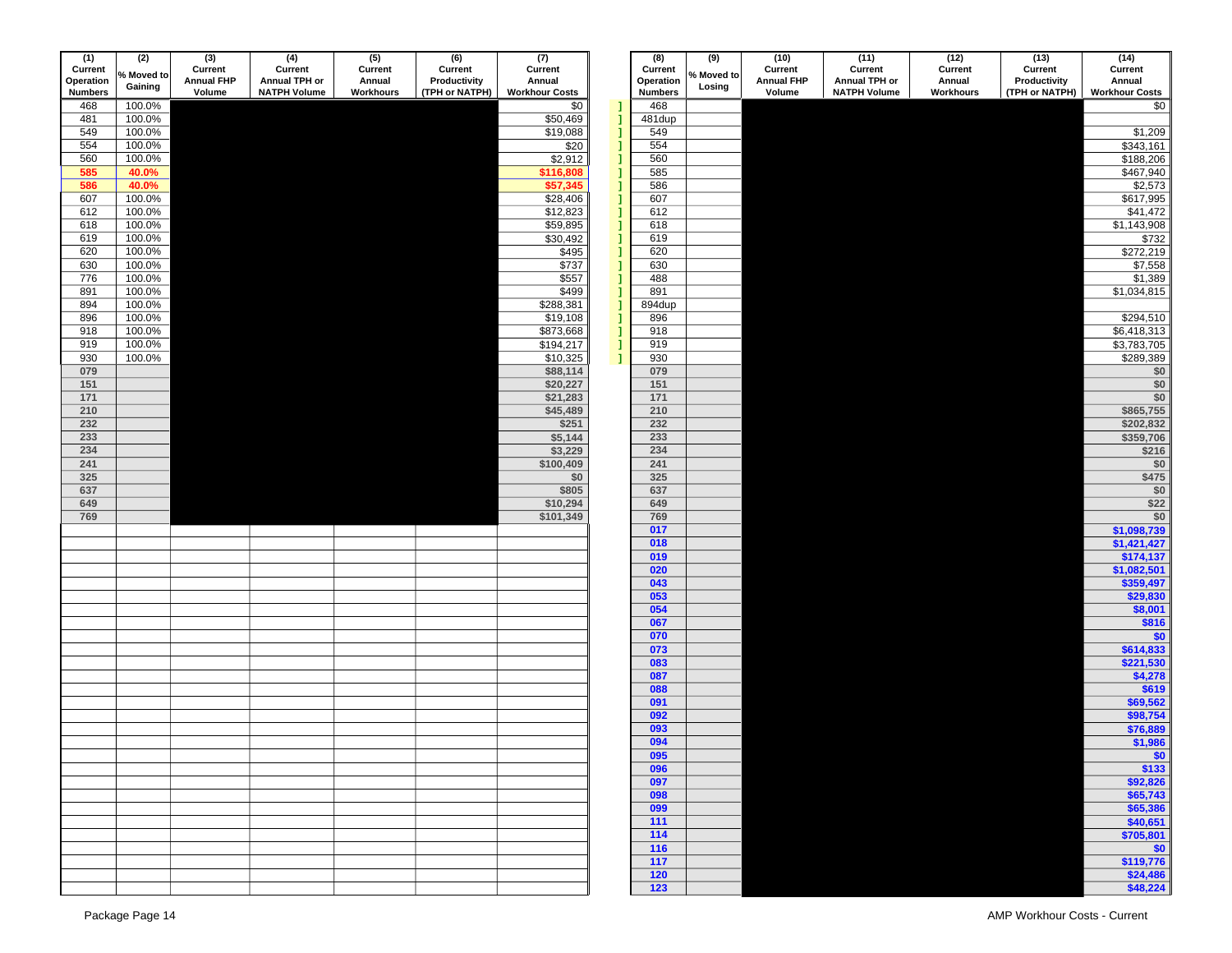| (1)<br>Current | (2)<br>% Moved to | $\overline{3}$<br>Current | (4)<br>Current      | (5)<br>Current | (6)<br>Current | $(7)$<br>Current      | (8)<br>Current | (9)<br>% Moved to | (10)<br>Current   | (11)<br>Current     | (12)<br>Current | (13)<br>Current | $(14)$<br>Curren                                             |
|----------------|-------------------|---------------------------|---------------------|----------------|----------------|-----------------------|----------------|-------------------|-------------------|---------------------|-----------------|-----------------|--------------------------------------------------------------|
| Operation      | Gaining           | <b>Annual FHP</b>         | Annual TPH or       | Annual         | Productivity   | Annual                | Operation      | Losing            | <b>Annual FHP</b> | Annual TPH or       | Annual          | Productivity    | Annual                                                       |
| <b>Numbers</b> |                   | Volume                    | <b>NATPH Volume</b> | Workhours      | (TPH or NATPH) | <b>Workhour Costs</b> | <b>Numbers</b> |                   | Volume            | <b>NATPH Volume</b> | Workhours       | (TPH or NATPH)  | <b>Workhour C</b>                                            |
|                |                   |                           |                     |                |                |                       | $124$          |                   |                   |                     |                 |                 | $\frac{1}{2}$                                                |
|                |                   |                           |                     |                |                |                       | $128$          |                   |                   |                     |                 |                 | \$12                                                         |
|                |                   |                           |                     |                |                |                       | $129$          |                   |                   |                     |                 |                 | \$3                                                          |
|                |                   |                           |                     |                |                |                       | $130$          |                   |                   |                     |                 |                 | \$60                                                         |
|                |                   |                           |                     |                |                |                       | $132$          |                   |                   |                     |                 |                 | \$28                                                         |
|                |                   |                           |                     |                |                |                       | 134            |                   |                   |                     |                 |                 | \$2                                                          |
|                |                   |                           |                     |                |                |                       | <b>136</b>     |                   |                   |                     |                 |                 | \$84                                                         |
|                |                   |                           |                     |                |                |                       | $137$          |                   |                   |                     |                 |                 | \$8                                                          |
|                |                   |                           |                     |                |                |                       | 139            |                   |                   |                     |                 |                 | \$90                                                         |
|                |                   |                           |                     |                |                |                       | 160            |                   |                   |                     |                 |                 | \$6                                                          |
|                |                   |                           |                     |                |                |                       | 168            |                   |                   |                     |                 |                 |                                                              |
|                |                   |                           |                     |                |                |                       |                |                   |                   |                     |                 |                 | \$10                                                         |
|                |                   |                           |                     |                |                |                       | 169            |                   |                   |                     |                 |                 | \$32                                                         |
|                |                   |                           |                     |                |                |                       | 175            |                   |                   |                     |                 |                 | \$45                                                         |
|                |                   |                           |                     |                |                |                       | $178$          |                   |                   |                     |                 |                 | \$4                                                          |
|                |                   |                           |                     |                |                |                       | 179            |                   |                   |                     |                 |                 | $\frac{1}{2}$                                                |
|                |                   |                           |                     |                |                |                       | 181            |                   |                   |                     |                 |                 | \$76                                                         |
|                |                   |                           |                     |                |                |                       | 209dup         |                   |                   |                     |                 |                 |                                                              |
|                |                   |                           |                     |                |                |                       | 211            |                   |                   |                     |                 |                 | \$25                                                         |
|                |                   |                           |                     |                |                |                       | 212            |                   |                   |                     |                 |                 | \$86                                                         |
|                |                   |                           |                     |                |                |                       | 214            |                   |                   |                     |                 |                 |                                                              |
|                |                   |                           |                     |                |                |                       | 229            |                   |                   |                     |                 |                 | $\frac{$14}{$4,68}$                                          |
|                |                   |                           |                     |                |                |                       | 261            |                   |                   |                     |                 |                 |                                                              |
|                |                   |                           |                     |                |                |                       | 263            |                   |                   |                     |                 |                 | \$1                                                          |
|                |                   |                           |                     |                |                |                       | 264            |                   |                   |                     |                 |                 | \$4                                                          |
|                |                   |                           |                     |                |                |                       | 265            |                   |                   |                     |                 |                 |                                                              |
|                |                   |                           |                     |                |                |                       | 281            |                   |                   |                     |                 |                 | $rac{$88}{$55}\n$                                            |
|                |                   |                           |                     |                |                |                       | 283            |                   |                   |                     |                 |                 |                                                              |
|                |                   |                           |                     |                |                |                       | 285            |                   |                   |                     |                 |                 |                                                              |
|                |                   |                           |                     |                |                |                       | 321            |                   |                   |                     |                 |                 | $\frac{$2!}{$1!}$                                            |
|                |                   |                           |                     |                |                |                       | <b>324dup</b>  |                   |                   |                     |                 |                 |                                                              |
|                |                   |                           |                     |                |                |                       | 326            |                   |                   |                     |                 |                 | \$57                                                         |
|                |                   |                           |                     |                |                |                       | 328            |                   |                   |                     |                 |                 | \$3                                                          |
|                |                   |                           |                     |                |                |                       | 340            |                   |                   |                     |                 |                 |                                                              |
|                |                   |                           |                     |                |                |                       | 381            |                   |                   |                     |                 |                 | \$4<br>\$7                                                   |
|                |                   |                           |                     |                |                |                       |                |                   |                   |                     |                 |                 |                                                              |
|                |                   |                           |                     |                |                |                       | 401dup         |                   |                   |                     |                 |                 |                                                              |
|                |                   |                           |                     |                |                |                       | 402            |                   |                   |                     |                 |                 | \$23                                                         |
|                |                   |                           |                     |                |                |                       | 403            |                   |                   |                     |                 |                 | \$1,34                                                       |
|                |                   |                           |                     |                |                |                       | <b>404dup</b>  |                   |                   |                     |                 |                 |                                                              |
|                |                   |                           |                     |                |                |                       | 405            |                   |                   |                     |                 |                 | \$6                                                          |
|                |                   |                           |                     |                |                |                       | 406dup         |                   |                   |                     |                 |                 |                                                              |
|                |                   |                           |                     |                |                |                       | 407            |                   |                   |                     |                 |                 | $\begin{array}{r} 54 \\ \hline 52 \\ \hline 530 \end{array}$ |
|                |                   |                           |                     |                |                |                       | 482            |                   |                   |                     |                 |                 |                                                              |
|                |                   |                           |                     |                |                |                       | 483            |                   |                   |                     |                 |                 |                                                              |
|                |                   |                           |                     |                |                |                       | 485            |                   |                   |                     |                 |                 | \$5                                                          |
|                |                   |                           |                     |                |                |                       | 486            |                   |                   |                     |                 |                 | \$3                                                          |
|                |                   |                           |                     |                |                |                       | 487            |                   |                   |                     |                 |                 | $\ddot{\textbf{s}}$                                          |
|                |                   |                           |                     |                |                |                       | 488dup         |                   |                   |                     |                 |                 |                                                              |
|                |                   |                           |                     |                |                |                       | 489            |                   |                   |                     |                 |                 | \$3                                                          |
|                |                   |                           |                     |                |                |                       | 561            |                   |                   |                     |                 |                 |                                                              |
|                |                   |                           |                     |                |                |                       | 562            |                   |                   |                     |                 |                 |                                                              |
|                |                   |                           |                     |                |                |                       | 564            |                   |                   |                     |                 |                 |                                                              |
|                |                   |                           |                     |                |                |                       | 567            |                   |                   |                     |                 |                 |                                                              |
|                |                   |                           |                     |                |                |                       | 573            |                   |                   |                     |                 |                 | الگا<br>الگا<br>الگا<br>837ء<br>137ء                         |
|                |                   |                           |                     |                |                |                       | 574            |                   |                   |                     |                 |                 |                                                              |
|                |                   |                           |                     |                |                |                       | 588            |                   |                   |                     |                 |                 |                                                              |
|                |                   |                           |                     |                |                |                       | 677            |                   |                   |                     |                 |                 |                                                              |
|                |                   |                           |                     |                |                |                       | 776            |                   |                   |                     |                 |                 | $rac{1}{\sqrt{2}}$                                           |
|                |                   |                           |                     |                |                |                       | 798            |                   |                   |                     |                 |                 |                                                              |
|                |                   |                           |                     |                |                |                       | 817            |                   |                   |                     |                 |                 |                                                              |
|                |                   |                           |                     |                |                |                       | 892            |                   |                   |                     |                 |                 | $\frac{\$1}{\$}$                                             |
|                |                   |                           |                     |                |                |                       |                |                   |                   |                     |                 |                 |                                                              |

| 'n | (2)<br>% Moved to<br>Gaining | $(3)$<br>Current<br><b>Annual FHP</b><br>Volume | (4)<br>Current<br>Annual TPH or<br><b>NATPH Volume</b> | $(5)$<br>Current<br>Annual<br>Workhours | $\overline{(6)}$<br>Current<br>Productivity<br>(TPH or NATPH) | (7)<br>Current<br>Annual<br><b>Workhour Costs</b> | (8)<br>Current<br>Operation<br><b>Numbers</b> | (9)<br>% Moved to<br>Losing | (10)<br>Current<br><b>Annual FHP</b><br>Volume | (11)<br>Current<br>Annual TPH or<br><b>NATPH Volume</b> | (12)<br>Current<br>Annual<br>Workhours | (13)<br>Current<br>Productivity<br>(TPH or NATPH) | (14)<br>Current<br>Annual        |
|----|------------------------------|-------------------------------------------------|--------------------------------------------------------|-----------------------------------------|---------------------------------------------------------------|---------------------------------------------------|-----------------------------------------------|-----------------------------|------------------------------------------------|---------------------------------------------------------|----------------------------------------|---------------------------------------------------|----------------------------------|
| 'S |                              |                                                 |                                                        |                                         |                                                               |                                                   | $124$                                         |                             |                                                |                                                         |                                        |                                                   | <b>Workhour Costs</b><br>\$2,237 |
|    |                              |                                                 |                                                        |                                         |                                                               |                                                   | 128                                           |                             |                                                |                                                         |                                        |                                                   | \$124,847                        |
|    |                              |                                                 |                                                        |                                         |                                                               |                                                   | 129                                           |                             |                                                |                                                         |                                        |                                                   | \$39,384                         |
|    |                              |                                                 |                                                        |                                         |                                                               |                                                   | 130<br>$132$                                  |                             |                                                |                                                         |                                        |                                                   | \$601,898<br>\$280,207           |
|    |                              |                                                 |                                                        |                                         |                                                               |                                                   | 134                                           |                             |                                                |                                                         |                                        |                                                   | \$26,426                         |
|    |                              |                                                 |                                                        |                                         |                                                               |                                                   | 136                                           |                             |                                                |                                                         |                                        |                                                   | \$841,193                        |
|    |                              |                                                 |                                                        |                                         |                                                               |                                                   | 137                                           |                             |                                                |                                                         |                                        |                                                   | \$82,031                         |
|    |                              |                                                 |                                                        |                                         |                                                               |                                                   | 139<br>160                                    |                             |                                                |                                                         |                                        |                                                   | \$905,019<br>\$66,181            |
|    |                              |                                                 |                                                        |                                         |                                                               |                                                   | <b>168</b>                                    |                             |                                                |                                                         |                                        |                                                   | \$105,276                        |
|    |                              |                                                 |                                                        |                                         |                                                               |                                                   | 169                                           |                             |                                                |                                                         |                                        |                                                   | \$327,895                        |
|    |                              |                                                 |                                                        |                                         |                                                               |                                                   | 175                                           |                             |                                                |                                                         |                                        |                                                   | \$459,914                        |
|    |                              |                                                 |                                                        |                                         |                                                               |                                                   | $\frac{1}{178}$<br>179                        |                             |                                                |                                                         |                                        |                                                   | \$41,071<br>\$35,123             |
|    |                              |                                                 |                                                        |                                         |                                                               |                                                   | 181                                           |                             |                                                |                                                         |                                        |                                                   | \$766,898                        |
|    |                              |                                                 |                                                        |                                         |                                                               |                                                   | 209dup                                        |                             |                                                |                                                         |                                        |                                                   |                                  |
|    |                              |                                                 |                                                        |                                         |                                                               |                                                   | 211                                           |                             |                                                |                                                         |                                        |                                                   | \$252,445                        |
|    |                              |                                                 |                                                        |                                         |                                                               |                                                   | 212<br>214                                    |                             |                                                |                                                         |                                        |                                                   | \$866,836<br>\$140,356           |
|    |                              |                                                 |                                                        |                                         |                                                               |                                                   | 229                                           |                             |                                                |                                                         |                                        |                                                   | \$4,682,268                      |
|    |                              |                                                 |                                                        |                                         |                                                               |                                                   | 261                                           |                             |                                                |                                                         |                                        |                                                   | \$1,937                          |
|    |                              |                                                 |                                                        |                                         |                                                               |                                                   | 263                                           |                             |                                                |                                                         |                                        |                                                   | \$11,785                         |
|    |                              |                                                 |                                                        |                                         |                                                               |                                                   | 264<br>265                                    |                             |                                                |                                                         |                                        |                                                   | \$41,089<br>\$80,468             |
|    |                              |                                                 |                                                        |                                         |                                                               |                                                   | 281                                           |                             |                                                |                                                         |                                        |                                                   | \$55,863                         |
|    |                              |                                                 |                                                        |                                         |                                                               |                                                   | 283                                           |                             |                                                |                                                         |                                        |                                                   | \$7,998                          |
|    |                              |                                                 |                                                        |                                         |                                                               |                                                   | 285                                           |                             |                                                |                                                         |                                        |                                                   | \$29,606                         |
|    |                              |                                                 |                                                        |                                         |                                                               |                                                   | 321<br><b>324dup</b>                          |                             |                                                |                                                         |                                        |                                                   | \$15,375                         |
|    |                              |                                                 |                                                        |                                         |                                                               |                                                   | 326                                           |                             |                                                |                                                         |                                        |                                                   | \$571,954                        |
|    |                              |                                                 |                                                        |                                         |                                                               |                                                   | 328                                           |                             |                                                |                                                         |                                        |                                                   | \$31,398                         |
|    |                              |                                                 |                                                        |                                         |                                                               |                                                   | 340                                           |                             |                                                |                                                         |                                        |                                                   | \$44,054                         |
|    |                              |                                                 |                                                        |                                         |                                                               |                                                   | 381<br>401dup                                 |                             |                                                |                                                         |                                        |                                                   | \$70,839                         |
|    |                              |                                                 |                                                        |                                         |                                                               |                                                   | 402                                           |                             |                                                |                                                         |                                        |                                                   | \$235,522                        |
|    |                              |                                                 |                                                        |                                         |                                                               |                                                   | 403                                           |                             |                                                |                                                         |                                        |                                                   | \$1,340,143                      |
|    |                              |                                                 |                                                        |                                         |                                                               |                                                   | 404dup                                        |                             |                                                |                                                         |                                        |                                                   |                                  |
|    |                              |                                                 |                                                        |                                         |                                                               |                                                   | 405<br>406dup                                 |                             |                                                |                                                         |                                        |                                                   | \$63,101                         |
|    |                              |                                                 |                                                        |                                         |                                                               |                                                   | 407                                           |                             |                                                |                                                         |                                        |                                                   | \$41,090                         |
|    |                              |                                                 |                                                        |                                         |                                                               |                                                   | 482                                           |                             |                                                |                                                         |                                        |                                                   | \$2,010                          |
|    |                              |                                                 |                                                        |                                         |                                                               |                                                   | 483                                           |                             |                                                |                                                         |                                        |                                                   | \$300,520                        |
|    |                              |                                                 |                                                        |                                         |                                                               |                                                   | 485<br>486                                    |                             |                                                |                                                         |                                        |                                                   | \$51,703<br>\$38,704             |
|    |                              |                                                 |                                                        |                                         |                                                               |                                                   | 487                                           |                             |                                                |                                                         |                                        |                                                   | \$2,636                          |
|    |                              |                                                 |                                                        |                                         |                                                               |                                                   | 488dup                                        |                             |                                                |                                                         |                                        |                                                   |                                  |
|    |                              |                                                 |                                                        |                                         |                                                               |                                                   | 489<br>561                                    |                             |                                                |                                                         |                                        |                                                   | \$35,232                         |
|    |                              |                                                 |                                                        |                                         |                                                               |                                                   | 562                                           |                             |                                                |                                                         |                                        |                                                   | \$939<br>\$16,743                |
|    |                              |                                                 |                                                        |                                         |                                                               |                                                   | 564                                           |                             |                                                |                                                         |                                        |                                                   | \$9,917                          |
|    |                              |                                                 |                                                        |                                         |                                                               |                                                   | 567                                           |                             |                                                |                                                         |                                        |                                                   | \$38,097                         |
|    |                              |                                                 |                                                        |                                         |                                                               |                                                   | 573                                           |                             |                                                |                                                         |                                        |                                                   | \$374,322                        |
|    |                              |                                                 |                                                        |                                         |                                                               |                                                   | 574<br>588                                    |                             |                                                |                                                         |                                        |                                                   | \$4,023<br>\$78,196              |
|    |                              |                                                 |                                                        |                                         |                                                               |                                                   | 677                                           |                             |                                                |                                                         |                                        |                                                   | \$217,173                        |
|    |                              |                                                 |                                                        |                                         |                                                               |                                                   | 776                                           |                             |                                                |                                                         |                                        |                                                   | \$2,630                          |
|    |                              |                                                 |                                                        |                                         |                                                               |                                                   | 798                                           |                             |                                                |                                                         |                                        |                                                   | \$938                            |
|    |                              |                                                 |                                                        |                                         |                                                               |                                                   | 817<br>892                                    |                             |                                                |                                                         |                                        |                                                   | \$14,146<br>\$1,612              |
|    |                              |                                                 |                                                        |                                         |                                                               |                                                   |                                               |                             |                                                |                                                         |                                        |                                                   |                                  |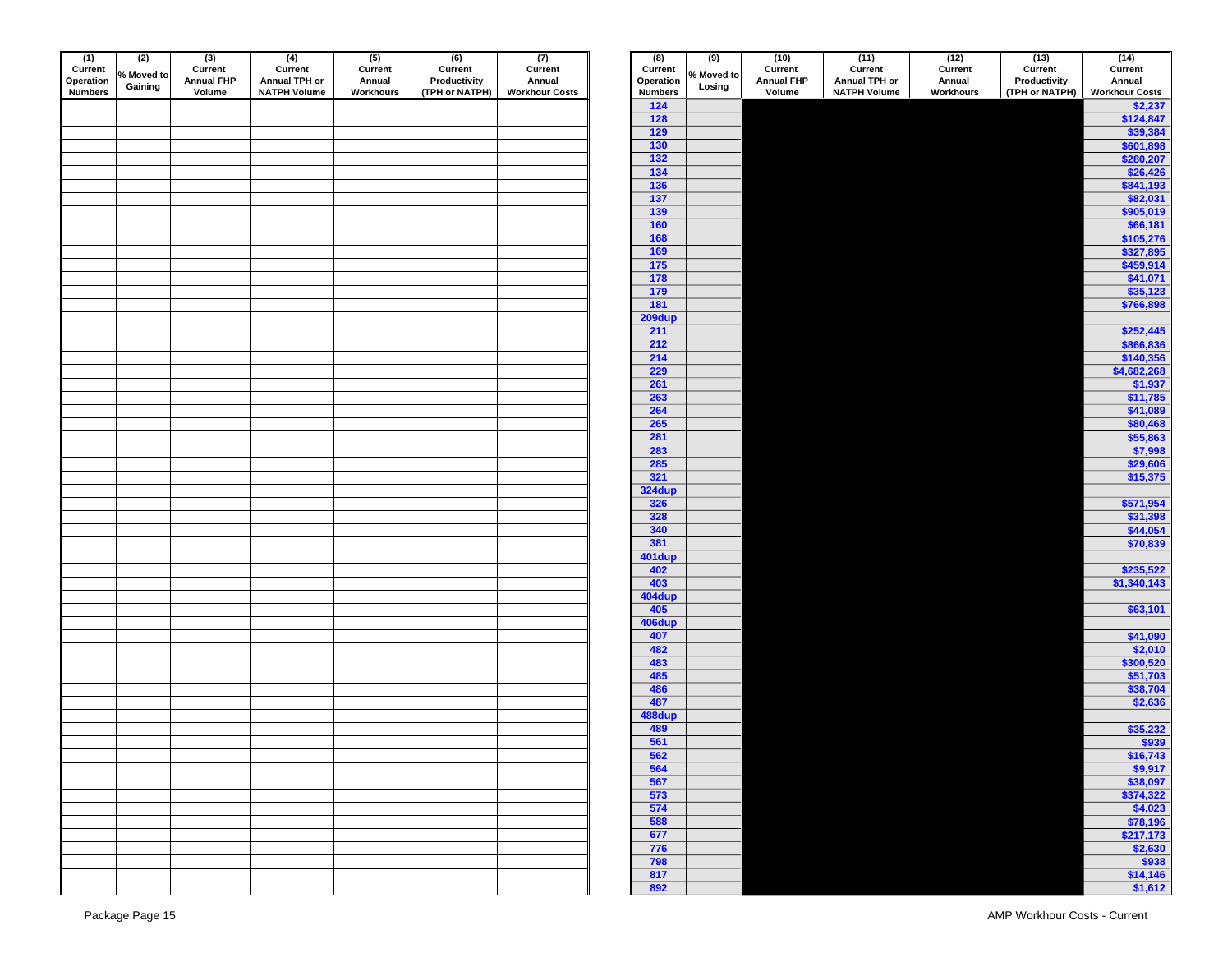| (1)<br>Current<br>Operation<br>Numbers | (2)<br>% Moved to<br>Gaining | $(3)$<br>Current<br><b>Annual FHP</b><br>Volume | $(4)$<br>Current<br>Annual TPH or<br><b>NATPH Volume</b> | $(5)$<br>Current<br>Annual<br>Workhours | (6)<br>Current<br>Productivity<br>(TPH or NATPH) | (7)<br>Current<br>Annual<br><b>Workhour Costs</b> | $(8)$<br>Current<br>Operation<br>Numbers | $\overline{(9)}$<br>% Moved to<br>Losing | $(10)$<br>Current<br><b>Annual FHP</b><br>Volume | $(11)$<br>Current<br>Annual TPH or<br><b>NATPH Volume</b> | $(12)$<br>Current<br>Annual<br>Workhours | $(13)$<br>Current<br>Productivity<br>(TPH or NATPH) | $\begin{array}{c} (14) \\ \text{Current} \\ \text{Annual} \\ \hline \text{$\frac{\text{Workhour C}}{\text{$\frac{\$1,95}{\$89}}$}} \end{array}$ |
|----------------------------------------|------------------------------|-------------------------------------------------|----------------------------------------------------------|-----------------------------------------|--------------------------------------------------|---------------------------------------------------|------------------------------------------|------------------------------------------|--------------------------------------------------|-----------------------------------------------------------|------------------------------------------|-----------------------------------------------------|-------------------------------------------------------------------------------------------------------------------------------------------------|
|                                        |                              |                                                 |                                                          |                                         |                                                  |                                                   | 893                                      |                                          |                                                  |                                                           |                                          |                                                     |                                                                                                                                                 |
|                                        |                              |                                                 |                                                          |                                         |                                                  |                                                   | 895                                      |                                          |                                                  |                                                           |                                          |                                                     |                                                                                                                                                 |
|                                        |                              |                                                 |                                                          |                                         |                                                  |                                                   | 897                                      |                                          |                                                  |                                                           |                                          |                                                     |                                                                                                                                                 |
|                                        |                              |                                                 |                                                          |                                         |                                                  |                                                   | 898<br>899                               |                                          |                                                  |                                                           |                                          |                                                     | \$17<br>$\frac{1}{2}$ \$3                                                                                                                       |
|                                        |                              |                                                 |                                                          |                                         |                                                  |                                                   |                                          |                                          |                                                  |                                                           |                                          |                                                     |                                                                                                                                                 |
|                                        |                              |                                                 |                                                          |                                         |                                                  |                                                   |                                          |                                          |                                                  |                                                           |                                          |                                                     |                                                                                                                                                 |
|                                        |                              |                                                 |                                                          |                                         |                                                  |                                                   |                                          |                                          |                                                  |                                                           |                                          |                                                     |                                                                                                                                                 |
|                                        |                              |                                                 |                                                          |                                         |                                                  |                                                   |                                          |                                          |                                                  |                                                           |                                          |                                                     |                                                                                                                                                 |
|                                        |                              |                                                 |                                                          |                                         |                                                  |                                                   |                                          |                                          |                                                  |                                                           |                                          |                                                     |                                                                                                                                                 |
|                                        |                              |                                                 |                                                          |                                         |                                                  |                                                   |                                          |                                          |                                                  |                                                           |                                          |                                                     |                                                                                                                                                 |
|                                        |                              |                                                 |                                                          |                                         |                                                  |                                                   |                                          |                                          |                                                  |                                                           |                                          |                                                     |                                                                                                                                                 |
|                                        |                              |                                                 |                                                          |                                         |                                                  |                                                   |                                          |                                          |                                                  |                                                           |                                          |                                                     |                                                                                                                                                 |
|                                        |                              |                                                 |                                                          |                                         |                                                  |                                                   |                                          |                                          |                                                  |                                                           |                                          |                                                     |                                                                                                                                                 |
|                                        |                              |                                                 |                                                          |                                         |                                                  |                                                   |                                          |                                          |                                                  |                                                           |                                          |                                                     |                                                                                                                                                 |
|                                        |                              |                                                 |                                                          |                                         |                                                  |                                                   |                                          |                                          |                                                  |                                                           |                                          |                                                     |                                                                                                                                                 |
|                                        |                              |                                                 |                                                          |                                         |                                                  |                                                   |                                          |                                          |                                                  |                                                           |                                          |                                                     |                                                                                                                                                 |
|                                        |                              |                                                 |                                                          |                                         |                                                  |                                                   |                                          |                                          |                                                  |                                                           |                                          |                                                     |                                                                                                                                                 |
|                                        |                              |                                                 |                                                          |                                         |                                                  |                                                   |                                          |                                          |                                                  |                                                           |                                          |                                                     |                                                                                                                                                 |
|                                        |                              |                                                 |                                                          |                                         |                                                  |                                                   |                                          |                                          |                                                  |                                                           |                                          |                                                     |                                                                                                                                                 |
|                                        |                              |                                                 |                                                          |                                         |                                                  |                                                   |                                          |                                          |                                                  |                                                           |                                          |                                                     |                                                                                                                                                 |
|                                        |                              |                                                 |                                                          |                                         |                                                  |                                                   |                                          |                                          |                                                  |                                                           |                                          |                                                     |                                                                                                                                                 |
|                                        |                              |                                                 |                                                          |                                         |                                                  |                                                   |                                          |                                          |                                                  |                                                           |                                          |                                                     |                                                                                                                                                 |
|                                        |                              |                                                 |                                                          |                                         |                                                  |                                                   |                                          |                                          |                                                  |                                                           |                                          |                                                     |                                                                                                                                                 |
|                                        |                              |                                                 |                                                          |                                         |                                                  |                                                   |                                          |                                          |                                                  |                                                           |                                          |                                                     |                                                                                                                                                 |
|                                        |                              |                                                 |                                                          |                                         |                                                  |                                                   |                                          |                                          |                                                  |                                                           |                                          |                                                     |                                                                                                                                                 |
|                                        |                              |                                                 |                                                          |                                         |                                                  |                                                   |                                          |                                          |                                                  |                                                           |                                          |                                                     |                                                                                                                                                 |
|                                        |                              |                                                 |                                                          |                                         |                                                  |                                                   |                                          |                                          |                                                  |                                                           |                                          |                                                     |                                                                                                                                                 |
|                                        |                              |                                                 |                                                          |                                         |                                                  |                                                   |                                          |                                          |                                                  |                                                           |                                          |                                                     |                                                                                                                                                 |
|                                        |                              |                                                 |                                                          |                                         |                                                  |                                                   |                                          |                                          |                                                  |                                                           |                                          |                                                     |                                                                                                                                                 |
|                                        |                              |                                                 |                                                          |                                         |                                                  |                                                   |                                          |                                          |                                                  |                                                           |                                          |                                                     |                                                                                                                                                 |
|                                        |                              |                                                 |                                                          |                                         |                                                  |                                                   |                                          |                                          |                                                  |                                                           |                                          |                                                     |                                                                                                                                                 |
|                                        |                              |                                                 |                                                          |                                         |                                                  |                                                   |                                          |                                          |                                                  |                                                           |                                          |                                                     |                                                                                                                                                 |
|                                        |                              |                                                 |                                                          |                                         |                                                  |                                                   |                                          |                                          |                                                  |                                                           |                                          |                                                     |                                                                                                                                                 |
|                                        |                              |                                                 |                                                          |                                         |                                                  |                                                   |                                          |                                          |                                                  |                                                           |                                          |                                                     |                                                                                                                                                 |
|                                        |                              |                                                 |                                                          |                                         |                                                  |                                                   |                                          |                                          |                                                  |                                                           |                                          |                                                     |                                                                                                                                                 |
|                                        |                              |                                                 |                                                          |                                         |                                                  |                                                   |                                          |                                          |                                                  |                                                           |                                          |                                                     |                                                                                                                                                 |
|                                        |                              |                                                 |                                                          |                                         |                                                  |                                                   |                                          |                                          |                                                  |                                                           |                                          |                                                     |                                                                                                                                                 |
|                                        |                              |                                                 |                                                          |                                         |                                                  |                                                   |                                          |                                          |                                                  |                                                           |                                          |                                                     |                                                                                                                                                 |
|                                        |                              |                                                 |                                                          |                                         |                                                  |                                                   |                                          |                                          |                                                  |                                                           |                                          |                                                     |                                                                                                                                                 |
|                                        |                              |                                                 |                                                          |                                         |                                                  |                                                   |                                          |                                          |                                                  |                                                           |                                          |                                                     |                                                                                                                                                 |
|                                        |                              |                                                 |                                                          |                                         |                                                  |                                                   |                                          |                                          |                                                  |                                                           |                                          |                                                     |                                                                                                                                                 |
|                                        |                              |                                                 |                                                          |                                         |                                                  |                                                   |                                          |                                          |                                                  |                                                           |                                          |                                                     |                                                                                                                                                 |
|                                        |                              |                                                 |                                                          |                                         |                                                  |                                                   |                                          |                                          |                                                  |                                                           |                                          |                                                     |                                                                                                                                                 |
|                                        |                              |                                                 |                                                          |                                         |                                                  |                                                   |                                          |                                          |                                                  |                                                           |                                          |                                                     |                                                                                                                                                 |
|                                        |                              |                                                 |                                                          |                                         |                                                  |                                                   |                                          |                                          |                                                  |                                                           |                                          |                                                     |                                                                                                                                                 |
|                                        |                              |                                                 |                                                          |                                         |                                                  |                                                   |                                          |                                          |                                                  |                                                           |                                          |                                                     |                                                                                                                                                 |
|                                        |                              |                                                 |                                                          |                                         |                                                  |                                                   |                                          |                                          |                                                  |                                                           |                                          |                                                     |                                                                                                                                                 |
|                                        |                              |                                                 |                                                          |                                         |                                                  |                                                   |                                          |                                          |                                                  |                                                           |                                          |                                                     |                                                                                                                                                 |
|                                        |                              |                                                 |                                                          |                                         |                                                  |                                                   |                                          |                                          |                                                  |                                                           |                                          |                                                     |                                                                                                                                                 |

| n<br>'S | (2)<br>% Moved to<br>Gaining | (3)<br>Current<br>Annual FHP<br>Volume | (4)<br>Current<br>Annual TPH or<br>NATPH Volume | (5)<br>Current<br>Annual<br>Workhours | (6)<br>Current<br>Productivity<br>(TPH or NATPH) | (7)<br>Current<br>Annual<br>Workhour Costs | $\frac{(8)}{Current}$<br>Operation<br>Numbers | $\overline{(9)}$<br>% Moved to<br>Losing | (10)<br>Current<br>Annual FHP<br>Volume | (11)<br>Current<br>Annual TPH or<br>NATPH Volume | (12)<br>Current<br>Annual<br>Workhours | (13) $(14)$<br>Current<br>Productivity Annual<br>(TPH or NATPH) Workhour Costs<br>$\frac{$1,958,110}{$1,958,110}$<br>$\frac{$894,673}{$894,673}$<br>$\frac{$39}{$178,481}$<br>\$39,974 |
|---------|------------------------------|----------------------------------------|-------------------------------------------------|---------------------------------------|--------------------------------------------------|--------------------------------------------|-----------------------------------------------|------------------------------------------|-----------------------------------------|--------------------------------------------------|----------------------------------------|----------------------------------------------------------------------------------------------------------------------------------------------------------------------------------------|
|         |                              |                                        |                                                 |                                       |                                                  |                                            | 893<br>895<br>897                             |                                          |                                         |                                                  |                                        |                                                                                                                                                                                        |
|         |                              |                                        |                                                 |                                       |                                                  |                                            |                                               |                                          |                                         |                                                  |                                        |                                                                                                                                                                                        |
|         |                              |                                        |                                                 |                                       |                                                  |                                            | 898                                           |                                          |                                         |                                                  |                                        |                                                                                                                                                                                        |
|         |                              |                                        |                                                 |                                       |                                                  |                                            | 899                                           |                                          |                                         |                                                  |                                        |                                                                                                                                                                                        |
|         |                              |                                        |                                                 |                                       |                                                  |                                            |                                               |                                          |                                         |                                                  |                                        |                                                                                                                                                                                        |
|         |                              |                                        |                                                 |                                       |                                                  |                                            |                                               |                                          |                                         |                                                  |                                        |                                                                                                                                                                                        |
|         |                              |                                        |                                                 |                                       |                                                  |                                            |                                               |                                          |                                         |                                                  |                                        |                                                                                                                                                                                        |
|         |                              |                                        |                                                 |                                       |                                                  |                                            |                                               |                                          |                                         |                                                  |                                        |                                                                                                                                                                                        |
|         |                              |                                        |                                                 |                                       |                                                  |                                            |                                               |                                          |                                         |                                                  |                                        |                                                                                                                                                                                        |
|         |                              |                                        |                                                 |                                       |                                                  |                                            |                                               |                                          |                                         |                                                  |                                        |                                                                                                                                                                                        |
|         |                              |                                        |                                                 |                                       |                                                  |                                            |                                               |                                          |                                         |                                                  |                                        |                                                                                                                                                                                        |
|         |                              |                                        |                                                 |                                       |                                                  |                                            |                                               |                                          |                                         |                                                  |                                        |                                                                                                                                                                                        |
|         |                              |                                        |                                                 |                                       |                                                  |                                            |                                               |                                          |                                         |                                                  |                                        |                                                                                                                                                                                        |
|         |                              |                                        |                                                 |                                       |                                                  |                                            |                                               |                                          |                                         |                                                  |                                        |                                                                                                                                                                                        |
|         |                              |                                        |                                                 |                                       |                                                  |                                            |                                               |                                          |                                         |                                                  |                                        |                                                                                                                                                                                        |
|         |                              |                                        |                                                 |                                       |                                                  |                                            |                                               |                                          |                                         |                                                  |                                        |                                                                                                                                                                                        |
|         |                              |                                        |                                                 |                                       |                                                  |                                            |                                               |                                          |                                         |                                                  |                                        |                                                                                                                                                                                        |
|         |                              |                                        |                                                 |                                       |                                                  |                                            |                                               |                                          |                                         |                                                  |                                        |                                                                                                                                                                                        |
|         |                              |                                        |                                                 |                                       |                                                  |                                            |                                               |                                          |                                         |                                                  |                                        |                                                                                                                                                                                        |
|         |                              |                                        |                                                 |                                       |                                                  |                                            |                                               |                                          |                                         |                                                  |                                        |                                                                                                                                                                                        |
|         |                              |                                        |                                                 |                                       |                                                  |                                            |                                               |                                          |                                         |                                                  |                                        |                                                                                                                                                                                        |
|         |                              |                                        |                                                 |                                       |                                                  |                                            |                                               |                                          |                                         |                                                  |                                        |                                                                                                                                                                                        |
|         |                              |                                        |                                                 |                                       |                                                  |                                            |                                               |                                          |                                         |                                                  |                                        |                                                                                                                                                                                        |
|         |                              |                                        |                                                 |                                       |                                                  |                                            |                                               |                                          |                                         |                                                  |                                        |                                                                                                                                                                                        |
|         |                              |                                        |                                                 |                                       |                                                  |                                            |                                               |                                          |                                         |                                                  |                                        |                                                                                                                                                                                        |
|         |                              |                                        |                                                 |                                       |                                                  |                                            |                                               |                                          |                                         |                                                  |                                        |                                                                                                                                                                                        |
|         |                              |                                        |                                                 |                                       |                                                  |                                            |                                               |                                          |                                         |                                                  |                                        |                                                                                                                                                                                        |
|         |                              |                                        |                                                 |                                       |                                                  |                                            |                                               |                                          |                                         |                                                  |                                        |                                                                                                                                                                                        |
|         |                              |                                        |                                                 |                                       |                                                  |                                            |                                               |                                          |                                         |                                                  |                                        |                                                                                                                                                                                        |
|         |                              |                                        |                                                 |                                       |                                                  |                                            |                                               |                                          |                                         |                                                  |                                        |                                                                                                                                                                                        |
|         |                              |                                        |                                                 |                                       |                                                  |                                            |                                               |                                          |                                         |                                                  |                                        |                                                                                                                                                                                        |
|         |                              |                                        |                                                 |                                       |                                                  |                                            |                                               |                                          |                                         |                                                  |                                        |                                                                                                                                                                                        |
|         |                              |                                        |                                                 |                                       |                                                  |                                            |                                               |                                          |                                         |                                                  |                                        |                                                                                                                                                                                        |
|         |                              |                                        |                                                 |                                       |                                                  |                                            |                                               |                                          |                                         |                                                  |                                        |                                                                                                                                                                                        |
|         |                              |                                        |                                                 |                                       |                                                  |                                            |                                               |                                          |                                         |                                                  |                                        |                                                                                                                                                                                        |
|         |                              |                                        |                                                 |                                       |                                                  |                                            |                                               |                                          |                                         |                                                  |                                        |                                                                                                                                                                                        |
|         |                              |                                        |                                                 |                                       |                                                  |                                            |                                               |                                          |                                         |                                                  |                                        |                                                                                                                                                                                        |
|         |                              |                                        |                                                 |                                       |                                                  |                                            |                                               |                                          |                                         |                                                  |                                        |                                                                                                                                                                                        |
|         |                              |                                        |                                                 |                                       |                                                  |                                            |                                               |                                          |                                         |                                                  |                                        |                                                                                                                                                                                        |
|         |                              |                                        |                                                 |                                       |                                                  |                                            |                                               |                                          |                                         |                                                  |                                        |                                                                                                                                                                                        |
|         |                              |                                        |                                                 |                                       |                                                  |                                            |                                               |                                          |                                         |                                                  |                                        |                                                                                                                                                                                        |
|         |                              |                                        |                                                 |                                       |                                                  |                                            |                                               |                                          |                                         |                                                  |                                        |                                                                                                                                                                                        |
|         |                              |                                        |                                                 |                                       |                                                  |                                            |                                               |                                          |                                         |                                                  |                                        |                                                                                                                                                                                        |
|         |                              |                                        |                                                 |                                       |                                                  |                                            |                                               |                                          |                                         |                                                  |                                        |                                                                                                                                                                                        |
|         |                              |                                        |                                                 |                                       |                                                  |                                            |                                               |                                          |                                         |                                                  |                                        |                                                                                                                                                                                        |
|         |                              |                                        |                                                 |                                       |                                                  |                                            |                                               |                                          |                                         |                                                  |                                        |                                                                                                                                                                                        |
|         |                              |                                        |                                                 |                                       |                                                  |                                            |                                               |                                          |                                         |                                                  |                                        |                                                                                                                                                                                        |
|         |                              |                                        |                                                 |                                       |                                                  |                                            |                                               |                                          |                                         |                                                  |                                        |                                                                                                                                                                                        |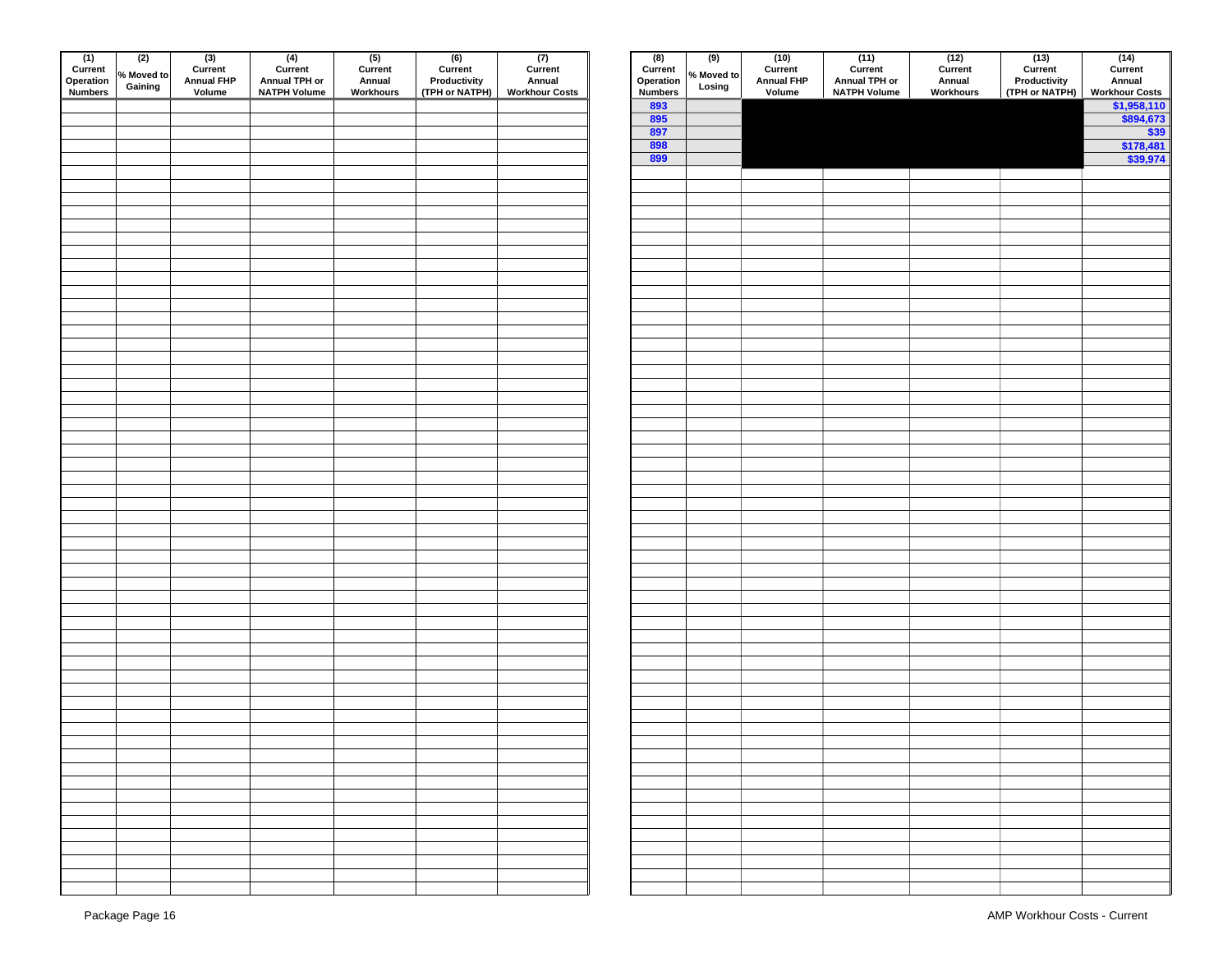| $\fbox{ 1)} \quad \begin{array}{c} \text{(1)} \\ \text{Current} \\ \text{Operation} \\ \text{Numbers} \end{array}$ | (2)<br>% Moved to<br>Gaining | $(3)$<br>Current<br><b>Annual FHP</b><br>Volume | $(4)$<br>Current<br>Annual TPH or<br><b>NATPH Volume</b> | $(5)$<br>Current<br>Annual<br>Workhours | $(6)$<br>Current<br>Productivity<br>(TPH or NATPH) | $(T)$<br>Current<br>Annual<br><b>Workhour Costs</b> | $(8)$<br>Current<br>Operation<br><b>Numbers</b> | $\overline{(9)}$<br>% Moved to<br>Losing | $(10)$<br>Current<br><b>Annual FHP</b><br>Volume | $(11)$<br>Current<br>Annual TPH or<br><b>NATPH Volume</b> | $(12)$<br>Current<br>Annual<br>Workhours | $(13)$<br>Current<br>Productivity<br>(TPH or NATPH) | (14)<br>Curren<br>Annual<br><b>Workhour C</b> |
|--------------------------------------------------------------------------------------------------------------------|------------------------------|-------------------------------------------------|----------------------------------------------------------|-----------------------------------------|----------------------------------------------------|-----------------------------------------------------|-------------------------------------------------|------------------------------------------|--------------------------------------------------|-----------------------------------------------------------|------------------------------------------|-----------------------------------------------------|-----------------------------------------------|
|                                                                                                                    |                              |                                                 |                                                          |                                         |                                                    |                                                     |                                                 |                                          |                                                  |                                                           |                                          |                                                     |                                               |
|                                                                                                                    |                              |                                                 |                                                          |                                         |                                                    |                                                     |                                                 |                                          |                                                  |                                                           |                                          |                                                     |                                               |
|                                                                                                                    |                              |                                                 |                                                          |                                         |                                                    |                                                     |                                                 |                                          |                                                  |                                                           |                                          |                                                     |                                               |
|                                                                                                                    |                              |                                                 |                                                          |                                         |                                                    |                                                     |                                                 |                                          |                                                  |                                                           |                                          |                                                     |                                               |
|                                                                                                                    |                              |                                                 |                                                          |                                         |                                                    |                                                     |                                                 |                                          |                                                  |                                                           |                                          |                                                     |                                               |
|                                                                                                                    |                              |                                                 |                                                          |                                         |                                                    |                                                     |                                                 |                                          |                                                  |                                                           |                                          |                                                     |                                               |
|                                                                                                                    |                              |                                                 |                                                          |                                         |                                                    |                                                     |                                                 |                                          |                                                  |                                                           |                                          |                                                     |                                               |
|                                                                                                                    |                              |                                                 |                                                          |                                         |                                                    |                                                     |                                                 |                                          |                                                  |                                                           |                                          |                                                     |                                               |
|                                                                                                                    |                              |                                                 |                                                          |                                         |                                                    |                                                     |                                                 |                                          |                                                  |                                                           |                                          |                                                     |                                               |
|                                                                                                                    |                              |                                                 |                                                          |                                         |                                                    |                                                     |                                                 |                                          |                                                  |                                                           |                                          |                                                     |                                               |
|                                                                                                                    |                              |                                                 |                                                          |                                         |                                                    |                                                     |                                                 |                                          |                                                  |                                                           |                                          |                                                     |                                               |
|                                                                                                                    |                              |                                                 |                                                          |                                         |                                                    |                                                     |                                                 |                                          |                                                  |                                                           |                                          |                                                     |                                               |
|                                                                                                                    |                              |                                                 |                                                          |                                         |                                                    |                                                     |                                                 |                                          |                                                  |                                                           |                                          |                                                     |                                               |
|                                                                                                                    |                              |                                                 |                                                          |                                         |                                                    |                                                     |                                                 |                                          |                                                  |                                                           |                                          |                                                     |                                               |
|                                                                                                                    |                              |                                                 |                                                          |                                         |                                                    |                                                     |                                                 |                                          |                                                  |                                                           |                                          |                                                     |                                               |
|                                                                                                                    |                              |                                                 |                                                          |                                         |                                                    |                                                     |                                                 |                                          |                                                  |                                                           |                                          |                                                     |                                               |
|                                                                                                                    |                              |                                                 |                                                          |                                         |                                                    |                                                     |                                                 |                                          |                                                  |                                                           |                                          |                                                     |                                               |
|                                                                                                                    |                              |                                                 |                                                          |                                         |                                                    |                                                     |                                                 |                                          |                                                  |                                                           |                                          |                                                     |                                               |
|                                                                                                                    |                              |                                                 |                                                          |                                         |                                                    |                                                     |                                                 |                                          |                                                  |                                                           |                                          |                                                     |                                               |
|                                                                                                                    |                              |                                                 |                                                          |                                         |                                                    |                                                     |                                                 |                                          |                                                  |                                                           |                                          |                                                     |                                               |
|                                                                                                                    |                              |                                                 |                                                          |                                         |                                                    |                                                     |                                                 |                                          |                                                  |                                                           |                                          |                                                     |                                               |
|                                                                                                                    |                              |                                                 |                                                          |                                         |                                                    |                                                     |                                                 |                                          |                                                  |                                                           |                                          |                                                     |                                               |
|                                                                                                                    |                              |                                                 |                                                          |                                         |                                                    |                                                     |                                                 |                                          |                                                  |                                                           |                                          |                                                     |                                               |
|                                                                                                                    |                              |                                                 |                                                          |                                         |                                                    |                                                     |                                                 |                                          |                                                  |                                                           |                                          |                                                     |                                               |
|                                                                                                                    |                              |                                                 |                                                          |                                         |                                                    |                                                     |                                                 |                                          |                                                  |                                                           |                                          |                                                     |                                               |
|                                                                                                                    |                              |                                                 |                                                          |                                         |                                                    |                                                     |                                                 |                                          |                                                  |                                                           |                                          |                                                     |                                               |
|                                                                                                                    |                              |                                                 |                                                          |                                         |                                                    |                                                     |                                                 |                                          |                                                  |                                                           |                                          |                                                     |                                               |
|                                                                                                                    |                              |                                                 |                                                          |                                         |                                                    |                                                     |                                                 |                                          |                                                  |                                                           |                                          |                                                     |                                               |
|                                                                                                                    |                              |                                                 |                                                          |                                         |                                                    |                                                     |                                                 |                                          |                                                  |                                                           |                                          |                                                     |                                               |
|                                                                                                                    |                              |                                                 |                                                          |                                         |                                                    |                                                     |                                                 |                                          |                                                  |                                                           |                                          |                                                     |                                               |
|                                                                                                                    |                              |                                                 |                                                          |                                         |                                                    |                                                     |                                                 |                                          |                                                  |                                                           |                                          |                                                     |                                               |
|                                                                                                                    |                              |                                                 |                                                          |                                         |                                                    |                                                     |                                                 |                                          |                                                  |                                                           |                                          |                                                     |                                               |
|                                                                                                                    |                              |                                                 |                                                          |                                         |                                                    |                                                     |                                                 |                                          |                                                  |                                                           |                                          |                                                     |                                               |
|                                                                                                                    |                              |                                                 |                                                          |                                         |                                                    |                                                     |                                                 |                                          |                                                  |                                                           |                                          |                                                     |                                               |
|                                                                                                                    |                              |                                                 |                                                          |                                         |                                                    |                                                     |                                                 |                                          |                                                  |                                                           |                                          |                                                     |                                               |
|                                                                                                                    |                              |                                                 |                                                          |                                         |                                                    |                                                     |                                                 |                                          |                                                  |                                                           |                                          |                                                     |                                               |
|                                                                                                                    |                              |                                                 |                                                          |                                         |                                                    |                                                     |                                                 |                                          |                                                  |                                                           |                                          |                                                     |                                               |
|                                                                                                                    |                              |                                                 |                                                          |                                         |                                                    |                                                     |                                                 |                                          |                                                  |                                                           |                                          |                                                     |                                               |
|                                                                                                                    |                              |                                                 |                                                          |                                         |                                                    |                                                     |                                                 |                                          |                                                  |                                                           |                                          |                                                     |                                               |
|                                                                                                                    |                              |                                                 |                                                          |                                         |                                                    |                                                     |                                                 |                                          |                                                  |                                                           |                                          |                                                     |                                               |
|                                                                                                                    |                              |                                                 |                                                          |                                         |                                                    |                                                     |                                                 |                                          |                                                  |                                                           |                                          |                                                     |                                               |
|                                                                                                                    |                              |                                                 |                                                          |                                         |                                                    |                                                     |                                                 |                                          |                                                  |                                                           |                                          |                                                     |                                               |
|                                                                                                                    |                              |                                                 |                                                          |                                         |                                                    |                                                     |                                                 |                                          |                                                  |                                                           |                                          |                                                     |                                               |
|                                                                                                                    |                              |                                                 |                                                          |                                         |                                                    |                                                     |                                                 |                                          |                                                  |                                                           |                                          |                                                     |                                               |
|                                                                                                                    |                              |                                                 |                                                          |                                         |                                                    |                                                     |                                                 |                                          |                                                  |                                                           |                                          |                                                     |                                               |
|                                                                                                                    |                              |                                                 |                                                          |                                         |                                                    |                                                     |                                                 |                                          |                                                  |                                                           |                                          |                                                     |                                               |
|                                                                                                                    |                              |                                                 |                                                          |                                         |                                                    |                                                     |                                                 |                                          |                                                  |                                                           |                                          |                                                     |                                               |
|                                                                                                                    |                              |                                                 |                                                          |                                         |                                                    |                                                     |                                                 |                                          |                                                  |                                                           |                                          |                                                     |                                               |
|                                                                                                                    |                              |                                                 |                                                          |                                         |                                                    |                                                     |                                                 |                                          |                                                  |                                                           |                                          |                                                     |                                               |
|                                                                                                                    |                              |                                                 |                                                          |                                         |                                                    |                                                     |                                                 |                                          |                                                  |                                                           |                                          |                                                     |                                               |
|                                                                                                                    |                              |                                                 |                                                          |                                         |                                                    |                                                     |                                                 |                                          |                                                  |                                                           |                                          |                                                     |                                               |
|                                                                                                                    |                              |                                                 |                                                          |                                         |                                                    |                                                     |                                                 |                                          |                                                  |                                                           |                                          |                                                     |                                               |
|                                                                                                                    |                              |                                                 |                                                          |                                         |                                                    |                                                     |                                                 |                                          |                                                  |                                                           |                                          |                                                     |                                               |
|                                                                                                                    |                              |                                                 |                                                          |                                         |                                                    |                                                     |                                                 |                                          |                                                  |                                                           |                                          |                                                     |                                               |

| n<br>'S | (2)<br>% Moved to<br>Gaining | (3)<br>Current<br>Annual FHP<br>Volume | (4)<br>Current<br>Annual TPH or<br>NATPH Volume | (5)<br>Current<br>Annual<br>Workhours | (6)<br>Current<br>Productivity<br>(TPH or NATPH) | (7)<br>Current<br>Annual<br>Workhour Costs |
|---------|------------------------------|----------------------------------------|-------------------------------------------------|---------------------------------------|--------------------------------------------------|--------------------------------------------|
|         |                              |                                        |                                                 |                                       |                                                  |                                            |
|         |                              |                                        |                                                 |                                       |                                                  |                                            |
|         |                              |                                        |                                                 |                                       |                                                  |                                            |
|         |                              |                                        |                                                 |                                       |                                                  |                                            |
|         |                              |                                        |                                                 |                                       |                                                  |                                            |
|         |                              |                                        |                                                 |                                       |                                                  |                                            |
|         |                              |                                        |                                                 |                                       |                                                  |                                            |
|         |                              |                                        |                                                 |                                       |                                                  |                                            |
|         |                              |                                        |                                                 |                                       |                                                  |                                            |
|         |                              |                                        |                                                 |                                       |                                                  |                                            |
|         |                              |                                        |                                                 |                                       |                                                  |                                            |
|         |                              |                                        |                                                 |                                       |                                                  |                                            |
|         |                              |                                        |                                                 |                                       |                                                  |                                            |
|         |                              |                                        |                                                 |                                       |                                                  |                                            |
|         |                              |                                        |                                                 |                                       |                                                  |                                            |
|         |                              |                                        |                                                 |                                       |                                                  |                                            |
|         |                              |                                        |                                                 |                                       |                                                  |                                            |
|         |                              |                                        |                                                 |                                       |                                                  |                                            |
|         |                              |                                        |                                                 |                                       |                                                  |                                            |
|         |                              |                                        |                                                 |                                       |                                                  |                                            |
|         |                              |                                        |                                                 |                                       |                                                  |                                            |
|         |                              |                                        |                                                 |                                       |                                                  |                                            |
|         |                              |                                        |                                                 |                                       |                                                  |                                            |
|         |                              |                                        |                                                 |                                       |                                                  |                                            |
|         |                              |                                        |                                                 |                                       |                                                  |                                            |
|         |                              |                                        |                                                 |                                       |                                                  |                                            |
|         |                              |                                        |                                                 |                                       |                                                  |                                            |
|         |                              |                                        |                                                 |                                       |                                                  |                                            |
|         |                              |                                        |                                                 |                                       |                                                  |                                            |
|         |                              |                                        |                                                 |                                       |                                                  |                                            |
|         |                              |                                        |                                                 |                                       |                                                  |                                            |
|         |                              |                                        |                                                 |                                       |                                                  |                                            |
|         |                              |                                        |                                                 |                                       |                                                  |                                            |
|         |                              |                                        |                                                 |                                       |                                                  |                                            |
|         |                              |                                        |                                                 |                                       |                                                  |                                            |
|         |                              |                                        |                                                 |                                       |                                                  |                                            |
|         |                              |                                        |                                                 |                                       |                                                  |                                            |
|         |                              |                                        |                                                 |                                       |                                                  |                                            |
|         |                              |                                        |                                                 |                                       |                                                  |                                            |
|         |                              |                                        |                                                 |                                       |                                                  |                                            |
|         |                              |                                        |                                                 |                                       |                                                  |                                            |
|         |                              |                                        |                                                 |                                       |                                                  |                                            |
|         |                              |                                        |                                                 |                                       |                                                  |                                            |
|         |                              |                                        |                                                 |                                       |                                                  |                                            |
|         |                              |                                        |                                                 |                                       |                                                  |                                            |
|         |                              |                                        |                                                 |                                       |                                                  |                                            |
|         |                              |                                        |                                                 |                                       |                                                  |                                            |
|         |                              |                                        |                                                 |                                       |                                                  |                                            |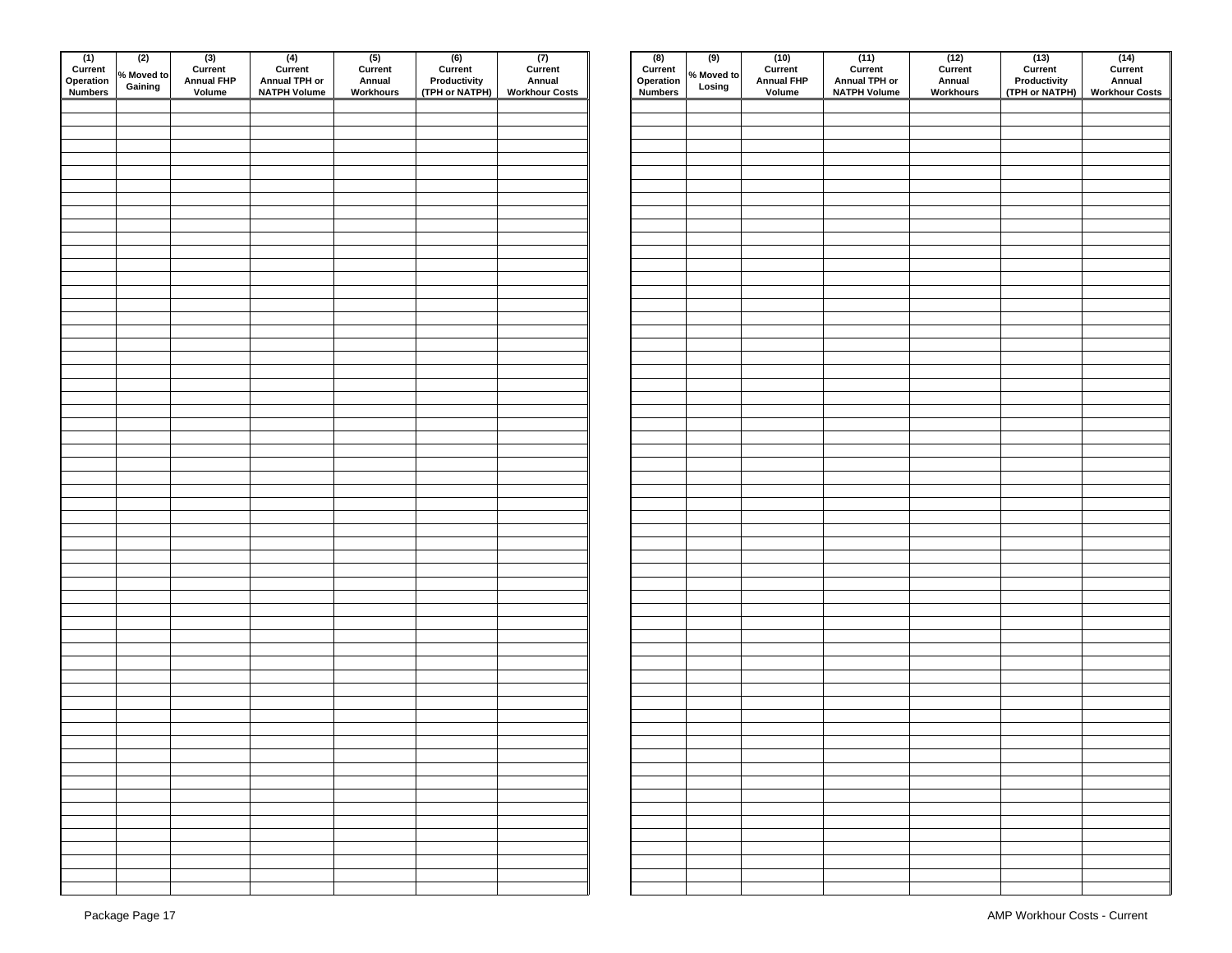| (1)<br>Current<br>Operation<br><b>Numbers</b> | (2)<br>% Moved to<br>Gaining | (3)<br>Current<br><b>Annual FHP</b><br>Volume | $\overline{(4)}$<br>Current<br>Annual TPH or<br><b>NATPH Volume</b> | (5)<br>Current<br>Annual<br>Workhours | $\overline{(6)}$<br>Current<br>Productivity<br>(TPH or NATPH) | $\overline{(7)}$<br>Current<br>Annual<br><b>Workhour Costs</b> | (8)<br><b>Current</b><br>Operation<br><b>Numbers</b> | (9)<br>% Moved to<br>Losing | (10)<br>Current<br><b>Annual FHP</b><br>Volume | (11)<br>Current<br>Annual TPH or<br><b>NATPH Volume</b> | (12)<br>Current<br>Annual<br>Workhours | (13)<br>Current<br>Productivity<br>(TPH or NATPH) | (14)<br>Curren<br>Annual<br>Workhour C |
|-----------------------------------------------|------------------------------|-----------------------------------------------|---------------------------------------------------------------------|---------------------------------------|---------------------------------------------------------------|----------------------------------------------------------------|------------------------------------------------------|-----------------------------|------------------------------------------------|---------------------------------------------------------|----------------------------------------|---------------------------------------------------|----------------------------------------|
|                                               |                              |                                               |                                                                     |                                       |                                                               |                                                                |                                                      |                             |                                                |                                                         |                                        |                                                   |                                        |
|                                               |                              |                                               |                                                                     |                                       |                                                               |                                                                |                                                      |                             |                                                |                                                         |                                        |                                                   |                                        |
|                                               |                              |                                               |                                                                     |                                       |                                                               |                                                                |                                                      |                             |                                                |                                                         |                                        |                                                   |                                        |
|                                               |                              |                                               |                                                                     |                                       |                                                               |                                                                |                                                      |                             |                                                |                                                         |                                        |                                                   |                                        |
|                                               |                              |                                               |                                                                     |                                       |                                                               |                                                                |                                                      |                             |                                                |                                                         |                                        |                                                   |                                        |
|                                               |                              |                                               |                                                                     |                                       |                                                               |                                                                |                                                      |                             |                                                |                                                         |                                        |                                                   |                                        |
|                                               |                              |                                               |                                                                     |                                       |                                                               |                                                                |                                                      |                             |                                                |                                                         |                                        |                                                   |                                        |
|                                               |                              |                                               |                                                                     |                                       |                                                               |                                                                |                                                      |                             |                                                |                                                         |                                        |                                                   |                                        |
|                                               |                              |                                               |                                                                     |                                       |                                                               |                                                                |                                                      |                             |                                                |                                                         |                                        |                                                   |                                        |
|                                               |                              |                                               |                                                                     |                                       |                                                               |                                                                |                                                      |                             |                                                |                                                         |                                        |                                                   |                                        |
|                                               |                              |                                               |                                                                     |                                       |                                                               |                                                                |                                                      |                             |                                                |                                                         |                                        |                                                   |                                        |
|                                               |                              |                                               |                                                                     |                                       |                                                               |                                                                |                                                      |                             |                                                |                                                         |                                        |                                                   |                                        |
|                                               |                              |                                               |                                                                     |                                       |                                                               |                                                                |                                                      |                             |                                                |                                                         |                                        |                                                   |                                        |
|                                               |                              |                                               |                                                                     |                                       |                                                               |                                                                |                                                      |                             |                                                |                                                         |                                        |                                                   |                                        |
|                                               |                              |                                               |                                                                     |                                       |                                                               |                                                                |                                                      |                             |                                                |                                                         |                                        |                                                   |                                        |
|                                               |                              |                                               |                                                                     |                                       |                                                               |                                                                |                                                      |                             |                                                |                                                         |                                        |                                                   |                                        |
|                                               |                              |                                               |                                                                     |                                       |                                                               |                                                                |                                                      |                             |                                                |                                                         |                                        |                                                   |                                        |
|                                               |                              |                                               |                                                                     |                                       |                                                               |                                                                |                                                      |                             |                                                |                                                         |                                        |                                                   |                                        |
|                                               |                              |                                               |                                                                     |                                       |                                                               |                                                                |                                                      |                             |                                                |                                                         |                                        |                                                   |                                        |
|                                               |                              |                                               |                                                                     |                                       |                                                               |                                                                |                                                      |                             |                                                |                                                         |                                        |                                                   |                                        |
|                                               |                              |                                               |                                                                     |                                       |                                                               |                                                                |                                                      |                             |                                                |                                                         |                                        |                                                   |                                        |
|                                               |                              |                                               |                                                                     |                                       |                                                               |                                                                |                                                      |                             |                                                |                                                         |                                        |                                                   |                                        |
|                                               |                              |                                               |                                                                     |                                       |                                                               |                                                                |                                                      |                             |                                                |                                                         |                                        |                                                   |                                        |
|                                               |                              |                                               |                                                                     |                                       |                                                               |                                                                |                                                      |                             |                                                |                                                         |                                        |                                                   |                                        |
|                                               |                              |                                               |                                                                     |                                       |                                                               |                                                                |                                                      |                             |                                                |                                                         |                                        |                                                   |                                        |
|                                               |                              |                                               |                                                                     |                                       |                                                               |                                                                |                                                      |                             |                                                |                                                         |                                        |                                                   |                                        |
|                                               |                              |                                               |                                                                     |                                       |                                                               |                                                                |                                                      |                             |                                                |                                                         |                                        |                                                   |                                        |
|                                               | Moved to Gain                | 217,905,388                                   | 649,579,143                                                         | 131,979                               | 4,922                                                         | \$5,696,853                                                    |                                                      | Impact to Gain              | 1,016,098,902                                  | 3,762,365,761                                           | 828,485                                | 4,541                                             | \$36,24                                |
|                                               | Impact to Lose               | $\mathbf 0$                                   | $\mathbf 0$                                                         | 0                                     | No Calc                                                       | \$0                                                            |                                                      | Moved to Lose               | 0                                              | 0                                                       | $\Omega$                               | No Calc                                           |                                        |
|                                               | <b>Total Impact</b>          | 217,905,388                                   | 649,579,143                                                         | 131,979                               | 4,922                                                         | \$5,696,853                                                    |                                                      | <b>Total Impact</b>         | 1,016,098,902                                  | 3,762,365,761                                           | 828,485                                | 4,541                                             | \$36,24                                |
| <b>Totals</b>                                 | Non-impacted                 | 2,457                                         | 95,460                                                              | 8,727                                 | 11                                                            | \$396,594                                                      | <b>Totals</b>                                        | Non-impacted                | 224,100                                        | 830,713                                                 | 35,687                                 | 23                                                | \$1,42                                 |
|                                               |                              |                                               |                                                                     |                                       |                                                               |                                                                |                                                      | Gain Only                   | 656,967,158                                    | 1,220,637,439                                           | 563,863                                | 2,165                                             | \$23,97                                |
|                                               | All                          | 217,907,845                                   | 649,674,603                                                         | 140,705                               | 4,617                                                         | \$6,093,447                                                    |                                                      | All                         | 1,673,290,160                                  | 4,983,833,913                                           | 1,428,035                              | 3,490                                             | \$61,64                                |

| Total FHP to be Transferred (Average Daily Volume) : | 702.921                                                             |
|------------------------------------------------------|---------------------------------------------------------------------|
|                                                      | (This number is carried forward to AMP Worksheet Executive Summary) |

| Current FHP at Gaining Facility (Average Daily Volume) : |                                                                     | 5,397,710 |  |
|----------------------------------------------------------|---------------------------------------------------------------------|-----------|--|
|                                                          | (This number is carried forward to AMP Worksheet Executive Summary) |           |  |

 **Combined Current Workhour Annual Workhour Costs :**  (This number is carried forward to the bottom of AMP Worksheet *Workhour Costs-Proposed* ) **\$67,742,713** 

| 'n<br>Ś. | (2)<br>Moved to<br>Gaining | (3)<br>Current<br><b>Annual FHP</b><br>Volume | (4)<br>Current<br>Annual TPH or<br><b>NATPH Volume</b> | (5)<br>Current<br>Annual<br>Workhours | (6)<br>Current<br>Productivity<br>(TPH or NATPH) | (7)<br>Current<br>Annual<br><b>Workhour Costs</b> | (8)<br>Current<br>Operation<br><b>Numbers</b> | (9)<br>% Moved to<br>Losing | (10)<br>Current<br><b>Annual FHP</b><br>Volume | (11)<br>Current<br>Annual TPH or<br><b>NATPH Volume</b> | (12)<br>Current<br>Annual<br>Workhours | (13)<br>Current<br>Productivity<br>(TPH or NATPH) | (14)<br>Current<br>Annual<br><b>Workhour Costs</b> |
|----------|----------------------------|-----------------------------------------------|--------------------------------------------------------|---------------------------------------|--------------------------------------------------|---------------------------------------------------|-----------------------------------------------|-----------------------------|------------------------------------------------|---------------------------------------------------------|----------------------------------------|---------------------------------------------------|----------------------------------------------------|
|          |                            |                                               |                                                        |                                       |                                                  |                                                   |                                               |                             |                                                |                                                         |                                        |                                                   |                                                    |
|          |                            |                                               |                                                        |                                       |                                                  |                                                   |                                               |                             |                                                |                                                         |                                        |                                                   |                                                    |
|          |                            |                                               |                                                        |                                       |                                                  |                                                   |                                               |                             |                                                |                                                         |                                        |                                                   |                                                    |
|          |                            |                                               |                                                        |                                       |                                                  |                                                   |                                               |                             |                                                |                                                         |                                        |                                                   |                                                    |
|          |                            |                                               |                                                        |                                       |                                                  |                                                   |                                               |                             |                                                |                                                         |                                        |                                                   |                                                    |
|          |                            |                                               |                                                        |                                       |                                                  |                                                   |                                               |                             |                                                |                                                         |                                        |                                                   |                                                    |
|          |                            |                                               |                                                        |                                       |                                                  |                                                   |                                               |                             |                                                |                                                         |                                        |                                                   |                                                    |
|          |                            |                                               |                                                        |                                       |                                                  |                                                   |                                               |                             |                                                |                                                         |                                        |                                                   |                                                    |
|          |                            |                                               |                                                        |                                       |                                                  |                                                   |                                               |                             |                                                |                                                         |                                        |                                                   |                                                    |
|          |                            |                                               |                                                        |                                       |                                                  |                                                   |                                               |                             |                                                |                                                         |                                        |                                                   |                                                    |
|          |                            |                                               |                                                        |                                       |                                                  |                                                   |                                               |                             |                                                |                                                         |                                        |                                                   |                                                    |
|          |                            |                                               |                                                        |                                       |                                                  |                                                   |                                               |                             |                                                |                                                         |                                        |                                                   |                                                    |
|          |                            |                                               |                                                        |                                       |                                                  |                                                   |                                               |                             |                                                |                                                         |                                        |                                                   |                                                    |
|          |                            |                                               |                                                        |                                       |                                                  |                                                   |                                               |                             |                                                |                                                         |                                        |                                                   |                                                    |
|          |                            |                                               |                                                        |                                       |                                                  |                                                   |                                               |                             |                                                |                                                         |                                        |                                                   |                                                    |
|          |                            |                                               |                                                        |                                       |                                                  |                                                   |                                               |                             |                                                |                                                         |                                        |                                                   |                                                    |
|          |                            |                                               |                                                        |                                       |                                                  |                                                   |                                               |                             |                                                |                                                         |                                        |                                                   |                                                    |
|          |                            |                                               |                                                        |                                       |                                                  |                                                   |                                               |                             |                                                |                                                         |                                        |                                                   |                                                    |
|          |                            |                                               |                                                        |                                       |                                                  |                                                   |                                               |                             |                                                |                                                         |                                        |                                                   |                                                    |
|          |                            |                                               |                                                        |                                       |                                                  |                                                   |                                               |                             |                                                |                                                         |                                        |                                                   |                                                    |
|          |                            |                                               |                                                        |                                       |                                                  |                                                   |                                               |                             |                                                |                                                         |                                        |                                                   |                                                    |
|          |                            |                                               |                                                        |                                       |                                                  |                                                   |                                               |                             |                                                |                                                         |                                        |                                                   |                                                    |
|          |                            |                                               |                                                        |                                       |                                                  |                                                   |                                               |                             |                                                |                                                         |                                        |                                                   |                                                    |
|          |                            |                                               |                                                        |                                       |                                                  |                                                   |                                               |                             |                                                |                                                         |                                        |                                                   |                                                    |
|          |                            |                                               |                                                        |                                       |                                                  |                                                   |                                               |                             |                                                |                                                         |                                        |                                                   |                                                    |
|          | Moved to Gain              | 217,905,388                                   | 649,579,143                                            | 131,979                               | 4,922                                            | \$5,696,853                                       |                                               | Impact to Gain              | 1,016,098,902                                  | 3,762,365,761                                           | 828,485                                | 4,541                                             | \$36,243,294                                       |
|          | Impact to Lose             | $\mathbf{0}$                                  | $\Omega$                                               | $\mathbf{0}$                          | No Calc                                          | \$0                                               |                                               | Moved to Lose               | $\bf{0}$                                       | $\mathbf{0}$                                            | $\mathbf{0}$                           | No Calc                                           | $\frac{1}{2}$                                      |
|          | <b>Total Impact</b>        | 217,905,388                                   | 649,579,143                                            | 131,979                               | 4,922                                            | \$5,696,853                                       |                                               | <b>Total Impact</b>         | 1,016,098,902                                  | 3,762,365,761                                           | 828,485                                | 4,541                                             | \$36,243,294                                       |
|          | Non-impacted               | 2,457                                         | 95,460                                                 | 8,727                                 | 11                                               | \$396,594                                         | <b>Totals</b>                                 | Non-impacted                | 224,100                                        | 830,713                                                 | 35,687                                 | 23                                                | \$1,429,006                                        |
|          |                            |                                               |                                                        |                                       |                                                  |                                                   |                                               | Gain Only                   | 656,967,158                                    | 1,220,637,439                                           | 563,863                                | 2,165                                             | \$23,976,966                                       |
|          | All                        | 217,907,845                                   | 649,674,603                                            | 140,705                               | 4,617                                            | \$6,093,447                                       |                                               | All                         | 1,673,290,160                                  | 4,983,833,913                                           | 1,428,035                              | 3,490                                             | \$61,649,267                                       |

|             | Impact to Gain      | 1,234,004,290 | 4,411,944,904 | 960,463   | 4.594          | \$41,940,147 |
|-------------|---------------------|---------------|---------------|-----------|----------------|--------------|
|             | Impact to Lose      |               |               |           | <b>No Calc</b> | \$0 I        |
| <b>Comb</b> | <b>Total Impact</b> | 1,234,004,290 | 4,411,944,904 | 960,463   | 4,594          | \$41,940,147 |
| Totals      | Non-impacted        | 226.557       | 926.173       | 44.414    | 21             | \$1,825,601  |
|             | Gain Only           | 656,967,158   | 1,220,637,439 | 563,863   | 2,165          | \$23,976,966 |
|             | All                 | 1,891,198,005 | 5,633,508,516 | 1,568,740 | 3,591          | \$67,742,713 |

rev 06/11/2008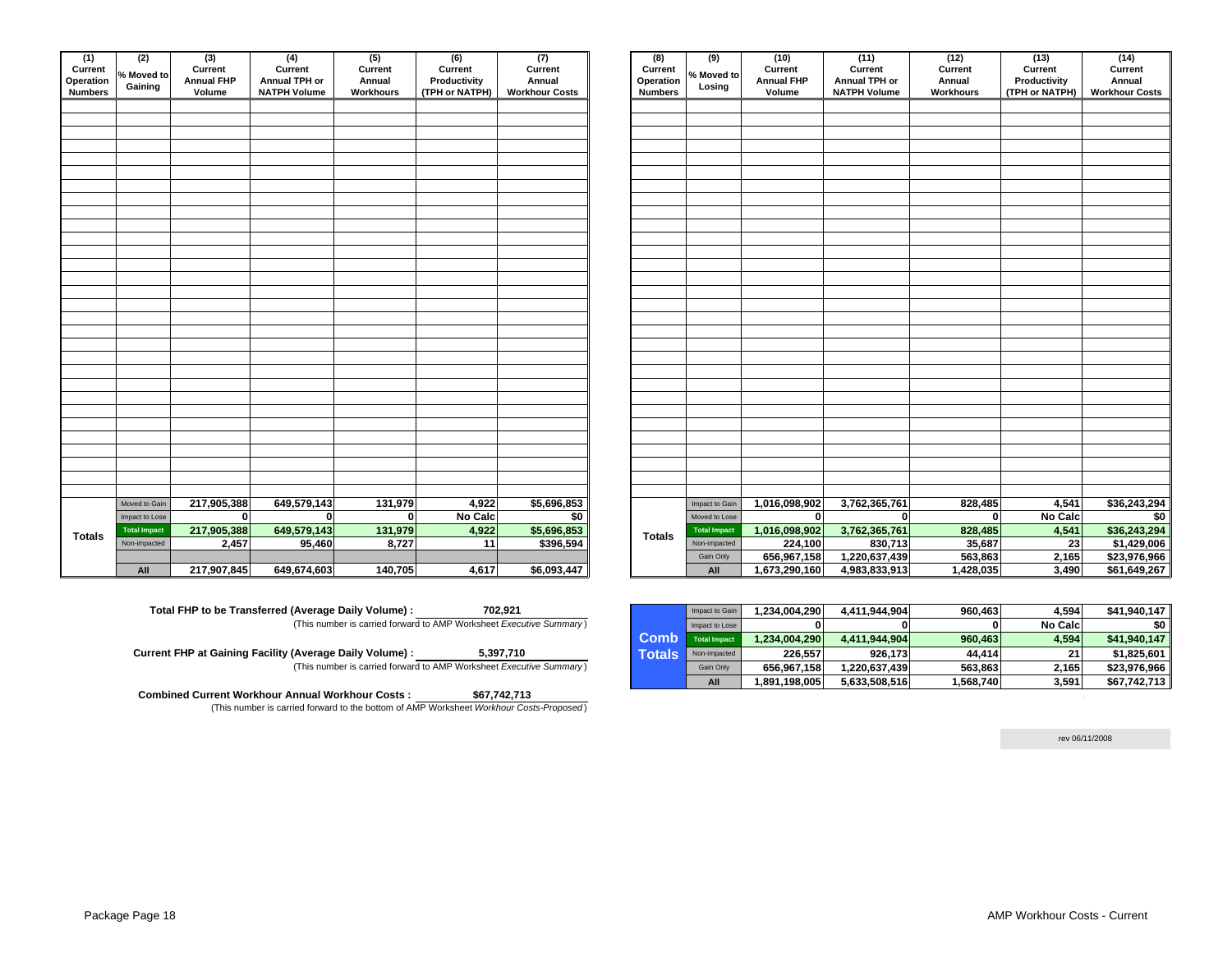### **Workhour Costs - Proposed**

Last Saved: February 19, 2012

**Losing Facility: Gaining Facility: Mankato MN CSMPC**

**Minneapolis MN P&DC**

| (1)              | (2)               | (3)                 | (4)       | (5)            | (6)                   | (7)            | (8)               | (9)                 | (10)      | (11)           | (12)                  |
|------------------|-------------------|---------------------|-----------|----------------|-----------------------|----------------|-------------------|---------------------|-----------|----------------|-----------------------|
| Proposed         | Proposed          | Proposed            | Proposed  | Proposed       | Proposed              | Proposed       | Proposed          | Proposed            | Proposed  | Proposed       | Proposed              |
| Operation        | <b>Annual FHP</b> | Annual TPH or       | Annual    | Productivity   | Annual                | Operation      | <b>Annual FHP</b> | Annual TPH or       | Annual    | Productivity   | Annual                |
| <b>Numbers</b>   | Volume            | <b>NATPH Volume</b> | Workhours | (TPH or NATPH) | <b>Workhour Costs</b> | <b>Numbers</b> | Volume            | <b>NATPH Volume</b> | Workhours | (TPH or NATPH) | <b>Workhour Costs</b> |
| 002              |                   |                     |           |                | \$0                   | 002            |                   |                     |           |                | \$2,006               |
| 010              |                   |                     |           |                | $\overline{60}$       | 010            |                   |                     |           |                | \$497,042             |
| 014              |                   |                     |           |                | $\overline{30}$       | 014            |                   |                     |           |                | \$105,114             |
| 015              |                   |                     |           |                | $\overline{60}$       | 015            |                   |                     |           |                | \$440,315             |
| 021              |                   |                     |           |                | $\overline{50}$       | 021            |                   |                     |           |                | \$118,144             |
| 022              |                   |                     |           |                | $\overline{$}0$       | 022            |                   |                     |           |                | \$51                  |
| 030              |                   |                     |           |                | $\overline{60}$       | 030            |                   |                     |           |                | \$2,007,702           |
| 033              |                   |                     |           |                | $\overline{50}$       | 030dup         |                   |                     |           |                | \$0                   |
| 035              |                   |                     |           |                | $\overline{50}$       | 035            |                   |                     |           |                | \$2,354,068           |
| 040              |                   |                     |           |                | $\overline{60}$       | 040            |                   |                     |           |                | \$174,231             |
| 044              |                   |                     |           |                | $\overline{50}$       | 044            |                   |                     |           |                | \$459,474             |
| $\overline{050}$ |                   |                     |           |                | $\overline{50}$       | 324            |                   |                     |           |                | \$1,640,129           |
| 060              |                   |                     |           |                | \$0                   | 060            |                   |                     |           |                | \$316,249             |
| 064              |                   |                     |           |                | \$0                   | 074            |                   |                     |           |                | \$311,770             |
| 066              |                   |                     |           |                | $\overline{30}$       | 066            |                   |                     |           |                | \$8,067               |
| 074              |                   |                     |           |                | \$0                   | 074dup         |                   |                     |           |                | \$0                   |
| 084              |                   |                     |           |                | $\overline{50}$       | 084            |                   |                     |           |                | \$19,693              |
| 110              |                   |                     |           |                | $\overline{50}$       | 110            |                   |                     |           |                | \$45,706              |
| $115$            |                   |                     |           |                | $\overline{60}$       | 115            |                   |                     |           |                | \$0                   |
| 122              |                   |                     |           |                | $\overline{30}$       | $122$          |                   |                     |           |                | \$192,918             |
| 126              |                   |                     |           |                | $\overline{30}$       | 126            |                   |                     |           |                | \$989,341             |
| 150              |                   |                     |           |                | $\overline{50}$       | 150            |                   |                     |           |                | \$12,634              |
| 170              |                   |                     |           |                | $\overline{60}$       | 170            |                   |                     |           |                | \$132,841             |
| 180              |                   |                     |           |                | $\overline{30}$       | 180            |                   |                     |           |                | \$2,606,477           |
| 185              |                   |                     |           |                | \$91,944              | 185            |                   |                     |           |                | \$83,858              |
| 200              |                   |                     |           |                | $\overline{30}$       | 200            |                   |                     |           |                | \$522,501             |
| 208              |                   |                     |           |                | $\overline{50}$       | 209            |                   |                     |           |                | \$244,261             |
| 230              |                   |                     |           |                | $\overline{50}$       | 230            |                   |                     |           |                | \$430,594             |
| 231              |                   |                     |           |                | $\overline{50}$       | 231            |                   |                     |           |                | \$2,708,386           |
| 235              |                   |                     |           |                | \$169,829             | 235            |                   |                     |           |                | \$706,948             |
| 255              |                   |                     |           |                | $\overline{50}$       | 200dup         |                   |                     |           |                | \$0                   |
| 256              |                   |                     |           |                | \$0                   | 200dup         |                   |                     |           |                | \$0                   |
| 257              |                   |                     |           |                | $\overline{50}$       | 200dup         |                   |                     |           |                | \$0                   |
| 259              |                   |                     |           |                | $\overline{50}$       | 324dup         |                   |                     |           |                | \$0                   |
| 264              |                   |                     |           |                | \$0                   | 894            |                   |                     |           |                | \$669,340             |
| 271              |                   |                     |           |                | $\overline{50}$       | 271            |                   |                     |           |                | \$843,559             |
| 281              |                   |                     |           |                | $\overline{$}$ \$0    | 481            |                   |                     |           |                | \$1,898,878           |
| 331              |                   |                     |           |                | \$0                   | 401            |                   |                     |           |                | \$928,489             |
| 334              |                   |                     |           |                | $\overline{30}$       | 404            |                   |                     |           |                | \$118,671             |
| 336              |                   |                     |           |                | $\overline{50}$       | 406            |                   |                     |           |                | \$2,983,064           |
| 468              |                   |                     |           |                | \$0                   | 468            |                   |                     |           |                | \$0                   |
| 481              |                   |                     |           |                | $\overline{50}$       | 481dup         |                   |                     |           |                | \$0                   |
| 549              |                   |                     |           |                | $\overline{30}$       | 549            |                   |                     |           |                | \$15,684              |
| 554              |                   |                     |           |                | $\overline{50}$       | 554            |                   |                     |           |                | \$343,176             |
| 560              |                   |                     |           |                | $\overline{50}$       | 560            |                   |                     |           |                | \$190,414             |
| 585              |                   |                     |           |                | \$70,085              | 585            |                   |                     |           |                | \$503,372             |
| 586              |                   |                     |           |                | \$34,407              | 586            |                   |                     |           |                | \$19,968              |
| 607              |                   |                     |           |                | $\overline{30}$       | 607            |                   |                     |           |                | \$639,537             |
| 612              |                   |                     |           |                | \$0                   | 612            |                   |                     |           |                | \$51,197              |

| 7)              |                   | (9)                 | (10)      | (11)           | (12)                  |
|-----------------|-------------------|---------------------|-----------|----------------|-----------------------|
| osed            | (8)<br>Proposed   | Proposed            | Proposed  | Proposed       | Proposed              |
| ation           | <b>Annual FHP</b> | Annual TPH or       | Annual    |                | Annual                |
|                 |                   |                     |           | Productivity   |                       |
| ıbers           | Volume            | <b>NATPH Volume</b> | Workhours | (TPH or NATPH) | <b>Workhour Costs</b> |
| 02              |                   |                     |           |                | \$2,006               |
| 10              |                   |                     |           |                | \$497,042             |
| 14              |                   |                     |           |                | \$105,114             |
| 15              |                   |                     |           |                | \$440,315             |
| 21              |                   |                     |           |                | $\overline{$}118,144$ |
| 22              |                   |                     |           |                | \$51                  |
| 30              |                   |                     |           |                | \$2,007,702           |
| dup!            |                   |                     |           |                | \$0                   |
| 35              |                   |                     |           |                | \$2,354,068           |
| 40              |                   |                     |           |                | \$174,231             |
| 44<br>24        |                   |                     |           |                | \$459,474             |
|                 |                   |                     |           |                | \$1,640,129           |
| 60<br>74        |                   |                     |           |                | \$316,249             |
| 66              |                   |                     |           |                | \$311,770             |
| dup             |                   |                     |           |                | \$8,067<br>\$0        |
| 34              |                   |                     |           |                | \$19,693              |
| $\overline{10}$ |                   |                     |           |                | \$45,706              |
| 15              |                   |                     |           |                | \$0                   |
| 22              |                   |                     |           |                | \$192,918             |
| 26              |                   |                     |           |                | \$989,341             |
| 50              |                   |                     |           |                | \$12,634              |
| 70              |                   |                     |           |                | \$132,841             |
| 80              |                   |                     |           |                | \$2,606,477           |
| 85              |                   |                     |           |                | \$83,858              |
| 00              |                   |                     |           |                | \$522,501             |
| 09              |                   |                     |           |                | \$244,261             |
| 30              |                   |                     |           |                | \$430,594             |
| 31              |                   |                     |           |                | \$2,708,386           |
| 35              |                   |                     |           |                | \$706,948             |
| )dup            |                   |                     |           |                | \$0                   |
| dup             |                   |                     |           |                | \$0                   |
| dup             |                   |                     |           |                | \$0                   |
| dup             |                   |                     |           |                | \$0                   |
| 94              |                   |                     |           |                | \$669,340             |
| 71              |                   |                     |           |                | \$843,559             |
| 31              |                   |                     |           |                | \$1,898,878           |
| 01              |                   |                     |           |                | \$928,489             |
| 04              |                   |                     |           |                | \$118,671             |
| 06              |                   |                     |           |                | \$2,983,064           |
| 68              |                   |                     |           |                | \$0                   |
| dup             |                   |                     |           |                | \$0                   |
| 49              |                   |                     |           |                | \$15,684              |
| 54              |                   |                     |           |                | \$343,176             |
| 60              |                   |                     |           |                | \$190,414             |
| 85              |                   |                     |           |                | \$503,372             |
| 86              |                   |                     |           |                | \$19,968              |
| 07              |                   |                     |           |                | \$639,537             |
| 12              |                   |                     |           |                | <b>CE1 107</b>        |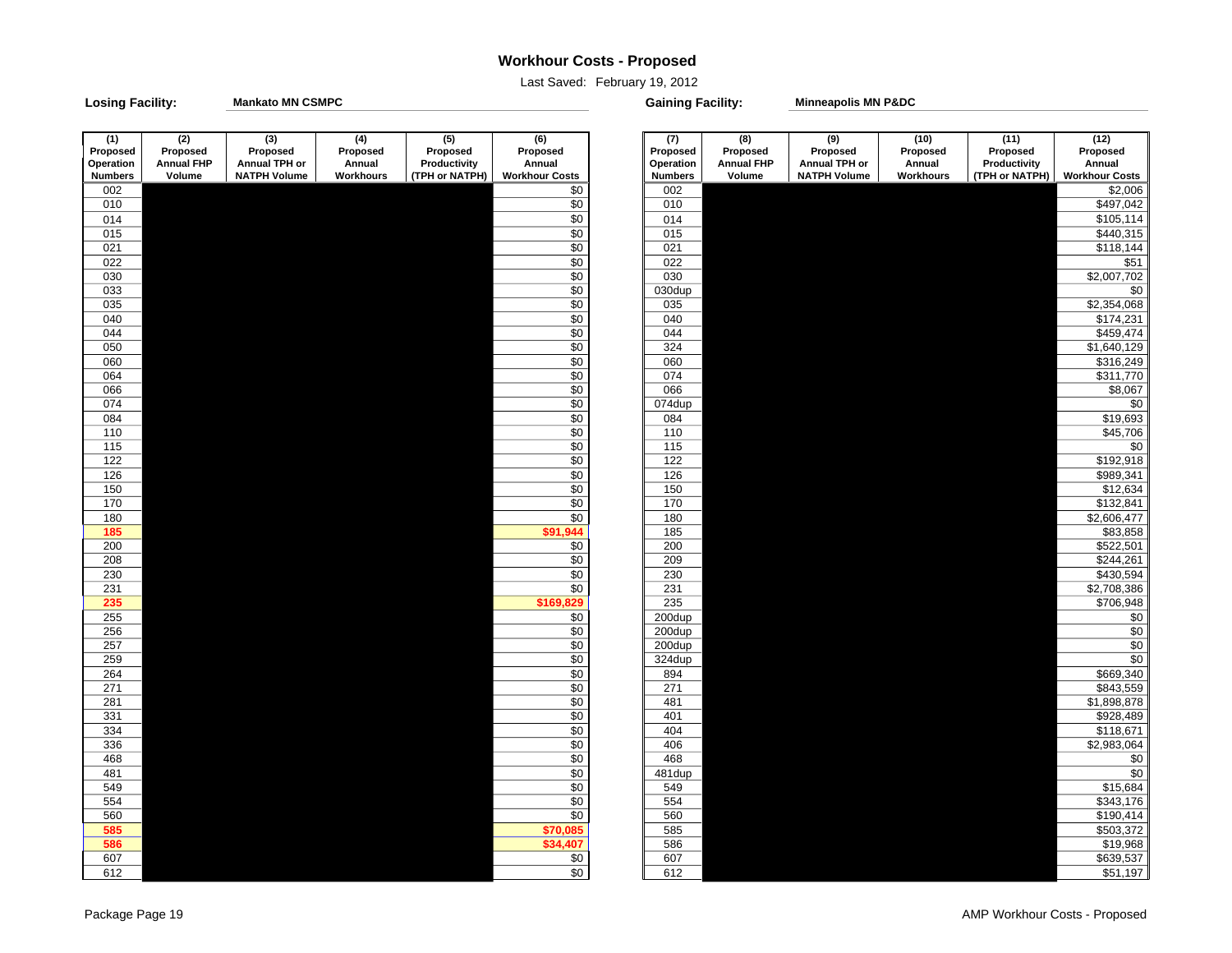| (1)            | $\overline{(2)}$  | (3)                 | (4)                 | (5)            | (6)                   | (7)              | (8)               | $\overline{(9)}$    | (10)                | (11)           | (12)                            |
|----------------|-------------------|---------------------|---------------------|----------------|-----------------------|------------------|-------------------|---------------------|---------------------|----------------|---------------------------------|
| Proposed       | Proposed          | Proposed            | Proposed            | Proposed       | Proposed              | Proposed         | Proposed          | Proposed            | Proposed            | Proposed       | Proposed                        |
| Operation      | <b>Annual FHP</b> | Annual TPH or       | Annual              | Productivity   | Annual                | Operation        | <b>Annual FHP</b> | Annual TPH or       | Annual<br>Workhours | Productivity   | Annual<br><b>Workhour Costs</b> |
| <b>Numbers</b> | Volume            | <b>NATPH Volume</b> | Workhours           | (TPH or NATPH) | <b>Workhour Costs</b> | <b>Numbers</b>   | Volume            | <b>NATPH Volume</b> |                     | (TPH or NATPH) |                                 |
| 618            |                   |                     |                     |                | \$0                   | 618              |                   |                     |                     |                | \$956,44                        |
| 619            |                   |                     |                     |                | $\overline{50}$       | 619              |                   |                     |                     |                | \$307,667                       |
| 620            |                   |                     |                     |                | \$0                   | 620              |                   |                     |                     |                | \$272,594                       |
| 630            |                   |                     |                     |                | $\overline{60}$       | 630              |                   |                     |                     |                | \$8,11                          |
| 776            |                   |                     |                     |                | $\overline{30}$       | 488              |                   |                     |                     |                | \$2,68                          |
| 891            |                   |                     |                     |                | $\sqrt{6}$            | 891              |                   |                     |                     |                | \$1,010,718                     |
| 894            |                   |                     |                     |                | $\overline{30}$       | 894dup           |                   |                     |                     |                | \$                              |
| 896            |                   |                     |                     |                | $\overline{50}$       | 896              |                   |                     |                     |                | \$464,31                        |
| 918            |                   |                     |                     |                | $\sqrt{50}$           | 918              |                   |                     |                     |                | \$5,545,989                     |
| 919            |                   |                     |                     |                | \$0                   | 919              |                   |                     |                     |                | \$5,195,139                     |
| 930            |                   |                     |                     |                | $\overline{50}$       | 930              |                   |                     |                     |                | \$297,220                       |
| 079            |                   |                     |                     |                | \$88,114              | 079              |                   |                     |                     |                | \$                              |
| 151            |                   |                     |                     |                | \$0                   | 151              |                   |                     |                     |                | \$                              |
| 171            |                   |                     |                     |                | \$0                   | 171              |                   |                     |                     |                | \$                              |
| 210            |                   |                     |                     |                | \$45,489              | 210              |                   |                     |                     |                | \$865,75                        |
| 232            |                   |                     |                     |                | \$251                 | 232              |                   |                     |                     |                | \$202,83                        |
| 233            |                   |                     |                     |                | \$5,144               | 233              |                   |                     |                     |                | \$359,70                        |
| 234            |                   |                     |                     |                | \$3,229               | 234              |                   |                     |                     |                | \$21                            |
| 241            |                   |                     |                     |                | \$0                   | 241              |                   |                     |                     |                | \$                              |
| 325            |                   |                     |                     |                | \$0                   | 325              |                   |                     |                     |                | \$47                            |
| 637            |                   |                     |                     |                | \$805                 | 637              |                   |                     |                     |                | \$                              |
| 649            |                   |                     |                     |                | \$10,294              | 649              |                   |                     |                     |                | \$                              |
| 769            |                   |                     |                     |                | \$101,349             | 769              |                   |                     |                     |                | $$^{(1)}$                       |
|                |                   |                     | $\overline{0}$      | No Calc        |                       | 017              |                   |                     |                     |                | \$1,098,73                      |
|                |                   |                     | $\mathbf 0$         | No Calc        |                       | 018              |                   |                     |                     |                | \$1,421,427                     |
|                |                   |                     | $\mathbf 0$         | No Calc        |                       | 019              |                   |                     |                     |                | \$174,13                        |
|                |                   |                     | $\mathbf 0$         | No Calc        |                       | 020              |                   |                     |                     |                | \$1,082,50                      |
|                |                   |                     | $\mathsf{O}\xspace$ | No Calc        |                       | 043              |                   |                     |                     |                | \$355,90                        |
|                |                   |                     | $\mathbf 0$         | No Calc        |                       | 053              |                   |                     |                     |                | \$26,66                         |
|                |                   |                     | $\mathsf{O}\xspace$ | No Calc        |                       | 054              |                   |                     |                     |                | \$11,07                         |
|                |                   |                     | $\mathsf{O}\xspace$ | No Calc        |                       | 067              |                   |                     |                     |                | \$16                            |
|                |                   |                     | $\mathsf{O}\xspace$ | No Calc        |                       | 070              |                   |                     |                     |                | $$^{(1)}$                       |
|                |                   |                     | $\mathbf 0$         | No Calc        |                       | 073              |                   |                     |                     |                | \$608,684                       |
|                |                   |                     | $\mathsf{O}\xspace$ | No Calc        |                       | 083              |                   |                     |                     |                | \$221,53                        |
|                |                   |                     | $\mathsf{O}\xspace$ | No Calc        |                       | 087              |                   |                     |                     |                | \$1,51                          |
|                |                   |                     | $\mathsf{O}\xspace$ | No Calc        |                       | 088              |                   |                     |                     |                | $\mathbf{S}$                    |
|                |                   |                     | $\mathsf{O}\xspace$ | No Calc        |                       | 091              |                   |                     |                     |                | \$68,419                        |
|                |                   |                     | $\mathbf 0$         | No Calc        |                       | 092              |                   |                     |                     |                | \$109,19                        |
|                |                   |                     | $\mathsf{O}\xspace$ | No Calc        |                       | 093              |                   |                     |                     |                | \$65,60                         |
|                |                   |                     | $\mathbf 0$         | No Calc        |                       | 094              |                   |                     |                     |                | \$3,30                          |
|                |                   |                     | $\mathbf 0$         | No Calc        |                       | 095              |                   |                     |                     |                | \$                              |
|                |                   |                     | $\mathbf 0$         | No Calc        |                       | 096              |                   |                     |                     |                | \$25                            |
|                |                   |                     | $\mathsf{O}\xspace$ | No Calc        |                       | 097              |                   |                     |                     |                | \$107,928                       |
|                |                   |                     | $\mathbf 0$         | No Calc        |                       | 098              |                   |                     |                     |                | \$55,92                         |
|                |                   |                     | $\mathbf 0$         | No Calc        |                       | 099              |                   |                     |                     |                | \$58,007                        |
|                |                   |                     | $\overline{0}$      | No Calc        |                       | $\overline{111}$ |                   |                     |                     |                | \$40,65                         |
|                |                   |                     | $\mathbf 0$         | No Calc        |                       | 114              |                   |                     |                     |                | \$705,80                        |
|                |                   |                     | $\mathbf 0$         | No Calc        |                       | $116$            |                   |                     |                     |                | $$^{(1)}$                       |
|                |                   |                     | $\mathbf 0$         | No Calc        |                       | 117              |                   |                     |                     |                | \$119,77                        |
|                |                   |                     | $\mathbf 0$         | No Calc        |                       | 120              |                   |                     |                     |                | \$24,480                        |
|                |                   |                     | $\mathbf 0$         | No Calc        |                       | $\overline{123}$ |                   |                     |                     |                | \$48,224                        |
|                |                   |                     | $\mathbf 0$         | No Calc        |                       | $\overline{124}$ |                   |                     |                     |                | \$2,23                          |
|                |                   |                     | $\mathbf 0$         | No Calc        |                       | 128              |                   |                     |                     |                | \$124,84                        |
|                |                   |                     | $\overline{0}$      | No Calc        |                       | $\overline{129}$ |                   |                     |                     |                | \$39,384                        |
|                |                   |                     | $\overline{0}$      | No Calc        |                       | 130              |                   |                     |                     |                | \$595,87                        |

|                         | (2)               | $\overline{3}$      | (4)                 | (5)            | (6)                   | (7)              | $\overline{(\mathbf{8})}$ | $\overline{(9)}$    | (10)             | (11)           | (12)                  |
|-------------------------|-------------------|---------------------|---------------------|----------------|-----------------------|------------------|---------------------------|---------------------|------------------|----------------|-----------------------|
| osed                    | Proposed          | Proposed            | Proposed            | Proposed       | Proposed              | Proposed         | Proposed                  | Proposed            | Proposed         | Proposed       | Proposed              |
| tion                    | <b>Annual FHP</b> | Annual TPH or       | Annual              | Productivity   | Annual                | Operation        | <b>Annual FHP</b>         | Annual TPH or       | Annual           | Productivity   | Annual                |
| ders                    | Volume            | <b>NATPH Volume</b> | Workhours           | (TPH or NATPH) | <b>Workhour Costs</b> | <b>Numbers</b>   | Volume                    | <b>NATPH Volume</b> | <b>Workhours</b> | (TPH or NATPH) | <b>Workhour Costs</b> |
| 8                       |                   |                     |                     |                | $\overline{60}$       | 618              |                           |                     |                  |                | \$956,443             |
| 9                       |                   |                     |                     |                | $\overline{50}$       | 619              |                           |                     |                  |                | \$307,667             |
| 0                       |                   |                     |                     |                | $\sqrt{6}$            | 620              |                           |                     |                  |                | \$272,594             |
| 0                       |                   |                     |                     |                | $\overline{50}$       | 630              |                           |                     |                  |                | \$8,117               |
| 6                       |                   |                     |                     |                | $\overline{50}$       | 488              |                           |                     |                  |                | \$2,687               |
| 1                       |                   |                     |                     |                | $\sqrt{6}$            | 891              |                           |                     |                  |                | \$1,010,718           |
| $\frac{4}{6}$           |                   |                     |                     |                | \$0                   | 894dup           |                           |                     |                  |                | \$0                   |
|                         |                   |                     |                     |                | \$0                   | 896              |                           |                     |                  |                | \$464,316             |
| 8                       |                   |                     |                     |                | $\overline{60}$       | 918              |                           |                     |                  |                | \$5,545,989           |
| $\overline{9}$          |                   |                     |                     |                | \$0                   | 919              |                           |                     |                  |                | \$5,195,139           |
| $\overline{0}$          |                   |                     |                     |                | $\overline{50}$       | 930              |                           |                     |                  |                | \$297,220             |
| 9                       |                   |                     |                     |                | \$88,114              | 079              |                           |                     |                  |                | \$0                   |
| $\overline{1}$          |                   |                     |                     |                | \$0                   | 151              |                           |                     |                  |                | $$0$                  |
| $\mathbf{1}$            |                   |                     |                     |                | \$0                   | $171$            |                           |                     |                  |                | \$0                   |
| $\overline{\mathbf{0}}$ |                   |                     |                     |                | \$45,489              | 210              |                           |                     |                  |                | \$865,755             |
|                         |                   |                     |                     |                | \$251                 | 232              |                           |                     |                  |                | \$202,832             |
| $\frac{2}{3}$           |                   |                     |                     |                | \$5,144               | 233              |                           |                     |                  |                | \$359,706             |
|                         |                   |                     |                     |                | \$3,229               | 234              |                           |                     |                  |                | \$216                 |
| $\overline{1}$          |                   |                     |                     |                | \$0                   | 241              |                           |                     |                  |                | \$0                   |
|                         |                   |                     |                     |                | \$0                   | 325              |                           |                     |                  |                | \$470                 |
| $\frac{5}{7}$           |                   |                     |                     |                | \$805                 | 637              |                           |                     |                  |                | \$0                   |
| 9                       |                   |                     |                     |                | \$10,294              | 649              |                           |                     |                  |                | \$0                   |
| 9                       |                   |                     |                     |                | \$101,349             | 769              |                           |                     |                  |                | \$0                   |
|                         |                   |                     | $\overline{0}$      | No Calc        |                       | 017              |                           |                     |                  |                | \$1,098,739           |
|                         |                   |                     | $\mathbf 0$         | No Calc        |                       | 018              |                           |                     |                  |                | \$1,421,427           |
|                         |                   |                     | $\mathsf{O}$        | No Calc        |                       | 019              |                           |                     |                  |                | \$174,137             |
|                         |                   |                     | $\mathsf{O}$        | No Calc        |                       | 020              |                           |                     |                  |                | \$1,082,501           |
|                         |                   |                     | $\mathsf{O}$        | No Calc        |                       | 043              |                           |                     |                  |                | \$355,902             |
|                         |                   |                     | $\mathsf{O}\xspace$ | No Calc        |                       | 053              |                           |                     |                  |                | \$26,664              |
|                         |                   |                     | $\mathbf 0$         | No Calc        |                       | 054              |                           |                     |                  |                | \$11,072              |
|                         |                   |                     | $\mathbf 0$         | No Calc        |                       | 067              |                           |                     |                  |                | \$164                 |
|                         |                   |                     | $\mathbf 0$         | No Calc        |                       | 070              |                           |                     |                  |                | \$0                   |
|                         |                   |                     | $\mathbf 0$         | No Calc        |                       | 073              |                           |                     |                  |                | \$608,684             |
|                         |                   |                     | $\mathsf{O}\xspace$ | No Calc        |                       | 083              |                           |                     |                  |                | \$221,530             |
|                         |                   |                     | $\mathsf{O}\xspace$ | No Calc        |                       | 087              |                           |                     |                  |                | \$1,513               |
|                         |                   |                     | $\mathsf{O}\xspace$ | No Calc        |                       | 088              |                           |                     |                  |                | \$1                   |
|                         |                   |                     | $\mathsf{O}\xspace$ | No Calc        |                       | 091              |                           |                     |                  |                | \$68,419              |
|                         |                   |                     | $\mathbf 0$         | No Calc        |                       | 092              |                           |                     |                  |                | \$109,199             |
|                         |                   |                     | $\mathsf{O}\xspace$ | No Calc        |                       | 093              |                           |                     |                  |                | \$65,603              |
|                         |                   |                     | $\mathsf{O}\xspace$ | No Calc        |                       | 094              |                           |                     |                  |                | \$3,302               |
|                         |                   |                     | $\mathbf 0$         | No Calc        |                       | 095              |                           |                     |                  |                | \$9                   |
|                         |                   |                     | $\mathsf{O}\xspace$ | No Calc        |                       | 096              |                           |                     |                  |                | \$252                 |
|                         |                   |                     | $\mathsf 0$         | No Calc        |                       | 097              |                           |                     |                  |                | \$107,928             |
|                         |                   |                     | $\mathsf 0$         | No Calc        |                       | 098              |                           |                     |                  |                | \$55,922              |
|                         |                   |                     | $\mathbf 0$         | No Calc        |                       | 099              |                           |                     |                  |                | \$58,007              |
|                         |                   |                     | $\mathbf{O}$        | No Calc        |                       | $\overline{111}$ |                           |                     |                  |                | \$40,651              |
|                         |                   |                     | $\mathbf 0$         | No Calc        |                       | 114              |                           |                     |                  |                | \$705,801             |
|                         |                   |                     | $\mathbf 0$         | No Calc        |                       | $116$            |                           |                     |                  |                | \$0                   |
|                         |                   |                     | $\mathbf 0$         | No Calc        |                       | $\overline{117}$ |                           |                     |                  |                | \$119,776             |
|                         |                   |                     |                     |                |                       | $\boxed{120}$    |                           |                     |                  |                | \$24,486              |
|                         |                   |                     | $\mathbf 0$         | No Calc        |                       | $123$            |                           |                     |                  |                |                       |
|                         |                   |                     | $\mathbf 0$         | No Calc        |                       |                  |                           |                     |                  |                | \$48,224              |
|                         |                   |                     | $\mathbf 0$         | No Calc        |                       | $124$<br>128     |                           |                     |                  |                | \$2,237               |
|                         |                   |                     | $\mathbf 0$         | No Calc        |                       |                  |                           |                     |                  |                | \$124,847             |
|                         |                   |                     | $\circ$             | No Calc        |                       | 129              |                           |                     |                  |                | \$39,384              |
|                         |                   |                     | $\overline{0}$      | No Calc        |                       | 130              |                           |                     |                  |                | \$595,879             |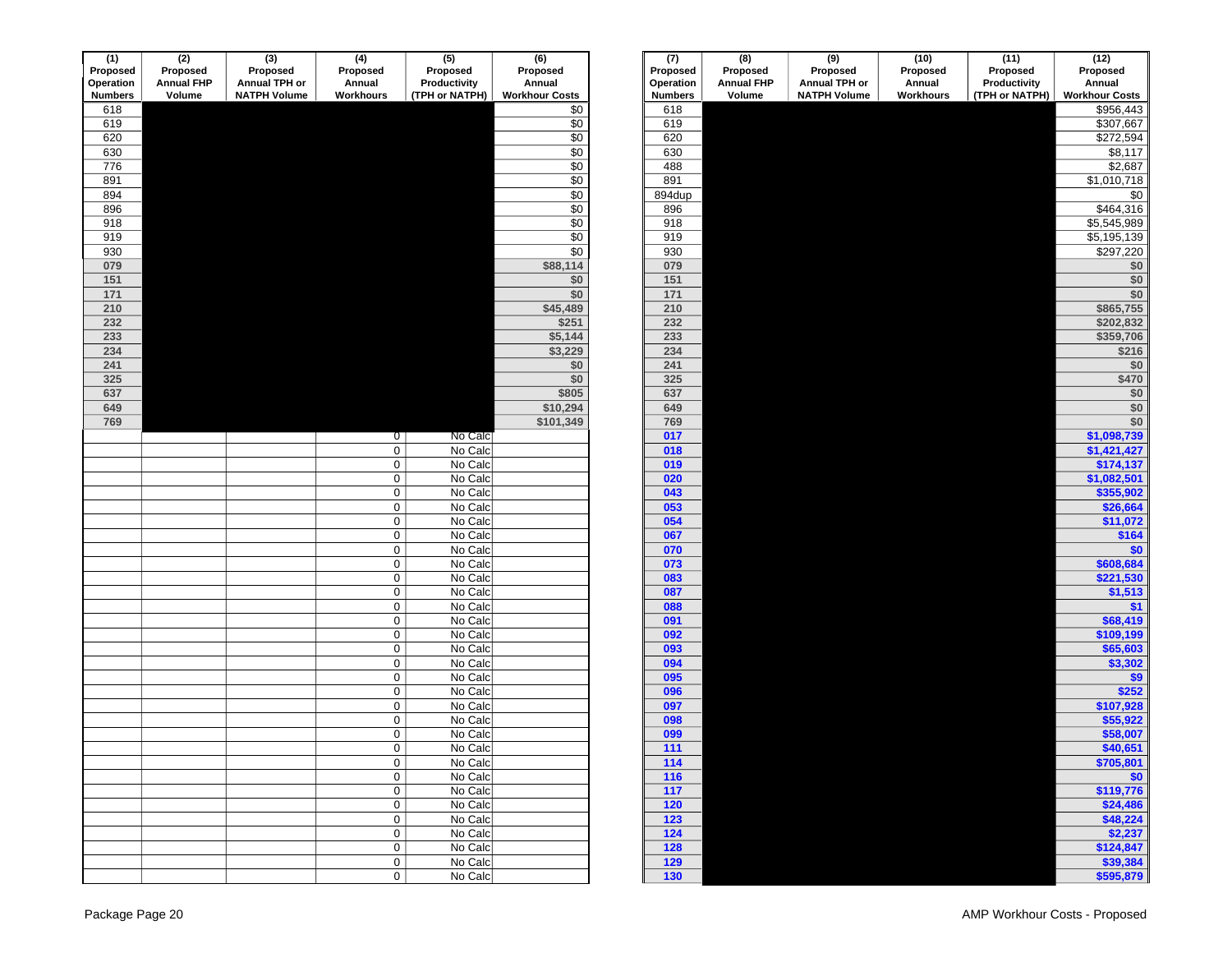| (1)<br>Proposed | (2)<br>Proposed   | (3)<br>Proposed     | (4)<br>Proposed     | $\overline{(5)}$<br>Proposed | (6)<br>Proposed       | (7)<br>Proposed | (8)<br>Proposed   | (9)<br>Proposed     | (10)<br>Proposed | (11)<br>Proposed | (12)<br>Proposed      |
|-----------------|-------------------|---------------------|---------------------|------------------------------|-----------------------|-----------------|-------------------|---------------------|------------------|------------------|-----------------------|
| Operation       | <b>Annual FHP</b> | Annual TPH or       | Annual              | Productivity                 | Annual                | Operation       | <b>Annual FHP</b> | Annual TPH or       | Annual           | Productivity     | Annual                |
| <b>Numbers</b>  | Volume            | <b>NATPH Volume</b> | Workhours           | (TPH or NATPH)               | <b>Workhour Costs</b> | <b>Numbers</b>  | Volume            | <b>NATPH Volume</b> | Workhours        | (TPH or NATPH)   | <b>Workhour Costs</b> |
|                 |                   |                     | 0                   | No Calc                      |                       | 132             |                   |                     |                  |                  | \$280,20              |
|                 |                   |                     | $\mathbf 0$         | No Calc                      |                       | 134             |                   |                     |                  |                  | $$^{(1)}$             |
|                 |                   |                     | $\mathbf 0$         | No Calc                      |                       | 136             |                   |                     |                  |                  | \$826,46              |
|                 |                   |                     | $\mathbf 0$         | No Calc                      |                       | 137             |                   |                     |                  |                  | \$60,09               |
|                 |                   |                     | $\mathsf{O}$        | No Calc                      |                       | 139             |                   |                     |                  |                  | \$905,18              |
|                 |                   |                     | $\mathbf 0$         | No Calc                      |                       | 160             |                   |                     |                  |                  | \$65,520              |
|                 |                   |                     | $\mathbf 0$         | No Calc                      |                       | 168             |                   |                     |                  |                  | \$104,22              |
|                 |                   |                     | $\mathbf 0$         | No Calc                      |                       | 169             |                   |                     |                  |                  | \$324,61              |
|                 |                   |                     | $\mathbf 0$         | No Calc                      |                       | 175             |                   |                     |                  |                  | \$455,31              |
|                 |                   |                     | $\mathbf 0$         | No Calc                      |                       | 178             |                   |                     |                  |                  | \$40,660              |
|                 |                   |                     | $\mathsf{O}$        | No Calc                      |                       | 179             |                   |                     |                  |                  | \$34,77               |
|                 |                   |                     | $\mathbf 0$         | No Calc                      |                       | 181             |                   |                     |                  |                  | \$766,898             |
|                 |                   |                     | $\mathsf{O}$        | No Calc                      |                       | 209dup          |                   |                     |                  |                  | $$^{(1)}$             |
|                 |                   |                     | $\mathbf 0$         | No Calc                      |                       | 211             |                   |                     |                  |                  | \$252,44              |
|                 |                   |                     | $\mathbf 0$         | No Calc                      |                       | 212             |                   |                     |                  |                  | \$866,83              |
|                 |                   |                     | $\mathbf 0$         | No Calc                      |                       | 214             |                   |                     |                  |                  | \$140,35              |
|                 |                   |                     | $\mathbf 0$         | No Calc                      |                       | 229             |                   |                     |                  |                  | \$4,682,26            |
|                 |                   |                     | $\mathbf 0$         | No Calc                      |                       | 261             |                   |                     |                  |                  | \$1,37                |
|                 |                   |                     | $\pmb{0}$           | No Calc                      |                       | 263             |                   |                     |                  |                  | \$3,74                |
|                 |                   |                     | $\pmb{0}$           | No Calc                      |                       | 264             |                   |                     |                  |                  | \$30,25               |
|                 |                   |                     | $\mathbf 0$         | No Calc                      |                       | 265             |                   |                     |                  |                  | \$93,16               |
|                 |                   |                     | $\mathbf 0$         | No Calc                      |                       | 281             |                   |                     |                  |                  | \$111,61              |
|                 |                   |                     | $\mathbf 0$         | No Calc                      |                       | 283             |                   |                     |                  |                  | \$5,58                |
|                 |                   |                     | $\mathsf{O}$        | No Calc                      |                       | 285<br>321      |                   |                     |                  |                  | $$^{(1)}$             |
|                 |                   |                     | $\mathbf 0$<br>0    | No Calc<br>No Calc           |                       | 324dup          |                   |                     |                  |                  | \$15,22<br>\$         |
|                 |                   |                     | $\mathbf 0$         | No Calc                      |                       | 326             |                   |                     |                  |                  | \$566,23              |
|                 |                   |                     | $\mathsf{O}$        | No Calc                      |                       | 328             |                   |                     |                  |                  | \$31,398              |
|                 |                   |                     | $\mathbf 0$         | No Calc                      |                       | 340             |                   |                     |                  |                  | \$44,05               |
|                 |                   |                     | $\mathbf 0$         | No Calc                      |                       | 381             |                   |                     |                  |                  | \$44,88               |
|                 |                   |                     | $\mathbf 0$         | No Calc                      |                       | 401dup          |                   |                     |                  |                  | \$ <sub>1</sub>       |
|                 |                   |                     | $\mathsf{O}$        | No Calc                      |                       | 402             |                   |                     |                  |                  | \$226,249             |
|                 |                   |                     | $\mathbf 0$         | No Calc                      |                       | 403             |                   |                     |                  |                  | \$1,233,43            |
|                 |                   |                     | $\mathsf{O}$        | No Calc                      |                       | 404dup          |                   |                     |                  |                  | $$^{(1)}$$            |
|                 |                   |                     | $\mathbf 0$         | No Calc                      |                       | 405             |                   |                     |                  |                  | \$63,987              |
|                 |                   |                     | 0                   | No Calc                      |                       | 406dup          |                   |                     |                  |                  | \$                    |
|                 |                   |                     | $\mathsf{O}\xspace$ | No Calc                      |                       | 407             |                   |                     |                  |                  | \$33,32               |
|                 |                   |                     | $\mathsf{O}\xspace$ | No Calc                      |                       | 482             |                   |                     |                  |                  | \$ <sub>1</sub>       |
|                 |                   |                     | $\mathbf 0$         | No Calc                      |                       | 483             |                   |                     |                  |                  | \$161,997             |
|                 |                   |                     | $\mathsf 0$         | No Calc                      |                       | 485             |                   |                     |                  |                  | \$ <sub>0</sub>       |
|                 |                   |                     | 0                   | No Calc                      |                       | 486             |                   |                     |                  |                  | \$41,44               |
|                 |                   |                     | $\boldsymbol{0}$    | No Calc                      |                       | 487             |                   |                     |                  |                  | \$2,49                |
|                 |                   |                     | 0                   | No Calc                      |                       | 488dup          |                   |                     |                  |                  | $$^{(1)}$             |
|                 |                   |                     | 0<br>0              | No Calc<br>No Calc           |                       | 489<br>561      |                   |                     |                  |                  | \$57,642              |
|                 |                   |                     | 0                   | No Calc                      |                       | 562             |                   |                     |                  |                  | \$93<br>\$16,74       |
|                 |                   |                     | $\mathsf{O}$        | No Calc                      |                       | 564             |                   |                     |                  |                  | \$9,91                |
|                 |                   |                     | $\mathbf 0$         | No Calc                      |                       | 567             |                   |                     |                  |                  | \$ <sub>6</sub>       |
|                 |                   |                     | $\mathbf 0$         | No Calc                      |                       | 573             |                   |                     |                  |                  | \$374,32              |
|                 |                   |                     | $\mathsf{O}\xspace$ | No Calc                      |                       | 574             |                   |                     |                  |                  | \$4,02                |
|                 |                   |                     | $\mathbf 0$         | No Calc                      |                       | 588             |                   |                     |                  |                  | \$78,19               |
|                 |                   |                     | $\mathbf 0$         | No Calc                      |                       | 677             |                   |                     |                  |                  | \$217,17              |
|                 |                   |                     | $\overline{0}$      | No Calc                      |                       | 776             |                   |                     |                  |                  | $\frac{1}{2}$         |
|                 |                   |                     | $\mathbf 0$         | No Calc                      |                       | 798             |                   |                     |                  |                  | \$938                 |
|                 |                   |                     | $\circ$             | No Calc                      |                       | 817             |                   |                     |                  |                  | \$ <sub>5</sub>       |

|                     | (5)<br>Proposed<br>Productivity | (6)<br>Proposed<br>Annual | (7)<br>Proposed<br>Operation | (8)<br>Proposed<br><b>Annual FHP</b> | (9)<br>Proposed<br>Annual TPH or | (10)<br>Proposed<br>Annual | (11)<br>Proposed<br>Productivity | (12)<br>Proposed<br>Annual |
|---------------------|---------------------------------|---------------------------|------------------------------|--------------------------------------|----------------------------------|----------------------------|----------------------------------|----------------------------|
|                     | (TPH or NATPH)                  | <b>Workhour Costs</b>     | <b>Numbers</b>               | Volume                               | <b>NATPH Volume</b>              | <b>Workhours</b>           | (TPH or NATPH)                   | <b>Workhour Costs</b>      |
| 0                   | No Calc                         |                           | 132                          |                                      |                                  |                            |                                  | \$280,207                  |
| $\overline{0}$      | No Calc                         |                           | 134                          |                                      |                                  |                            |                                  | \$0                        |
| $\overline{0}$      | No Calc                         |                           | 136                          |                                      |                                  |                            |                                  | \$826,462                  |
| 0                   | No Calc                         |                           | 137                          |                                      |                                  |                            |                                  | \$60,092                   |
| $\overline{0}$      | No Calc                         |                           | 139                          |                                      |                                  |                            |                                  | \$905,186                  |
| 0                   | No Calc                         |                           | 160                          |                                      |                                  |                            |                                  | \$65,520                   |
| 0                   | No Calc                         |                           | 168                          |                                      |                                  |                            |                                  | \$104,223                  |
| $\overline{0}$      | No Calc                         |                           | 169                          |                                      |                                  |                            |                                  | \$324,616                  |
| $\overline{0}$      | No Calc                         |                           | 175                          |                                      |                                  |                            |                                  | \$455,315                  |
| 0                   | No Calc                         |                           | 178                          |                                      |                                  |                            |                                  | \$40,660                   |
| 0                   | No Calc                         |                           | 179                          |                                      |                                  |                            |                                  | \$34,772                   |
| 0                   | No Calc                         |                           | 181                          |                                      |                                  |                            |                                  | \$766,898                  |
| 0                   | No Calc                         |                           | $209$ dup                    |                                      |                                  |                            |                                  | \$0                        |
| 0                   | No Calc                         |                           | 211                          |                                      |                                  |                            |                                  | \$252,445                  |
| 0                   | No Calc                         |                           | 212                          |                                      |                                  |                            |                                  | \$866,836                  |
| $\overline{0}$      | No Calc                         |                           | 214                          |                                      |                                  |                            |                                  | \$140,356                  |
| $\overline{0}$      | No Calc                         |                           | 229                          |                                      |                                  |                            |                                  | \$4,682,268                |
| $\overline{0}$      | No Calc                         |                           | 261                          |                                      |                                  |                            |                                  | \$1,373                    |
| $\overline{0}$      | No Calc                         |                           | 263                          |                                      |                                  |                            |                                  | \$3,740                    |
| $\overline{0}$      | No Calc                         |                           | 264                          |                                      |                                  |                            |                                  | \$30,250                   |
| $\overline{0}$      | No Calc                         |                           | 265                          |                                      |                                  |                            |                                  | \$93,167                   |
| 0                   | No Calc                         |                           | 281                          |                                      |                                  |                            |                                  | \$111,617                  |
| 0                   | No Calc                         |                           | 283                          |                                      |                                  |                            |                                  | \$5,585                    |
| 0                   | No Calc                         |                           | 285                          |                                      |                                  |                            |                                  | \$0                        |
| 0                   | No Calc                         |                           | 321                          |                                      |                                  |                            |                                  | \$15,221                   |
| 0                   | No Calc                         |                           | <b>324dup</b>                |                                      |                                  |                            |                                  | \$0                        |
| 0                   | No Calc                         |                           | 326                          |                                      |                                  |                            |                                  | \$566,235                  |
| 0                   | No Calc                         |                           | 328                          |                                      |                                  |                            |                                  | \$31,398                   |
| 0                   | No Calc                         |                           | 340                          |                                      |                                  |                            |                                  | \$44,054                   |
| $\overline{0}$      | No Calc                         |                           | 381                          |                                      |                                  |                            |                                  | \$44,884                   |
| 0                   | No Calc                         |                           | 401dup                       |                                      |                                  |                            |                                  | \$0                        |
| 0                   | No Calc                         |                           | 402                          |                                      |                                  |                            |                                  | \$226,249                  |
| 0                   | No Calc                         |                           | 403                          |                                      |                                  |                            |                                  | \$1,233,436                |
| 0                   | No Calc                         |                           | 404dup                       |                                      |                                  |                            |                                  | \$0                        |
| 0                   | No Calc                         |                           | 405                          |                                      |                                  |                            |                                  | \$63,987                   |
| 0                   | No Calc                         |                           | 406dup                       |                                      |                                  |                            |                                  | \$0                        |
| 0                   | No Calc                         |                           | 407                          |                                      |                                  |                            |                                  | \$33,322                   |
| 0                   | No Calc                         |                           | 482                          |                                      |                                  |                            |                                  | \$0                        |
| 0                   | No Calc                         |                           | 483                          |                                      |                                  |                            |                                  | \$161,997                  |
| 0                   | No Calc                         |                           | 485                          |                                      |                                  |                            |                                  | \$0<br>\$41,444            |
| $\overline{0}$<br>0 | No Calc<br>No Calc              |                           | 486<br>487                   |                                      |                                  |                            |                                  |                            |
| 0                   | No Calc                         |                           | 488dup                       |                                      |                                  |                            |                                  | \$2,497                    |
| 0                   | No Calc                         |                           | 489                          |                                      |                                  |                            |                                  | \$0                        |
| 0                   | No Calc                         |                           | 561                          |                                      |                                  |                            |                                  | \$57,642<br>\$939          |
|                     |                                 |                           | 562                          |                                      |                                  |                            |                                  | \$16,743                   |
| 0                   | No Calc                         |                           | 564                          |                                      |                                  |                            |                                  |                            |
|                     | No Calc<br>No Calc              |                           | 567                          |                                      |                                  |                            |                                  | \$9,917<br>\$0             |
| $\frac{1}{10}$      | No Calc                         |                           | 573                          |                                      |                                  |                            |                                  | \$374,322                  |
|                     | No Calc                         |                           | 574                          |                                      |                                  |                            |                                  | \$4,023                    |
|                     | No Calc                         |                           | 588                          |                                      |                                  |                            |                                  | \$78,196                   |
| $\frac{0}{0}$       | No Calc                         |                           | 677                          |                                      |                                  |                            |                                  | \$217,173                  |
|                     | No Calc                         |                           | 776                          |                                      |                                  |                            |                                  | \$0                        |
|                     | No Calc                         |                           | 798                          |                                      |                                  |                            |                                  | \$938                      |
| $\frac{0}{0}$       | No Calc                         |                           | 817                          |                                      |                                  |                            |                                  | \$0                        |
|                     |                                 |                           |                              |                                      |                                  |                            |                                  |                            |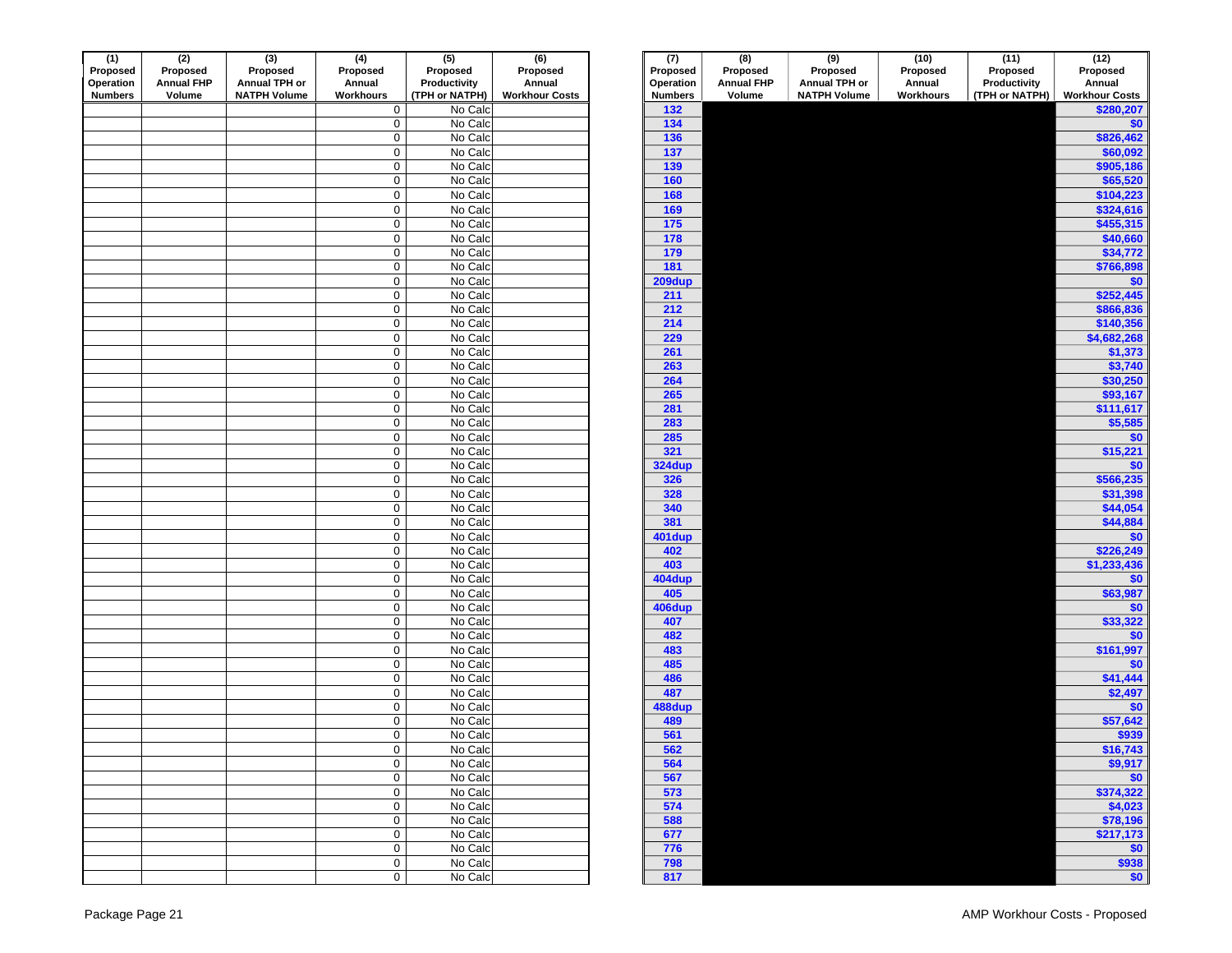| (1)<br>Proposed<br>Operation | (2)<br>Proposed<br><b>Annual FHP</b> | (3)<br>Proposed<br>Annual TPH or | $\overline{(4)}$<br>Proposed<br>Annual | $\overline{(5)}$<br>Proposed<br>Productivity | (6)<br>Proposed<br>Annual | (7)<br>Proposed<br>Operation | $\overline{(\mathbf{8})}$<br>Proposed<br><b>Annual FHP</b> | $\overline{(9)}$<br>Proposed<br>Annual TPH or | (10)<br>Proposed<br>Annual  | (11)<br>Proposed<br>Productivity | (12)<br>Proposed<br>Annual |
|------------------------------|--------------------------------------|----------------------------------|----------------------------------------|----------------------------------------------|---------------------------|------------------------------|------------------------------------------------------------|-----------------------------------------------|-----------------------------|----------------------------------|----------------------------|
| <b>Numbers</b>               | Volume                               | <b>NATPH Volume</b>              | Workhours                              | (TPH or NATPH)                               | <b>Workhour Costs</b>     | <b>Numbers</b>               | Volume                                                     | <b>NATPH Volume</b>                           | Workhours                   | (TPH or NATPH)                   | <b>Workhour Co</b>         |
|                              |                                      |                                  | $\mathbf 0$                            | No Calc                                      |                           | 892                          |                                                            |                                               |                             |                                  | \$38,                      |
|                              |                                      |                                  | $\mathbf 0$                            | No Calc                                      |                           | 893                          |                                                            |                                               |                             |                                  | \$1,919                    |
|                              |                                      |                                  | $\mathsf{O}\xspace$                    | No Calc                                      |                           | 895                          |                                                            |                                               |                             |                                  | \$911,                     |
|                              |                                      |                                  | $\pmb{0}$                              | No Calc                                      |                           | 897                          |                                                            |                                               |                             |                                  |                            |
|                              |                                      |                                  | $\pmb{0}$                              | No Calc                                      |                           | 898                          |                                                            |                                               |                             |                                  | \$171,                     |
|                              |                                      |                                  | $\mathbf 0$                            | No Calc                                      |                           | 899                          |                                                            |                                               |                             |                                  | \$65,                      |
|                              |                                      |                                  | $\mathsf{O}\xspace$                    | No Calc                                      |                           |                              |                                                            |                                               | $\mathbf 0$                 | No Calc                          |                            |
|                              |                                      |                                  | $\mathbf 0$                            | No Calc                                      |                           |                              |                                                            |                                               | $\mathsf 0$                 | No Calc                          |                            |
|                              |                                      |                                  | $\mathbf 0$                            | No Calc                                      |                           |                              |                                                            |                                               | $\mathbf 0$                 | No Calc                          |                            |
|                              |                                      |                                  | $\mathbf 0$<br>$\mathbf 0$             | No Calc<br>No Calc                           |                           |                              |                                                            |                                               | $\mathsf 0$<br>$\mathsf 0$  | No Calc<br>No Calc               |                            |
|                              |                                      |                                  | $\mathbf 0$                            | No Calc                                      |                           |                              |                                                            |                                               | $\mathbf 0$                 | No Calc                          |                            |
|                              |                                      |                                  | $\mathsf{O}\xspace$                    | No Calc                                      |                           |                              |                                                            |                                               | $\mathsf{O}$                | No Calc                          |                            |
|                              |                                      |                                  | $\mathbf 0$                            | No Calc                                      |                           |                              |                                                            |                                               | $\mathbf 0$                 | No Calc                          |                            |
|                              |                                      |                                  | $\mathsf{O}\xspace$                    | No Calc                                      |                           |                              |                                                            |                                               | $\mathbf 0$                 | No Calc                          |                            |
|                              |                                      |                                  | $\mathbf 0$                            | No Calc                                      |                           |                              |                                                            |                                               | $\mathsf{O}$                | No Calc                          |                            |
|                              |                                      |                                  | $\mathsf{O}\xspace$                    | No Calc                                      |                           |                              |                                                            |                                               | $\mathsf{O}\xspace$         | No Calc                          |                            |
|                              |                                      |                                  | $\pmb{0}$                              | No Calc                                      |                           |                              |                                                            |                                               | $\mathsf{O}$                | No Calc                          |                            |
|                              |                                      |                                  | $\pmb{0}$                              | No Calc                                      |                           |                              |                                                            |                                               | $\mathsf{O}\xspace$         | No Calc                          |                            |
|                              |                                      |                                  | $\mathbf 0$                            | No Calc                                      |                           |                              |                                                            |                                               | $\mathsf{O}$                | No Calc                          |                            |
|                              |                                      |                                  | $\mathbf 0$                            | No Calc                                      |                           |                              |                                                            |                                               | $\mathbf 0$                 | No Calc                          |                            |
|                              |                                      |                                  | 0                                      | No Calc                                      |                           |                              |                                                            |                                               | 0                           | No Calc                          |                            |
|                              |                                      |                                  | $\pmb{0}$                              | No Calc                                      |                           |                              |                                                            |                                               | $\mathbf 0$                 | No Calc                          |                            |
|                              |                                      |                                  | $\mathbf 0$                            | No Calc                                      |                           |                              |                                                            |                                               | $\mathbf 0$                 | No Calc                          |                            |
|                              |                                      |                                  | $\pmb{0}$                              | No Calc                                      |                           |                              |                                                            |                                               | $\mathsf{O}$                | No Calc                          |                            |
|                              |                                      |                                  | $\mathsf{O}\xspace$                    | No Calc                                      |                           |                              |                                                            |                                               | 0                           | No Calc                          |                            |
|                              |                                      |                                  | $\pmb{0}$                              | No Calc                                      |                           |                              |                                                            |                                               | $\mathbf 0$                 | No Calc                          |                            |
|                              |                                      |                                  | 0                                      | No Calc                                      |                           |                              |                                                            |                                               | $\mathsf{O}$                | No Calc                          |                            |
|                              |                                      |                                  | $\pmb{0}$                              | No Calc                                      |                           |                              |                                                            |                                               | $\mathbf 0$                 | No Calc                          |                            |
|                              |                                      |                                  | $\mathsf{O}\xspace$                    | No Calc                                      |                           |                              |                                                            |                                               | $\mathbf 0$                 | No Calc                          |                            |
|                              |                                      |                                  | $\mathbf 0$                            | No Calc                                      |                           |                              |                                                            |                                               | $\mathsf 0$                 | No Calc                          |                            |
|                              |                                      |                                  | $\mathsf{O}\xspace$                    | No Calc                                      |                           |                              |                                                            |                                               | $\mathsf{O}\xspace$         | No Calc                          |                            |
|                              |                                      |                                  | $\mathbf 0$                            | No Calc                                      |                           |                              |                                                            |                                               | 0                           | No Calc                          |                            |
|                              |                                      |                                  | $\mathsf{O}\xspace$                    | No Calc                                      |                           |                              |                                                            |                                               | $\mathsf 0$                 | No Calc                          |                            |
|                              |                                      |                                  | $\mathbf 0$                            | No Calc                                      |                           |                              |                                                            |                                               | $\mathsf 0$                 | No Calc                          |                            |
|                              |                                      |                                  | $\mathbf 0$                            | No Calc                                      |                           |                              |                                                            |                                               | $\mathsf 0$                 | No Calc                          |                            |
|                              |                                      |                                  | $\mathsf{O}\xspace$                    | No Calc                                      |                           |                              |                                                            |                                               | $\mathbf 0$                 | No Calc                          |                            |
|                              |                                      |                                  | $\mathsf{O}\xspace$                    | No Calc                                      |                           |                              |                                                            |                                               | $\mathbf 0$                 | No Calc                          |                            |
|                              |                                      |                                  | $\mathbf 0$                            | No Calc                                      |                           |                              |                                                            |                                               | $\mathbf 0$                 | No Calc                          |                            |
|                              |                                      |                                  | $\mathsf{O}\xspace$                    | No Calc                                      |                           |                              |                                                            |                                               | $\mathsf{O}\xspace$         | No Calc                          |                            |
|                              |                                      |                                  | $\mathsf{O}\xspace$                    | No Calc                                      |                           |                              |                                                            |                                               | $\mathsf{O}$                | No Calc                          |                            |
|                              |                                      |                                  | $\mathbf 0$                            | No Calc                                      |                           |                              |                                                            |                                               | $\mathsf{O}\xspace$         | No Calc                          |                            |
|                              |                                      |                                  | $\mathsf{O}\xspace$                    | No Calc                                      |                           |                              |                                                            |                                               | $\mathsf{O}$<br>$\mathbf 0$ | No Calc                          |                            |
|                              |                                      |                                  | $\mathbf 0$<br>0                       | No Calc<br>No Calc                           |                           |                              |                                                            |                                               | $\mathbf 0$                 | No Calc<br>No Calc               |                            |
|                              |                                      |                                  |                                        | No Calc                                      |                           |                              |                                                            |                                               |                             | No Calc                          |                            |
|                              |                                      |                                  | 0<br>$\mathbf 0$                       | No Calc                                      |                           |                              |                                                            |                                               | $\mathbf 0$<br>$\mathbf 0$  | No Calc                          |                            |
|                              |                                      |                                  | $\mathbf 0$                            | No Calc                                      |                           |                              |                                                            |                                               | 0                           | No Calc                          |                            |
|                              |                                      |                                  | $\mathsf{O}\xspace$                    | No Calc                                      |                           |                              |                                                            |                                               | 0                           | No Calc                          |                            |
|                              |                                      |                                  | $\mathbf 0$                            | No Calc                                      |                           |                              |                                                            |                                               | 0                           | No Calc                          |                            |
|                              |                                      |                                  | $\mathbf 0$                            | No Calc                                      |                           |                              |                                                            |                                               | 0                           | No Calc                          |                            |
|                              |                                      |                                  | $\mathbf 0$                            | No Calc                                      |                           |                              |                                                            |                                               | $\mathbf 0$                 | No Calc                          |                            |
|                              |                                      |                                  | $\mathsf{O}\xspace$                    | No Calc                                      |                           |                              |                                                            |                                               | $\mathbf 0$                 | No Calc                          |                            |
|                              |                                      |                                  | $\mathbf 0$                            | No Calc                                      |                           |                              |                                                            |                                               | $\mathbf 0$                 | No Calc                          |                            |
|                              |                                      |                                  | $\overline{0}$                         | No Calc                                      |                           |                              |                                                            |                                               | $\bullet$                   | No Calc                          |                            |

| (1)                          | (2)                           | (3)                       | (4)                                        | (5)                      | (6)                   | (7)                   | (8)                           | $(9)$<br>Proposed   | (10)                               | (11)                     | $(12)$<br>Proposed    |
|------------------------------|-------------------------------|---------------------------|--------------------------------------------|--------------------------|-----------------------|-----------------------|-------------------------------|---------------------|------------------------------------|--------------------------|-----------------------|
| Proposed<br><b>Operation</b> | Proposed<br><b>Annual FHP</b> | Proposed<br>Annual TPH or | Proposed<br>Annual                         | Proposed<br>Productivity | Proposed<br>Annual    | Proposed<br>Operation | Proposed<br><b>Annual FHP</b> | Annual TPH or       | Proposed<br>Annual                 | Proposed<br>Productivity | Annual                |
| Numbers                      | Volume                        | <b>NATPH Volume</b>       | Workhours                                  | (TPH or NATPH)           | <b>Workhour Costs</b> | <b>Numbers</b>        | Volume                        | <b>NATPH Volume</b> | Workhours                          | (TPH or NATPH)           | <b>Workhour Costs</b> |
|                              |                               |                           | $\mathbf 0$                                | No Calc                  |                       | 892                   |                               |                     |                                    |                          | \$38,599              |
|                              |                               |                           | $\mathsf{O}\xspace$                        | No Calc                  |                       | 893                   |                               |                     |                                    |                          | \$1,919,087           |
|                              |                               |                           | $\mathsf{O}\xspace$                        | No Calc                  |                       | 895                   |                               |                     |                                    |                          | \$911,457             |
|                              |                               |                           | $\mathbf 0$                                | No Calc                  |                       | 897                   |                               |                     |                                    |                          | \$0                   |
|                              |                               |                           | $\mathbf 0$                                | No Calc                  |                       | 898                   |                               |                     |                                    |                          | \$171,328             |
|                              |                               |                           | $\mathbf 0$                                | No Calc                  |                       | 899                   |                               |                     |                                    |                          | \$65,594              |
|                              |                               |                           | $\mathbf 0$                                | No Calc                  |                       |                       |                               |                     | $\mathbf 0$                        | No Calc                  |                       |
|                              |                               |                           | $\mathbf 0$                                | No Calc                  |                       |                       |                               |                     | $\mathbf 0$                        | No Calc                  |                       |
|                              |                               |                           | $\mathbf 0$                                | No Calc                  |                       |                       |                               |                     | 0                                  | No Calc                  |                       |
|                              |                               |                           | $\mathbf 0$                                | No Calc                  |                       |                       |                               |                     | $\mathbf 0$                        | No Calc                  |                       |
|                              |                               |                           | $\mathsf{O}\xspace$                        | No Calc                  |                       |                       |                               |                     | $\mathsf{O}$                       | No Calc                  |                       |
|                              |                               |                           | $\mathsf{O}\xspace$                        | No Calc                  |                       |                       |                               |                     | $\mathbf 0$                        | No Calc                  |                       |
|                              |                               |                           | $\mathsf{O}\xspace$                        | No Calc                  |                       |                       |                               |                     | $\mathbf 0$                        | No Calc                  |                       |
|                              |                               |                           | $\mathsf{O}\xspace$                        | No Calc                  |                       |                       |                               |                     | $\mathbf 0$                        | No Calc                  |                       |
|                              |                               |                           | $\mathsf{O}\xspace$                        | No Calc                  |                       |                       |                               |                     | $\mathsf{O}\xspace$                | No Calc                  |                       |
|                              |                               |                           | $\mathsf{O}\xspace$                        | No Calc                  |                       |                       |                               |                     | $\mathbf 0$                        | No Calc                  |                       |
|                              |                               |                           | $\mathsf{O}\xspace$                        | No Calc<br>No Calc       |                       |                       |                               |                     | $\mathbf 0$                        | No Calc<br>No Calc       |                       |
|                              |                               |                           | $\mathbf 0$<br>$\mathsf{O}\xspace$         | No Calc                  |                       |                       |                               |                     | $\mathbf 0$<br>$\mathsf{O}\xspace$ | No Calc                  |                       |
|                              |                               |                           | $\mathsf{O}\xspace$                        | No Calc                  |                       |                       |                               |                     | $\mathbf 0$                        | No Calc                  |                       |
|                              |                               |                           | $\mathbf 0$                                | No Calc                  |                       |                       |                               |                     | $\mathbf 0$                        | No Calc                  |                       |
|                              |                               |                           | $\mathsf{O}\xspace$                        | No Calc                  |                       |                       |                               |                     | $\mathbf 0$                        | No Calc                  |                       |
|                              |                               |                           | $\mathbf 0$                                | No Calc                  |                       |                       |                               |                     | $\mathbf 0$                        | No Calc                  |                       |
|                              |                               |                           | $\mathsf{O}\xspace$                        | No Calc                  |                       |                       |                               |                     | $\mathbf 0$                        | No Calc                  |                       |
|                              |                               |                           | $\mathbf 0$                                | No Calc                  |                       |                       |                               |                     | $\mathbf 0$                        | No Calc                  |                       |
|                              |                               |                           | $\mathsf{O}\xspace$                        | No Calc                  |                       |                       |                               |                     | $\mathbf 0$                        | No Calc                  |                       |
|                              |                               |                           | $\mathsf{O}\xspace$                        | No Calc                  |                       |                       |                               |                     | $\mathbf 0$                        | No Calc                  |                       |
|                              |                               |                           | $\mathsf{O}\xspace$                        | No Calc                  |                       |                       |                               |                     | $\mathbf 0$                        | No Calc                  |                       |
|                              |                               |                           | $\mathbf 0$                                | No Calc                  |                       |                       |                               |                     | $\mathbf 0$                        | No Calc                  |                       |
|                              |                               |                           | $\mathbf 0$                                | No Calc                  |                       |                       |                               |                     | $\mathbf 0$                        | No Calc                  |                       |
|                              |                               |                           | $\mathsf{O}\xspace$                        | No Calc                  |                       |                       |                               |                     | 0                                  | No Calc                  |                       |
|                              |                               |                           | $\mathbf 0$                                | No Calc                  |                       |                       |                               |                     | 0                                  | No Calc                  |                       |
|                              |                               |                           | $\mathbf 0$                                | No Calc                  |                       |                       |                               |                     | $\mathbf 0$                        | No Calc                  |                       |
|                              |                               |                           | $\mathbf 0$                                | No Calc                  |                       |                       |                               |                     | $\mathbf 0$                        | No Calc                  |                       |
|                              |                               |                           | $\mathsf{O}\xspace$                        | No Calc                  |                       |                       |                               |                     | $\mathbf 0$                        | No Calc                  |                       |
|                              |                               |                           | $\mathsf{O}\xspace$                        | No Calc                  |                       |                       |                               |                     | $\mathsf{O}$                       | No Calc                  |                       |
|                              |                               |                           | $\mathsf{O}\xspace$                        | No Calc                  |                       |                       |                               |                     | $\mathbf 0$                        | No Calc                  |                       |
|                              |                               |                           | $\mathbf 0$                                | No Calc                  |                       |                       |                               |                     | $\mathbf 0$                        | No Calc                  |                       |
|                              |                               |                           | $\mathsf{O}\xspace$                        | No Calc                  |                       |                       |                               |                     | $\mathbf 0$                        | No Calc                  |                       |
|                              |                               |                           | $\mathsf{O}\xspace$                        | No Calc                  |                       |                       |                               |                     | $\mathsf{O}\xspace$                | No Calc                  |                       |
|                              |                               |                           | $\mathsf{O}\xspace$                        | No Calc                  |                       |                       |                               |                     | $\mathbf 0$                        | No Calc                  |                       |
|                              |                               |                           | $\mathsf{O}\xspace$                        | No Calc                  |                       |                       |                               |                     | $\mathbf 0$                        | No Calc                  |                       |
|                              |                               |                           | $\mathsf{O}\xspace$<br>$\mathsf{O}\xspace$ | No Calc<br>No Calc       |                       |                       |                               |                     | $\mathbf 0$                        | No Calc                  |                       |
|                              |                               |                           | $\mathsf{O}\xspace$                        | No Calc                  |                       |                       |                               |                     | $\mathbf 0$                        | No Calc                  |                       |
|                              |                               |                           | $\mathsf{O}\xspace$                        | No Calc                  |                       |                       |                               |                     | $\mathbf 0$<br>$\mathbf 0$         | No Calc<br>No Calc       |                       |
|                              |                               |                           | $\mathbf 0$                                | No Calc                  |                       |                       |                               |                     | $\mathbf 0$                        | No Calc                  |                       |
|                              |                               |                           | $\mathbf 0$                                | No Calc                  |                       |                       |                               |                     | $\mathbf 0$                        | No Calc                  |                       |
|                              |                               |                           | $\mathbf 0$                                | No Calc                  |                       |                       |                               |                     | $\mathbf 0$                        | No Calc                  |                       |
|                              |                               |                           | $\mathsf{O}\xspace$                        | No Calc                  |                       |                       |                               |                     | $\mathbf 0$                        | No Calc                  |                       |
|                              |                               |                           | $\overline{0}$                             | No Calc                  |                       |                       |                               |                     | $\mathbf 0$                        | No Calc                  |                       |
|                              |                               |                           | $\overline{0}$                             | No Calc                  |                       |                       |                               |                     | $\mathsf{O}\xspace$                | No Calc                  |                       |
|                              |                               |                           | $\overline{0}$                             | No Calc                  |                       |                       |                               |                     | $\mathbf 0$                        | No Calc                  |                       |
|                              |                               |                           | $\overline{0}$                             | No Calc                  |                       |                       |                               |                     | $\mathbf 0$                        | No Calc                  |                       |
|                              |                               |                           | $\mathbf 0$                                | No Calc                  |                       |                       |                               |                     | $\mathbf 0$                        | No Calc                  |                       |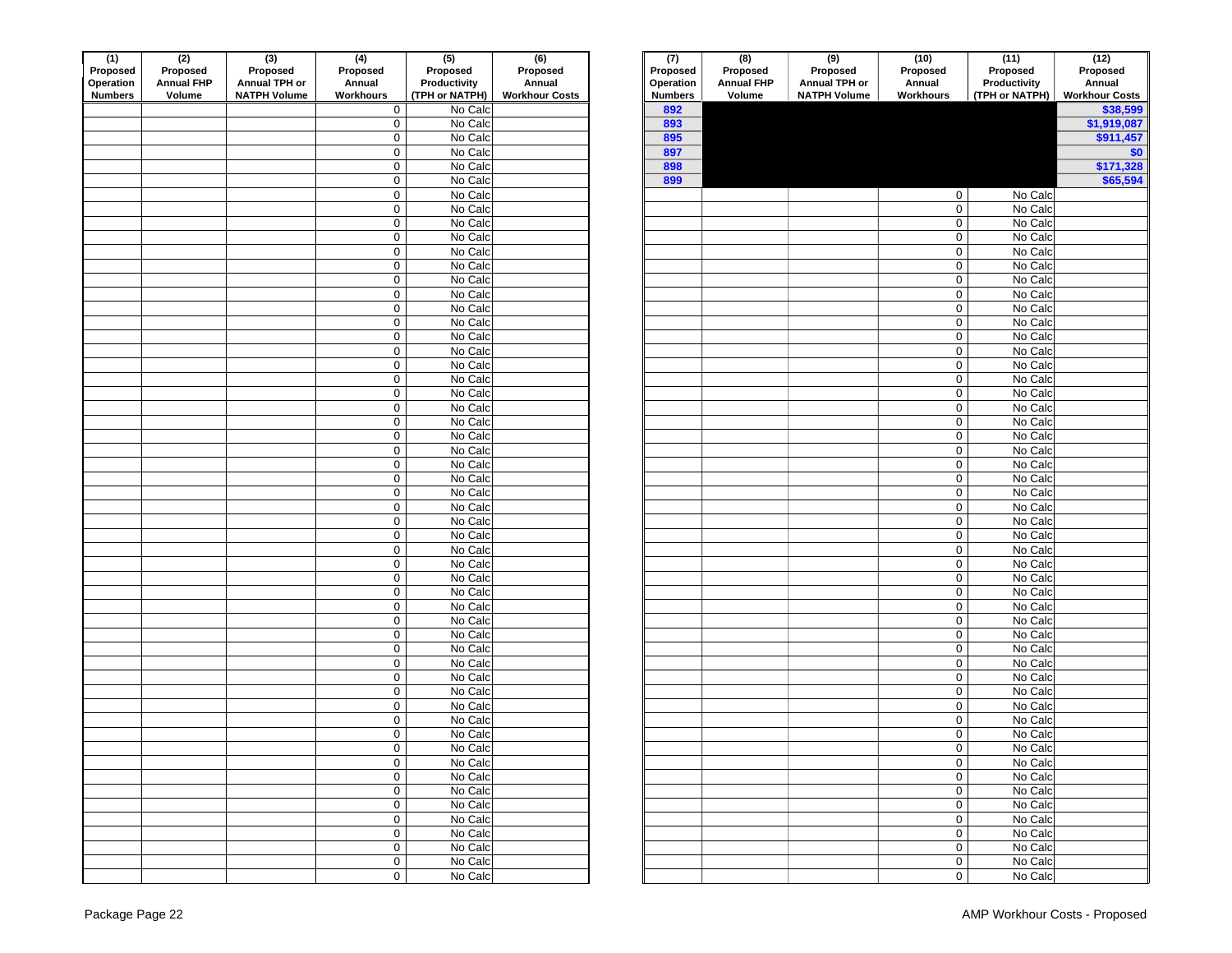| (1)<br>Proposed<br>Operation<br><b>Numbers</b> | (2)<br>Proposed<br><b>Annual FHP</b><br>Volume | $\frac{1}{(3)}$<br>Proposed<br>Annual TPH or<br><b>NATPH Volume</b> | $\overline{(4)}$<br>Proposed<br>Annual<br>Workhours | $\overline{(5)}$<br>Proposed<br>Productivity<br>(TPH or NATPH) | (6)<br>Proposed<br>Annual<br><b>Workhour Costs</b> | (7)<br>Proposed<br>Operation<br><b>Numbers</b> | $\overline{(\mathbf{8})}$<br>Proposed<br><b>Annual FHP</b><br>Volume | $\overline{(9)}$<br>Proposed<br>Annual TPH or<br><b>NATPH Volume</b> | (10)<br>Proposed<br>Annual<br>Workhours | (11)<br>Proposed<br>Productivity<br>(TPH or NATPH) | (12)<br>Proposed<br>Annual<br><b>Workhour Co</b> |
|------------------------------------------------|------------------------------------------------|---------------------------------------------------------------------|-----------------------------------------------------|----------------------------------------------------------------|----------------------------------------------------|------------------------------------------------|----------------------------------------------------------------------|----------------------------------------------------------------------|-----------------------------------------|----------------------------------------------------|--------------------------------------------------|
|                                                |                                                |                                                                     | $\mathbf 0$                                         | No Calc                                                        |                                                    |                                                |                                                                      |                                                                      | $\mathbf 0$                             | No Calc                                            |                                                  |
|                                                |                                                |                                                                     | $\mathbf 0$                                         | No Calc                                                        |                                                    |                                                |                                                                      |                                                                      | $\mathbf 0$                             | No Calc                                            |                                                  |
|                                                |                                                |                                                                     | $\mathsf{O}\xspace$                                 | No Calc                                                        |                                                    |                                                |                                                                      |                                                                      | $\mathbf 0$                             | No Calc                                            |                                                  |
|                                                |                                                |                                                                     | $\pmb{0}$                                           | No Calc                                                        |                                                    |                                                |                                                                      |                                                                      | $\mathsf 0$                             | No Calc                                            |                                                  |
|                                                |                                                |                                                                     | $\mathsf{O}\xspace$                                 | No Calc                                                        |                                                    |                                                |                                                                      |                                                                      | $\mathbf 0$                             | No Calc                                            |                                                  |
|                                                |                                                |                                                                     | $\mathbf 0$                                         | No Calc                                                        |                                                    |                                                |                                                                      |                                                                      | $\mathsf{O}\xspace$                     | No Calc                                            |                                                  |
|                                                |                                                |                                                                     | $\mathsf{O}\xspace$                                 | No Calc                                                        |                                                    |                                                |                                                                      |                                                                      | $\mathsf{O}\xspace$                     | No Calc                                            |                                                  |
|                                                |                                                |                                                                     | $\mathbf 0$                                         | No Calc                                                        |                                                    |                                                |                                                                      |                                                                      | $\mathbf 0$                             | No Calc                                            |                                                  |
|                                                |                                                |                                                                     | $\mathbf 0$                                         | No Calc                                                        |                                                    |                                                |                                                                      |                                                                      | $\mathsf 0$                             | No Calc                                            |                                                  |
|                                                |                                                |                                                                     | $\mathbf 0$                                         | No Calc                                                        |                                                    |                                                |                                                                      |                                                                      | $\mathsf 0$                             | No Calc                                            |                                                  |
|                                                |                                                |                                                                     | $\mathbf 0$                                         | No Calc                                                        |                                                    |                                                |                                                                      |                                                                      | $\mathsf 0$                             | No Calc                                            |                                                  |
|                                                |                                                |                                                                     | $\mathbf 0$                                         | No Calc                                                        |                                                    |                                                |                                                                      |                                                                      | $\mathbf 0$                             | No Calc                                            |                                                  |
|                                                |                                                |                                                                     | $\mathsf{O}\xspace$                                 | No Calc                                                        |                                                    |                                                |                                                                      |                                                                      | $\mathbf 0$                             | No Calc                                            |                                                  |
|                                                |                                                |                                                                     | $\mathbf 0$                                         | No Calc                                                        |                                                    |                                                |                                                                      |                                                                      | $\mathbf 0$                             | No Calc                                            |                                                  |
|                                                |                                                |                                                                     | $\mathsf{O}\xspace$                                 | No Calc                                                        |                                                    |                                                |                                                                      |                                                                      | $\mathbf 0$                             | No Calc                                            |                                                  |
|                                                |                                                |                                                                     | $\pmb{0}$                                           | No Calc                                                        |                                                    |                                                |                                                                      |                                                                      | $\mathsf{O}$                            | No Calc                                            |                                                  |
|                                                |                                                |                                                                     | $\mathsf{O}\xspace$                                 | No Calc                                                        |                                                    |                                                |                                                                      |                                                                      | $\mathsf{O}\xspace$                     | No Calc                                            |                                                  |
|                                                |                                                |                                                                     | $\mathbf 0$                                         | No Calc                                                        |                                                    |                                                |                                                                      |                                                                      | $\mathsf{O}$                            | No Calc                                            |                                                  |
|                                                |                                                |                                                                     | $\mathsf{O}\xspace$                                 | No Calc                                                        |                                                    |                                                |                                                                      |                                                                      | $\mathsf{O}\xspace$                     | No Calc                                            |                                                  |
|                                                |                                                |                                                                     | $\mathbf 0$                                         | No Calc                                                        |                                                    |                                                |                                                                      |                                                                      | $\mathsf{O}\xspace$                     | No Calc                                            |                                                  |
|                                                |                                                |                                                                     | $\mathbf 0$                                         | No Calc                                                        |                                                    |                                                |                                                                      |                                                                      | $\mathbf 0$                             | No Calc                                            |                                                  |
|                                                |                                                |                                                                     | 0                                                   | No Calc                                                        |                                                    |                                                |                                                                      |                                                                      | 0                                       | No Calc                                            |                                                  |
|                                                |                                                |                                                                     | $\pmb{0}$                                           | No Calc                                                        |                                                    |                                                |                                                                      |                                                                      | $\mathsf{O}$                            | No Calc                                            |                                                  |
|                                                |                                                |                                                                     | $\mathbf 0$                                         | No Calc<br>No Calc                                             |                                                    |                                                |                                                                      |                                                                      | $\mathsf{O}$<br>$\mathsf{O}$            | No Calc<br>No Calc                                 |                                                  |
|                                                |                                                |                                                                     | $\pmb{0}$<br>$\mathsf{O}\xspace$                    | No Calc                                                        |                                                    |                                                |                                                                      |                                                                      | 0                                       | No Calc                                            |                                                  |
|                                                |                                                |                                                                     | $\pmb{0}$                                           | No Calc                                                        |                                                    |                                                |                                                                      |                                                                      | $\mathbf 0$                             | No Calc                                            |                                                  |
|                                                |                                                |                                                                     | 0                                                   | No Calc                                                        |                                                    |                                                |                                                                      |                                                                      | $\mathsf{O}$                            | No Calc                                            |                                                  |
|                                                |                                                |                                                                     | $\pmb{0}$                                           | No Calc                                                        |                                                    |                                                |                                                                      |                                                                      | $\mathsf{O}\xspace$                     | No Calc                                            |                                                  |
|                                                |                                                |                                                                     | $\mathsf{O}\xspace$                                 | No Calc                                                        |                                                    |                                                |                                                                      |                                                                      | $\mathbf 0$                             | No Calc                                            |                                                  |
|                                                |                                                |                                                                     | $\mathbf 0$                                         | No Calc                                                        |                                                    |                                                |                                                                      |                                                                      | $\mathsf 0$                             | No Calc                                            |                                                  |
|                                                |                                                |                                                                     | $\mathsf{O}\xspace$                                 | No Calc                                                        |                                                    |                                                |                                                                      |                                                                      | $\mathsf 0$                             | No Calc                                            |                                                  |
|                                                |                                                |                                                                     | $\mathbf 0$                                         | No Calc                                                        |                                                    |                                                |                                                                      |                                                                      | $\mathbf 0$                             | No Calc                                            |                                                  |
|                                                |                                                |                                                                     | $\mathbf 0$                                         | No Calc                                                        |                                                    |                                                |                                                                      |                                                                      | $\mathbf 0$                             | No Calc                                            |                                                  |
|                                                |                                                |                                                                     | $\mathbf 0$                                         | No Calc                                                        |                                                    |                                                |                                                                      |                                                                      | $\mathsf 0$                             | No Calc                                            |                                                  |
|                                                |                                                |                                                                     | $\mathbf 0$                                         | No Calc                                                        |                                                    |                                                |                                                                      |                                                                      | $\mathsf 0$                             | No Calc                                            |                                                  |
|                                                |                                                |                                                                     | $\mathbf 0$                                         | No Calc                                                        |                                                    |                                                |                                                                      |                                                                      | $\mathsf 0$                             | No Calc                                            |                                                  |
|                                                |                                                |                                                                     | $\mathsf{O}\xspace$                                 | No Calc                                                        |                                                    |                                                |                                                                      |                                                                      | $\mathbf 0$                             | No Calc                                            |                                                  |
|                                                |                                                |                                                                     | $\mathbf 0$                                         | No Calc                                                        |                                                    |                                                |                                                                      |                                                                      | $\mathbf 0$                             | No Calc                                            |                                                  |
|                                                |                                                |                                                                     | $\mathsf{O}\xspace$                                 | No Calc                                                        |                                                    |                                                |                                                                      |                                                                      | $\mathbf 0$                             | No Calc                                            |                                                  |
|                                                |                                                |                                                                     | $\mathsf{O}\xspace$                                 | No Calc                                                        |                                                    |                                                |                                                                      |                                                                      | $\mathsf{O}$                            | No Calc                                            |                                                  |
|                                                |                                                |                                                                     | $\mathsf{O}\xspace$                                 | No Calc                                                        |                                                    |                                                |                                                                      |                                                                      | $\mathsf{O}\xspace$                     | No Calc                                            |                                                  |
|                                                |                                                |                                                                     | $\mathsf{O}\xspace$                                 | No Calc                                                        |                                                    |                                                |                                                                      |                                                                      | $\mathsf{O}$                            | No Calc                                            |                                                  |
|                                                |                                                |                                                                     | $\mathsf{O}\xspace$                                 | No Calc                                                        |                                                    |                                                |                                                                      |                                                                      | $\mathbf 0$                             | No Calc                                            |                                                  |
|                                                |                                                |                                                                     | 0                                                   | No Calc                                                        |                                                    |                                                |                                                                      |                                                                      | $\mathbf 0$                             | No Calc                                            |                                                  |
|                                                |                                                |                                                                     | 0                                                   | No Calc                                                        |                                                    |                                                |                                                                      |                                                                      | $\mathbf 0$                             | No Calc                                            |                                                  |
|                                                |                                                |                                                                     | $\mathbf 0$                                         | No Calc                                                        |                                                    |                                                |                                                                      |                                                                      | $\mathbf 0$                             | No Calc                                            |                                                  |
|                                                |                                                |                                                                     | $\mathbf 0$                                         | No Calc                                                        |                                                    |                                                |                                                                      |                                                                      | $\mathbf 0$                             | No Calc                                            |                                                  |
|                                                |                                                |                                                                     | $\mathbf 0$                                         | No Calc<br>No Calc                                             |                                                    |                                                |                                                                      |                                                                      | 0                                       | No Calc<br>No Calc                                 |                                                  |
|                                                |                                                |                                                                     | $\mathbf 0$<br>$\mathbf 0$                          | No Calc                                                        |                                                    |                                                |                                                                      |                                                                      | $\mathbf 0$<br>$\mathbf 0$              | No Calc                                            |                                                  |
|                                                |                                                |                                                                     | $\mathbf 0$                                         | No Calc                                                        |                                                    |                                                |                                                                      |                                                                      | $\mathbf 0$                             | No Calc                                            |                                                  |
|                                                |                                                |                                                                     | $\mathbf 0$                                         | No Calc                                                        |                                                    |                                                |                                                                      |                                                                      | $\mathbf 0$                             | No Calc                                            |                                                  |
|                                                |                                                |                                                                     | $\mathbf 0$                                         | No Calc                                                        |                                                    |                                                |                                                                      |                                                                      | $\mathbf 0$                             | No Calc                                            |                                                  |
|                                                |                                                |                                                                     | $\overline{0}$                                      | No Calc                                                        |                                                    |                                                |                                                                      |                                                                      | $\bullet$                               | No Calc                                            |                                                  |
|                                                |                                                |                                                                     |                                                     |                                                                |                                                    |                                                |                                                                      |                                                                      |                                         |                                                    |                                                  |

| (1)                          | (2)                           | (3)                       | (4)                        | (5)                      | (6)                   | (7)                   | (8)                           | (9)                       | (10)                               | (11)                     | (12)                  |
|------------------------------|-------------------------------|---------------------------|----------------------------|--------------------------|-----------------------|-----------------------|-------------------------------|---------------------------|------------------------------------|--------------------------|-----------------------|
| Proposed<br><b>Operation</b> | Proposed<br><b>Annual FHP</b> | Proposed<br>Annual TPH or | Proposed<br>Annual         | Proposed<br>Productivity | Proposed<br>Annual    | Proposed<br>Operation | Proposed<br><b>Annual FHP</b> | Proposed<br>Annual TPH or | Proposed<br>Annual                 | Proposed<br>Productivity | Proposed<br>Annual    |
| Numbers                      | Volume                        | <b>NATPH Volume</b>       | Workhours                  | (TPH or NATPH)           | <b>Workhour Costs</b> | <b>Numbers</b>        | Volume                        | <b>NATPH Volume</b>       | Workhours                          | (TPH or NATPH)           | <b>Workhour Costs</b> |
|                              |                               |                           | $\mathbf 0$                | No Calc                  |                       |                       |                               |                           | $\mathbf 0$                        | No Calc                  |                       |
|                              |                               |                           | $\mathbf 0$                | No Calc                  |                       |                       |                               |                           | $\mathbf 0$                        | No Calc                  |                       |
|                              |                               |                           | $\mathbf 0$                | No Calc                  |                       |                       |                               |                           | $\mathbf 0$                        | No Calc                  |                       |
|                              |                               |                           | $\mathbf 0$                | No Calc                  |                       |                       |                               |                           | $\mathbf 0$                        | No Calc                  |                       |
|                              |                               |                           | $\mathbf 0$                | No Calc                  |                       |                       |                               |                           | $\mathsf{O}\xspace$                | No Calc                  |                       |
|                              |                               |                           | $\mathbf 0$                | No Calc                  |                       |                       |                               |                           | $\mathbf 0$                        | No Calc                  |                       |
|                              |                               |                           | $\mathbf 0$                | No Calc                  |                       |                       |                               |                           | $\mathsf{O}\xspace$                | No Calc                  |                       |
|                              |                               |                           | $\mathbf 0$                | No Calc                  |                       |                       |                               |                           | $\overline{0}$                     | No Calc                  |                       |
|                              |                               |                           | $\mathbf 0$                | No Calc                  |                       |                       |                               |                           | $\mathsf{O}\xspace$                | No Calc                  |                       |
|                              |                               |                           | $\mathbf 0$                | No Calc                  |                       |                       |                               |                           | $\mathbf 0$                        | No Calc                  |                       |
|                              |                               |                           | $\mathbf 0$                | No Calc                  |                       |                       |                               |                           | $\mathbf 0$                        | No Calc                  |                       |
|                              |                               |                           | $\mathbf 0$                | No Calc                  |                       |                       |                               |                           | $\mathbf 0$                        | No Calc                  |                       |
|                              |                               |                           | $\pmb{0}$                  | No Calc                  |                       |                       |                               |                           | $\mathsf{O}\xspace$                | No Calc                  |                       |
|                              |                               |                           | $\pmb{0}$                  | No Calc                  |                       |                       |                               |                           | $\mathsf{O}\xspace$                | No Calc                  |                       |
|                              |                               |                           | $\mathbf 0$                | No Calc                  |                       |                       |                               |                           | $\mathsf{O}\xspace$                | No Calc                  |                       |
|                              |                               |                           | $\mathbf 0$                | No Calc                  |                       |                       |                               |                           | $\mathsf{O}\xspace$                | No Calc                  |                       |
|                              |                               |                           | $\pmb{0}$                  | No Calc                  |                       |                       |                               |                           | $\mathsf{O}\xspace$                | No Calc                  |                       |
|                              |                               |                           | $\mathsf{O}$               | No Calc                  |                       |                       |                               |                           | $\mathsf{O}\xspace$                | No Calc                  |                       |
|                              |                               |                           | $\mathsf{O}$               | No Calc                  |                       |                       |                               |                           | $\mathbf 0$                        | No Calc                  |                       |
|                              |                               |                           | $\mathbf 0$                | No Calc                  |                       |                       |                               |                           | $\mathsf{O}\xspace$                | No Calc                  |                       |
|                              |                               |                           | $\mathbf 0$                | No Calc                  |                       |                       |                               |                           | $\mathsf{O}\xspace$                | No Calc                  |                       |
|                              |                               |                           | $\mathbf 0$                | No Calc                  |                       |                       |                               |                           | $\mathsf{O}\xspace$                | No Calc                  |                       |
|                              |                               |                           | $\mathbf 0$                | No Calc                  |                       |                       |                               |                           | $\mathsf{O}\xspace$                | No Calc                  |                       |
|                              |                               |                           | $\mathbf 0$                | No Calc                  |                       |                       |                               |                           | $\mathbf 0$                        | No Calc                  |                       |
|                              |                               |                           | $\mathbf 0$                | No Calc                  |                       |                       |                               |                           | $\mathsf{O}\xspace$                | No Calc                  |                       |
|                              |                               |                           | $\mathbf 0$                | No Calc                  |                       |                       |                               |                           | $\mathsf{O}\xspace$                | No Calc                  |                       |
|                              |                               |                           | $\mathbf 0$                | No Calc                  |                       |                       |                               |                           | $\mathbf 0$                        | No Calc                  |                       |
|                              |                               |                           | $\mathbf 0$                | No Calc                  |                       |                       |                               |                           | $\mathsf{O}\xspace$                | No Calc                  |                       |
|                              |                               |                           | 0                          | No Calc                  |                       |                       |                               |                           | $\mathbf 0$                        | No Calc                  |                       |
|                              |                               |                           | $\mathbf 0$                | No Calc                  |                       |                       |                               |                           | $\mathsf{O}\xspace$                | No Calc                  |                       |
|                              |                               |                           | $\mathbf 0$                | No Calc                  |                       |                       |                               |                           | $\mathbf 0$                        | No Calc                  |                       |
|                              |                               |                           | $\mathbf 0$                | No Calc                  |                       |                       |                               |                           | $\mathsf{O}\xspace$                | No Calc                  |                       |
|                              |                               |                           | $\mathbf 0$                | No Calc                  |                       |                       |                               |                           | $\overline{0}$                     | No Calc                  |                       |
|                              |                               |                           | $\mathbf 0$                | No Calc<br>No Calc       |                       |                       |                               |                           | $\mathsf{O}\xspace$<br>$\mathbf 0$ | No Calc<br>No Calc       |                       |
|                              |                               |                           | $\mathbf 0$<br>$\mathbf 0$ | No Calc                  |                       |                       |                               |                           |                                    | No Calc                  |                       |
|                              |                               |                           | $\mathbf 0$                | No Calc                  |                       |                       |                               |                           | $\mathbf 0$                        | No Calc                  |                       |
|                              |                               |                           | $\mathbf 0$                | No Calc                  |                       |                       |                               |                           | $\mathbf 0$<br>$\mathsf{O}\xspace$ | No Calc                  |                       |
|                              |                               |                           | $\pmb{0}$                  | No Calc                  |                       |                       |                               |                           | $\mathbf 0$                        | No Calc                  |                       |
|                              |                               |                           | $\mathbf 0$                | No Calc                  |                       |                       |                               |                           | $\mathsf{O}\xspace$                | No Calc                  |                       |
|                              |                               |                           | $\pmb{0}$                  | No Calc                  |                       |                       |                               |                           | $\mathsf{O}\xspace$                | No Calc                  |                       |
|                              |                               |                           | $\pmb{0}$                  | No Calc                  |                       |                       |                               |                           | $\mathsf{O}\xspace$                | No Calc                  |                       |
|                              |                               |                           | $\mathsf{O}$               | No Calc                  |                       |                       |                               |                           | $\mathbf 0$                        | No Calc                  |                       |
|                              |                               |                           | $\mathbf 0$                | No Calc                  |                       |                       |                               |                           | $\mathbf 0$                        | No Calc                  |                       |
|                              |                               |                           | $\mathbf 0$                | No Calc                  |                       |                       |                               |                           | $\pmb{0}$                          | No Calc                  |                       |
|                              |                               |                           | $\mathbf 0$                | No Calc                  |                       |                       |                               |                           | $\overline{0}$                     | No Calc                  |                       |
|                              |                               |                           | $\mathbf 0$                | No Calc                  |                       |                       |                               |                           | $\overline{0}$                     | No Calc                  |                       |
|                              |                               |                           | $\mathbf 0$                | No Calc                  |                       |                       |                               |                           | $\mathsf{O}\xspace$                | No Calc                  |                       |
|                              |                               |                           | $\mathbf 0$                | No Calc                  |                       |                       |                               |                           | $\mathsf{O}\xspace$                | No Calc                  |                       |
|                              |                               |                           | $\mathsf{O}$               | No Calc                  |                       |                       |                               |                           | $\mathbf 0$                        | No Calc                  |                       |
|                              |                               |                           | $\mathsf{O}\xspace$        | No Calc                  |                       |                       |                               |                           | $\mathsf{O}\xspace$                | No Calc                  |                       |
|                              |                               |                           | $\mathbf 0$                | No Calc                  |                       |                       |                               |                           | $\mathbf 0$                        | No Calc                  |                       |
|                              |                               |                           | $\mathbf 0$                | No Calc                  |                       |                       |                               |                           | $\mathbf 0$                        | No Calc                  |                       |
|                              |                               |                           | $\mathbf 0$                | No Calc                  |                       |                       |                               |                           | $\mathsf{O}\xspace$                | No Calc                  |                       |
|                              |                               |                           | $\mathbf 0$                | No Calc                  |                       |                       |                               |                           | $\mathbf 0$                        | No Calc                  |                       |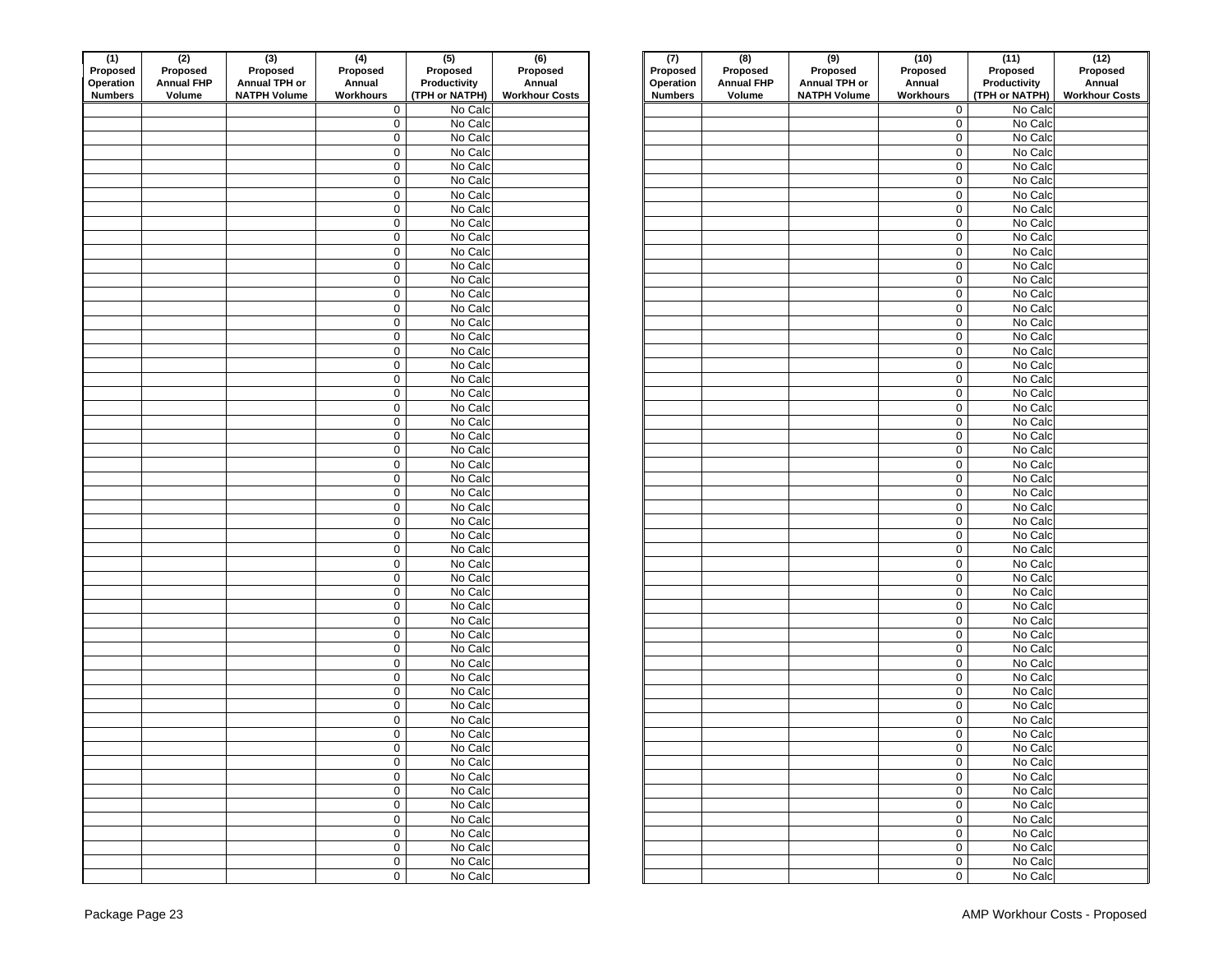| (1)                         | (2)                         | (3)                                  | (4)                        | (5)                            | (6)                             | (7)                         | (8)                         | (9)                                  | (10)                | (11)                           | (12)               |
|-----------------------------|-----------------------------|--------------------------------------|----------------------------|--------------------------------|---------------------------------|-----------------------------|-----------------------------|--------------------------------------|---------------------|--------------------------------|--------------------|
| Proposed                    | Proposed                    | Proposed                             | Proposed                   | Proposed                       | Proposed                        | Proposed                    | Proposed                    | Proposed                             | Proposed            | Proposed                       | Proposed<br>Annual |
| Operation<br><b>Numbers</b> | <b>Annual FHP</b><br>Volume | Annual TPH or<br><b>NATPH Volume</b> | Annual<br><b>Workhours</b> | Productivity<br>(TPH or NATPH) | Annual<br><b>Workhour Costs</b> | Operation<br><b>Numbers</b> | <b>Annual FHP</b><br>Volume | Annual TPH or<br><b>NATPH Volume</b> | Annual<br>Workhours | Productivity<br>(TPH or NATPH) | <b>Workhour Co</b> |
|                             |                             |                                      | $\mathbf 0$                | No Calc                        |                                 |                             |                             |                                      | $\mathbf 0$         | No Calc                        |                    |
|                             |                             |                                      | 0                          | No Calc                        |                                 |                             |                             |                                      | $\mathbf 0$         | No Calc                        |                    |
|                             |                             |                                      | $\pmb{0}$                  | No Calc                        |                                 |                             |                             |                                      | $\mathsf 0$         | No Calc                        |                    |
|                             |                             |                                      | 0                          | No Calc                        |                                 |                             |                             |                                      | $\mathbf 0$         | No Calc                        |                    |
|                             |                             |                                      | $\pmb{0}$                  | No Calc                        |                                 |                             |                             |                                      | 0                   | No Calc                        |                    |
|                             |                             |                                      | $\pmb{0}$                  | No Calc                        |                                 |                             |                             |                                      | 0                   | No Calc                        |                    |
|                             |                             |                                      | $\pmb{0}$                  | No Calc                        |                                 |                             |                             |                                      | 0                   | No Calc                        |                    |
|                             |                             |                                      | 0                          | No Calc                        |                                 |                             |                             |                                      | 0                   | No Calc                        |                    |
|                             |                             |                                      | $\mathsf 0$                | No Calc                        |                                 |                             |                             |                                      | $\mathbf 0$         | No Calc                        |                    |
|                             |                             |                                      | $\pmb{0}$                  | No Calc                        |                                 |                             |                             |                                      | 0                   | No Calc                        |                    |
|                             |                             |                                      | $\pmb{0}$                  | No Calc                        |                                 |                             |                             |                                      | $\mathsf 0$         | No Calc                        |                    |
|                             |                             |                                      | $\pmb{0}$                  | No Calc                        |                                 |                             |                             |                                      | 0                   | No Calc                        |                    |
|                             |                             |                                      | $\mathbf 0$                | No Calc                        |                                 |                             |                             |                                      | $\mathbf 0$         | No Calc                        |                    |
|                             |                             |                                      | $\pmb{0}$                  | No Calc                        |                                 |                             |                             |                                      | 0                   | No Calc                        |                    |
|                             |                             |                                      | $\pmb{0}$                  | No Calc                        |                                 |                             |                             |                                      | $\mathsf 0$         | No Calc                        |                    |
|                             |                             |                                      | $\pmb{0}$                  | No Calc                        |                                 |                             |                             |                                      | 0                   | No Calc                        |                    |
|                             |                             |                                      | $\mathbf 0$                | No Calc                        |                                 |                             |                             |                                      | $\mathbf 0$         | No Calc                        |                    |
|                             |                             |                                      | $\pmb{0}$                  | No Calc                        |                                 |                             |                             |                                      | $\mathsf 0$         | No Calc                        |                    |
|                             |                             |                                      | 0                          | No Calc                        |                                 |                             |                             |                                      | $\mathbf 0$         | No Calc                        |                    |
|                             |                             |                                      | $\pmb{0}$                  | No Calc                        |                                 |                             |                             |                                      | 0                   | No Calc                        |                    |
|                             |                             |                                      | 0                          | No Calc                        |                                 |                             |                             |                                      | 0                   | No Calc                        |                    |
|                             |                             |                                      | $\pmb{0}$                  | No Calc                        |                                 |                             |                             |                                      | $\mathsf 0$         | No Calc                        |                    |
|                             |                             |                                      | 0                          | No Calc                        |                                 |                             |                             |                                      | 0                   | No Calc                        |                    |
|                             |                             |                                      | $\pmb{0}$                  | No Calc                        |                                 |                             |                             |                                      | $\overline{0}$      | No Calc                        |                    |
|                             |                             |                                      | 0                          | No Calc                        |                                 |                             |                             |                                      | 0                   | No Calc                        |                    |
|                             |                             |                                      | $\pmb{0}$                  | No Calc                        |                                 |                             |                             |                                      | 0                   | No Calc                        |                    |
|                             |                             |                                      | $\pmb{0}$                  | No Calc                        |                                 |                             |                             |                                      | 0                   | No Calc                        |                    |
|                             |                             |                                      | $\pmb{0}$                  | No Calc                        |                                 |                             |                             |                                      | 0                   | No Calc                        |                    |
|                             |                             |                                      | $\pmb{0}$                  | No Calc                        |                                 |                             |                             |                                      | 0                   | No Calc                        |                    |
|                             |                             |                                      | $\pmb{0}$                  | No Calc                        |                                 |                             |                             |                                      | $\mathbf 0$         | No Calc                        |                    |
|                             |                             |                                      | $\pmb{0}$                  | No Calc                        |                                 |                             |                             |                                      | $\mathbf 0$         | No Calc                        |                    |
|                             |                             |                                      | $\pmb{0}$                  | No Calc                        |                                 |                             |                             |                                      | $\mathsf 0$         | No Calc                        |                    |
|                             |                             |                                      | $\pmb{0}$                  | No Calc                        |                                 |                             |                             |                                      | 0                   | No Calc                        |                    |
|                             |                             |                                      | $\mathbf 0$                | No Calc                        |                                 |                             |                             |                                      | $\mathbf 0$         | No Calc                        |                    |
|                             |                             |                                      | $\mathsf{O}\xspace$        | No Calc                        |                                 |                             |                             |                                      | $\mathsf 0$         | No Calc                        |                    |
|                             |                             |                                      | $\mathsf 0$                | No Calc                        |                                 |                             |                             |                                      | $\mathbf 0$         | No Calc                        |                    |
|                             |                             |                                      | $\mathbf 0$                | No Calc                        |                                 |                             |                             |                                      | 0<br>$\mathbf 0$    | No Calc                        |                    |
|                             |                             |                                      | $\pmb{0}$                  | No Calc                        |                                 |                             |                             |                                      | $\mathsf 0$         | No Calc<br>No Calc             |                    |
|                             |                             |                                      | $\pmb{0}$<br>0             | No Calc<br>No Calc             |                                 |                             |                             |                                      | 0                   | No Calc                        |                    |
|                             |                             |                                      | $\mathbf 0$                | No Calc                        |                                 |                             |                             |                                      | $\mathbf 0$         | No Calc                        |                    |
| Moved to Gain               | $\mathbf{0}$                | 28,803,561                           | 9,057                      | 3,180                          | \$366,264                       | Impact to Gain              | 1,234,004,290               | 4,383,141,343                        | 922,145             | 4,753                          | \$40,396,          |
| Impact to Lose              | $\mathbf{0}$                | $\mathbf{0}$                         | $\mathbf{0}$               | <b>No Calc</b>                 | $\overline{50}$                 | Moved to Lose               | $\mathbf{0}$                | $\mathbf 0$                          | $\mathbf{0}$        | No Calc                        |                    |
| <b>Total Impact</b>         | $\mathbf{0}$                | 28,803,561                           | 9,057                      | 3,180                          | \$366,264                       | <b>Total Impact</b>         | 1,234,004,290               | 4,383,141,343                        | 922,145             | 4,753                          | \$40,396.          |
| Non Impacted                | 2,457                       | 95,460                               | 5,042                      | 19                             | \$254,675                       | Non Impacted                | 224,100                     | 830,713                              | 35,686              | 23                             | \$1,428,           |
|                             |                             |                                      |                            |                                |                                 | Gain Only                   | 656,967,158                 | 1,220,637,439                        | 554,643             | 2,201                          | \$23,554           |
| All                         | 2,457                       | 28,899,021                           | 14,099                     | 2,050                          | \$620,939                       | All                         | 1,891,195,548               | 5,604,609,495                        | 1,512,474           | 3,706                          | \$65,380           |
|                             |                             |                                      |                            |                                |                                 |                             |                             |                                      |                     |                                |                    |

| (1)<br>Proposed<br>Operation<br><b>Numbers</b> | $\overline{(2)}$<br>Proposed<br><b>Annual FHP</b><br>Volume | $\overline{3}$<br>Proposed<br>Annual TPH or<br><b>NATPH Volume</b> | $\overline{(4)}$<br>Proposed<br>Annual<br>Workhours | $\overline{(5)}$<br>Proposed<br>Productivity<br>(TPH or NATPH) | $\overline{(6)}$<br>Proposed<br>Annual<br><b>Workhour Costs</b> | (7)<br>Proposed<br>Operation<br><b>Numbers</b> |                     | (8)<br>Proposed<br><b>Annual FHP</b><br>Volume | $\overline{(9)}$<br>Proposed<br>Annual TPH or<br><b>NATPH Volume</b> | (10)<br>Proposed<br>Annual<br>Workhours | (11)<br>Proposed<br>Productivity<br>(TPH or NATPH) | (12)<br>Proposed<br>Annual<br><b>Workhour Costs</b> |
|------------------------------------------------|-------------------------------------------------------------|--------------------------------------------------------------------|-----------------------------------------------------|----------------------------------------------------------------|-----------------------------------------------------------------|------------------------------------------------|---------------------|------------------------------------------------|----------------------------------------------------------------------|-----------------------------------------|----------------------------------------------------|-----------------------------------------------------|
|                                                |                                                             |                                                                    | $\mathbf 0$                                         | No Calc                                                        |                                                                 |                                                |                     |                                                |                                                                      | 0                                       | No Calc                                            |                                                     |
|                                                |                                                             |                                                                    | $\mathbf 0$                                         | No Calc                                                        |                                                                 |                                                |                     |                                                |                                                                      | $\mathbf 0$                             | No Calc                                            |                                                     |
|                                                |                                                             |                                                                    | $\mathbf 0$                                         | No Calc                                                        |                                                                 |                                                |                     |                                                |                                                                      | $\mathbf 0$                             | No Calc                                            |                                                     |
|                                                |                                                             |                                                                    | $\mathbf 0$                                         | No Calc                                                        |                                                                 |                                                |                     |                                                |                                                                      | $\mathbf{0}$                            | No Calc                                            |                                                     |
|                                                |                                                             |                                                                    | $\mathsf 0$                                         | No Calc                                                        |                                                                 |                                                |                     |                                                |                                                                      | $\mathbf 0$                             | No Calc                                            |                                                     |
|                                                |                                                             |                                                                    | $\mathsf 0$                                         | No Calc                                                        |                                                                 |                                                |                     |                                                |                                                                      | $\mathbf 0$                             | No Calc                                            |                                                     |
|                                                |                                                             |                                                                    | $\pmb{0}$                                           | No Calc                                                        |                                                                 |                                                |                     |                                                |                                                                      | $\mathbf 0$                             | No Calc                                            |                                                     |
|                                                |                                                             |                                                                    | $\mathbf 0$                                         | No Calc                                                        |                                                                 |                                                |                     |                                                |                                                                      | $\mathbf 0$                             | No Calc                                            |                                                     |
|                                                |                                                             |                                                                    | $\mathsf 0$                                         | No Calc                                                        |                                                                 |                                                |                     |                                                |                                                                      | $\mathbf 0$                             | No Calc                                            |                                                     |
|                                                |                                                             |                                                                    | $\mathsf 0$                                         | No Calc                                                        |                                                                 |                                                |                     |                                                |                                                                      | $\mathbf 0$                             | No Calc                                            |                                                     |
|                                                |                                                             |                                                                    | $\mathbf 0$                                         | No Calc                                                        |                                                                 |                                                |                     |                                                |                                                                      | $\mathbf 0$                             | No Calc                                            |                                                     |
|                                                |                                                             |                                                                    | $\mathbf 0$                                         | No Calc                                                        |                                                                 |                                                |                     |                                                |                                                                      | $\mathbf 0$                             | No Calc                                            |                                                     |
|                                                |                                                             |                                                                    | $\pmb{0}$                                           | No Calc                                                        |                                                                 |                                                |                     |                                                |                                                                      | $\mathbf 0$                             | No Calc                                            |                                                     |
|                                                |                                                             |                                                                    | $\mathbf 0$                                         | No Calc                                                        |                                                                 |                                                |                     |                                                |                                                                      | $\mathbf 0$                             | No Calc                                            |                                                     |
|                                                |                                                             |                                                                    | $\mathbf 0$                                         | No Calc                                                        |                                                                 |                                                |                     |                                                |                                                                      | $\mathbf 0$                             | No Calc                                            |                                                     |
|                                                |                                                             |                                                                    | $\mathbf 0$                                         | No Calc                                                        |                                                                 |                                                |                     |                                                |                                                                      | $\mathbf 0$                             | No Calc                                            |                                                     |
|                                                |                                                             |                                                                    | $\mathbf 0$                                         | No Calc                                                        |                                                                 |                                                |                     |                                                |                                                                      | $\mathbf 0$                             | No Calc                                            |                                                     |
|                                                |                                                             |                                                                    | $\mathbf 0$                                         | No Calc                                                        |                                                                 |                                                |                     |                                                |                                                                      | $\mathbf 0$                             | No Calc                                            |                                                     |
|                                                |                                                             |                                                                    | $\mathbf 0$                                         | No Calc                                                        |                                                                 |                                                |                     |                                                |                                                                      | $\mathbf 0$                             | No Calc                                            |                                                     |
|                                                |                                                             |                                                                    | $\mathbf 0$                                         | No Calc                                                        |                                                                 |                                                |                     |                                                |                                                                      | $\mathbf 0$                             | No Calc                                            |                                                     |
|                                                |                                                             |                                                                    | $\mathsf 0$                                         | No Calc                                                        |                                                                 |                                                |                     |                                                |                                                                      | $\mathbf 0$                             | No Calc                                            |                                                     |
|                                                |                                                             |                                                                    | $\mathbf 0$                                         | No Calc                                                        |                                                                 |                                                |                     |                                                |                                                                      | $\mathbf 0$                             | No Calc                                            |                                                     |
|                                                |                                                             |                                                                    | $\mathbf 0$                                         | No Calc                                                        |                                                                 |                                                |                     |                                                |                                                                      | $\mathbf 0$                             | No Calc                                            |                                                     |
|                                                |                                                             |                                                                    | $\mathbf 0$                                         | No Calc                                                        |                                                                 |                                                |                     |                                                |                                                                      | $\mathbf 0$                             | No Calc                                            |                                                     |
|                                                |                                                             |                                                                    | $\mathbf 0$                                         | No Calc                                                        |                                                                 |                                                |                     |                                                |                                                                      | $\mathbf 0$                             | No Calc                                            |                                                     |
|                                                |                                                             |                                                                    | $\pmb{0}$                                           | No Calc                                                        |                                                                 |                                                |                     |                                                |                                                                      | $\mathbf 0$                             | No Calc                                            |                                                     |
|                                                |                                                             |                                                                    | $\mathbf 0$                                         | No Calc                                                        |                                                                 |                                                |                     |                                                |                                                                      | $\mathbf 0$                             | No Calc                                            |                                                     |
|                                                |                                                             |                                                                    | $\mathbf 0$                                         | No Calc                                                        |                                                                 |                                                |                     |                                                |                                                                      | $\mathbf 0$                             | No Calc                                            |                                                     |
|                                                |                                                             |                                                                    | $\mathsf 0$                                         | No Calc                                                        |                                                                 |                                                |                     |                                                |                                                                      | $\mathbf 0$                             | No Calc                                            |                                                     |
|                                                |                                                             |                                                                    | $\pmb{0}$                                           | No Calc                                                        |                                                                 |                                                |                     |                                                |                                                                      | $\mathbf 0$                             | No Calc                                            |                                                     |
|                                                |                                                             |                                                                    | $\mathbf 0$                                         | No Calc                                                        |                                                                 |                                                |                     |                                                |                                                                      | $\mathbf 0$                             | No Calc                                            |                                                     |
|                                                |                                                             |                                                                    | $\mathsf 0$                                         | No Calc                                                        |                                                                 |                                                |                     |                                                |                                                                      | $\mathbf 0$                             | No Calc                                            |                                                     |
|                                                |                                                             |                                                                    | $\mathbf 0$                                         | No Calc                                                        |                                                                 |                                                |                     |                                                |                                                                      | $\mathbf 0$                             | No Calc                                            |                                                     |
|                                                |                                                             |                                                                    | $\pmb{0}$                                           | No Calc                                                        |                                                                 |                                                |                     |                                                |                                                                      | 0                                       | No Calc                                            |                                                     |
|                                                |                                                             |                                                                    | $\mathbf 0$                                         | No Calc                                                        |                                                                 |                                                |                     |                                                |                                                                      | $\mathbf 0$                             | No Calc                                            |                                                     |
|                                                |                                                             |                                                                    | $\mathbf 0$                                         | No Calc                                                        |                                                                 |                                                |                     |                                                |                                                                      | 0                                       | No Calc                                            |                                                     |
|                                                |                                                             |                                                                    | $\mathbf 0$                                         | No Calc                                                        |                                                                 |                                                |                     |                                                |                                                                      | $\mathbf 0$                             | No Calc                                            |                                                     |
|                                                |                                                             |                                                                    | $\mathbf 0$                                         | No Calc                                                        |                                                                 |                                                |                     |                                                |                                                                      | $\mathbf 0$                             | No Calc                                            |                                                     |
|                                                |                                                             |                                                                    | $\mathbf 0$                                         | No Calc                                                        |                                                                 |                                                |                     |                                                |                                                                      | $\mathbf 0$                             | No Calc                                            |                                                     |
|                                                |                                                             |                                                                    | $\mathbf 0$                                         | No Calc                                                        |                                                                 |                                                |                     |                                                |                                                                      | $\mathbf{0}$                            | No Calc                                            |                                                     |
|                                                |                                                             |                                                                    | $\mathbf 0$                                         | No Calc                                                        |                                                                 |                                                |                     |                                                |                                                                      | $\mathbf 0$                             | No Calc                                            |                                                     |
| Moved to Gain                                  | 0                                                           | 28,803,561                                                         | 9,057                                               | 3,180                                                          | \$366,264                                                       | Impact to Gain                                 |                     | 1,234,004,290                                  | 4,383,141,343                                                        | 922,145                                 | 4,753                                              | \$40,396,760                                        |
| Impact to Lose                                 | 0                                                           | $\mathbf{0}$                                                       | $\mathbf{0}$                                        | <b>No Calc</b>                                                 | \$0                                                             | Moved to Lose                                  |                     | $\mathbf{0}$                                   | $\mathbf 0$                                                          | $\mathbf 0$                             | No Calc                                            | \$0                                                 |
| <b>Total Impact</b>                            | $\mathbf{0}$                                                | 28,803,561                                                         | 9,057                                               | 3,180                                                          | \$366,264                                                       |                                                | <b>Total Impact</b> | 1,234,004,290                                  | 4,383,141,343                                                        | 922,145                                 | 4,753                                              | \$40,396,760                                        |
| Non Impacted                                   | 2,457                                                       | 95,460                                                             | 5,042                                               | 19                                                             | \$254,675                                                       |                                                | Non Impacted        | 224,100                                        | 830,713                                                              | 35,686                                  | 23                                                 | \$1,428,979                                         |
|                                                |                                                             |                                                                    |                                                     |                                                                |                                                                 | Gain Only                                      |                     | 656,967,158                                    | 1,220,637,439                                                        | 554,643                                 | 2,201                                              | \$23,554,529                                        |
| All                                            | 2,457                                                       | 28,899,021                                                         | 14,099                                              | 2,050                                                          | \$620,939                                                       | All                                            |                     | 1,891,195,548                                  | 5,604,609,495                                                        | 1,512,474                               | 3,706                                              | \$65,380,268                                        |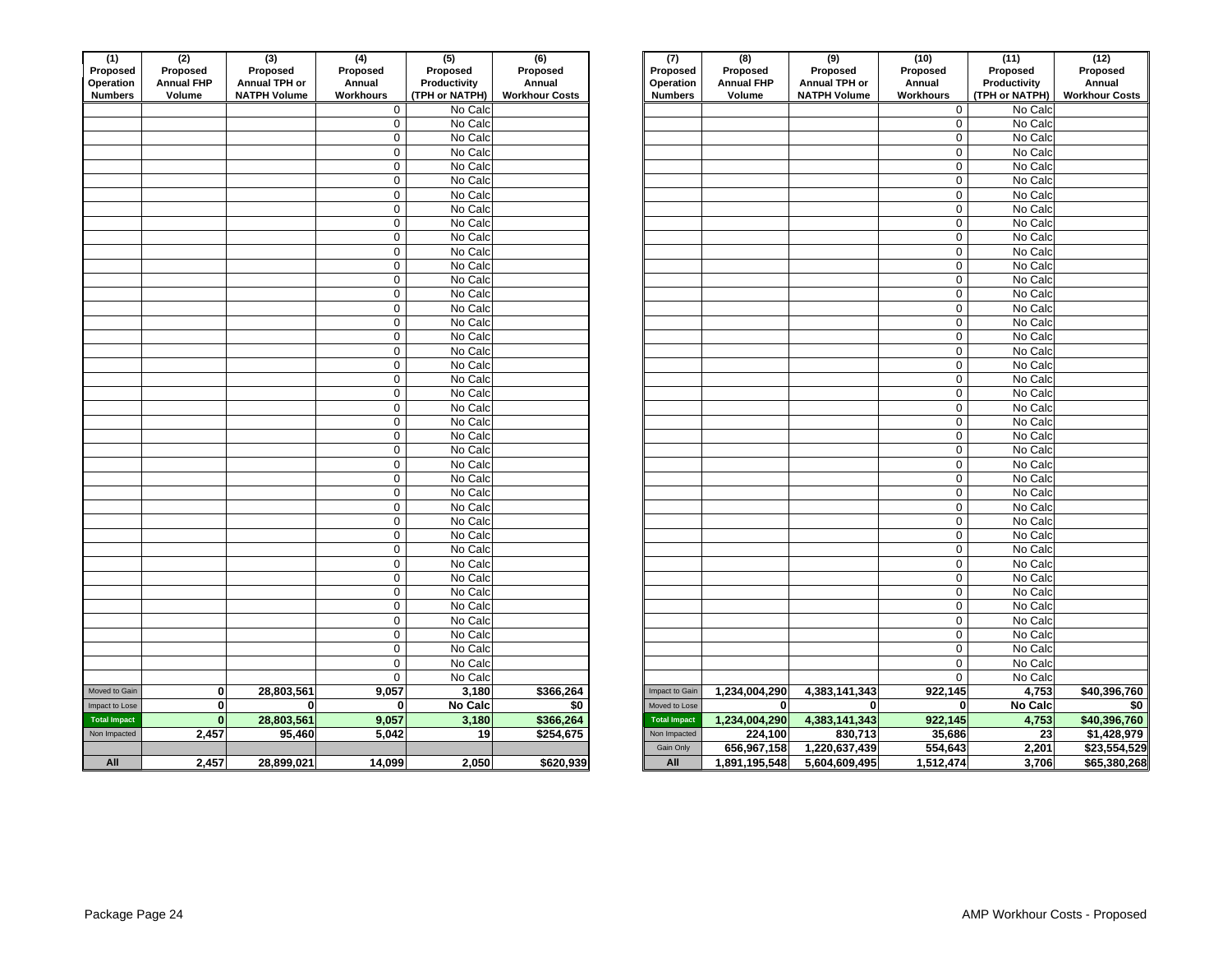| (1)            |            |                      |                  |                |                       | (7)            | 61                |                      | (10)      | 14 A                | (12)               |
|----------------|------------|----------------------|------------------|----------------|-----------------------|----------------|-------------------|----------------------|-----------|---------------------|--------------------|
| Proposed       | Proposed   | Proposea             | Proposed         | Proposed       | Proposed              | Proposed       | Proposed          | <b>Proposed</b>      | Proposeg  | Proposed            | Proposed           |
| Operation      | Annual FHP | <b>Annual TPH or</b> | Annual           | Productivity   | Annual                | Operation      | <b>Annual FHP</b> | <b>Annual TPH or</b> | Annual    | Productivity        | Annual             |
| <b>Numbers</b> | Volume     | <b>NATPH Volume</b>  | <b>Workhours</b> | (TPH or NATPH) | <b>Workhour Costs</b> | <b>Numbers</b> | Volume            | <b>NATPH Volume</b>  | Workhours | <b>TPH or NATPH</b> | <b>Workhour Co</b> |

|               | (13) New Flow Adjustments at Losing Facility |                  |                  |                     |                      |  |  |  |  |  |  |  |  |  |
|---------------|----------------------------------------------|------------------|------------------|---------------------|----------------------|--|--|--|--|--|--|--|--|--|
| Op#           | <b>FHP</b>                                   | <b>TPH/NATPH</b> | <b>Workhours</b> | <b>Productivity</b> | <b>Workhour Cost</b> |  |  |  |  |  |  |  |  |  |
|               |                                              |                  |                  |                     |                      |  |  |  |  |  |  |  |  |  |
|               |                                              |                  |                  |                     |                      |  |  |  |  |  |  |  |  |  |
|               |                                              |                  |                  |                     |                      |  |  |  |  |  |  |  |  |  |
|               |                                              |                  |                  |                     |                      |  |  |  |  |  |  |  |  |  |
|               |                                              |                  |                  |                     |                      |  |  |  |  |  |  |  |  |  |
|               |                                              |                  |                  |                     |                      |  |  |  |  |  |  |  |  |  |
|               |                                              |                  |                  |                     |                      |  |  |  |  |  |  |  |  |  |
|               |                                              |                  |                  |                     |                      |  |  |  |  |  |  |  |  |  |
|               |                                              |                  |                  |                     |                      |  |  |  |  |  |  |  |  |  |
|               |                                              |                  |                  |                     |                      |  |  |  |  |  |  |  |  |  |
|               |                                              |                  |                  |                     |                      |  |  |  |  |  |  |  |  |  |
|               |                                              |                  |                  |                     |                      |  |  |  |  |  |  |  |  |  |
|               |                                              |                  |                  |                     |                      |  |  |  |  |  |  |  |  |  |
|               |                                              |                  |                  |                     |                      |  |  |  |  |  |  |  |  |  |
|               |                                              |                  |                  |                     |                      |  |  |  |  |  |  |  |  |  |
|               |                                              |                  |                  |                     |                      |  |  |  |  |  |  |  |  |  |
|               |                                              |                  |                  |                     |                      |  |  |  |  |  |  |  |  |  |
|               |                                              |                  |                  |                     |                      |  |  |  |  |  |  |  |  |  |
|               |                                              |                  |                  |                     |                      |  |  |  |  |  |  |  |  |  |
|               |                                              |                  |                  |                     |                      |  |  |  |  |  |  |  |  |  |
|               |                                              |                  |                  |                     |                      |  |  |  |  |  |  |  |  |  |
|               |                                              |                  |                  |                     |                      |  |  |  |  |  |  |  |  |  |
|               |                                              |                  |                  |                     |                      |  |  |  |  |  |  |  |  |  |
|               |                                              |                  |                  |                     |                      |  |  |  |  |  |  |  |  |  |
|               |                                              |                  |                  |                     |                      |  |  |  |  |  |  |  |  |  |
|               |                                              |                  |                  |                     |                      |  |  |  |  |  |  |  |  |  |
| <b>Totals</b> | 0                                            | $\pmb{0}$        | 0                | No Calc             | \$0                  |  |  |  |  |  |  |  |  |  |

| (1)              |            |                     | 6 A V     |                |                       |                | 8)       | (9)                 | (10)      |                |                       |
|------------------|------------|---------------------|-----------|----------------|-----------------------|----------------|----------|---------------------|-----------|----------------|-----------------------|
| Proposed         | Proposed   | Proposed            | Proposed  | Proposed       | Proposed              | Proposed       | Proposed | Proposec            | Proposed  | Proposed       | Proposed              |
| <b>)peration</b> | Annual FHP | Annual TPH or       | Annua     | Productivity   | Annual                | Operation      |          | Annual TPH or       | Annual    | Productivity   | Annual                |
| lumbers          | Volume     | <b>NATPH Volume</b> | Workhours | (TPH or NATPH) | <b>Workhour Costs</b> | <b>Numbers</b> | Volume   | <b>NATPH Volume</b> | Workhours | (TPH or NATPH) | <b>Workhour Costs</b> |

|       |             |                  | (13) New Flow Adjustments at Losing Facility |                |                      |               |             | (14) New Flow Adjustments at Gaining Facility |                  |                     |                      |
|-------|-------------|------------------|----------------------------------------------|----------------|----------------------|---------------|-------------|-----------------------------------------------|------------------|---------------------|----------------------|
| Op#   | <b>FHP</b>  | <b>TPH/NATPH</b> | Workhours                                    | Productivity   | <b>Workhour Cost</b> | Op#           | <b>FHP</b>  | <b>TPH/NATPH</b>                              | <b>Workhours</b> | <b>Productivity</b> | <b>Workhour Cost</b> |
|       |             |                  |                                              |                |                      |               |             |                                               |                  |                     |                      |
|       |             |                  |                                              |                |                      |               |             |                                               |                  |                     |                      |
|       |             |                  |                                              |                |                      |               |             |                                               |                  |                     |                      |
|       |             |                  |                                              |                |                      |               |             |                                               |                  |                     |                      |
|       |             |                  |                                              |                |                      |               |             |                                               |                  |                     |                      |
|       |             |                  |                                              |                |                      |               |             |                                               |                  |                     |                      |
|       |             |                  |                                              |                |                      |               |             |                                               |                  |                     |                      |
|       |             |                  |                                              |                |                      |               |             |                                               |                  |                     |                      |
|       |             |                  |                                              |                |                      |               |             |                                               |                  |                     |                      |
|       |             |                  |                                              |                |                      |               |             |                                               |                  |                     |                      |
|       |             |                  |                                              |                |                      |               |             |                                               |                  |                     |                      |
|       |             |                  |                                              |                |                      |               |             |                                               |                  |                     |                      |
|       |             |                  |                                              |                |                      |               |             |                                               |                  |                     |                      |
|       |             |                  |                                              |                |                      |               |             |                                               |                  |                     |                      |
|       |             |                  |                                              |                |                      |               |             |                                               |                  |                     |                      |
|       |             |                  |                                              |                |                      |               |             |                                               |                  |                     |                      |
|       |             |                  |                                              |                |                      |               |             |                                               |                  |                     |                      |
|       |             |                  |                                              |                |                      |               |             |                                               |                  |                     |                      |
|       |             |                  |                                              |                |                      |               |             |                                               |                  |                     |                      |
|       |             |                  |                                              |                |                      |               |             |                                               |                  |                     |                      |
|       |             |                  |                                              |                |                      |               |             |                                               |                  |                     |                      |
|       |             |                  |                                              |                |                      |               |             |                                               |                  |                     |                      |
|       |             |                  |                                              |                |                      |               |             |                                               |                  |                     |                      |
|       |             |                  |                                              |                |                      |               |             |                                               |                  |                     |                      |
|       |             |                  |                                              |                |                      |               |             |                                               |                  |                     |                      |
|       |             |                  |                                              |                |                      |               |             |                                               |                  |                     |                      |
|       |             |                  |                                              |                |                      |               |             |                                               |                  |                     |                      |
| otals | $\mathbf 0$ | $\mathbf 0$      | $\mathbf 0$                                  | <b>No Calc</b> | \$0                  | <b>Totals</b> | $\mathbf 0$ | $\mathbf 0$                                   | $\mathbf 0$      | <b>No Calc</b>      | \$0                  |

|                                               |             | Impact to Gain        | 1.234.004.290 | 4.411.944.904 | 931.202   | 4.738          | \$40.763.024  |
|-----------------------------------------------|-------------|-----------------------|---------------|---------------|-----------|----------------|---------------|
| \$67,742,713                                  | <b>SC</b>   | Impact to Lose        |               |               | 0         | <b>No Calc</b> | \$0           |
| forward from Workhour Costs - Current)        | <b>otal</b> | <b>Total Impact</b>   | 1,234,004,290 | 4,411,944,904 | 931,202   | 4,738          | \$40,763,024  |
|                                               |             | Non-impacted          | 226.557       | 926.173       | 40.728    | 23             | \$1,683,655   |
| \$66,001,207                                  | ء           | Gain Only             | 656,967,158   | 1,220,637,439 | 554.643   | 2,201          | \$23,554,529  |
| (Total of Columns 6 and 12 on this page)      | ٤           | <b>Tot Before Adj</b> | 1.891.198.005 | 5.633.508.516 | 1,526,573 | 3,690          | \$66,001,207  |
|                                               | $\circ$     | Lose Adj              |               |               | 0         | <b>No Calc</b> | \$0           |
| (\$153,183)                                   | ပ           | Gain Adi              |               | O             | 0         | <b>No Calc</b> | \$0           |
| savings with no productivity improvements     |             | All                   | 1,891,198,005 | 5,633,508,516 | 1,526,573 | 3,690          | \$66,001,207  |
| pplied to operations at the gaining facility) |             |                       |               |               |           |                |               |
|                                               |             | Comb Current          | 1.891.198.005 | 5,633,508,516 | 1,568,740 | 3,591          | \$67,742,713  |
| \$1,741,506                                   | Cost        | Proposed              | 1.891.198.005 | 5.633.508.516 | 1,526,573 | 3,690          | \$66,001,207  |
| the current and proposed workhour costs       | Impact      | Change                |               |               | (42, 167) |                | (\$1,741,506) |
| arried forward to the Executive Summary)      |             | Change %              | 0.0%          | 0.0%          | $-2.7%$   |                | $-2.6%$       |

rev 04/02/2009

**Combined Current Annual Workhour Cost :**(This number brought forward from *Workhour Costs - Current* )

> **Proposed Annual Workhour Cost :** (Total of Columns 6 and 12 on this page) **\$66,001,207**

**Minimum Function 1 Workhour Savings : (\$153,183)** (This number represents proposed workhour savings with no productivity improvements applied to operations at the gaining facility)

> **Impact** (This number equals the difference in the current and proposed workhour costs above and is carried forward to the *Executive Summary* ) **Function 1 Workhour Savings : \$1,741,506**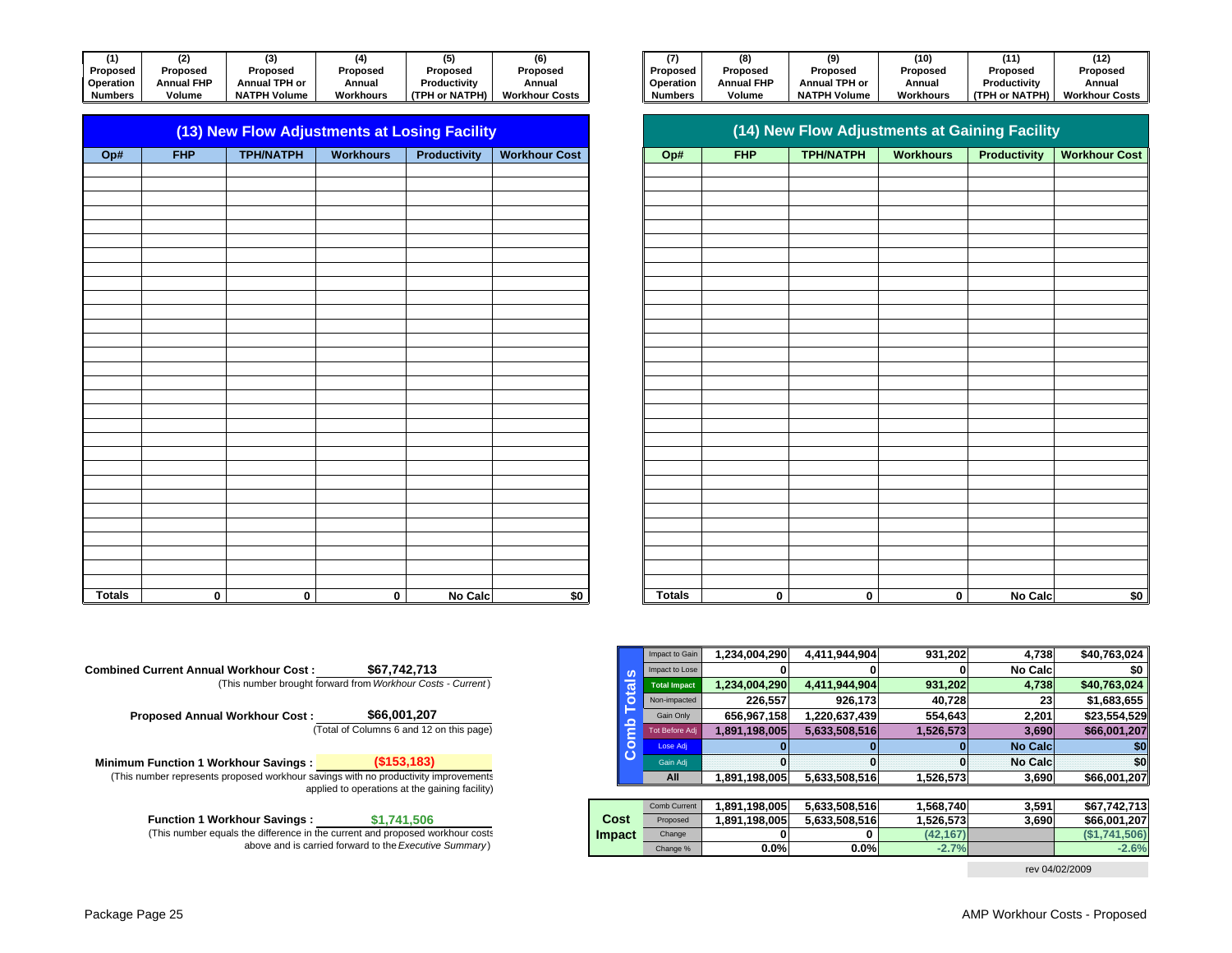|                                               | <b>Other Workhour Move Analysis</b>    |                                   |                                    |                                             |  |                                               |                                   |                                 |                                       |                                             |  |                                                |                                     |                                              |                |                                                |                                     |                                                   |
|-----------------------------------------------|----------------------------------------|-----------------------------------|------------------------------------|---------------------------------------------|--|-----------------------------------------------|-----------------------------------|---------------------------------|---------------------------------------|---------------------------------------------|--|------------------------------------------------|-------------------------------------|----------------------------------------------|----------------|------------------------------------------------|-------------------------------------|---------------------------------------------------|
|                                               |                                        |                                   | Losing Facility: Mankato MN CSMPC  |                                             |  |                                               |                                   |                                 | Gaining Facility: Minneapolis MN P&DC | Last Saved: February 19, 2012               |  |                                                | Date Range of Data:                 |                                              | 07/01/10<br>to | 06/30/11                                       |                                     |                                                   |
|                                               |                                        |                                   |                                    | <b>Current Other Craft Workhours</b>        |  |                                               |                                   |                                 |                                       |                                             |  |                                                |                                     | <b>Proposed Other Craft Workhours</b>        |                |                                                |                                     |                                                   |
|                                               |                                        |                                   | <b>Losing Facility</b>             |                                             |  |                                               |                                   |                                 | <b>Gaining Facility</b>               |                                             |  |                                                | <b>Losing Facility</b>              |                                              |                |                                                | <b>Gaining Facility</b>             |                                                   |
| Current<br><b>MODS</b><br>Operation<br>Number | Percent<br>Moved to<br>Gaining<br>(% ) | Reduction<br>Due to EoS<br>$(\%)$ | <b>Current Annual</b><br>Workhours | <b>Current Annual</b><br>Workhour Cost (\$) |  | Current<br><b>MODS</b><br>Operation<br>Number | Percent<br>Moved to<br>Losing (%) | Reduction<br>Due to EoS<br>(% ) | <b>Current Annual</b><br>Workhours    | <b>Current Annual</b><br>Workhour Cost (\$) |  | Proposed<br><b>MODS</b><br>Operation<br>Number | <b>Proposed Annual</b><br>Workhours | <b>Proposed Annual</b><br>Workhour Cost (\$) |                | Proposed<br><b>MODS</b><br>Operation<br>Number | <b>Proposed Annual</b><br>Workhours | <b>Proposed Annual</b><br>Workhour Cost (\$)      |
| 616<br>624                                    | 0.0<br>$0.0^{\circ}$                   | 100.0%<br>100.0%                  |                                    | \$37,43<br>\$2,106                          |  | 616<br>624                                    |                                   |                                 |                                       | \$60,982<br>\$37,364                        |  | 616<br>624                                     |                                     | \$0<br>\$0                                   |                | 616<br>624                                     |                                     | \$60,982<br>\$37,364                              |
| 745<br>747                                    | $0.0^{\circ}$<br>0.0                   | 100.0%<br>57.1%                   |                                    | \$139,632<br>\$657,822                      |  | 745<br>747                                    |                                   |                                 |                                       | \$1,006,031<br>\$3,520,479                  |  | 745<br>747                                     |                                     | \$0<br>\$282,206                             |                | 745<br>747                                     |                                     | \$1,006,031<br>\$3,520,479                        |
| 750                                           | 0.0                                    | 100.0%                            |                                    | \$897,873                                   |  | 750                                           |                                   |                                 |                                       | \$8,216,145                                 |  | 750                                            |                                     | \$0                                          |                | 750                                            |                                     | \$8,216,145                                       |
| 753<br>354                                    | $0.0^\circ$                            | 100.0%                            |                                    | \$414,057<br>\$341                          |  | 753<br>354                                    |                                   |                                 |                                       | \$1,236,342<br>\$0                          |  | 753<br>354                                     |                                     | \$0<br>\$341                                 |                | 753<br>354                                     |                                     | \$1,236,342<br>\$0                                |
| 355                                           |                                        |                                   |                                    | \$748                                       |  | 355                                           |                                   |                                 |                                       | \$13751                                     |  | 355                                            |                                     | \$748                                        |                | 355                                            |                                     | \$13751                                           |
| 515<br>544                                    |                                        |                                   |                                    | \$1,161<br>\$13,765                         |  | 515<br>544                                    |                                   |                                 |                                       | \$0<br>\$0                                  |  | 515<br>544                                     |                                     | \$1,161<br>\$13,765                          |                | 515<br>544                                     |                                     | \$0<br>\$0                                        |
| 550<br>558                                    |                                        |                                   |                                    | \$34,641<br>\$160,935                       |  | 550<br>558                                    |                                   |                                 |                                       | \$198<br>\$0                                |  | 550<br>558                                     |                                     | \$34,641<br>\$160,935                        |                | 550<br>558                                     |                                     | \$198                                             |
| 568                                           |                                        |                                   |                                    | \$177,566                                   |  | 568                                           |                                   |                                 |                                       | $\sqrt{$0}$                                 |  | 568                                            |                                     | \$177,566                                    |                | 568                                            |                                     | $\frac{$0}{$0}$                                   |
| 579<br>582                                    |                                        |                                   |                                    | \$8,289<br>\$356                            |  | 579<br>582                                    |                                   |                                 |                                       | \$0<br>\$0                                  |  | 579<br>582                                     |                                     | \$8,289<br>\$356                             |                | 579<br>582                                     |                                     | $\frac{$0}{$1}$                                   |
| 613                                           |                                        |                                   |                                    | \$1,269                                     |  | 613                                           |                                   |                                 |                                       | \$0                                         |  | 613                                            |                                     | \$1,269                                      |                | 613                                            |                                     | \$0                                               |
| 621<br>631                                    |                                        |                                   |                                    | \$15,123<br>\$26                            |  | 621<br>631                                    |                                   |                                 |                                       | \$0<br>\$0                                  |  | 621<br>631                                     |                                     | \$15,123<br>\$26                             |                | 621<br>631                                     |                                     | \$0                                               |
| 632                                           |                                        |                                   |                                    | \$4,120                                     |  | 632                                           |                                   |                                 |                                       | \$0                                         |  | 632                                            |                                     | \$4,120                                      |                | 632                                            |                                     | $rac{1}{100}$<br>$rac{10}{100}$<br>$rac{10}{100}$ |
| 638<br>647                                    |                                        |                                   |                                    | \$614<br>\$73 180                           |  | 638<br>647                                    |                                   |                                 |                                       | \$0<br>$\overline{50}$                      |  | 638<br>647                                     |                                     | \$614<br>\$73 180                            |                | 638<br>647                                     |                                     |                                                   |
| 678<br>709                                    |                                        |                                   |                                    | \$32,820<br>\$0                             |  | 678<br>709                                    |                                   |                                 |                                       | \$0<br>\$0                                  |  | 678<br>709                                     |                                     | \$32,820<br>\$0                              |                | 678<br>709                                     |                                     | $\frac{\frac{6}{10}}{\frac{10}{10}}$              |
| 721                                           |                                        |                                   |                                    | \$2 133 631                                 |  | 721                                           |                                   |                                 |                                       | \$0                                         |  | 721                                            |                                     | \$2 133 631                                  |                | 721                                            |                                     |                                                   |
| 722<br>731                                    |                                        |                                   |                                    | \$1,024,714<br>\$64,634                     |  | 722<br>731                                    |                                   |                                 |                                       | \$0<br>\$0                                  |  | 722<br>731                                     |                                     | \$1,024,714<br>\$64,634                      |                | 722<br>731                                     |                                     | $\overline{50}$<br>\$0                            |
| 741                                           |                                        |                                   |                                    | \$87                                        |  | 741                                           |                                   |                                 |                                       | \$0                                         |  | 741                                            |                                     | \$87                                         |                | 741                                            |                                     |                                                   |
| 742<br>743                                    |                                        |                                   |                                    | \$54,152<br>\$379                           |  | 742<br>743                                    |                                   |                                 |                                       | \$0<br>\$0                                  |  | 742<br>743                                     |                                     | \$54,152<br>\$379                            |                | 742<br>743                                     |                                     | $rac{1}{100}$                                     |
| 744                                           |                                        |                                   |                                    | \$62 531                                    |  | 744                                           |                                   |                                 |                                       | \$477                                       |  | 744                                            |                                     | \$62 531                                     |                | 744                                            |                                     | \$477                                             |
| 756<br>794                                    |                                        |                                   |                                    | \$205,889<br>\$14,624                       |  | 756<br>794                                    |                                   |                                 |                                       | \$0<br>\$0                                  |  | 756<br>794                                     |                                     | \$205,889<br>\$14,624                        |                | 756<br>794                                     |                                     | \$0<br>\$0                                        |
|                                               |                                        |                                   |                                    |                                             |  | 566<br>581                                    |                                   |                                 |                                       | \$118,343<br>\$286,956                      |  |                                                |                                     |                                              |                | 566<br>581                                     |                                     | \$118,343<br>\$286,956                            |
|                                               |                                        |                                   |                                    |                                             |  | 614                                           |                                   |                                 |                                       | \$77,609                                    |  |                                                |                                     |                                              |                | 614                                            |                                     | \$77,609                                          |
|                                               |                                        |                                   |                                    |                                             |  | 615<br>617                                    |                                   |                                 |                                       | \$650<br>\$30,728                           |  |                                                |                                     |                                              |                | 615<br>617                                     |                                     | \$650<br>\$30,728                                 |
|                                               |                                        |                                   |                                    |                                             |  | 634                                           |                                   |                                 |                                       | \$518                                       |  |                                                |                                     |                                              |                | 634                                            |                                     | \$518                                             |
|                                               |                                        |                                   |                                    |                                             |  | 653<br>665                                    |                                   |                                 |                                       | \$0<br>\$73,442                             |  |                                                |                                     |                                              |                | 653<br>665                                     |                                     | \$0<br>\$73,442                                   |
|                                               |                                        |                                   |                                    |                                             |  | 666                                           |                                   |                                 |                                       | \$77,811                                    |  |                                                |                                     |                                              |                | 666                                            |                                     | \$77,811                                          |
|                                               |                                        |                                   |                                    |                                             |  | 668<br>679                                    |                                   |                                 |                                       | \$754,415<br>\$204,045                      |  |                                                |                                     |                                              |                | 668<br>679                                     |                                     | \$754,415<br>\$204,045                            |
|                                               |                                        |                                   |                                    |                                             |  | 748<br>749                                    |                                   |                                 |                                       | \$2<br>\$1,482,625                          |  |                                                |                                     |                                              |                | 748<br>749                                     |                                     | \$2<br>\$1,482,625                                |
|                                               |                                        |                                   |                                    |                                             |  | 752                                           |                                   |                                 |                                       | \$6                                         |  |                                                |                                     |                                              |                | 752                                            |                                     | \$6                                               |
|                                               |                                        |                                   |                                    |                                             |  | 754<br>761                                    |                                   |                                 |                                       | \$1,971,453<br>\$20,576                     |  |                                                |                                     |                                              |                | 754<br>761                                     |                                     | \$1,971,453<br>\$20,576                           |
|                                               |                                        |                                   |                                    |                                             |  | 763                                           |                                   |                                 |                                       | \$62,564                                    |  |                                                |                                     |                                              |                | 763                                            |                                     | \$62,564                                          |
|                                               |                                        |                                   |                                    |                                             |  | 765<br>766                                    |                                   |                                 |                                       | \$180<br>\$6,236,000                        |  |                                                |                                     |                                              |                | 765<br>766                                     |                                     | \$180<br>\$6,236,000                              |
|                                               |                                        |                                   |                                    |                                             |  |                                               |                                   |                                 |                                       |                                             |  |                                                |                                     |                                              |                |                                                |                                     |                                                   |
|                                               |                                        |                                   |                                    |                                             |  |                                               |                                   |                                 |                                       |                                             |  |                                                |                                     |                                              |                |                                                |                                     |                                                   |
|                                               |                                        |                                   |                                    |                                             |  |                                               |                                   |                                 |                                       |                                             |  |                                                |                                     |                                              |                |                                                |                                     |                                                   |
|                                               |                                        |                                   |                                    |                                             |  |                                               |                                   |                                 |                                       |                                             |  |                                                |                                     |                                              |                |                                                |                                     |                                                   |
|                                               |                                        |                                   |                                    |                                             |  |                                               |                                   |                                 |                                       |                                             |  |                                                |                                     |                                              |                |                                                |                                     |                                                   |
|                                               |                                        |                                   |                                    |                                             |  |                                               |                                   |                                 |                                       |                                             |  |                                                |                                     |                                              |                |                                                |                                     |                                                   |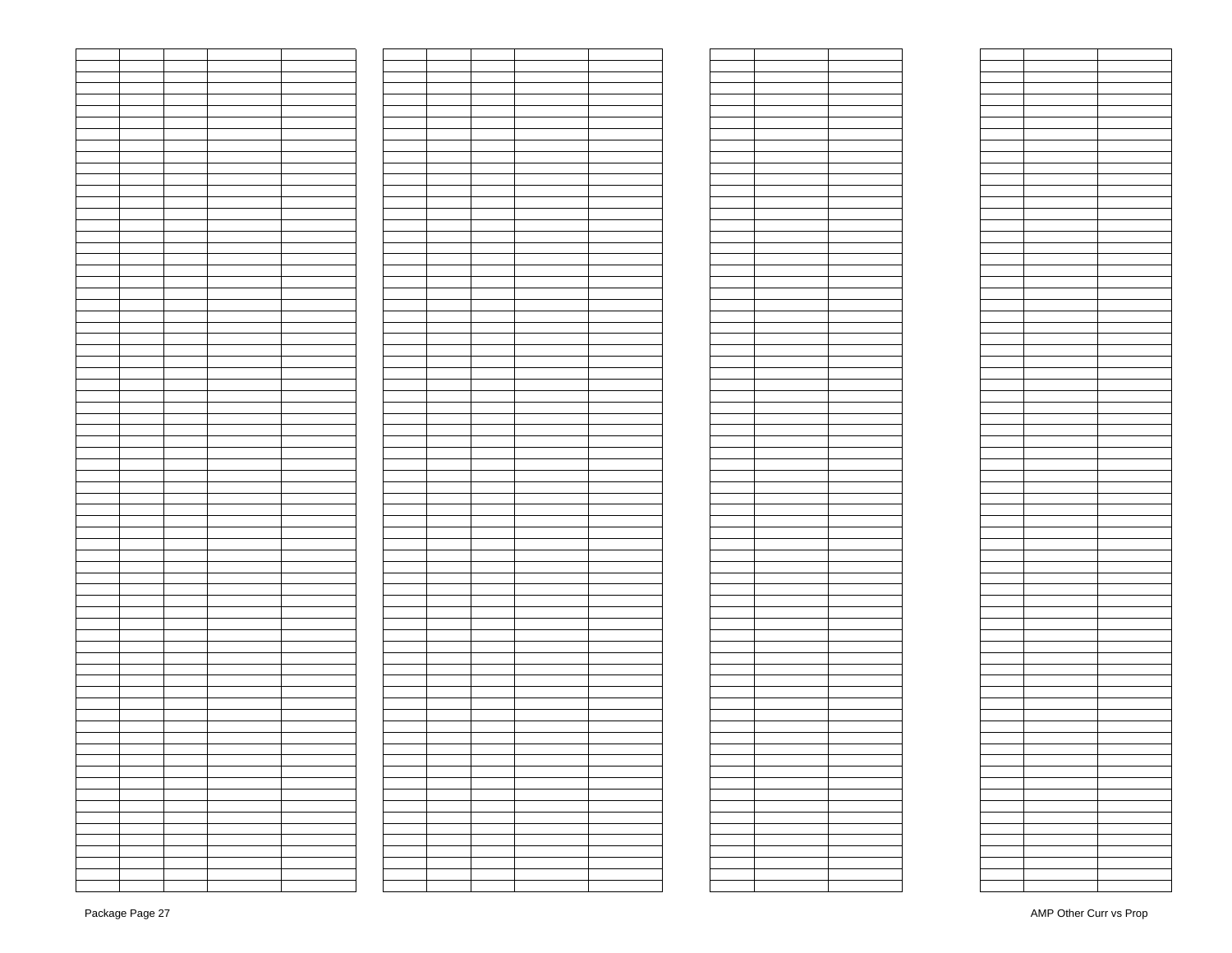|               |                | Ops-Reducing          | 49,178  | \$2,148,921 |
|---------------|----------------|-----------------------|---------|-------------|
| <b>Totals</b> | Ops-Increasing |                       | 0       | \$0         |
|               |                | Ops-Staying           | 98,498  | \$4,085,596 |
|               |                | <b>All Operations</b> | 147,676 | \$6,234,517 |

| 49,178      | \$2,148,921 |        | Ops-Reducing   | $\Omega$ | \$0          | Ops-Red  | 7,035    | \$282,206   | Ops-Red  |         | \$0          |
|-------------|-------------|--------|----------------|----------|--------------|----------|----------|-------------|----------|---------|--------------|
| $\mathbf 0$ | \$0         | Totals | Ops-Increasing | 315 455  | \$14 077 342 | Ops-Inc  | $\Omega$ | \$0         | Ops-Inc  | 315 455 | \$14 077 342 |
| 98,498      | \$4,085,596 |        | Ops-Staying    | 254,771  | \$11,412,351 | Ops-Stay | 98,498   | \$4,085,596 | Ops-Stay | 254,771 | \$11,412,353 |
| 147,676     | \$6,234,517 |        | All Operations | 570,226  | \$25,489,693 | AllOps   | 105,533  | \$4,367,802 | AllOps   | 570,226 | \$25,489,695 |
|             |             |        |                |          |              |          |          |             |          |         |              |

| Ops-Red  | 7,035   | \$282,206   |
|----------|---------|-------------|
| Ops-Inc  | O       | \$0         |
| Ops-Stay | 98,498  | \$4,085,596 |
| AllOps   | 105,533 | \$4,367,802 |

| Ops-Red       | 0       | \$0          |
|---------------|---------|--------------|
| Ops-Inc       | 315 455 | \$14 077 342 |
| Ops-Stay      | 254,771 | \$11,412,353 |
| <b>AllOps</b> | 570,226 | \$25,489,695 |
|               |         |              |

# Current All Supervisory Workhours

|                                               |                      |                                            | <b>Losing Facility</b>             |                                             |    |                                               | <b>Gaining Facility</b> |                                                     |                                    |                                             | <b>Losing Facility</b>                         |                              |                                              | <b>Gaining Facility</b> |                                                |                              |                                     |
|-----------------------------------------------|----------------------|--------------------------------------------|------------------------------------|---------------------------------------------|----|-----------------------------------------------|-------------------------|-----------------------------------------------------|------------------------------------|---------------------------------------------|------------------------------------------------|------------------------------|----------------------------------------------|-------------------------|------------------------------------------------|------------------------------|-------------------------------------|
| Current<br><b>MODS</b><br>Operation<br>Number | Percent<br>(%) Moved | (% )<br>Reduction<br>to Gaining Due to EoS | <b>Current Annual</b><br>Workhours | <b>Current Annual</b><br>Workhour Cost (\$) |    | Current<br><b>MODS</b><br>Operation<br>Number | Percent                 | (% )<br>(%) Moved Reduction<br>to Losing Due to EoS | <b>Current Annual</b><br>Workhours | <b>Current Annual</b><br>Workhour Cost (\$) | Proposed<br><b>MODS</b><br>Operation<br>Number | Proposed Annual<br>Workhours | <b>Proposed Annual</b><br>Workhour Cost (\$) |                         | Proposed<br><b>MODS</b><br>Operation<br>Number | Proposed Annual<br>Workhours | Proposed Annua<br>Workhour Cost (\$ |
| 700                                           | 21.0%                | 79.0%                                      |                                    | \$401,586                                   | Π  | 700                                           |                         |                                                     |                                    | \$2,207,449                                 | 700                                            |                              | \$0                                          |                         | 700                                            |                              | $$2,304,566$<br>\$5,205             |
| 701                                           |                      | 100.0%                                     |                                    | \$31,950                                    | -1 | 701                                           |                         |                                                     |                                    | \$5,205                                     | 701                                            |                              | \$0                                          |                         | 701                                            |                              |                                     |
| 951                                           | 0.0%                 | 100.0%                                     |                                    | \$201,775                                   | -1 | 951                                           |                         |                                                     |                                    | \$2,226,941                                 | 951                                            |                              | \$0                                          |                         | 951                                            |                              | \$2,226,941                         |
| 671                                           |                      |                                            |                                    | \$124,425                                   |    | 671                                           |                         |                                                     |                                    | \$230,100                                   | 671                                            |                              | \$124,425                                    |                         | 671                                            |                              | \$230,100                           |
| 705                                           |                      |                                            |                                    | \$316,780                                   |    | 705                                           |                         |                                                     |                                    | \$0                                         | 705                                            |                              | \$316,780                                    |                         | 705                                            |                              |                                     |
| 721                                           |                      |                                            |                                    | \$20                                        |    | $721$                                         |                         |                                                     |                                    | $\overline{50}$                             | $721$                                          |                              | \$20                                         |                         | $\overline{721}$                               |                              | $\frac{$C}{C}$                      |
|                                               |                      |                                            |                                    |                                             |    | 679                                           |                         |                                                     |                                    | \$199,619                                   |                                                |                              |                                              |                         | 679                                            |                              | \$199,619                           |
|                                               |                      |                                            |                                    |                                             |    | 698                                           |                         |                                                     |                                    | \$1,648,611                                 |                                                |                              |                                              |                         | 698                                            |                              | \$1,648,611                         |
|                                               |                      |                                            |                                    |                                             |    | 699                                           |                         |                                                     |                                    | \$91,781                                    |                                                |                              |                                              |                         | 699                                            |                              | \$91,781                            |
|                                               |                      |                                            |                                    |                                             |    | 758                                           |                         |                                                     |                                    | \$92,068                                    |                                                |                              |                                              |                         | 758                                            |                              | \$92,068                            |
|                                               |                      |                                            |                                    |                                             |    | 759                                           |                         |                                                     |                                    | \$546,410                                   |                                                |                              |                                              |                         | 759                                            |                              | $\frac{$546,410}{232}$              |
|                                               |                      |                                            |                                    |                                             |    | 770                                           |                         |                                                     |                                    | \$232                                       |                                                |                              |                                              |                         | 770                                            |                              |                                     |
|                                               |                      |                                            |                                    |                                             |    | 922                                           |                         |                                                     |                                    | \$139,544                                   |                                                |                              |                                              |                         | 922                                            |                              | $$139,544$<br>\$600,247             |
|                                               |                      |                                            |                                    |                                             |    | 927                                           |                         |                                                     |                                    | \$600,247                                   |                                                |                              |                                              |                         | 927                                            |                              |                                     |
|                                               |                      |                                            |                                    |                                             |    | 928                                           |                         |                                                     |                                    | \$2,671                                     |                                                |                              |                                              |                         | 928                                            |                              |                                     |
|                                               |                      |                                            |                                    |                                             |    | 933                                           |                         |                                                     |                                    | \$95,045                                    |                                                |                              |                                              |                         | 933                                            |                              | $\frac{$2,671}{$95,045}$            |
|                                               |                      |                                            |                                    |                                             |    | 953                                           |                         |                                                     |                                    | \$81,537                                    |                                                |                              |                                              |                         | 953                                            |                              | \$81,537                            |
|                                               |                      |                                            |                                    |                                             |    |                                               |                         |                                                     |                                    |                                             |                                                |                              |                                              |                         |                                                |                              |                                     |
|                                               |                      |                                            |                                    |                                             |    |                                               |                         |                                                     |                                    |                                             |                                                |                              |                                              |                         |                                                |                              |                                     |
|                                               |                      |                                            |                                    |                                             |    |                                               |                         |                                                     |                                    |                                             |                                                |                              |                                              |                         |                                                |                              |                                     |
|                                               |                      |                                            |                                    |                                             |    |                                               |                         |                                                     |                                    |                                             |                                                |                              |                                              |                         |                                                |                              |                                     |
|                                               |                      |                                            |                                    |                                             |    |                                               |                         |                                                     |                                    |                                             |                                                |                              |                                              |                         |                                                |                              |                                     |
|                                               |                      |                                            |                                    |                                             |    |                                               |                         |                                                     |                                    |                                             |                                                |                              |                                              |                         |                                                |                              |                                     |
|                                               |                      |                                            |                                    |                                             |    |                                               |                         |                                                     |                                    |                                             |                                                |                              |                                              |                         |                                                |                              |                                     |
|                                               |                      |                                            |                                    |                                             |    |                                               |                         |                                                     |                                    |                                             |                                                |                              |                                              |                         |                                                |                              |                                     |
|                                               |                      |                                            |                                    |                                             |    |                                               |                         |                                                     |                                    |                                             |                                                |                              |                                              |                         |                                                |                              |                                     |
|                                               |                      |                                            |                                    |                                             |    |                                               |                         |                                                     |                                    |                                             |                                                |                              |                                              |                         |                                                |                              |                                     |
|                                               |                      |                                            |                                    |                                             |    |                                               |                         |                                                     |                                    |                                             |                                                |                              |                                              |                         |                                                |                              |                                     |
|                                               |                      |                                            |                                    |                                             |    |                                               |                         |                                                     |                                    |                                             |                                                |                              |                                              |                         |                                                |                              |                                     |
|                                               |                      |                                            |                                    |                                             |    |                                               |                         |                                                     |                                    |                                             |                                                |                              |                                              |                         |                                                |                              |                                     |
|                                               |                      |                                            |                                    |                                             |    |                                               |                         |                                                     |                                    |                                             |                                                |                              |                                              |                         |                                                |                              |                                     |
|                                               |                      |                                            |                                    |                                             |    |                                               |                         |                                                     |                                    |                                             |                                                |                              |                                              |                         |                                                |                              |                                     |
|                                               |                      |                                            |                                    |                                             |    |                                               |                         |                                                     |                                    |                                             |                                                |                              |                                              |                         |                                                |                              |                                     |
|                                               |                      |                                            |                                    |                                             |    |                                               |                         |                                                     |                                    |                                             |                                                |                              |                                              |                         |                                                |                              |                                     |
|                                               |                      |                                            |                                    |                                             |    |                                               |                         |                                                     |                                    |                                             |                                                |                              |                                              |                         |                                                |                              |                                     |
|                                               |                      |                                            |                                    |                                             |    |                                               |                         |                                                     |                                    |                                             |                                                |                              |                                              |                         |                                                |                              |                                     |
|                                               |                      |                                            |                                    |                                             |    |                                               |                         |                                                     |                                    |                                             |                                                |                              |                                              |                         |                                                |                              |                                     |
|                                               |                      |                                            |                                    |                                             |    |                                               |                         |                                                     |                                    |                                             |                                                |                              |                                              |                         |                                                |                              |                                     |
|                                               |                      |                                            |                                    |                                             |    |                                               |                         |                                                     |                                    |                                             |                                                |                              |                                              |                         |                                                |                              |                                     |
|                                               |                      |                                            |                                    |                                             |    |                                               |                         |                                                     |                                    |                                             |                                                |                              |                                              |                         |                                                |                              |                                     |
|                                               |                      |                                            |                                    |                                             |    |                                               |                         |                                                     |                                    |                                             |                                                |                              |                                              |                         |                                                |                              |                                     |
|                                               |                      |                                            |                                    |                                             |    |                                               |                         |                                                     |                                    |                                             |                                                |                              |                                              |                         |                                                |                              |                                     |
|                                               |                      |                                            |                                    |                                             |    |                                               |                         |                                                     |                                    |                                             |                                                |                              |                                              |                         |                                                |                              |                                     |
|                                               |                      |                                            |                                    |                                             |    |                                               |                         |                                                     |                                    |                                             |                                                |                              |                                              |                         |                                                |                              |                                     |
|                                               |                      |                                            |                                    |                                             |    |                                               |                         |                                                     |                                    |                                             |                                                |                              |                                              |                         |                                                |                              |                                     |

|              | <b>Gaining Facility</b>                       |         |                                                       |                                    |                                             |  | <b>Losing Facility</b>                         |                              |                                       |                                                | <b>Gaining Facility</b>             |                                     |
|--------------|-----------------------------------------------|---------|-------------------------------------------------------|------------------------------------|---------------------------------------------|--|------------------------------------------------|------------------------------|---------------------------------------|------------------------------------------------|-------------------------------------|-------------------------------------|
|              | Current<br><b>MODS</b><br>Operation<br>Number | Percent | $(\%)$<br>(%) Moved Reduction<br>to Losing Due to EoS | <b>Current Annual</b><br>Workhours | <b>Current Annual</b><br>Workhour Cost (\$) |  | Proposed<br><b>MODS</b><br>Operation<br>Number | Proposed Annual<br>Workhours | Proposed Annual<br>Workhour Cost (\$) | Proposed<br><b>MODS</b><br>Operation<br>Number | <b>Proposed Annual</b><br>Workhours | Proposed Annua<br>Workhour Cost (\$ |
| I            | 700                                           |         |                                                       |                                    | \$2,207,449                                 |  | 700                                            |                              | \$0                                   | 700                                            |                                     | \$2,304,566                         |
| ı            | 701                                           |         |                                                       |                                    | \$5,205                                     |  | 701                                            |                              | \$0                                   | 701                                            |                                     | \$5,205                             |
| $\mathbf{I}$ | 951                                           |         |                                                       |                                    | \$2,226,941                                 |  | 951                                            |                              | \$0                                   | 951                                            |                                     | \$2,226,941                         |
|              | 671                                           |         |                                                       |                                    | \$230,100                                   |  | 671                                            |                              | \$124,425                             | 671                                            |                                     | \$230,100                           |
|              | 705                                           |         |                                                       |                                    | \$0                                         |  | 705                                            |                              | \$316,780                             | 705                                            |                                     | \$C                                 |
|              | 721                                           |         |                                                       |                                    | $\overline{50}$                             |  | $721$                                          |                              | \$20                                  | 721                                            |                                     | \$C                                 |
|              | 679                                           |         |                                                       |                                    | \$199,619                                   |  |                                                |                              |                                       | 679                                            |                                     | \$199,619                           |
|              | 698                                           |         |                                                       |                                    | \$1,648,611                                 |  |                                                |                              |                                       | 698                                            |                                     | \$1,648,611                         |
|              | 699<br>758                                    |         |                                                       |                                    | \$91,781<br>\$92,068                        |  |                                                |                              |                                       | 699<br>758                                     |                                     | \$91,781<br>\$92,068                |
|              | 759                                           |         |                                                       |                                    | \$546,410                                   |  |                                                |                              |                                       | 759                                            |                                     | \$546,410                           |
|              | 770                                           |         |                                                       |                                    | \$232                                       |  |                                                |                              |                                       | 770                                            |                                     | \$232                               |
|              | 922                                           |         |                                                       |                                    | \$139,544                                   |  |                                                |                              |                                       | 922                                            |                                     | \$139,544                           |
|              | 927                                           |         |                                                       |                                    | \$600,247                                   |  |                                                |                              |                                       | 927                                            |                                     | \$600,247                           |
|              | 928                                           |         |                                                       |                                    | \$2,671                                     |  |                                                |                              |                                       | 928                                            |                                     | \$2,671                             |
|              | 933                                           |         |                                                       |                                    | \$95,045                                    |  |                                                |                              |                                       | 933                                            |                                     | \$95,045                            |
|              | 953                                           |         |                                                       |                                    | \$81,537                                    |  |                                                |                              |                                       | 953                                            |                                     | \$81,537                            |
|              |                                               |         |                                                       |                                    |                                             |  |                                                |                              |                                       |                                                |                                     |                                     |
|              |                                               |         |                                                       |                                    |                                             |  |                                                |                              |                                       |                                                |                                     |                                     |
|              |                                               |         |                                                       |                                    |                                             |  |                                                |                              |                                       |                                                |                                     |                                     |
|              |                                               |         |                                                       |                                    |                                             |  |                                                |                              |                                       |                                                |                                     |                                     |
|              |                                               |         |                                                       |                                    |                                             |  |                                                |                              |                                       |                                                |                                     |                                     |
|              |                                               |         |                                                       |                                    |                                             |  |                                                |                              |                                       |                                                |                                     |                                     |
|              |                                               |         |                                                       |                                    |                                             |  |                                                |                              |                                       |                                                |                                     |                                     |
|              |                                               |         |                                                       |                                    |                                             |  |                                                |                              |                                       |                                                |                                     |                                     |
|              |                                               |         |                                                       |                                    |                                             |  |                                                |                              |                                       |                                                |                                     |                                     |
|              |                                               |         |                                                       |                                    |                                             |  |                                                |                              |                                       |                                                |                                     |                                     |
|              |                                               |         |                                                       |                                    |                                             |  |                                                |                              |                                       |                                                |                                     |                                     |
|              |                                               |         |                                                       |                                    |                                             |  |                                                |                              |                                       |                                                |                                     |                                     |
|              |                                               |         |                                                       |                                    |                                             |  |                                                |                              |                                       |                                                |                                     |                                     |
|              |                                               |         |                                                       |                                    |                                             |  |                                                |                              |                                       |                                                |                                     |                                     |
|              |                                               |         |                                                       |                                    |                                             |  |                                                |                              |                                       |                                                |                                     |                                     |
|              |                                               |         |                                                       |                                    |                                             |  |                                                |                              |                                       |                                                |                                     |                                     |
|              |                                               |         |                                                       |                                    |                                             |  |                                                |                              |                                       |                                                |                                     |                                     |
|              |                                               |         |                                                       |                                    |                                             |  |                                                |                              |                                       |                                                |                                     |                                     |
|              |                                               |         |                                                       |                                    |                                             |  |                                                |                              |                                       |                                                |                                     |                                     |
|              |                                               |         |                                                       |                                    |                                             |  |                                                |                              |                                       |                                                |                                     |                                     |
|              |                                               |         |                                                       |                                    |                                             |  |                                                |                              |                                       |                                                |                                     |                                     |
|              |                                               |         |                                                       |                                    |                                             |  |                                                |                              |                                       |                                                |                                     |                                     |
|              |                                               |         |                                                       |                                    |                                             |  |                                                |                              |                                       |                                                |                                     |                                     |
|              |                                               |         |                                                       |                                    |                                             |  |                                                |                              |                                       |                                                |                                     |                                     |
|              |                                               |         |                                                       |                                    |                                             |  |                                                |                              |                                       |                                                |                                     |                                     |
|              |                                               |         |                                                       |                                    |                                             |  |                                                |                              |                                       |                                                |                                     |                                     |

| Losing Facility                     |                                              |                                  |
|-------------------------------------|----------------------------------------------|----------------------------------|
| Proposed Annual<br><b>Workhours</b> | <b>Proposed Annual</b><br>Workhour Cost (\$) | Prop<br><b>MC</b><br>Oper<br>Nun |
|                                     |                                              | 70                               |
|                                     | \$0                                          | 70                               |
|                                     | \$0                                          | 95                               |
|                                     | $Q$ 124 $A$ 25                               | $\sim$                           |

Proposed All Supervisory Workhours

| Proposed<br><b>MODS</b> |                        |                        |
|-------------------------|------------------------|------------------------|
|                         | <b>Proposed Annual</b> | <b>Proposed Annual</b> |
| Operation<br>Number     | Workhours              | Workhour Cost (\$)     |
| 700                     |                        | \$2,304,566            |
| 701                     |                        | \$5,205                |
| 951                     |                        | \$2,226,941            |
| 671                     |                        | \$230,100              |
| 705                     |                        | \$0                    |
| 721                     |                        | \$0                    |
| 679                     |                        | \$199,619              |
| 698                     |                        | \$1,648,611            |
| 699                     |                        | \$91,781               |
| 758                     |                        | \$92,068               |
| 759                     |                        | \$546,410              |
| 770                     |                        | \$232                  |
| 922                     |                        | \$139,544              |
| 927                     |                        | \$600,247              |
| 928                     |                        | \$2,671                |
| 933                     |                        | \$95,045               |
| 953                     |                        | \$81,537               |
|                         |                        |                        |
|                         |                        |                        |
|                         |                        |                        |
|                         |                        |                        |
|                         |                        |                        |
|                         |                        |                        |
|                         |                        |                        |
|                         |                        |                        |
|                         |                        |                        |
|                         |                        |                        |
|                         |                        |                        |
|                         |                        |                        |
|                         |                        |                        |
|                         |                        |                        |
|                         |                        |                        |
|                         |                        |                        |
|                         |                        |                        |
|                         |                        |                        |
|                         |                        |                        |
|                         |                        |                        |
|                         |                        |                        |
|                         |                        |                        |
|                         |                        |                        |
|                         |                        |                        |
|                         |                        |                        |
|                         |                        |                        |
|                         |                        |                        |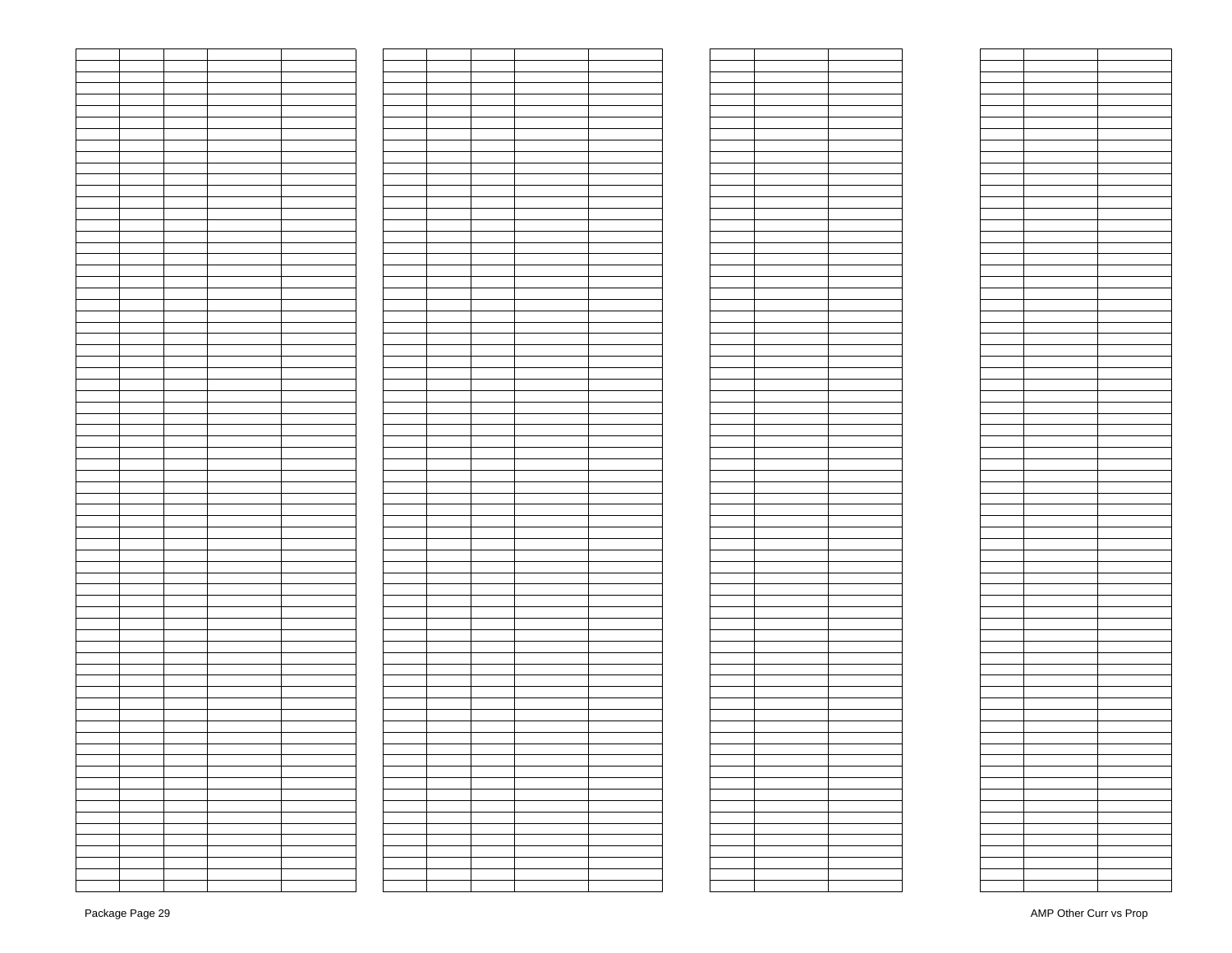|               | Ops-Reducing   | 12778  | \$635 311   |
|---------------|----------------|--------|-------------|
| <b>Totals</b> | Ops-Increasing | 0      | \$0         |
|               | Ops-Staying    | 8,562  | \$441,225   |
|               | All Operations | 21 340 | \$1 076 537 |

| 12778  | \$635 311   |        |             | Ops-Reducing   |         | \$0         | Ops-Red  | C     | \$0       | Ops-Red  |         | \$0         |
|--------|-------------|--------|-------------|----------------|---------|-------------|----------|-------|-----------|----------|---------|-------------|
| 0      | \$0         | Totals |             | Ops-Increasing | 81,647  | \$4,439,595 | Ops-Inc  |       | \$0       | Ops-Inc  | 83,429  | \$4,536,712 |
| 8,562  | \$441,225   |        | Ops-Staying |                | 66,259  | \$3,727,864 | Ops-Stay | 8,562 | \$441,225 | Ops-Stay | 66,259  | \$3,727,864 |
| 21 340 | \$1 076 537 |        |             | All Operations | 147 905 | \$8 167 458 | AllOps   | 8562  | \$441 225 | AllOps   | 149 687 | \$8 264 575 |

| Ops-Red  | 0     | \$0       |
|----------|-------|-----------|
| Ops-Inc  | 0     | \$0       |
| Ops-Stay | 8,562 | \$441,225 |
| AllOps   | 8562  | \$441 225 |

| Ops-Red  | 0       | \$0         |
|----------|---------|-------------|
| Ops-Inc  | 83,429  | \$4,536,712 |
| Ops-Stay | 66,259  | \$3,727,864 |
| AllOps   | 149 687 | \$8 264 575 |

Current Workhours for LDCs Common to & Shared between Supv & Craft Proposed Workhours for LDCs Common to & Shared between Supv & Craft

### **Losing Facility**

| Current<br><b>MODS</b><br>Operation<br><b>Number</b> | Percent<br>(%) Moved<br>to Gaining | (% )<br>Reduction<br>Due to EoS | <b>Current Annual</b><br><b>Workhours</b> | <b>Current Annual</b><br>Workhour Cost (\$) |
|------------------------------------------------------|------------------------------------|---------------------------------|-------------------------------------------|---------------------------------------------|
| 781                                                  | 40.0%                              | 40.0%                           |                                           | \$11,012                                    |
| 783                                                  | 40.0%                              | 60.0%                           |                                           | \$9,120                                     |
| 782                                                  |                                    |                                 |                                           | \$1,383                                     |
| 784                                                  |                                    |                                 |                                           | \$2413                                      |
|                                                      |                                    |                                 |                                           |                                             |
|                                                      |                                    |                                 |                                           |                                             |
|                                                      |                                    |                                 |                                           |                                             |
|                                                      |                                    |                                 |                                           |                                             |
|                                                      |                                    |                                 |                                           |                                             |
|                                                      |                                    |                                 |                                           |                                             |
|                                                      |                                    |                                 |                                           |                                             |
|                                                      |                                    |                                 |                                           |                                             |
|                                                      |                                    | Ops-Reducing                    | 601                                       | \$20 132                                    |
|                                                      |                                    | Ops-Increasing                  | O                                         | \$0                                         |
| Totals                                               |                                    | Ops-Staying                     | 108                                       | \$3,796                                     |
|                                                      |                                    | All Operations                  | 709                                       | \$23 928                                    |

| ent<br><b>DS</b><br>ation<br>ber | Percent<br>(%) Moved Reduction | (% )<br>to Gaining Due to EoS | <b>Current Annual</b><br>Workhours | <b>Current Annual</b><br>Workhour Cost (\$) | Current<br><b>MODS</b><br>Operation<br>Number | Percent | (% )<br>(%) Moved Reduction<br>to Losing Due to EoS | <b>Current Annual</b><br>Workhours | <b>Current Annual</b><br>Workhour Cost (\$) | Proposed<br><b>MODS</b><br>Operation<br>Number | Proposed Annual<br>Workhours | <b>Proposed Annual</b><br>Workhour Cost (\$) | Proposed<br><b>MODS</b><br>Operation<br>Number | Proposed Annual<br>Workhours | <b>Proposed Annua</b><br>Workhour Cost (\$ |
|----------------------------------|--------------------------------|-------------------------------|------------------------------------|---------------------------------------------|-----------------------------------------------|---------|-----------------------------------------------------|------------------------------------|---------------------------------------------|------------------------------------------------|------------------------------|----------------------------------------------|------------------------------------------------|------------------------------|--------------------------------------------|
|                                  | 40.0%                          | 40.0%                         |                                    | \$11,012                                    | 781                                           |         |                                                     |                                    | \$70,935                                    | 781                                            |                              | \$2,202                                      | 781                                            |                              | \$75,757                                   |
|                                  | 40.0%                          | 60.0%                         |                                    | \$9,120                                     | 783                                           |         |                                                     |                                    | \$254,417                                   | 783                                            |                              | \$0                                          | 783                                            |                              | \$258,479                                  |
|                                  |                                |                               |                                    | \$1,383                                     | 782                                           |         |                                                     |                                    | \$1,317                                     | 782                                            |                              | \$1,383                                      | 782                                            |                              | \$1,317                                    |
|                                  |                                |                               |                                    | \$2413                                      | 784                                           |         |                                                     |                                    | \$0                                         | 784                                            |                              | \$2413                                       | 784                                            |                              | \$C                                        |
|                                  |                                |                               |                                    |                                             | 780                                           |         |                                                     |                                    | \$441                                       |                                                |                              |                                              | 780                                            |                              | \$441                                      |
|                                  |                                |                               |                                    |                                             |                                               |         |                                                     |                                    |                                             |                                                |                              |                                              |                                                |                              |                                            |
|                                  |                                |                               |                                    |                                             |                                               |         |                                                     |                                    |                                             |                                                |                              |                                              |                                                |                              |                                            |
|                                  |                                |                               |                                    |                                             |                                               |         |                                                     |                                    |                                             |                                                |                              |                                              |                                                |                              |                                            |
|                                  |                                |                               |                                    |                                             |                                               |         |                                                     |                                    |                                             |                                                |                              |                                              |                                                |                              |                                            |
|                                  |                                |                               |                                    |                                             |                                               |         |                                                     |                                    |                                             |                                                |                              |                                              |                                                |                              |                                            |
|                                  |                                |                               |                                    |                                             |                                               |         |                                                     |                                    |                                             |                                                |                              |                                              |                                                |                              |                                            |
|                                  |                                |                               |                                    |                                             |                                               |         |                                                     |                                    |                                             |                                                |                              |                                              |                                                |                              |                                            |
|                                  |                                | Ops-Reducing                  | 601                                | \$20 132                                    |                                               |         | Ops-Reducing                                        |                                    | \$0                                         | Ops-Red                                        | 68                           | \$2 202                                      | Ops-Red                                        |                              | \$C                                        |
| als                              |                                | Ops-Increasing                | $\Omega$                           | \$0                                         | Totals                                        |         | Ops-Increasing                                      | 8,554                              | \$325,352                                   | Ops-Inc                                        |                              | \$C                                          | Ops-Inc                                        | 8,794                        | \$334,235                                  |
|                                  |                                | Ops-Staying                   | 108                                | \$3,796                                     |                                               |         | Ops-Staying                                         | 49                                 | \$1,758                                     | Ops-Stay                                       | 108                          | \$3,796                                      | Ops-Stay                                       | 49                           | \$1,758                                    |
|                                  |                                | All Operations                | 709                                | \$23 928                                    |                                               |         | All Operations                                      | 8603                               | \$327 111                                   | AllOps                                         | 176                          | \$5 998                                      | AllOps                                         | 8843                         | \$335 993                                  |

Gaining Facility

# 709 \$23 928 | | | All Operations | 8 603 | \$327 111 | | AllOps | 176 | \$5 998 | | | AllOps | 8 843 | \$335 993 Proposed Annual Workhour Cost (\$) Proposed MODS Operation Number Proposed Annual Workhours

### Losing Facility **Cancel Access** Gaining Facility

| Proposed<br><b>MODS</b><br>Operation<br><b>Number</b> | <b>Proposed Annual</b><br>Workhours | <b>Proposed Annual</b><br>Workhour Cost (\$) |
|-------------------------------------------------------|-------------------------------------|----------------------------------------------|
| 781                                                   |                                     | \$75,757                                     |
| 783                                                   |                                     | \$258,479                                    |
| 782                                                   |                                     | \$1,317                                      |
| 784                                                   |                                     | \$0                                          |
| 780                                                   |                                     | \$441                                        |
|                                                       |                                     |                                              |
|                                                       |                                     |                                              |
|                                                       |                                     |                                              |
|                                                       |                                     |                                              |
|                                                       |                                     |                                              |
|                                                       |                                     |                                              |
|                                                       |                                     |                                              |
| Ops-Red                                               | 0                                   | \$0                                          |
| Ops-Inc                                               | 8,794                               | \$334,235                                    |
| Ops-Stay                                              | 49                                  | \$1,758                                      |
| AllOps                                                | 8843                                | \$335 993                                    |

Grouped Subtotals for Transportation, Maintenance, Supervision & Flow Adjustments, along with Facility and Combined Summaries

| <b>Losing Facility</b>      |                        |                                           |                                                          | <b>Gaining Facility</b> |                        |                   | <b>Losing Facility</b>                    |                                                          |                        | <b>Gaining Facility</b>             |                                              |                        |           |                                                       |
|-----------------------------|------------------------|-------------------------------------------|----------------------------------------------------------|-------------------------|------------------------|-------------------|-------------------------------------------|----------------------------------------------------------|------------------------|-------------------------------------|----------------------------------------------|------------------------|-----------|-------------------------------------------------------|
| <b>Transportation - PVS</b> |                        |                                           |                                                          | Transportation - PVS    |                        |                   | <b>Transportation - PVS</b>               |                                                          |                        | <b>Transportation - PVS</b>         |                                              |                        |           |                                                       |
|                             | <b>LDC</b>             | <b>Current Annual</b><br><b>Workhours</b> | <b>Current Annual</b><br><b>Workhour Cost</b><br>$($ \$) |                         |                        | <b>LDC</b>        | <b>Current Annual</b><br><b>Workhours</b> | <b>Current Annual</b><br><b>Workhour Cost</b><br>$($ \$) | <b>LDC</b>             | <b>Proposed Annual</b><br>Workhours | <b>Proposed Annual</b><br>Workhour Cost (\$) | <b>LDC</b>             | Workhours | Proposed Annual Proposed Annual<br>Workhour Cost (\$) |
|                             | 31                     |                                           | \$0                                                      |                         |                        | 31                |                                           | \$297,988                                                | 31                     |                                     | \$0                                          | 31                     |           | \$297,988                                             |
|                             | 32                     |                                           |                                                          |                         |                        | 32                |                                           | \$20 576                                                 | 32                     |                                     |                                              | 32                     |           | \$20 576                                              |
|                             | 33                     |                                           | \$73,180                                                 |                         |                        | 33                |                                           |                                                          | 33                     |                                     | \$73,180                                     | 33                     |           | \$0                                                   |
|                             | 34                     |                                           | \$0                                                      |                         |                        | 34                |                                           | \$6,313,789                                              | 34                     |                                     | \$0                                          | 34                     |           | \$6,313,789                                           |
|                             | 93                     |                                           | \$0                                                      |                         |                        | 93                |                                           |                                                          | 93                     |                                     | \$0                                          | 93                     |           | \$0                                                   |
|                             | <b>Totals</b>          |                                           | \$73,180                                                 |                         |                        | Totals            |                                           | \$6,632,354                                              | <b>Totals</b>          |                                     | \$73,180                                     | Totals                 |           | \$6,632,354                                           |
| Subset for                  |                        |                                           |                                                          | Subset for              |                        |                   |                                           |                                                          |                        |                                     |                                              |                        |           |                                                       |
| Trans-PVS                   | Ops 617, 679, 764 (31) |                                           | \$0                                                      | Trans-PVS               | Ops 617, 679, 764 (31) |                   |                                           | \$234 773                                                | Ops 617, 679, 764 (31) |                                     | \$0                                          | Ops 617, 679, 764 (31) |           | \$234 773                                             |
| Tab                         | Ops 765, 766 (34)      |                                           | \$0                                                      | Tab                     |                        | Ops 765, 766 (34) |                                           | \$6,236,180                                              | Ops 765, 766 (34)      |                                     | \$0                                          | Ops 765, 766 (34)      |           | \$6,236,180                                           |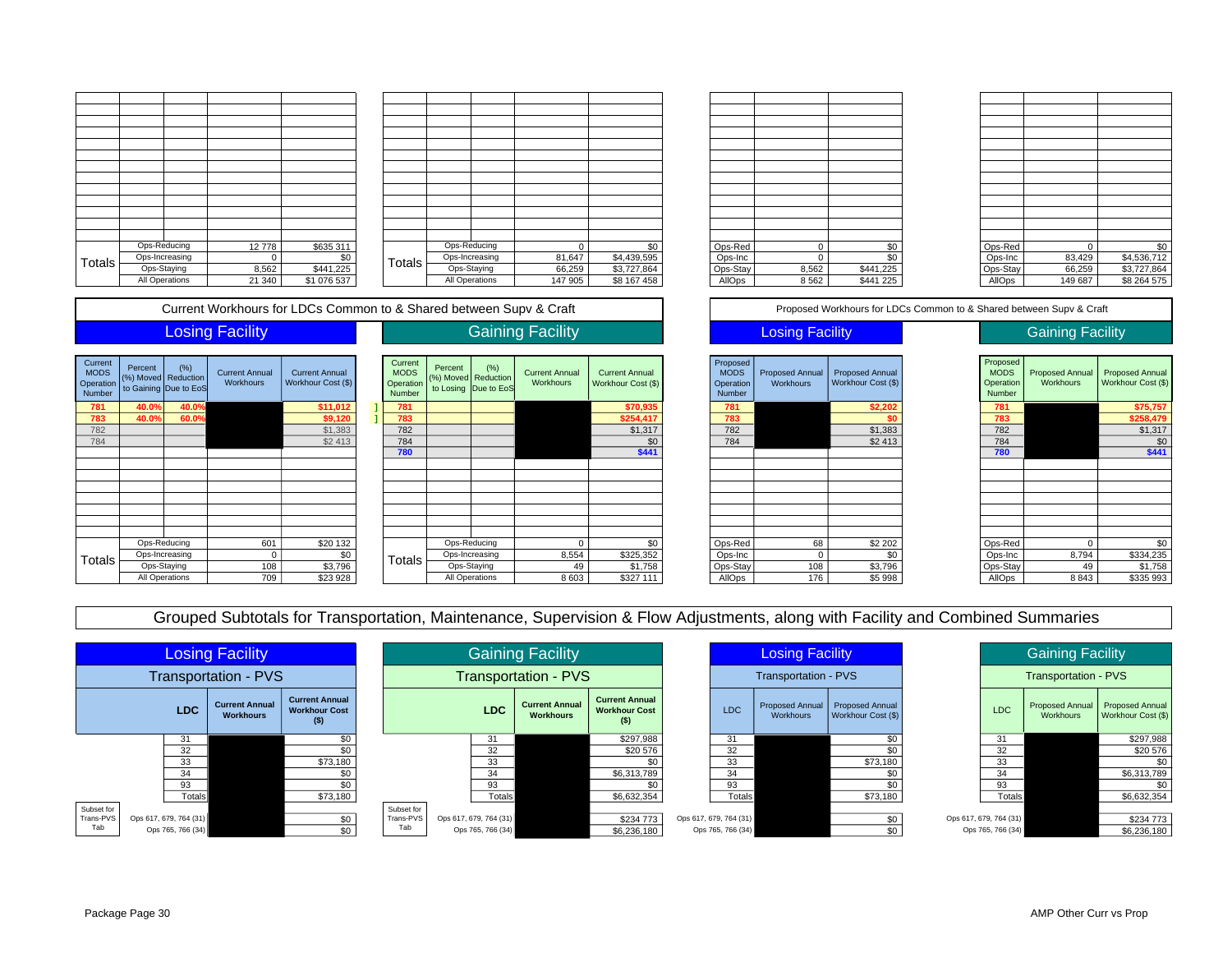| Maintenance                                                                                                                                          |                                                                                  |                                                                                                         | Maintenance                 |                                                                                          |                                                                                        |                                                                                                            |  | Maintenance                                                          |                                                                                                                                                    |                                                                                                                                            |                                                                            | Maintenance                                                          |                                                                                                                                                                          |                                                                                                                                     |  |
|------------------------------------------------------------------------------------------------------------------------------------------------------|----------------------------------------------------------------------------------|---------------------------------------------------------------------------------------------------------|-----------------------------|------------------------------------------------------------------------------------------|----------------------------------------------------------------------------------------|------------------------------------------------------------------------------------------------------------|--|----------------------------------------------------------------------|----------------------------------------------------------------------------------------------------------------------------------------------------|--------------------------------------------------------------------------------------------------------------------------------------------|----------------------------------------------------------------------------|----------------------------------------------------------------------|--------------------------------------------------------------------------------------------------------------------------------------------------------------------------|-------------------------------------------------------------------------------------------------------------------------------------|--|
| <b>LDC</b>                                                                                                                                           | <b>Current Annual</b><br><b>Workhours</b>                                        | <b>Current Annual</b><br><b>Workhour Cost</b><br>$($ \$)                                                |                             | <b>LDC</b>                                                                               | <b>Current Annual</b><br><b>Workhours</b>                                              | <b>Current Annual</b><br><b>Workhour Cost</b><br>$($ \$)                                                   |  | <b>LDC</b>                                                           | <b>Proposed Annual</b><br>Workhours                                                                                                                | <b>Proposed Annual</b><br>Workhour Cost (\$)                                                                                               |                                                                            | <b>LDC</b>                                                           | <b>Proposed Annual</b><br>Workhours                                                                                                                                      | <b>Proposed Annual</b><br>Workhour Cost (\$)                                                                                        |  |
| 36<br>37<br>38<br>39<br>93<br>Totals                                                                                                                 | 49,440                                                                           | \$897 873<br>\$414,057<br>\$657,822<br>\$179 168<br>\$9,120<br>\$2,158,041                              |                             | 36<br>37<br>38<br>39<br>93<br>Totals                                                     | 403,632                                                                                | \$8 216 151<br>\$3,207,795<br>\$5,003,107<br>\$1 104 894<br>\$254,417<br>\$17,786,364                      |  | 36<br>37<br>38<br>39<br>93<br>Totals                                 | 7,035                                                                                                                                              | \$0<br>\$0<br>\$282,206<br>\$0<br>\$0<br>\$282,206                                                                                         |                                                                            | 36<br>37<br>38<br>39<br>93<br>Totals                                 | 403,737                                                                                                                                                                  | \$8 216 151<br>\$3,207,795<br>\$5,003,107<br>\$1 104 894<br>\$258,479<br>\$17,790,425                                               |  |
|                                                                                                                                                      | <b>Supervisor Summary</b>                                                        |                                                                                                         |                             |                                                                                          | <b>Supervisor Summary</b>                                                              |                                                                                                            |  |                                                                      | Supervisory                                                                                                                                        |                                                                                                                                            |                                                                            |                                                                      | Supervisory                                                                                                                                                              |                                                                                                                                     |  |
| <b>LDC</b>                                                                                                                                           | <b>Current Annual</b><br>Workhours                                               | <b>Current Annual</b><br><b>Workhour Cost</b><br>$($ \$)                                                |                             | <b>LDC</b>                                                                               | <b>Current Annual</b><br>Workhours                                                     | <b>Current Annual</b><br><b>Workhour Cost</b><br>(5)                                                       |  | <b>LDC</b>                                                           | Proposed Annual<br>Workhours                                                                                                                       | <b>Proposed Annual</b><br>Workhour Cost (\$)                                                                                               |                                                                            | <b>LDC</b>                                                           | Proposed Annual<br>Workhours                                                                                                                                             | Proposed Annual<br>Workhour Cost (\$)                                                                                               |  |
| 01<br>10<br>20<br>30<br>35<br>40                                                                                                                     |                                                                                  | \$0<br>\$433,537<br>\$316,800<br>\$0<br>\$201,775<br>\$0                                                |                             | 01<br>10<br>20<br>30<br>35<br>40                                                         |                                                                                        | \$139,544<br>\$4,556,195<br>\$0<br>\$838,097<br>\$2,403,522<br>\$0                                         |  | 01<br>10<br>20<br>30<br>35<br>40                                     |                                                                                                                                                    | \$0<br>$\overline{50}$<br>\$316,800<br>\$0<br>\$0<br>\$0                                                                                   |                                                                            | 01<br>10<br>20<br>30<br>35<br>40                                     |                                                                                                                                                                          | \$139,544<br>\$4,653,312<br>\$0<br>\$838,097<br>\$2,403,522<br>\$0                                                                  |  |
| 50<br>60<br>70<br>80<br>81<br>88                                                                                                                     |                                                                                  | \$0<br>$\overline{50}$<br>\$0<br>\$124,425<br>\$0<br>\$0                                                |                             | 50<br>60<br>70<br>80<br>81<br>88                                                         |                                                                                        | \$0<br>$\overline{50}$<br>\$0<br>\$230,100<br>\$0<br>\$0                                                   |  | 50<br>60<br>70<br>80<br>81<br>88                                     |                                                                                                                                                    | \$0<br>$\overline{50}$<br>\$0<br>\$124,425<br>\$0<br>\$0                                                                                   |                                                                            | 50<br>60<br>70<br>80<br>81<br>88                                     |                                                                                                                                                                          | \$0<br>$\overline{50}$<br>\$0<br>\$230,100<br>\$0<br>\$0                                                                            |  |
| Totals                                                                                                                                               | 21,340                                                                           | \$1,076,537                                                                                             |                             | Totals                                                                                   | 147,905                                                                                | \$8,167,458                                                                                                |  | Totals                                                               | 8,562                                                                                                                                              | \$441,225                                                                                                                                  |                                                                            | Totals                                                               | 149,687                                                                                                                                                                  | \$8,264,575                                                                                                                         |  |
|                                                                                                                                                      |                                                                                  |                                                                                                         |                             |                                                                                          |                                                                                        | Summary by Sub-Group                                                                                       |  |                                                                      |                                                                                                                                                    |                                                                                                                                            |                                                                            |                                                                      |                                                                                                                                                                          |                                                                                                                                     |  |
|                                                                                                                                                      |                                                                                  | Current - Combined                                                                                      |                             |                                                                                          | <b>Special Adjustments</b><br>Combined -                                               |                                                                                                            |  |                                                                      | Proposed + Special Adjustments<br>- Combined -                                                                                                     |                                                                                                                                            |                                                                            |                                                                      | Change                                                                                                                                                                   |                                                                                                                                     |  |
| 'Other Craft' Ops (note<br>Transportation Ops (note 2)<br>Maintenance Ops (note 3<br><b>Supervisory Ops</b><br>Supv/Craft Joint Ops (note 4<br>Total | Annual Workhours<br>127,425<br>144,227<br>453,072<br>169,246<br>2,489<br>896.459 | Annual Dollars<br>\$5,572,389<br>\$6,470.953<br>\$19,944,405<br>\$9,243,995<br>\$87,502<br>\$41,319,244 |                             |                                                                                          | Annual Workhours<br>$\mathbf 0$<br>$\mathbf 0$<br>12.001<br>0<br>$\mathbf 0$<br>12,001 | <b>Annual Dollars</b><br>\$0<br>\$0<br>\$551,095<br>\$0<br>\$0<br>\$551,095                                |  |                                                                      | Annual Workhours<br>127.425<br>144,227<br>422,773<br>158,249<br>2,354<br>855.028                                                                   | Annual Dollars<br>\$5,572,391<br>\$6,470,953<br>\$18,623,727<br>\$8,705,801<br>\$83,513<br>\$39,456,384                                    | Workhour Change<br>$\Omega$<br>(30, 299)<br>(10.996)<br>(136)<br>(41, 431) | % Change<br>0.09<br>0.09<br>$-6.7%$<br>$-6.5%$<br>$-5.4%$<br>$-4.6%$ | Dollars Change<br>\$1<br>\$0<br>(\$1,320,678)<br>(S538, 194)<br>(\$3,989)<br>(\$1,862,860)                                                                               | Percent Change<br>0.0%<br>0.09<br>$-6.6%$<br>$-5.8%$<br>$-4.6%$<br>$-4.5%$                                                          |  |
|                                                                                                                                                      | <b>Special Adjustments at Losing Site</b>                                        |                                                                                                         |                             |                                                                                          | <b>Special Adjustments at Gaining Site</b>                                             |                                                                                                            |  |                                                                      |                                                                                                                                                    |                                                                                                                                            | Summary by Facility                                                        |                                                                      |                                                                                                                                                                          |                                                                                                                                     |  |
| Proposed<br><b>MODS</b><br><b>Operation</b><br><b>Number</b><br>LDC                                                                                  | <b>Proposed Annual</b><br><b>Workhours</b>                                       | <b>Proposed Annual</b><br><b>Workhour Cost</b><br>$($ \$)                                               | LDC<br>39<br>38<br>36<br>37 | Proposed<br><b>MODS</b><br><b>Operation</b><br><b>Number</b><br>745<br>749<br>750<br>753 | <b>Proposed Annual</b><br><b>Workhours</b>                                             | <b>Proposed Annual</b><br><b>Workhour Cost</b><br>( \$)<br>(\$49 153<br>\$17,394<br>\$220,726<br>\$362 129 |  | <b>Before</b><br>After<br>Adj<br><b>AfterTot</b><br>Change<br>% Diff | <b>Losing Facility Summary</b><br><b>Proposed Annual</b><br><b>Workhours</b><br>169,725<br>114 271<br>$\Omega$<br>114,271<br>(55, 454)<br>$-32.7%$ | <b>Proposed Annual</b><br><b>Workhour Cost</b><br>$($ \$)<br>\$7,334,982<br>\$4 815 025<br>\$0<br>\$4,815,025<br>(\$2,519,957)<br>$-34.4%$ |                                                                            | <b>Before</b><br>After<br>Ad<br>AfterTot<br>Change<br>% Diff         | <b>Gaining Facility Summary</b><br><b>Proposed Annual</b><br><b>Workhours</b><br>726,734<br>728 756<br>12,001<br>740,757<br>14.023<br>1.9%<br>$Q = 0.01$ and $Q = 0.001$ | <b>Proposed Annual</b><br><b>Workhour Cost</b><br>$($ \$)<br>\$33,984,262<br>\$34 090 264<br>\$551,095<br>\$34,641,359<br>\$657.097 |  |

|                 | Compined Summary |               |  |  |  |  |  |  |  |  |
|-----------------|------------------|---------------|--|--|--|--|--|--|--|--|
| <b>Before</b>   | 896.459          | \$41.319.244  |  |  |  |  |  |  |  |  |
| After           | 843.027          | \$38,905,289  |  |  |  |  |  |  |  |  |
| Adj             | 12 001           | \$551 095     |  |  |  |  |  |  |  |  |
| <b>AfterTot</b> | 855 028          | \$39 456 384  |  |  |  |  |  |  |  |  |
| Change          | (41.431)         | (\$1,862,860) |  |  |  |  |  |  |  |  |
| % Diff          |                  |               |  |  |  |  |  |  |  |  |

|                                   | <b>Special Adjustments at Losing Site</b> |                                                |          |                                | <b>Special Adjustments at Gaining Site</b> |                                                |  |
|-----------------------------------|-------------------------------------------|------------------------------------------------|----------|--------------------------------|--------------------------------------------|------------------------------------------------|--|
|                                   |                                           |                                                |          |                                |                                            |                                                |  |
| Proposed<br><b>MODS</b>           | <b>Proposed Annual</b>                    | <b>Proposed Annual</b><br><b>Workhour Cost</b> |          | <b>Proposed</b><br><b>MODS</b> | <b>Proposed Annual</b>                     | <b>Proposed Annual</b><br><b>Workhour Cost</b> |  |
| <b>Operation</b><br><b>Number</b> | <b>Workhours</b>                          | $($)$                                          | LDC      | Operation<br><b>Number</b>     | <b>Workhours</b>                           | $($ \$)                                        |  |
|                                   |                                           |                                                | 39<br>38 | 745<br>749                     |                                            | (S49 153)<br>\$17,394                          |  |
|                                   |                                           |                                                | 36       | 750                            |                                            | \$220,726                                      |  |
|                                   |                                           |                                                | 37       | 753                            |                                            | \$362 129                                      |  |
|                                   |                                           |                                                |          |                                |                                            |                                                |  |
|                                   |                                           |                                                |          |                                |                                            |                                                |  |
|                                   |                                           |                                                |          |                                |                                            |                                                |  |
|                                   |                                           |                                                |          |                                |                                            |                                                |  |
|                                   |                                           |                                                |          |                                |                                            |                                                |  |
|                                   |                                           |                                                |          |                                |                                            |                                                |  |
|                                   |                                           |                                                |          |                                |                                            |                                                |  |
|                                   |                                           |                                                |          |                                |                                            |                                                |  |
| Total Adj                         |                                           | \$0                                            |          | <b>Total Adj</b>               | 12,001                                     | \$551,095                                      |  |

| Package Page 3 |  |  |
|----------------|--|--|
|                |  |  |

2) going to Trans-PVS tab 3) going to Maintenance tab

*Notes:*

4) less Ops going to Maintenance' Tabs

1) less Ops going to 'Trans-PVS' & 'Maintenance' Tabs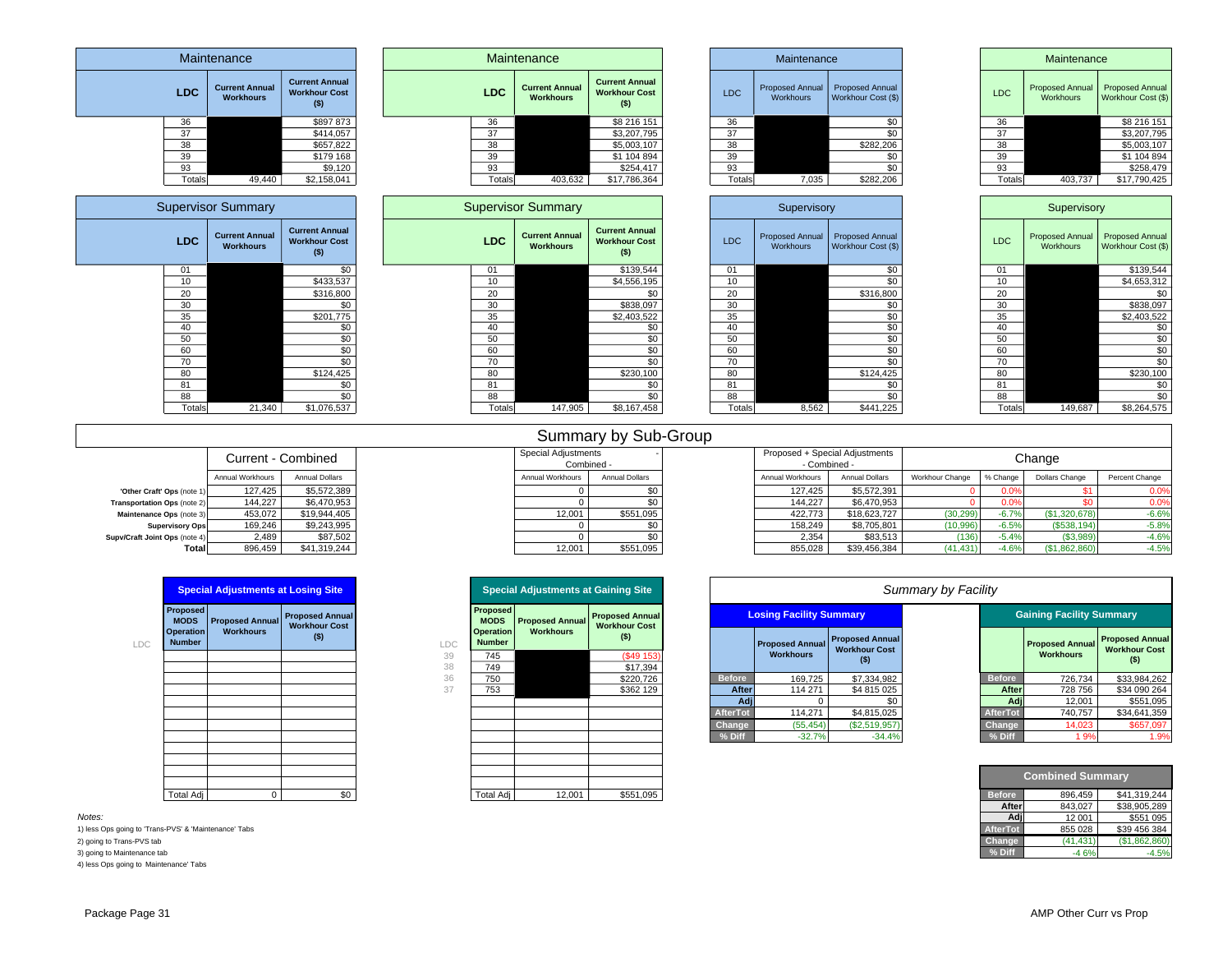# **Staffing - Management**

**Last Saved:** February 19, 2012

**Losing Facility:** Mankato MN CSMPC

**Data Extraction Date:** 11/02/11

**Finance Number:**

266000

|                  |                                | <b>Management Positions</b> |                                 |                     |                      |             |
|------------------|--------------------------------|-----------------------------|---------------------------------|---------------------|----------------------|-------------|
|                  | (1)                            | (2)                         | (3)                             | (4)                 | (5)                  | (6)         |
| Line             | <b>Position Title</b>          | Level                       | <b>Current Auth</b><br>Staffing | Current<br>On-Rolls | Proposed<br>Staffing | Difference  |
| $\mathbf{1}$     | POSTMASTER (F)                 | <b>EAS-24</b>               | $\mathbf{1}$                    | $\mathbf{1}$        | $\mathbf{1}$         | $\mathsf 0$ |
| $\overline{2}$   | MGR MAIL PROCESSING OPERATIONS | <b>EAS-19</b>               | $\mathbf{1}$                    | $\mathbf{1}$        | $\pmb{0}$            | $-1$        |
| 3                | <b>MGR MAINTENANCE</b>         | <b>EAS-18</b>               | $\mathbf{1}$                    | $\mathbf{1}$        | 0                    | $-1$        |
| 4                | <b>SUPV CUSTOMER SERVICES</b>  | <b>EAS-17</b>               | 3                               | $\mathbf{3}$        | 3                    | 0           |
| 5                | SUPV DISTRIBUTION OPERATIONS   | <b>EAS-17</b>               | 3                               | $\mathbf{3}$        | 0                    | -3          |
| $6\phantom{1}6$  | SUPV MAINTENANCE OPERATIONS    | <b>EAS-17</b>               | $\mathbf{1}$                    | $\mathbf{0}$        | 0                    | $\mathbf 0$ |
| 7                |                                |                             |                                 |                     |                      |             |
| 8                |                                |                             |                                 |                     |                      |             |
| $\boldsymbol{9}$ |                                |                             |                                 |                     |                      |             |
| 10               |                                |                             |                                 |                     |                      |             |
| 11               |                                |                             |                                 |                     |                      |             |
| 12               |                                |                             |                                 |                     |                      |             |
| 13               |                                |                             |                                 |                     |                      |             |
| 14               |                                |                             |                                 |                     |                      |             |
| 15               |                                |                             |                                 |                     |                      |             |
| 16               |                                |                             |                                 |                     |                      |             |
| 17               |                                |                             |                                 |                     |                      |             |
| 18               |                                |                             |                                 |                     |                      |             |
| 19               |                                |                             |                                 |                     |                      |             |
| 20               |                                |                             |                                 |                     |                      |             |
| 21               |                                |                             |                                 |                     |                      |             |
| 22               |                                |                             |                                 |                     |                      |             |
| 23               |                                |                             |                                 |                     |                      |             |
| 24               |                                |                             |                                 |                     |                      |             |
| 25               |                                |                             |                                 |                     |                      |             |
| 26               |                                |                             |                                 |                     |                      |             |
| 27               |                                |                             |                                 |                     |                      |             |
| 28               |                                |                             |                                 |                     |                      |             |
| 29               |                                |                             |                                 |                     |                      |             |
| 30               |                                |                             |                                 |                     |                      |             |
| 31               |                                |                             |                                 |                     |                      |             |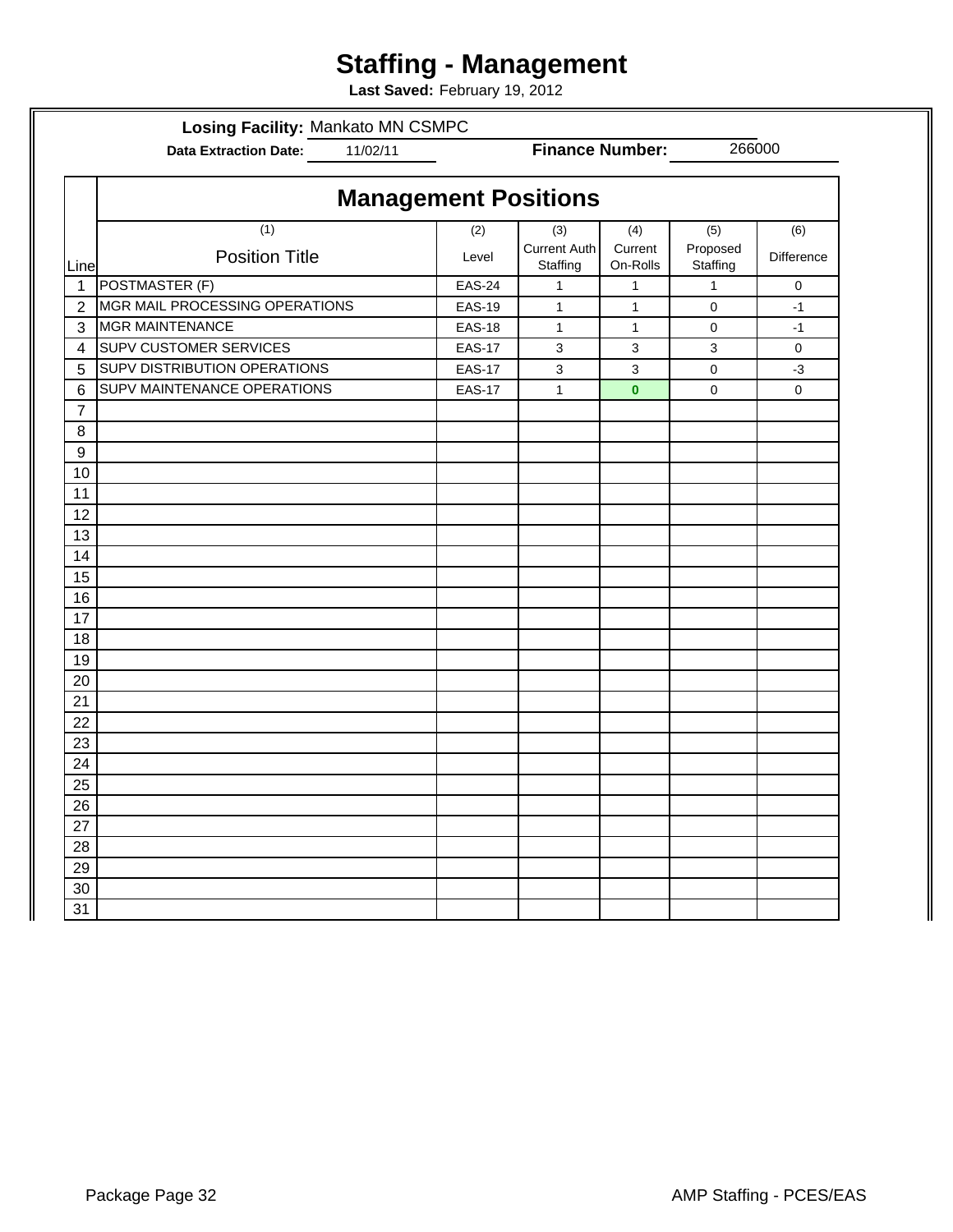| 44              |                                              |    |           |                         |                         |
|-----------------|----------------------------------------------|----|-----------|-------------------------|-------------------------|
| 45              |                                              |    |           |                         |                         |
| 46              |                                              |    |           |                         |                         |
| 47              |                                              |    |           |                         |                         |
| 48              |                                              |    |           |                         |                         |
| 49              |                                              |    |           |                         |                         |
| 50              |                                              |    |           |                         |                         |
| $\overline{51}$ |                                              |    |           |                         |                         |
| 52              |                                              |    |           |                         |                         |
| 53              |                                              |    |           |                         |                         |
| 54              |                                              |    |           |                         |                         |
| 55              |                                              |    |           |                         |                         |
| 56              |                                              |    |           |                         |                         |
| 57              |                                              |    |           |                         |                         |
| 58              |                                              |    |           |                         |                         |
| 59              |                                              |    |           |                         |                         |
| 60              |                                              |    |           |                         |                         |
| 61              |                                              |    |           |                         |                         |
| 62              |                                              |    |           |                         |                         |
| 63              |                                              |    |           |                         |                         |
| 64              |                                              |    |           |                         |                         |
| 65              |                                              |    |           |                         |                         |
| 66              |                                              |    |           |                         |                         |
| 67              |                                              |    |           |                         |                         |
| 68              |                                              |    |           |                         |                         |
| 69              |                                              |    |           |                         |                         |
| 70              |                                              |    |           |                         |                         |
| $\overline{71}$ |                                              |    |           |                         |                         |
| $\overline{72}$ |                                              |    |           |                         |                         |
| $\overline{73}$ |                                              |    |           |                         |                         |
| $\overline{74}$ |                                              |    |           |                         |                         |
| $\overline{75}$ |                                              |    |           |                         |                         |
| 76              |                                              |    |           |                         |                         |
| $\overline{77}$ |                                              |    |           |                         |                         |
| $\overline{78}$ |                                              |    |           |                         |                         |
| 79              |                                              |    |           |                         |                         |
|                 | <b>Totals</b>                                | 10 | $\bullet$ | $\overline{\mathbf{4}}$ | (5)                     |
|                 | <b>Retirement Eligibles:</b><br>$\mathbf{1}$ |    |           | Position Loss:          | $\overline{\mathbf{5}}$ |
|                 |                                              |    |           |                         |                         |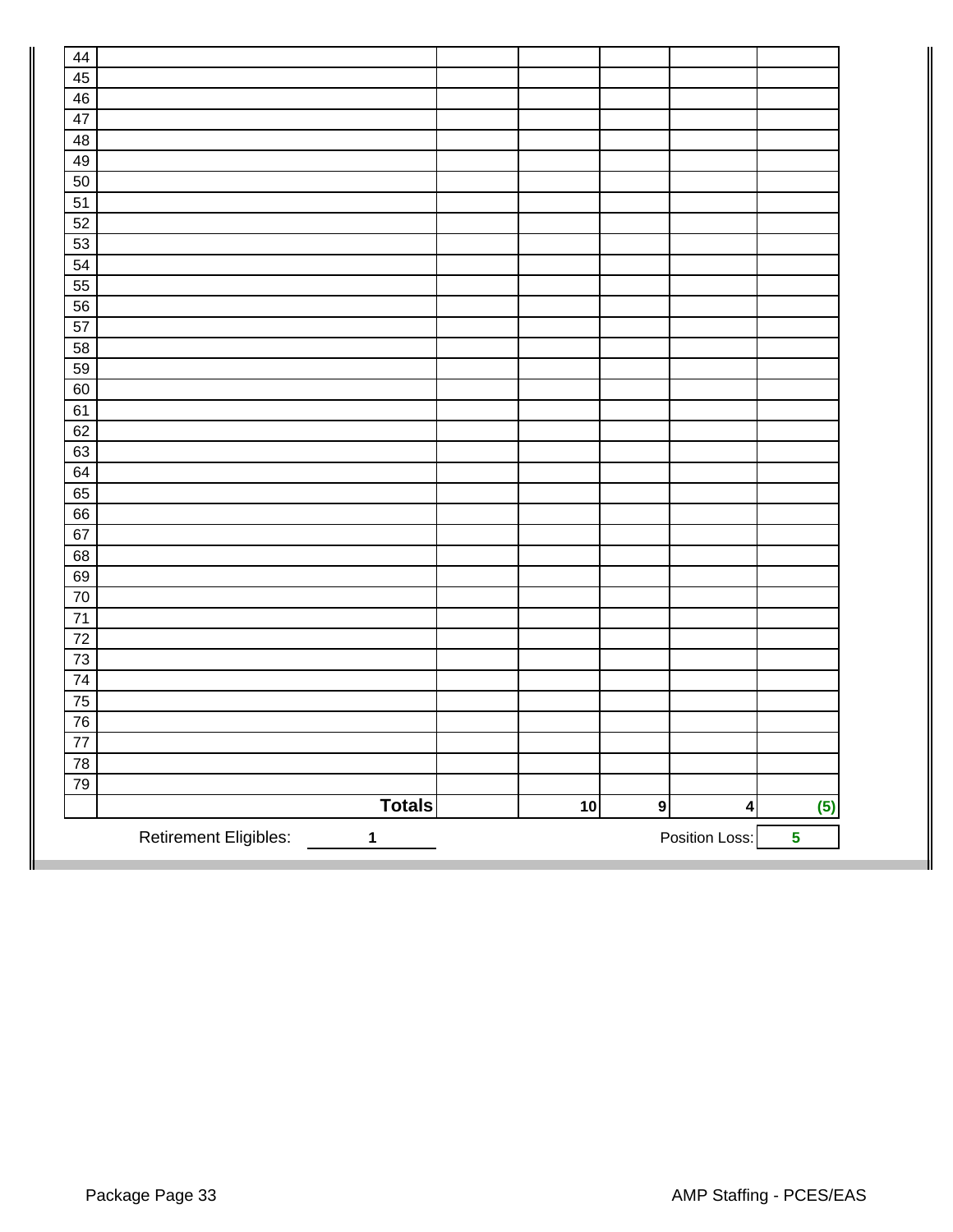**Gaining Facility:** Minneapolis MN P&DC

**Data Extraction Date:** 11/02/11

**Finance Number:** 266362

|                |                                          | <b>Management Positions</b> |                                 |                         |                      |                   |
|----------------|------------------------------------------|-----------------------------|---------------------------------|-------------------------|----------------------|-------------------|
|                | (12)                                     | (13)                        | (14)                            | (15)                    | (16)                 | (17)              |
| Linel          | <b>Position Title</b>                    | Level                       | <b>Current Auth</b><br>Staffing | Current<br>On-Rolls     | Proposed<br>Staffing | <b>Difference</b> |
| $\mathbf{1}$   | SR PLANT MANAGER (1)                     | PCES-01                     | $\mathbf{1}$                    | $\mathbf{1}$            | $\mathbf{1}$         | $\mathbf 0$       |
| $\overline{2}$ | <b>MGR IN-PLANT SUPPORT</b>              | <b>EAS-25</b>               | $\mathbf{1}$                    | $\mathbf{1}$            | $\mathbf{1}$         | $\mathbf 0$       |
| 3              | MGR MAINTENANCE (LEAD)                   | <b>EAS-25</b>               | $\mathbf{1}$                    | $\mathbf{1}$            | $\mathbf{1}$         | $\mathbf 0$       |
| 4              | <b>SR MGR DISTRIBUTION OPERATIONS</b>    | <b>EAS-25</b>               | $\mathbf{1}$                    | $\mathbf{1}$            | $\mathbf{1}$         | $\Omega$          |
| 5              | <b>MGR DISTRIBUTION OPERATIONS</b>       | <b>EAS-24</b>               | 5                               | 5                       | 5                    | $\mathbf 0$       |
| 6              | <b>MGR MAINTENANCE OPERATIONS</b>        | <b>EAS-23</b>               | 4                               | $\overline{\mathbf{4}}$ | 4                    | $\Omega$          |
| 7              | <b>MGR TRANSPORTATION/NETWORKS</b>       | <b>EAS-23</b>               | $\mathbf{1}$                    | 1                       | $\mathbf{1}$         | $\mathbf 0$       |
| 8              | OPERATIONS INDUSTRIAL ENGINEER (FI       | <b>EAS-22</b>               | 3                               | $\overline{2}$          | $\mathbf{2}$         | $\mathbf 0$       |
| 9              | IMGR MAINT ENGINEERING SUPPORT           | <b>EAS-20</b>               | $\mathbf{1}$                    | $\mathbf{1}$            | $\mathbf{1}$         | $\mathbf 0$       |
| 10             | <b>IMGR MAINTENANCE OPERATIONS SUPPT</b> | <b>EAS-20</b>               | $\mathbf{1}$                    | $\mathbf{1}$            | 1                    | $\mathbf 0$       |
| 11             | <b>IOPERATIONS SUPPORT SPECIALIST</b>    | <b>EAS-20</b>               | $\mathbf{1}$                    | $\bf{0}$                | 0                    | $\mathbf 0$       |
|                | 12 MAINTENANCE ENGINEERING SPECIALIST    | <b>EAS-19</b>               | 3                               | 3                       | 3                    | $\mathbf 0$       |
|                | 13 MGR FIELD MAINT OPRNS (LEAD)          | <b>EAS-19</b>               | $\mathbf{1}$                    | $\bf{0}$                | $\Omega$             | $\Omega$          |
|                | 14 MGR PVS OPERATIONS                    | <b>EAS-19</b>               | $\mathbf{1}$                    | $\mathbf{1}$            | $\mathbf{1}$         | $\Omega$          |
|                | 15 NETWORKS SPECIALIST                   | <b>EAS-18</b>               | $\mathbf{1}$                    | $\mathbf{1}$            | $\mathbf{1}$         | $\mathbf 0$       |
|                | 16 OPERATIONS SUPPORT SPECIALIST         | <b>EAS-18</b>               | 3                               | 3                       | 3                    | $\mathbf 0$       |
| 17             | <b>OPERATIONS SUPPORT SPECIALIST</b>     | <b>EAS-17</b>               | 6                               | 5                       | 5                    | $\mathbf 0$       |
| 18             | <b>I</b> SUPV DISTRIBUTION OPERATIONS    | <b>EAS-17</b>               | 35                              | 33                      | 34                   | $\mathbf{1}$      |
| 19             | <b>SUPV MAINTENANCE OPERATIONS</b>       | <b>EAS-17</b>               | 14                              | 14                      | 14                   | $\mathbf 0$       |
|                | 20 SUPV TRANSPORTATION OPERATIONS        | <b>EAS-17</b>               | 5                               | 4                       | $\overline{4}$       | $\mathbf 0$       |
| 21             | <b>INETWORKS SPECIALIST</b>              | <b>EAS-16</b>               | 0                               | $\mathbf{1}$            | 1                    | $\mathbf 0$       |
| 22             | SECRETARY (FLD)                          | <b>EAS-12</b>               | $\mathbf{1}$                    | 1                       | 1                    | $\mathbf 0$       |
| 23             |                                          |                             |                                 |                         |                      |                   |
| 24             |                                          |                             |                                 |                         |                      |                   |
| 25             |                                          |                             |                                 |                         |                      |                   |
| 26             |                                          |                             |                                 |                         |                      |                   |
| 27             |                                          |                             |                                 |                         |                      |                   |
| 28             |                                          |                             |                                 |                         |                      |                   |
| 29             |                                          |                             |                                 |                         |                      |                   |
| 30             |                                          |                             |                                 |                         |                      |                   |
| 31             |                                          |                             |                                 |                         |                      |                   |
| 32             |                                          |                             |                                 |                         |                      |                   |
| 33             |                                          |                             |                                 |                         |                      |                   |
| 34             |                                          |                             |                                 |                         |                      |                   |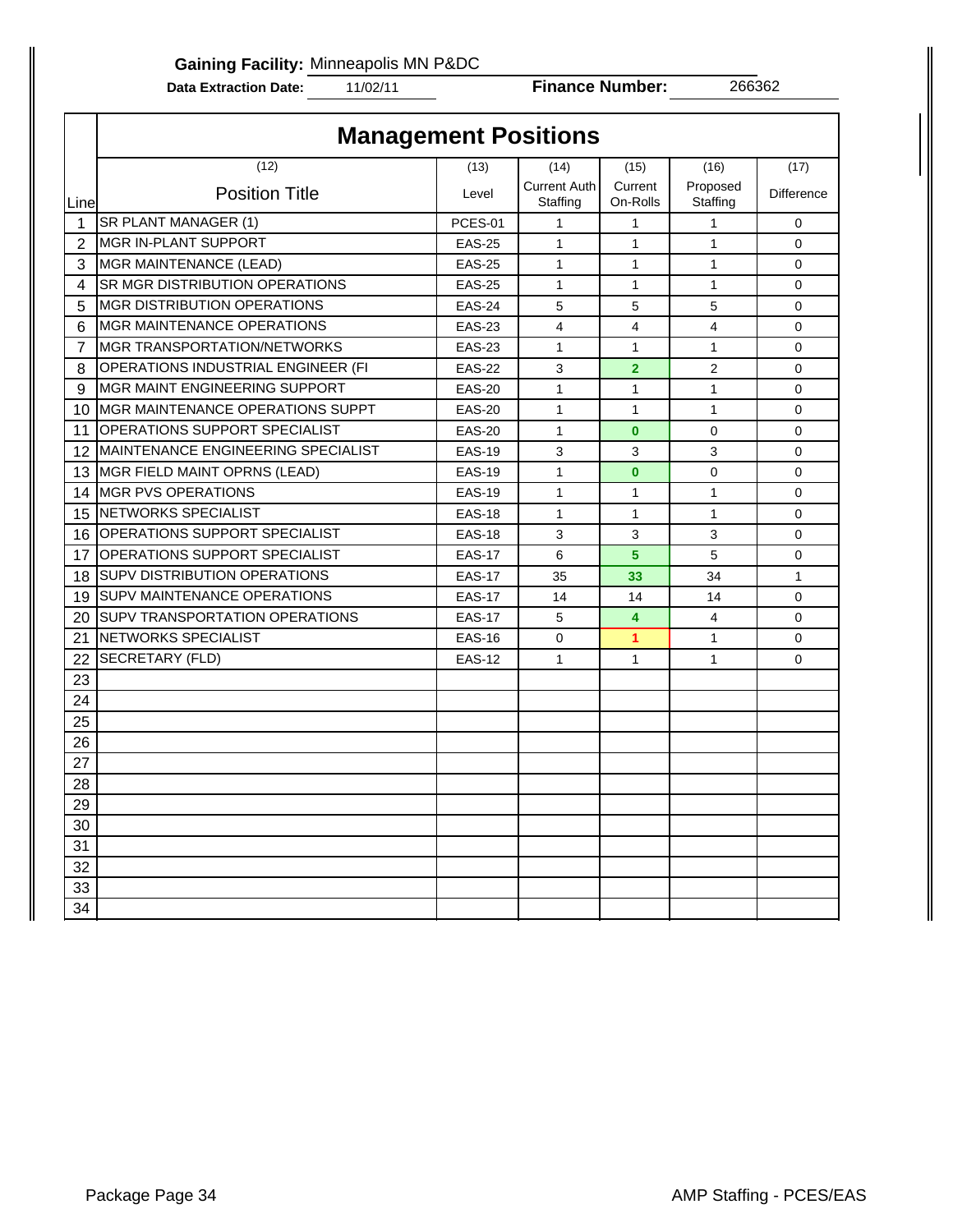| 47              |                                                               |              |        |    |                                                        |                      |
|-----------------|---------------------------------------------------------------|--------------|--------|----|--------------------------------------------------------|----------------------|
| 48              |                                                               |              |        |    |                                                        |                      |
| 49              |                                                               |              |        |    |                                                        |                      |
| 50              |                                                               |              |        |    |                                                        |                      |
| 51              |                                                               |              |        |    |                                                        |                      |
| 52              |                                                               |              |        |    |                                                        |                      |
| 53              |                                                               |              |        |    |                                                        |                      |
| 54              |                                                               |              |        |    |                                                        |                      |
| 55              |                                                               |              |        |    |                                                        |                      |
| 56              |                                                               |              |        |    |                                                        |                      |
| 57              |                                                               |              |        |    |                                                        |                      |
| 58              |                                                               |              |        |    |                                                        |                      |
| 59              |                                                               |              |        |    |                                                        |                      |
| 60              |                                                               |              |        |    |                                                        |                      |
| 61              |                                                               |              |        |    |                                                        |                      |
| 62              |                                                               |              |        |    |                                                        |                      |
| 63              |                                                               |              |        |    |                                                        |                      |
| 64              |                                                               |              |        |    |                                                        |                      |
| 65              |                                                               |              |        |    |                                                        |                      |
| 66              |                                                               |              |        |    |                                                        |                      |
| 67              |                                                               |              |        |    |                                                        |                      |
| 68              |                                                               |              |        |    |                                                        |                      |
| 69              |                                                               |              |        |    |                                                        |                      |
| $70\,$          |                                                               |              |        |    |                                                        |                      |
| $71$            |                                                               |              |        |    |                                                        |                      |
| $72\,$          |                                                               |              |        |    |                                                        |                      |
| $\overline{73}$ |                                                               |              |        |    |                                                        |                      |
| 74              |                                                               |              |        |    |                                                        |                      |
| 75              |                                                               |              |        |    |                                                        |                      |
| 76              |                                                               |              |        |    |                                                        |                      |
| $77$            |                                                               |              |        |    |                                                        |                      |
| 78              |                                                               |              |        |    |                                                        |                      |
| 79              |                                                               |              |        |    |                                                        |                      |
|                 |                                                               | <b>Total</b> | $90\,$ | 84 | 85                                                     | $\blacktriangleleft$ |
|                 |                                                               | 46           |        |    | Position Loss:                                         | (1)                  |
|                 | <b>Retirement Eligibles:</b><br>Total PCES/EAS Position Loss: | 4            |        |    | (This number carried forward to the Executive Summary) |                      |
|                 | rev 11/05/2008                                                |              |        |    |                                                        |                      |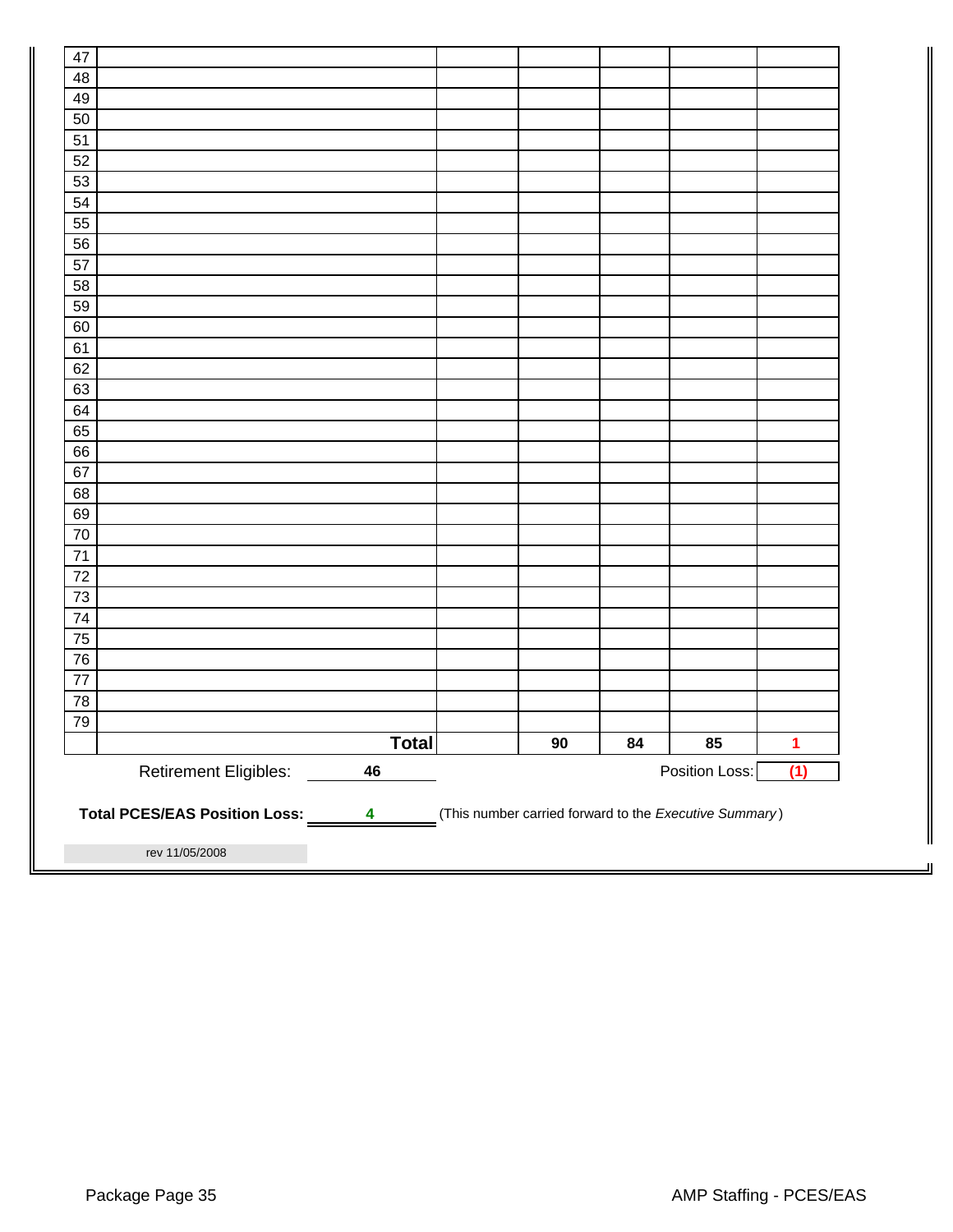# **Staffing - Craft**

Last Saved: February 19, 2012

| <b>Losing Facility: Mankato MN CSMPC</b>                                                                                                       |                                                                                                    |                              |                                                        |                           | <b>Finance Number:</b>                                 | 266000                    |  |  |  |  |
|------------------------------------------------------------------------------------------------------------------------------------------------|----------------------------------------------------------------------------------------------------|------------------------------|--------------------------------------------------------|---------------------------|--------------------------------------------------------|---------------------------|--|--|--|--|
|                                                                                                                                                | <b>Data Extraction Date:</b>                                                                       | 09/20/11                     |                                                        |                           |                                                        |                           |  |  |  |  |
| <b>Craft Positions</b>                                                                                                                         | (1)<br>Casuals/PSEs<br>On-Rolls                                                                    | (2)<br>Part Time<br>On-Rolls | (3)<br>Full Time<br>On-Rolls                           | (4)<br>Total<br>On-Rolls  | (5)<br>Total<br>Proposed                               | (6)<br>Difference         |  |  |  |  |
| Function 1 - Clerk                                                                                                                             | 4                                                                                                  | $\Omega$                     | 57                                                     | 61                        | 5                                                      | (56)                      |  |  |  |  |
| Function 4 - Clerk                                                                                                                             | 1                                                                                                  | 0                            | 13                                                     | 14                        | 14                                                     | 0                         |  |  |  |  |
| Function 1 - Mail Handler                                                                                                                      | 0                                                                                                  | 1                            | 14                                                     | 15                        | 3                                                      | (12)                      |  |  |  |  |
| Function 4 - Mail Handler                                                                                                                      | 0                                                                                                  | 0                            | $\Omega$                                               |                           |                                                        |                           |  |  |  |  |
| <b>Function 1 &amp; 4 Sub-Total</b>                                                                                                            | 5                                                                                                  | $\mathbf{1}$                 | 84                                                     | 90                        | 22                                                     | (68)                      |  |  |  |  |
| Function 3A - Vehicle Service                                                                                                                  | 0                                                                                                  | $\mathbf 0$                  | $\Omega$                                               |                           |                                                        |                           |  |  |  |  |
| Function 3B - Maintenance                                                                                                                      | 1                                                                                                  | 0                            | 26                                                     | 27                        | 4                                                      | (23)                      |  |  |  |  |
| Functions 67-69 - Lmtd/Rehab/WC                                                                                                                |                                                                                                    | 0                            | $\overline{c}$                                         | 2                         | $\bf{0}$                                               | (2)                       |  |  |  |  |
| <b>Other Functions</b>                                                                                                                         | 0                                                                                                  | 4                            | 51                                                     | 55                        | 55                                                     | $\bf{0}$                  |  |  |  |  |
|                                                                                                                                                |                                                                                                    |                              |                                                        |                           |                                                        |                           |  |  |  |  |
| <b>Total</b>                                                                                                                                   | 6                                                                                                  | 5                            | 163                                                    | 174                       | 81                                                     | (93)                      |  |  |  |  |
| Gaining Facility: Minneapolis MN P&DC<br><b>Finance Number:</b><br>266362                                                                      |                                                                                                    |                              |                                                        |                           |                                                        |                           |  |  |  |  |
|                                                                                                                                                | <b>Data Extraction Date:</b>                                                                       | 11/30/11                     |                                                        |                           |                                                        |                           |  |  |  |  |
| <b>Craft Positions</b>                                                                                                                         | (7)<br>Casuals/PSEs<br>On-Rolls                                                                    | (8)<br>Part Time<br>On-Rolls | (9)<br>Full Time<br>On-Rolls                           | (10)<br>Total<br>On-Rolls | (11)<br>Total<br>Proposed                              | (12)<br><b>Difference</b> |  |  |  |  |
| Function 1 - Clerk                                                                                                                             | $\Omega$                                                                                           | 0                            | 645                                                    | 645                       | 668                                                    | 23                        |  |  |  |  |
| Function 1 - Mail Handler                                                                                                                      | 0                                                                                                  | 10                           | 182                                                    | 192                       | 199                                                    | 7                         |  |  |  |  |
| <b>Function 1 Sub-Total</b>                                                                                                                    | 0                                                                                                  | 10                           | 827                                                    | 837                       | 867                                                    | 30                        |  |  |  |  |
| Function 3A - Vehicle Service                                                                                                                  | 1                                                                                                  | 0                            | 77                                                     | 78                        | 79                                                     | 1                         |  |  |  |  |
| Function 3B - Maintenance                                                                                                                      | $\Omega$                                                                                           | 0                            | 238                                                    | 238                       | 245                                                    | 7                         |  |  |  |  |
| Functions 67-69 - Lmtd/Rehab/WC                                                                                                                |                                                                                                    | 0                            | 15                                                     | 15                        | 16                                                     | 1                         |  |  |  |  |
| <b>Other Functions</b>                                                                                                                         | 0                                                                                                  | 0                            | 5                                                      | 5                         | 5                                                      | 0                         |  |  |  |  |
|                                                                                                                                                |                                                                                                    |                              |                                                        |                           |                                                        |                           |  |  |  |  |
|                                                                                                                                                |                                                                                                    |                              |                                                        |                           |                                                        |                           |  |  |  |  |
| <b>Total</b>                                                                                                                                   | 1                                                                                                  | 10                           | 1,162                                                  | 1,173                     | 1,212                                                  | 39                        |  |  |  |  |
| <b>Retirement Eligibles:</b>                                                                                                                   | 445<br><b>Total Craft Position Loss:</b>                                                           | 54                           |                                                        |                           | (This number carried forward to the Executive Summary) |                           |  |  |  |  |
|                                                                                                                                                |                                                                                                    |                              |                                                        |                           |                                                        |                           |  |  |  |  |
|                                                                                                                                                | (13) Notes: The MPLS P&DC currently has Total On the Rolls: F1:645 Clk & 192 MH; F3B: 238; F67:15. |                              |                                                        |                           |                                                        |                           |  |  |  |  |
| Proposed staffing should reflect 23 Clks, 7 MHs, 2 F3B, from Mankato. Total gainining site: 865 F1, 242 F3B. Craft position loss totalling 59. |                                                                                                    |                              | (11-30-11cv WebCOINS Craft repulled at Mpls' request.) |                           |                                                        | rev 11/05/2008            |  |  |  |  |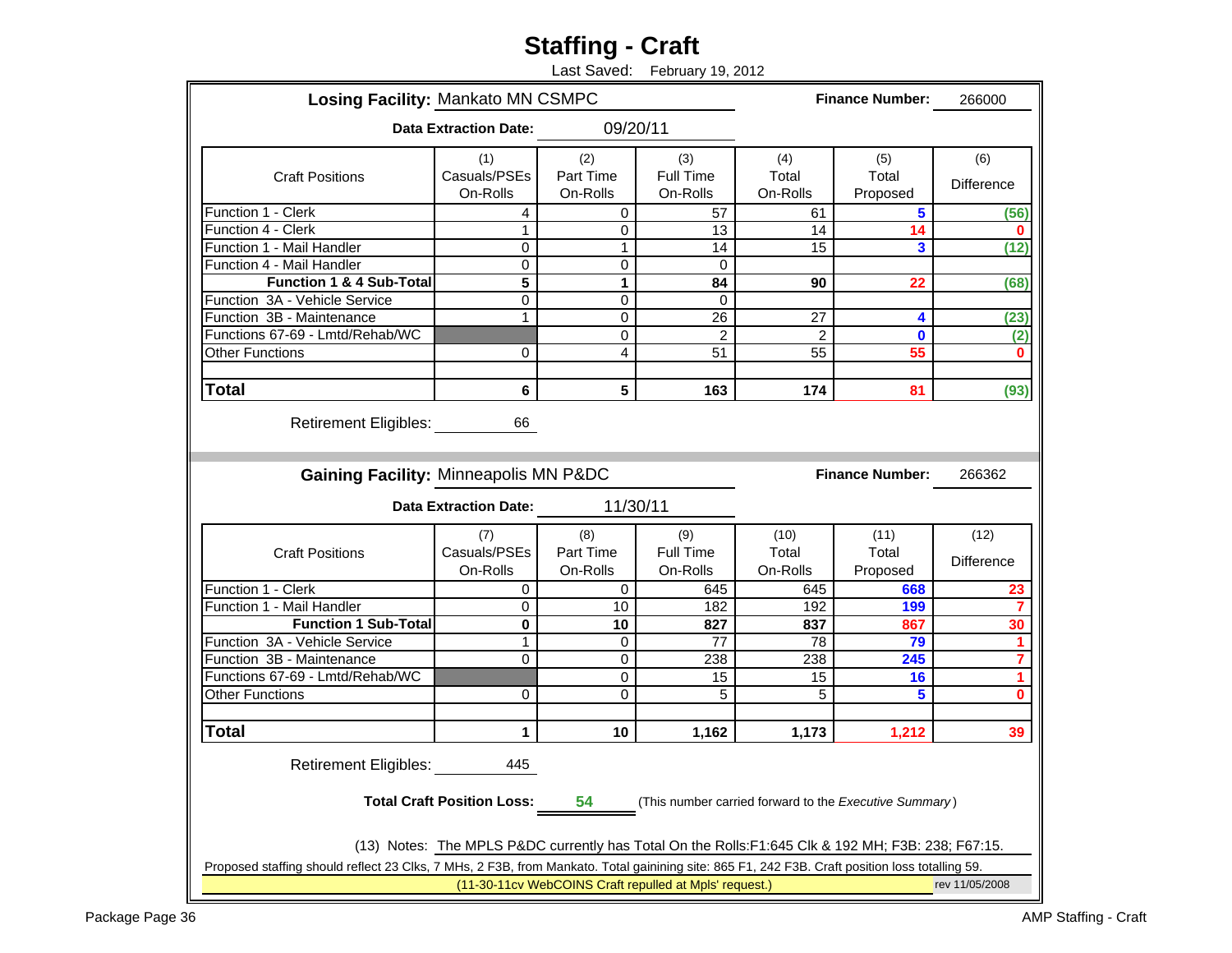# **Maintenance**

Last Saved: February 19, 2012

Gaining Facility: Minneapolis MN P&DC

**Date Range of Data: :** (1)  $\vert$  (2)  $\vert$  (3)  $\vert$  (2)  $\vert$  (3)  $\vert$  (5)  $\vert$  (6)  $\vert$  (6) (6) **Workhour Activity | Current Cost | Proposed Cost | Difference | Workhour Activity | Current Cost | Proposed Cost | Difference LDC 36 Mail Processing Equipment \$** 897,873 **\$** <sup>0</sup> **\$ (897,873) LDC 36 Mail Processing Equipment \$** 8,216,151 **\$** 8,216,151 **\$ <sup>0</sup> LDC 37 Building Equipment \$** 414,057 **\$** 0 **\$ (414,057) LDC 37 Building Equipment \$** 3,207,795 **\$** 3,207,795 **\$ 0 LDC 38Building Services**  $\oint$  *Custodial Cleaning (Custodial Cleaning)* **\$** 657,822 **\$** 282,206 **\$ (375,617) LDC 38 Building Services** *(Custodial Cleaning)* **\$** 5,003,107 **\$** 5,003,107 **\$ <sup>0</sup> LDC 39 Maintenance Operations Support \$** 179,168 **\$** <sup>0</sup> **\$ (179,168) LDC 39 Maintenance Operations Support \$** 1,104,894 **\$** 1,104,894 **\$ <sup>0</sup> LDC 93 Maintenance Training \$** 9,120 **\$** <sup>0</sup> **\$ (9,120) LDC 93 Maintenance Training \$** 254,417 **\$** 258,479 **\$ 4,062 Workhour Cost** Subtotal **\$** 2,158,041 **\$** 282,206 **\$ (1,875,835) Workhour Cost Subtotal \$** 17,786,364 **\$** 17,790,425 **\$ 4,062 Other Related Maintenance & Facility Costs Current Cost Proposed Cost Difference Other Related Maintenance & Facility Costs Current Cost Proposed Cost Difference Total**Maintenance Parts, Supplies & \$403,901 \$230,093 \$(173,808) Total Maintenance Parts, Supplies & \$3,459,335 \$3,459,335 \$403,901 \$ **Adjustments**  *(from "Other Curr vs Prop" tab)* **\$** <sup>0</sup> **Adjustments** *(from "Other Curr vs Prop" tab)* **\$** 551,095 **Grand Total \$** 2,561,942 **\$** 512,299 **\$ (2,049,643) Grand Total \$** 21,245,699 **\$** 21,800,856 **\$ 555,157** Jul-01-2010 : Jun-30-2011

**Annual Maintenance Savings:**

**\$1,494,486** (This number carried forward to the *Executive Summary* )

(7) Notes:

**Losing Facility: Mankato MN CSMPC** 

rev 04/13/2009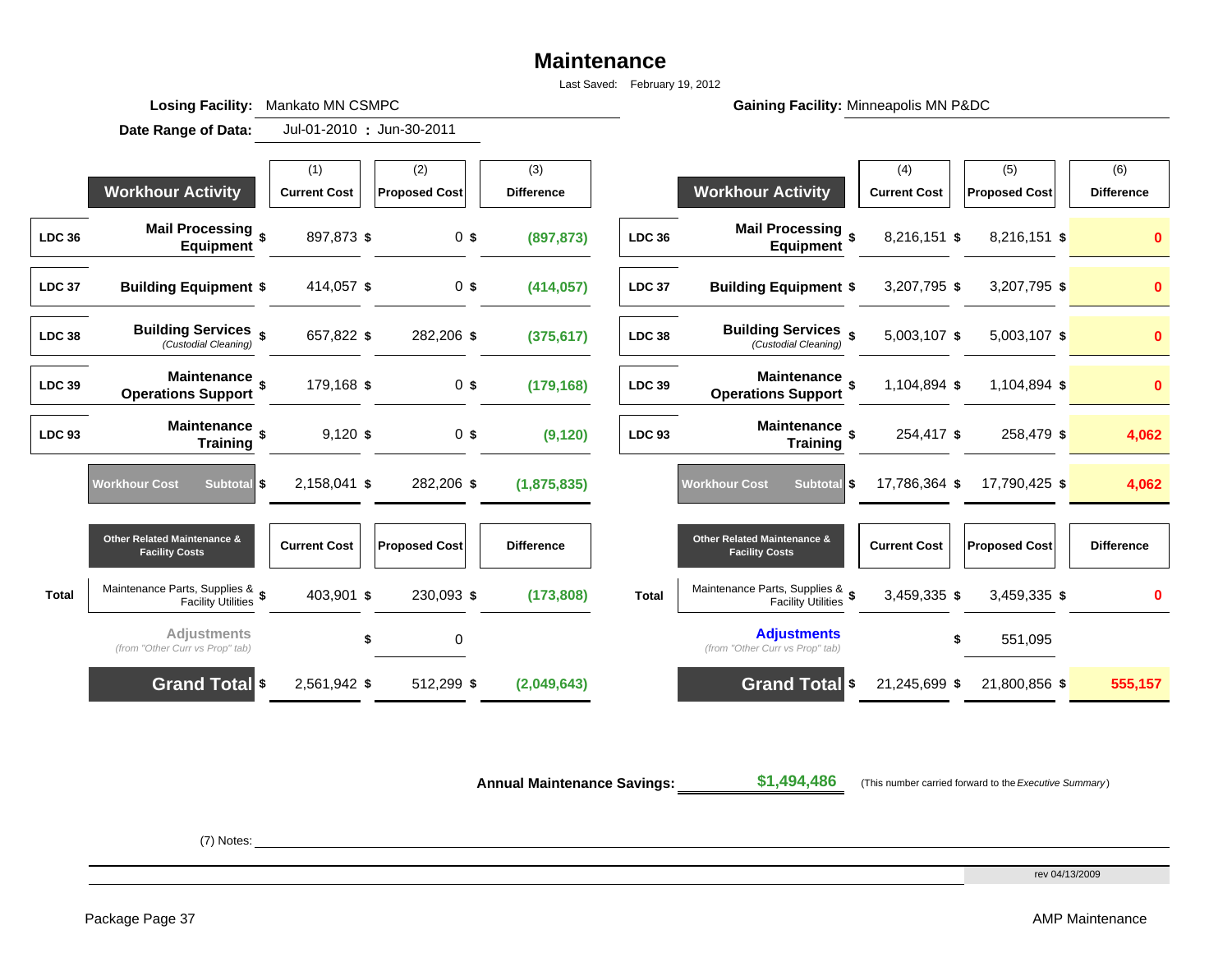# **Transportation - PVS**

Last Saved: February 19, 2012

| <b>Losing Facility: Mankato MN CSMPC</b> |          |            |          |                               | <b>Gaining Facility: Minneapolis MN P&amp;DC</b> |
|------------------------------------------|----------|------------|----------|-------------------------------|--------------------------------------------------|
| Finance Number: 266000                   |          |            |          | <b>Finance Number: 266362</b> |                                                  |
| Date Range of Data:                      | 07/01/10 | $-$ to $-$ | 06/30/11 |                               |                                                  |

|                                                       | (1)            | (2)             | (3)               |                                                       | (4)            | (5)             |
|-------------------------------------------------------|----------------|-----------------|-------------------|-------------------------------------------------------|----------------|-----------------|
|                                                       | <b>Current</b> | <b>Proposed</b> | <b>Difference</b> |                                                       | <b>Current</b> | <b>Proposed</b> |
| <b>PVS Owned Equipment</b>                            |                |                 |                   | <b>PVS Owned Equipment</b>                            |                |                 |
| Seven Ton Trucks                                      |                |                 | O                 | Seven Ton Trucks                                      |                |                 |
| <b>Eleven Ton Trucks</b>                              |                |                 |                   | <b>Eleven Ton Trucks</b>                              |                |                 |
| Single Axle Tractors                                  |                |                 | O                 | Single Axle Tractors                                  |                |                 |
| <b>Tandem Axle Tractors</b>                           |                |                 | O                 | <b>Tandem Axle Tractors</b>                           |                |                 |
| <b>Spotters</b>                                       |                |                 |                   | <b>Spotters</b>                                       |                |                 |
| <b>PVS Transportation</b>                             |                |                 |                   | <b>PVS Transportation</b>                             |                |                 |
| <b>Total Number of Schedules</b>                      |                |                 | 0                 | <b>Total Number of Schedules</b>                      |                |                 |
| <b>Total Annual Mileage</b>                           |                |                 | 0                 | <b>Total Annual Mileage</b>                           |                |                 |
| <b>Total Mileage Costs</b>                            |                |                 | \$0               | <b>Total Mileage Costs</b>                            |                |                 |
| <b>PVS Leases</b>                                     |                |                 |                   | <b>PVS Leases</b>                                     |                |                 |
| Total Vehicles Leased                                 |                |                 | 0                 | <b>Total Vehicles Leased</b>                          |                |                 |
| <b>Total Lease Costs</b>                              |                |                 | \$0               | <b>Total Lease Costs</b>                              |                |                 |
| <b>PVS Workhour Costs</b>                             |                |                 |                   | <b>PVS Workhour Costs</b>                             |                |                 |
| LDC 31 (617, 679, 764)                                | \$0            | \$0             | \$0               | LDC 31 (617, 679, 764)                                | \$234,773      | \$234,773       |
| LDC 34 (765, 766)                                     | \$0            | \$0             | \$0               | LDC 34 (765, 766)                                     | \$6,236,180    | \$6,236,180     |
| <b>Adjustments</b><br>(from "Other Curr vs Prop" tab) |                | \$0             |                   | <b>Adjustments</b><br>(from "Other Curr vs Prop" tab) |                | \$0             |
| <b>Total Workhour Costs</b>                           | \$0            | \$0             | \$0               | <b>Total Workhour Costs</b>                           | \$6,470.953    | \$6,470,953     |

**PVS Transportation Savings (Losing Facility):**  $\begin{array}{c|c} \hline \text{SO} & \text{PVS} \end{array}$  Transportation Savings (Gaining Facility):  $\begin{array}{|c|c|} \hline \text{SO} & \text{S} \end{array}$ 

**Total PVS Transportation Savings:**

**(7) Notes:**

|                                                       | (1)            | (2)             | (3)               |                                                       | (4)            | (5)             | (6)               |
|-------------------------------------------------------|----------------|-----------------|-------------------|-------------------------------------------------------|----------------|-----------------|-------------------|
|                                                       | <b>Current</b> | <b>Proposed</b> | <b>Difference</b> |                                                       | <b>Current</b> | <b>Proposed</b> | <b>Difference</b> |
| VS Owned Equipment                                    |                |                 |                   | <b>PVS Owned Equipment</b>                            |                |                 |                   |
| Seven Ton Trucks                                      |                |                 |                   | Seven Ton Trucks                                      |                |                 |                   |
| <b>Eleven Ton Trucks</b>                              |                |                 |                   | <b>Eleven Ton Trucks</b>                              |                |                 |                   |
| Single Axle Tractors                                  |                |                 |                   | Single Axle Tractors                                  |                |                 |                   |
| <b>Tandem Axle Tractors</b>                           |                |                 |                   | <b>Tandem Axle Tractors</b>                           |                |                 |                   |
| Spotters                                              |                |                 |                   | Spotters                                              |                |                 |                   |
| VS Transportation                                     |                |                 |                   | <b>PVS Transportation</b>                             |                |                 |                   |
| <b>Total Number of Schedules</b>                      |                |                 |                   | <b>Total Number of Schedules</b>                      |                |                 |                   |
| <b>Total Annual Mileage</b>                           |                |                 |                   | <b>Total Annual Mileage</b>                           |                |                 |                   |
| <b>Total Mileage Costs</b>                            |                |                 | \$0               | <b>Total Mileage Costs</b>                            |                |                 | \$0               |
| <b>VS Leases</b>                                      |                |                 |                   | <b>PVS Leases</b>                                     |                |                 |                   |
| <b>Total Vehicles Leased</b>                          |                |                 |                   | <b>Total Vehicles Leased</b>                          |                |                 |                   |
| <b>Total Lease Costs</b>                              |                |                 | \$0               | <b>Total Lease Costs</b>                              |                |                 | \$0 <sub>1</sub>  |
| VS Workhour Costs                                     |                |                 |                   | <b>PVS Workhour Costs</b>                             |                |                 |                   |
| LDC 31 (617, 679, 764)                                | \$0            | \$0             | \$0               | LDC 31 (617, 679, 764)                                | \$234,773      | \$234,773       | \$0               |
| LDC 34 (765, 766)                                     | \$0            | \$0             | \$0               | LDC 34 (765, 766)                                     | \$6,236,180    | \$6,236,180     | \$0               |
| <b>Adjustments</b><br>(from "Other Curr vs Prop" tab) |                | \$0             |                   | <b>Adjustments</b><br>(from "Other Curr vs Prop" tab) |                | \$0             |                   |
| <b>Total Workhour Costs</b>                           | \$0            | \$0             | \$0               | <b>Total Workhour Costs</b>                           | \$6,470,953    | \$6,470,953     | \$0               |

\$0 <<== (This number is summed with Total from 'Trans-HCR' and carried forward to the *Executive Summary as Transportation Savings* )

rev 04/13/2009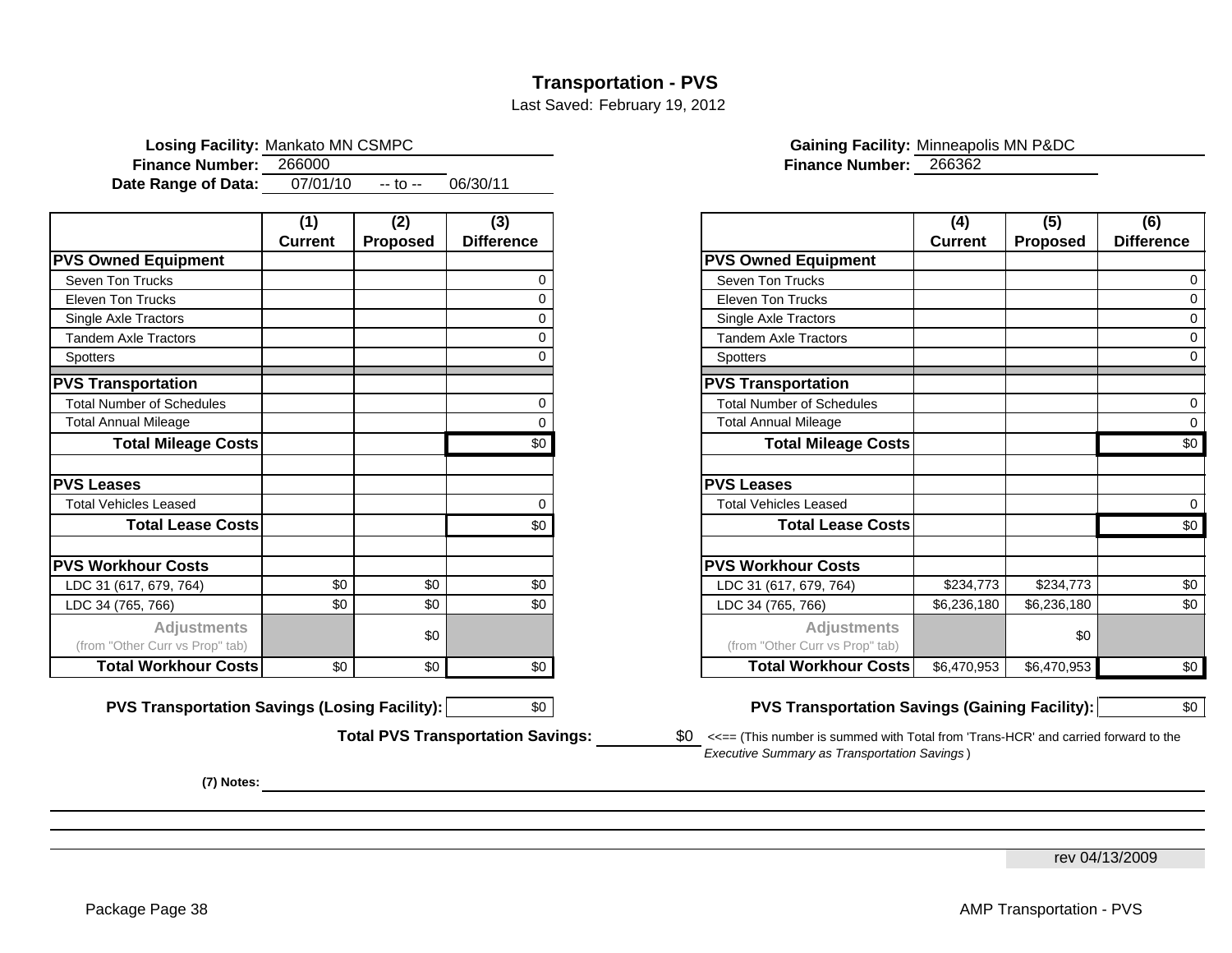### **Transportation - HCR**

Last Saved: February 19, 2012

### **Losing Facility:** Mankato MN CSMPC **Minneapolis MN PADC Gaining Facility:** Minneapolis MN P&DC

**Type of Distribution to Consolidate:** Orig & Dest

**21:15CET for cancellations:**

**21:15 CET for OGP:**

**Date of HCR Data File: 11/07/11**

**22:15CT for Outbound Dock:**

| $\mathbf{1}$   | $\overline{2}$ | $\overline{\mathbf{3}}$ | $\overline{4}$        | $\overline{5}$ | $\overline{6}$ | $\overline{7}$ | $\overline{\mathbf{8}}$ | $\overline{9}$ | 10             | 11             | 12             | 13       | 14       |
|----------------|----------------|-------------------------|-----------------------|----------------|----------------|----------------|-------------------------|----------------|----------------|----------------|----------------|----------|----------|
|                | <b>Current</b> | <b>Current</b>          | <b>Current</b>        | Proposed       | Proposed       | Proposed       |                         | <b>Current</b> | <b>Current</b> | <b>Current</b> | Proposed       | Proposed | Proposed |
| Route          | Annual         | Annual                  | Cost per              | Annual         | Annual         | Cost per       | Route                   | Annual         | Annual         | Cost per       | Annual         | Annual   | Cost per |
| <b>Numbers</b> | <b>Mileage</b> | Cost                    | <b>Mile</b>           | <b>Mileage</b> | Cost           | <b>Mile</b>    | <b>Numbers</b>          | <b>Mileage</b> | Cost           | <b>Mile</b>    | <b>Mileage</b> | Cost     | Mile     |
| 560DA          | 377,794        | \$638,824               | \$1.69                |                |                |                |                         |                |                |                |                |          |          |
| 560CA          | 680,058        | \$1,184,798             | \$1.74                |                |                |                |                         |                |                |                |                |          |          |
| 55213          | 373,792        | \$487,813               | \$1.31                |                |                |                |                         |                |                |                |                |          |          |
| 570AO          | 78,380         | \$44,900                | \$0.57                |                |                |                |                         |                |                |                |                |          |          |
| 554Y2          | 1,740,801      | \$2,061,242             | \$1.18                |                |                |                |                         |                |                |                |                |          |          |
| 56190          | 342,994        | \$512,925               | $\frac{$1.50}{$1.42}$ |                |                |                |                         |                |                |                |                |          |          |
| 561BA-A        | 272,218        | \$385,923               |                       |                |                |                |                         |                |                |                |                |          |          |
| 561BA-B        | 222,135        | \$162,267               | \$0.73                |                |                |                |                         |                |                |                |                |          |          |
| 561AA-A        | 261,961        | \$390,954               | \$1.49                |                |                |                |                         |                |                |                |                |          |          |
| 561AA-B        | 35,897         | \$31,518                | \$0.88                |                |                |                |                         |                |                |                |                |          |          |
| 56162          | 58,343         | \$55,967                | \$0.96                |                |                |                |                         |                |                |                |                |          |          |
|                |                |                         |                       |                |                |                |                         |                |                |                |                |          |          |
|                |                |                         |                       |                |                |                |                         |                |                |                |                |          |          |
|                |                |                         |                       |                |                |                |                         |                |                |                |                |          |          |
|                |                |                         |                       |                |                |                |                         |                |                |                |                |          |          |
|                |                |                         |                       |                |                |                |                         |                |                |                |                |          |          |
|                |                |                         |                       |                |                |                |                         |                |                |                |                |          |          |
|                |                |                         |                       |                |                |                |                         |                |                |                |                |          |          |
|                |                |                         |                       |                |                |                |                         |                |                |                |                |          |          |
|                |                |                         |                       |                |                |                |                         |                |                |                |                |          |          |
|                |                |                         |                       |                |                |                |                         |                |                |                |                |          |          |
|                |                |                         |                       |                |                |                |                         |                |                |                |                |          |          |
|                |                |                         |                       |                |                |                |                         |                |                |                |                |          |          |
|                |                |                         |                       |                |                |                |                         |                |                |                |                |          |          |
|                |                |                         |                       |                |                |                |                         |                |                |                |                |          |          |
|                |                |                         |                       |                |                |                |                         |                |                |                |                |          |          |
|                |                |                         |                       |                |                |                |                         |                |                |                |                |          |          |
|                |                |                         |                       |                |                |                |                         |                |                |                |                |          |          |
|                |                |                         |                       |                |                |                |                         |                |                |                |                |          |          |
|                |                |                         |                       |                |                |                |                         |                |                |                |                |          |          |
|                |                |                         |                       |                |                |                |                         |                |                |                |                |          |          |
|                |                |                         |                       |                |                |                |                         |                |                |                |                |          |          |
|                |                |                         |                       |                |                |                |                         |                |                |                |                |          |          |
|                |                |                         |                       |                |                |                |                         |                |                |                |                |          |          |
|                |                |                         |                       |                |                |                |                         |                |                |                |                |          |          |
|                |                |                         |                       |                |                |                |                         |                |                |                |                |          |          |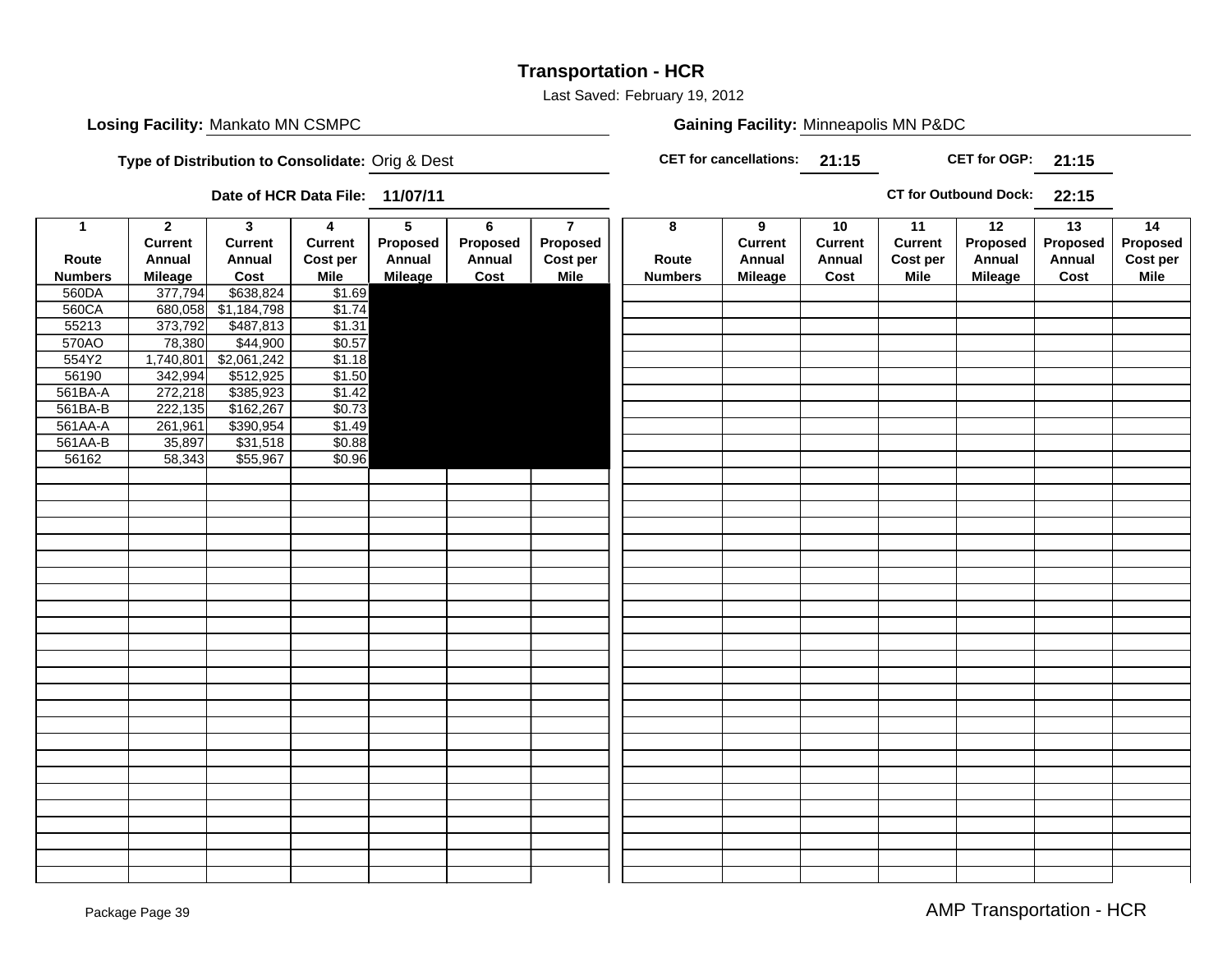| $\overline{1}$ | $\overline{2}$ | $\overline{\mathbf{3}}$ | $\overline{4}$ | $\overline{5}$ | $6\overline{6}$ | $\overline{7}$              | $\overline{\mathbf{8}}$ | $\overline{9}$ | 10             | 11          | 12       | 13       | $\overline{14}$      |
|----------------|----------------|-------------------------|----------------|----------------|-----------------|-----------------------------|-------------------------|----------------|----------------|-------------|----------|----------|----------------------|
|                | <b>Current</b> | <b>Current</b>          | Current        | Proposed       | Proposed        |                             |                         | <b>Current</b> | <b>Current</b> | Current     | Proposed | Proposed |                      |
| Route          | Annual         | Annual                  | Cost per       | Annual         | Annual          | <b>Proposed</b><br>Cost per | Route                   | Annual         | Annual         | Cost per    | Annual   | Annual   | Proposed<br>Cost per |
| <b>Numbers</b> | <b>Mileage</b> | Cost                    | <b>Mile</b>    | Mileage        | Cost            | <b>Mile</b>                 | <b>Numbers</b>          | Mileage        | Cost           | <b>Mile</b> | Mileage  | Cost     | <b>Mile</b>          |
|                |                |                         |                |                |                 |                             |                         |                |                |             |          |          |                      |
|                |                |                         |                |                |                 |                             |                         |                |                |             |          |          |                      |
|                |                |                         |                |                |                 |                             |                         |                |                |             |          |          |                      |
|                |                |                         |                |                |                 |                             |                         |                |                |             |          |          |                      |
|                |                |                         |                |                |                 |                             |                         |                |                |             |          |          |                      |
|                |                |                         |                |                |                 |                             |                         |                |                |             |          |          |                      |
|                |                |                         |                |                |                 |                             |                         |                |                |             |          |          |                      |
|                |                |                         |                |                |                 |                             |                         |                |                |             |          |          |                      |
|                |                |                         |                |                |                 |                             |                         |                |                |             |          |          |                      |
|                |                |                         |                |                |                 |                             |                         |                |                |             |          |          |                      |
|                |                |                         |                |                |                 |                             |                         |                |                |             |          |          |                      |
|                |                |                         |                |                |                 |                             |                         |                |                |             |          |          |                      |
|                |                |                         |                |                |                 |                             |                         |                |                |             |          |          |                      |
|                |                |                         |                |                |                 |                             |                         |                |                |             |          |          |                      |
|                |                |                         |                |                |                 |                             |                         |                |                |             |          |          |                      |
|                |                |                         |                |                |                 |                             |                         |                |                |             |          |          |                      |
|                |                |                         |                |                |                 |                             |                         |                |                |             |          |          |                      |
|                |                |                         |                |                |                 |                             |                         |                |                |             |          |          |                      |
|                |                |                         |                |                |                 |                             |                         |                |                |             |          |          |                      |
|                |                |                         |                |                |                 |                             |                         |                |                |             |          |          |                      |
|                |                |                         |                |                |                 |                             |                         |                |                |             |          |          |                      |
|                |                |                         |                |                |                 |                             |                         |                |                |             |          |          |                      |
|                |                |                         |                |                |                 |                             |                         |                |                |             |          |          |                      |
|                |                |                         |                |                |                 |                             |                         |                |                |             |          |          |                      |
|                |                |                         |                |                |                 |                             |                         |                |                |             |          |          |                      |
|                |                |                         |                |                |                 |                             |                         |                |                |             |          |          |                      |
|                |                |                         |                |                |                 |                             |                         |                |                |             |          |          |                      |
|                |                |                         |                |                |                 |                             |                         |                |                |             |          |          |                      |
|                |                |                         |                |                |                 |                             |                         |                |                |             |          |          |                      |
|                |                |                         |                |                |                 |                             |                         |                |                |             |          |          |                      |
|                |                |                         |                |                |                 |                             |                         |                |                |             |          |          |                      |
|                |                |                         |                |                |                 |                             |                         |                |                |             |          |          |                      |
|                |                |                         |                |                |                 |                             |                         |                |                |             |          |          |                      |
|                |                |                         |                |                |                 |                             |                         |                |                |             |          |          |                      |
|                |                |                         |                |                |                 |                             |                         |                |                |             |          |          |                      |
|                |                |                         |                |                |                 |                             |                         |                |                |             |          |          |                      |
|                |                |                         |                |                |                 |                             |                         |                |                |             |          |          |                      |
|                |                |                         |                |                |                 |                             |                         |                |                |             |          |          |                      |
|                |                |                         |                |                |                 |                             |                         |                |                |             |          |          |                      |
|                |                |                         |                |                |                 |                             |                         |                |                |             |          |          |                      |
|                |                |                         |                |                |                 |                             |                         |                |                |             |          |          |                      |
|                |                |                         |                |                |                 |                             |                         |                |                |             |          |          |                      |
|                |                |                         |                |                |                 |                             |                         |                |                |             |          |          |                      |
|                |                |                         |                |                |                 |                             |                         |                |                |             |          |          |                      |
|                |                |                         |                |                |                 |                             |                         |                |                |             |          |          |                      |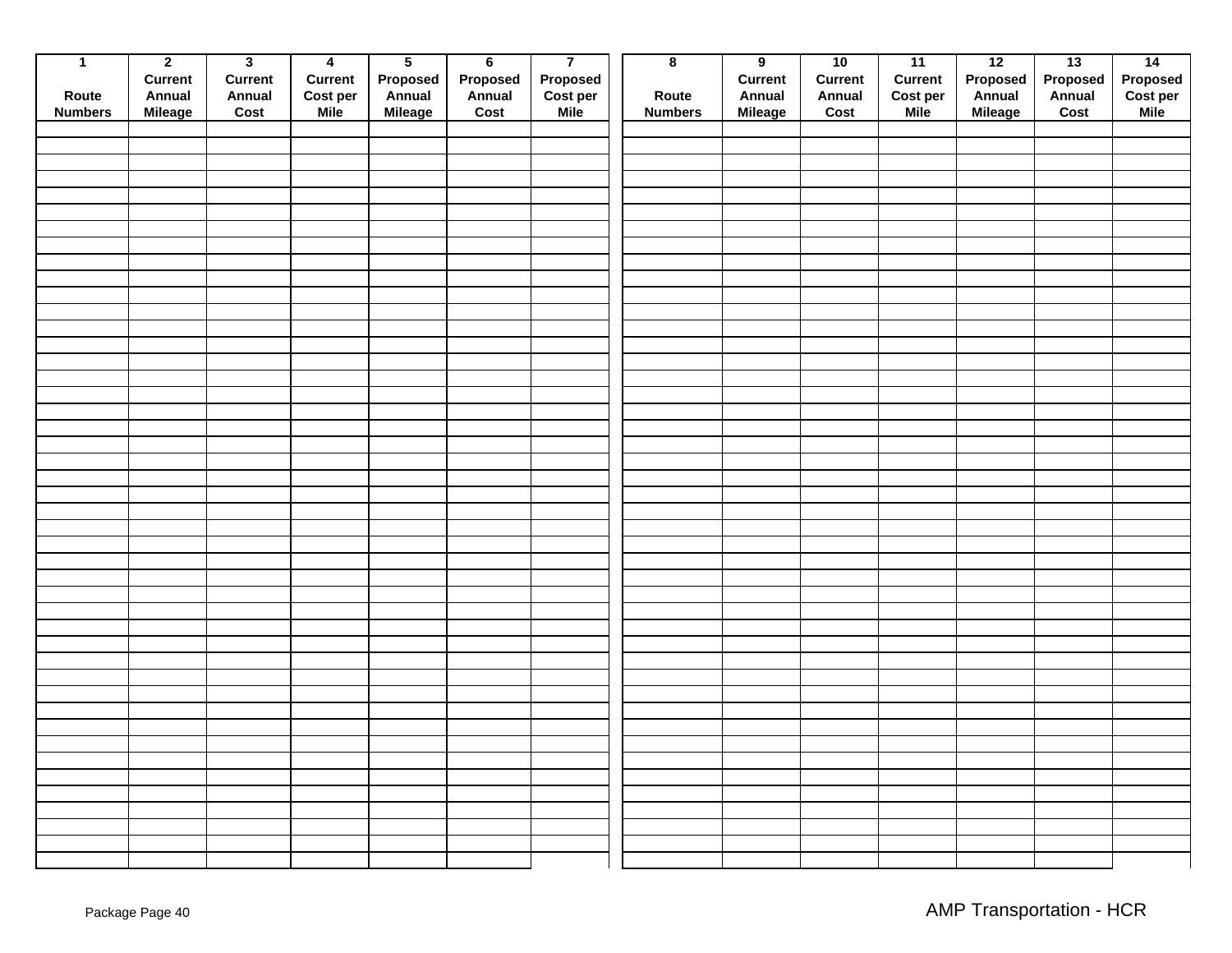|                                | $\mathbf{2}$      | 3                     | 4                           | 5                     | 6               | 7        | 8                   | 9                  | 10                      | 11                          | 12                   | 13       | 14              |
|--------------------------------|-------------------|-----------------------|-----------------------------|-----------------------|-----------------|----------|---------------------|--------------------|-------------------------|-----------------------------|----------------------|----------|-----------------|
|                                | <b>Current</b>    | <b>Current</b>        | <b>Current</b>              | Proposed              | Proposed        | Proposed |                     | <b>Current</b>     | <b>Current</b>          | <b>Current</b>              | <b>Proposed</b>      | Proposed | Proposed        |
| Route                          | Annual            | Annual                | Cost per                    | Annual                | Annual          | Cost per | Route               | Annual             | Annual                  | Cost per                    | Annual               | Annual   | Cost per        |
| <b>Numbers</b>                 | Milea <u>ge</u>   | Cost                  | Mile                        | Mileage               | Cost            | Mile     | <b>Numbers</b>      | <b>Mileage</b>     | Cost                    | Mile                        | Mileage              | Cost     | Mile            |
|                                |                   |                       |                             |                       |                 |          |                     |                    |                         |                             |                      |          |                 |
|                                |                   |                       |                             |                       |                 |          |                     |                    |                         |                             |                      |          |                 |
|                                |                   |                       |                             |                       |                 |          |                     |                    |                         |                             |                      |          |                 |
|                                |                   |                       |                             |                       |                 |          |                     |                    |                         |                             |                      |          |                 |
|                                |                   |                       |                             |                       |                 |          |                     |                    |                         |                             |                      |          |                 |
|                                |                   |                       |                             |                       |                 |          |                     |                    |                         |                             |                      |          |                 |
|                                |                   |                       |                             |                       |                 |          |                     |                    |                         |                             |                      |          |                 |
|                                |                   |                       |                             |                       |                 |          |                     |                    |                         |                             |                      |          |                 |
| Totals                         | 4,444,373         |                       |                             | 4,100,017             |                 |          | Totals              | 0                  |                         |                             | 0                    |          |                 |
| <b>Proposed</b><br><b>Trip</b> | Current<br>Losing | Moving<br>to Gain (-) | Other<br>Changes<br>$(+/-)$ | Trips from<br>Gaining | Proposed Result |          | <b>Proposed</b>     | Current<br>Gaining | Moving<br>to Lose $(-)$ | Other<br>Changes<br>$(+/-)$ | Trips from<br>Losing |          | Proposed Result |
| <b>Impacts</b>                 |                   |                       |                             |                       |                 |          | <b>Trip Impacts</b> |                    |                         |                             |                      |          |                 |

 **HCR Annual Savings (Losing Facility): \$238,608** 

**HCR Annual Savings (Gaining Facility):** \$0

**Total HCR Transportation Savings: \$238,608**

 <<== (This number is summed with Total from 'Trans-PVS' and carried forward to the *Executive Summary as Transportation Savings* )

rev 11/05/2008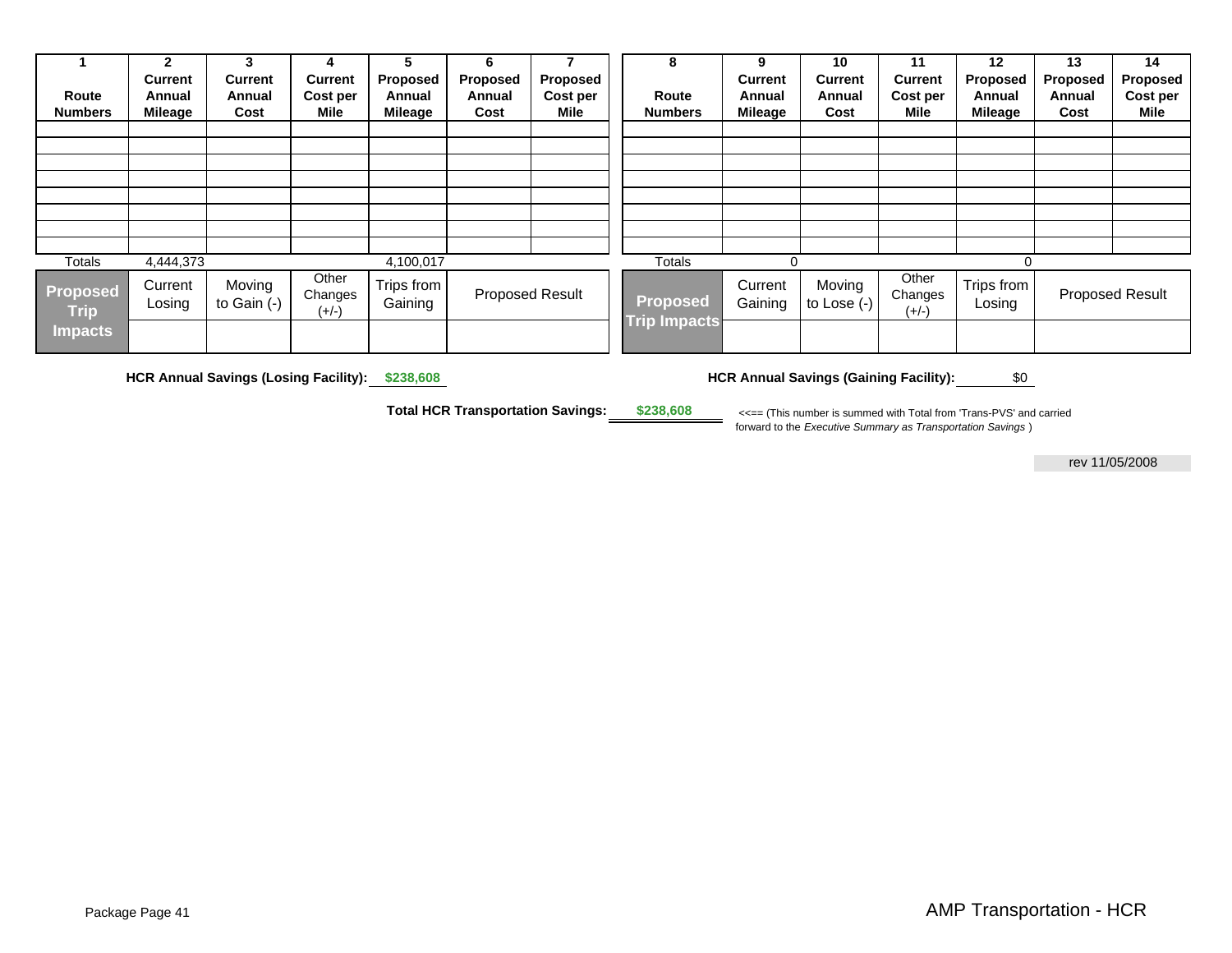#### **Distribution Changes**

Last Saved: February 19, 2012

**Losing Facility:** Mankato MN CSMPC

Type of Distribution to Consolidate Orig & Dest

#### (1)  $(2)$ DMM L011 **From: X** DMM L201 Action Code\* Column A - 3-Digit ZIP Code Prefix Group DMM L601 DMM L602 **X** DMM L005 **DMM L603 To:** DMM L604 Action Code\* Column A - 3-Digit ZIP Code Prefix Group DMM L605 DMM L606 **X** DMM L607 DMM L801  $(3)$ **Action** code<sup>\*</sup> ction eho: ction ode ction Code\* \*Action Codes: **A**=add **D**=delete **CF**-change from **CT**=change to Important Note: Section 2 & 3 illustrate possible changes to DMM labeling lists. Section 2 relates to consolidation of Destination<br>Operations. Section 3 pertains to Originating Operations. The Area Distribution Network gr DMM changes after AMP approval. Column A - Entry ZIP Codes Column B - 3-Digit ZIP Code Destinations Column C - Label to Column C - Label to Column C - Label to Column A - Entry ZIP Codes Column B - 3-Digit ZIP Code Destinations Column C - Label to Column C - Label to Column C - Label to DMM L009 DMM L010 DMM L006 DMM L007 DMM L008 DMM L003 DMM L004 DMM L001 DMM L002 **Indicate each DMM labeling list affected by placing an "X" to the left of the list. If revisions to DMM L005 or DMM L201 are needed, indicate proposed DMM label change below. DMM Labeling List L005 - 3-Digit ZIP Code Prefix Groups - SCF Sortation** Column B - Label to  $\mathbf{A}$ **D**=delete **CF**-change from **CT**=change to Column B - Label to **DMM Labeling List L201 - Periodicals Origin Split** Column A - Entry ZIP Codes Column B - 3-Digit ZIP Code Destinations Column C - Label to Column C - Label to Column C - Label to olumn A - Entry ZIP Codes Column B - 3-Digit ZIP Code Destinations Column C - Label to Column C - Label to Column C - Label to

(4) **Count % Count % Count % Count %** Sep'11 Losing Facility | 560 | Mankato | 181 | 21 | 12% | 52 | 29% | 0 | 0% | 160 | 88% | 0 Oct'11 560 210 31 15% 84 40% 0 0% 179 85% 1 Sep'11 | Gaining Facility | 553 | Minneapolis | 306 | 61 | 20% | 52 | 17% | 0 | 0% | 244 | 80% | 9 Oct'11 | Gaining Facility | 553 | Minneapolis | 317 | 67 | 21% | 54 | 17% | 0 | 0% | 250 | 79% | 11 **Drop Shipments for Destination Entry Discounts - FAST Appointment Summary Report**<br> **BASS LETTER LIGER LETTER Month Losing/Gaining NASS Facility Name Schd Appts Unschd Count Losing Facility** 560 Mankato **Losing Facility** 560 Mankato **No-Show Late Arrival Open Closed**<br> **Arrival Count 1 % Count 1 % Count 1** Gaining Facility | 553 | Minneapolis Gaining Facility | 553 | Minneapolis

(5) **Notes**

rev 5/14/2009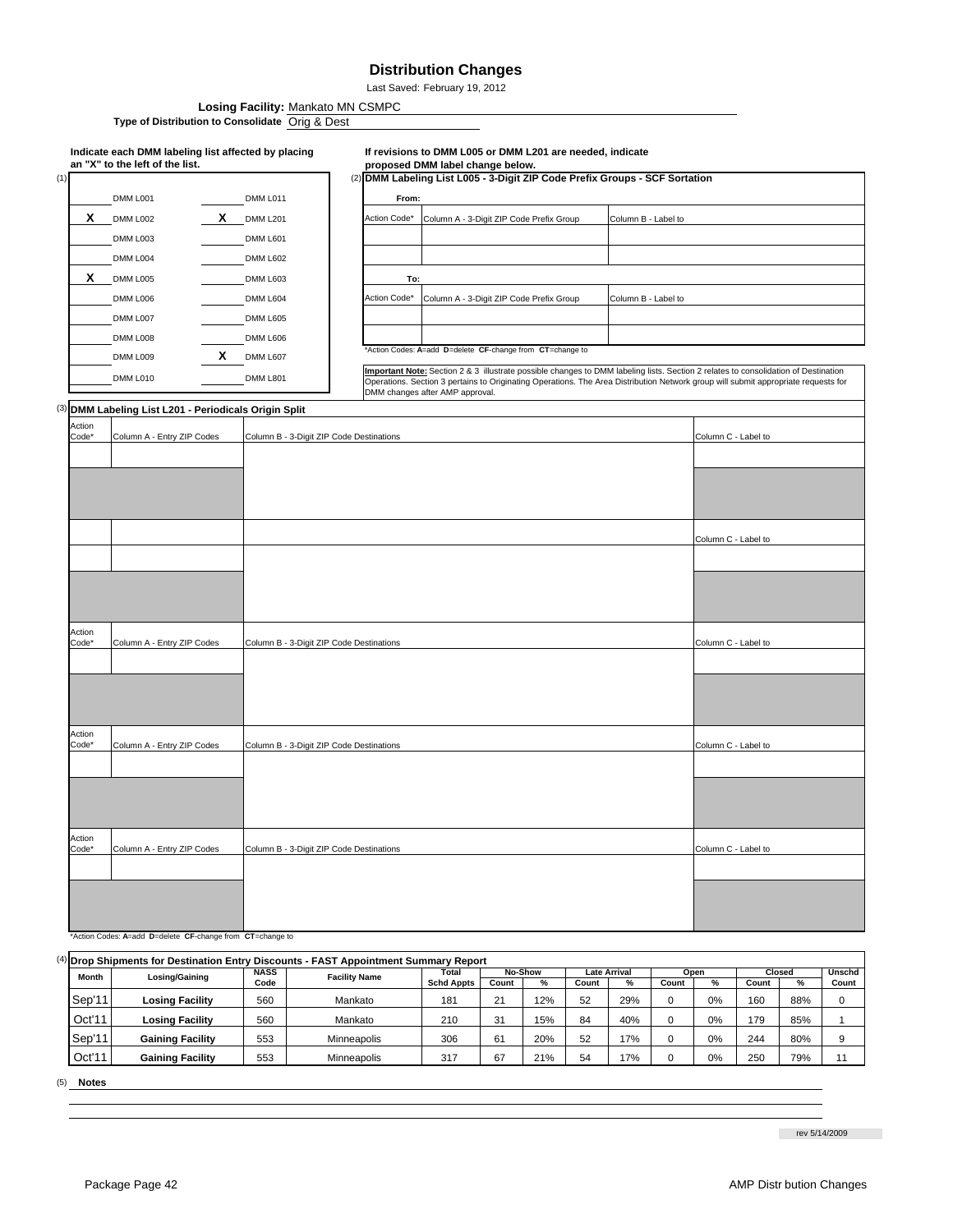### **MPE Inventory**

Last Saved: February 19, 2012

**Losing Facility: Mankato MN CSMPC** 

Gaining Facility: Minneapolis MN P&DC

01/12/12 **Data Extraction Date:**

|                                 | (1)                             | (2)                       | (3)               |                                 | (4)                             | (5)                       | (6)               | (7)                        | (8)                               |
|---------------------------------|---------------------------------|---------------------------|-------------------|---------------------------------|---------------------------------|---------------------------|-------------------|----------------------------|-----------------------------------|
| <b>Equipment</b><br><b>Type</b> | <b>Current</b><br><b>Number</b> | Proposed<br><b>Number</b> | <b>Difference</b> | <b>Equipment</b><br><b>Type</b> | <b>Current</b><br><b>Number</b> | Proposed<br><b>Number</b> | <b>Difference</b> | <b>Equipment</b><br>Change | <b>Relocation</b><br><b>Costs</b> |
| <b>AFCS</b>                     | $\overline{2}$                  | $\circ$                   | (2)               | <b>AFCS</b>                     | $\overline{7}$                  | 9                         | $\overline{2}$    | 0                          | \$30,000                          |
| AFCS200                         | $\circ$                         | 0                         | $\mathbf 0$       | AFCS200                         |                                 | $\bigcirc$                | 0                 | $\mathbf 0$                |                                   |
| AFSM - ALL                      | $\overline{1}$                  | $\circ$                   | (1)               | AFSM - ALL                      | 4                               | $\overline{4}$            | $\mathbf 0$       | (1)                        |                                   |
| <b>APPS</b>                     | $\circ$                         | 0                         | $\mathbf 0$       | <b>APPS</b>                     |                                 | $\circ$                   | $\mathbf 0$       | $\mathbf 0$                |                                   |
| <b>CIOSS</b>                    | $\circ$                         | $\Omega$                  | $\mathbf 0$       | <b>CIOSS</b>                    | $\overline{2}$                  | 2                         | $\mathbf 0$       | 0                          |                                   |
| <b>CSBCS</b>                    | $\circ$                         | $\circ$                   | $\Omega$          | <b>CSBCS</b>                    |                                 | $\bigcap$                 | $\Omega$          | $\mathbf{0}$               |                                   |
| <b>DBCS</b>                     | $\mathbf{1}$                    | 0                         | (1)               | <b>DBCS</b>                     | 44                              | 29                        | (15)              | (16)                       |                                   |
| DBCS-OSS                        | 3                               | $\bigcap$                 | (3)               | <b>DBCS-OSS</b>                 |                                 |                           |                   | #VALUE!                    |                                   |
| <b>DIOSS</b>                    | $\overline{2}$                  | $\Omega$                  | (2)               | <b>DIOSS</b>                    | 10                              | 13                        | 3                 |                            | \$8,392                           |
| <b>FSS</b>                      | 0                               | $\Omega$                  | $\Omega$          | <b>FSS</b>                      |                                 | $\Omega$                  | $\mathbf 0$       | 0                          |                                   |
| <b>SPBS</b>                     | 0                               | 0                         | $\mathbf 0$       | <b>SPBS</b>                     | $\overline{1}$                  | 1                         | $\mathbf 0$       | 0                          |                                   |
| <b>UFSM</b>                     | 0                               | $\bigcap$                 | $\mathbf 0$       | <b>UFSM</b>                     |                                 | $\bigcirc$                | $\mathbf 0$       | 0                          |                                   |
| FC / MICRO MARK                 | $\circ$                         | $\circ$                   | $\Omega$          | FC / MICRO MARK                 |                                 | $\bigcirc$                | $\mathbf 0$       | $\mathbf 0$                |                                   |
| <b>ROBOT GANTRY</b>             | $\circ$                         | $\Omega$                  | $\Omega$          | <b>ROBOT GANTRY</b>             |                                 | $\Omega$                  | $\mathbf 0$       | 0                          |                                   |
| HSTS / HSUS                     | $\circ$                         | 0                         | $\mathbf 0$       | HSTS / HSUS                     |                                 | $\circ$                   | $\mathbf 0$       | $\mathbf 0$                |                                   |
| LCTS / LCUS                     | $\mathbf{1}$                    | $\circ$                   | (1)               | LCTS / LCUS                     | 1                               | 1                         | $\mathbf 0$       | (1)                        |                                   |
| <b>LIPS</b>                     | $\mathbf{1}$                    | 0                         | (1)               | <b>LIPS</b>                     |                                 | $\circ$                   | $\mathbf 0$       | (1)                        |                                   |
| MPBCS-OSS                       | $\circ$                         | $\Omega$                  | $\mathbf 0$       | MPBCS-OSS                       |                                 | $\Omega$                  | $\mathbf 0$       | 0                          |                                   |
| <b>TABBER</b>                   | $\circ$                         | $\circ$                   | $\Omega$          | <b>TABBER</b>                   | $\overline{\mathbf{1}}$         | 1                         | $\mathbf 0$       | $\mathbf 0$                |                                   |
| <b>PIV</b>                      | $\overline{4}$                  | $\overline{4}$            | $\mathbf 0$       | <b>PIV</b>                      | 95                              | 95                        | $\mathbf 0$       | $\mathbf 0$                |                                   |
| <b>LCREM</b>                    | $\circ$                         | $\Omega$                  | $\mathbf 0$       | <b>LCREM</b>                    | 1                               | 1                         | $\mathbf 0$       | 0                          |                                   |

**Mail Processing Equipment Relocation Costs from Losing to Gaining Facility:** \$38,392

(This number is carried forward to *Space Evaluation and Other Costs* )

**(9) Notes:** 11/16/11-cv MPE Inventories were adjusted per email from Greg Zierhut

01-12-12 - TRK-MPE Inventories were adjusted based on HQ approved equipment sets. Note: APPS at NDC

Relocation costs for the other 2 DBCSs are in the St Cloud study.

rev 03/04/2008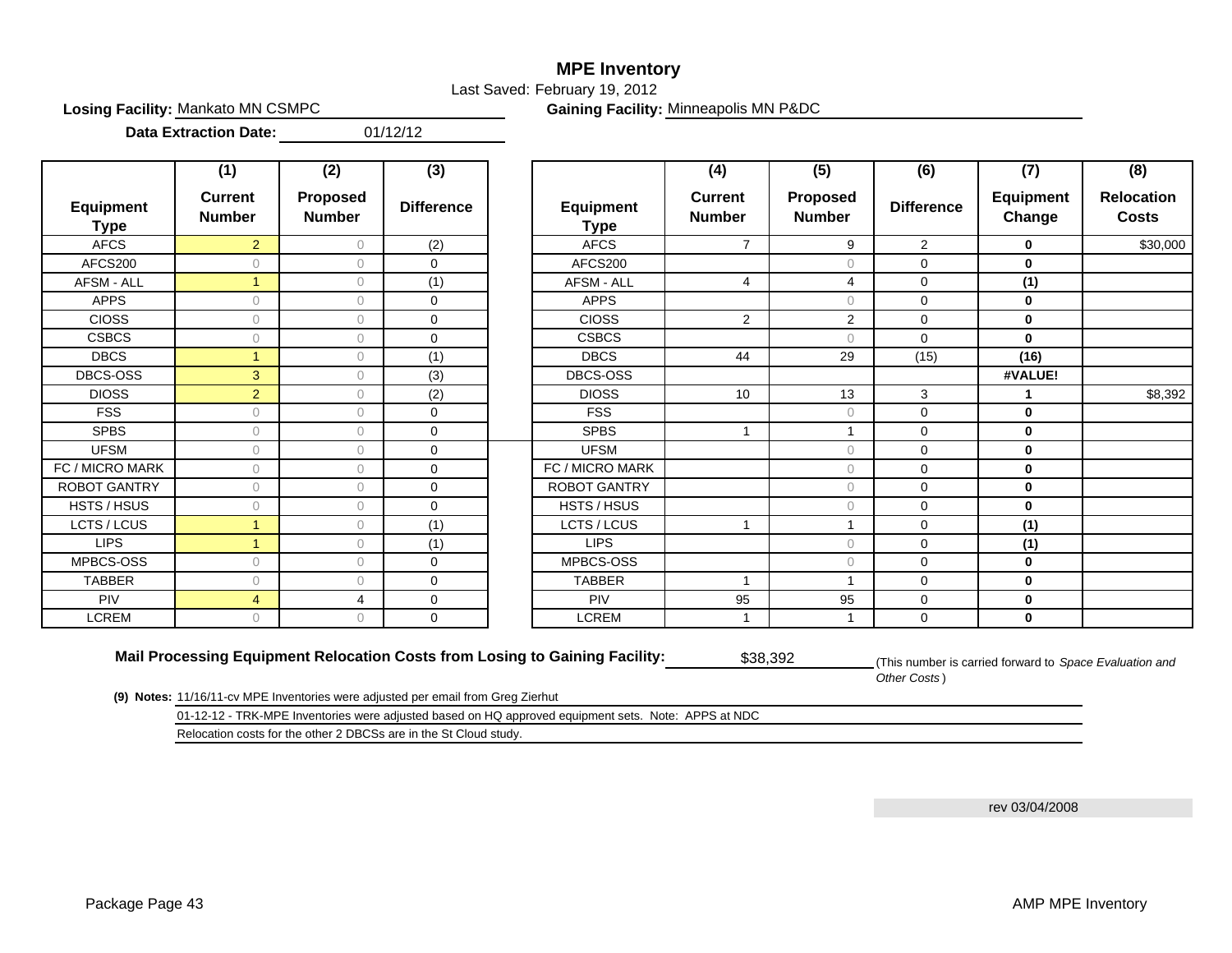#### **Customer Service Issues**

Last Saved: February 19, 2012

**Losing Facility:** Mankato MN CSMPC

**560015-Digit ZIP Code:**

**10/18/11 Data Extraction Date:**

|                                   | 3-Digit ZIP Code: 560 |                | 3-Digit ZIP Code: 561 |      | 3-Digit ZIP Code: |                | 3-Digit ZIP Code: |      |
|-----------------------------------|-----------------------|----------------|-----------------------|------|-------------------|----------------|-------------------|------|
|                                   |                       | <b>Current</b> | <b>Current</b>        |      |                   | <b>Current</b> | <b>Current</b>    |      |
| 1. Collection Points              | Sat.<br>Mon. - Fri.   |                | Mon. - Fri.           | Sat. | Mon. - Fri.       | Sat.           | Mon. - Fri.       | Sat. |
| Number picked up before 1 p.m.    |                       | 43             |                       | 54   |                   |                |                   |      |
| Number picked up between 1-5 p.m. | 196                   | 137            | 136                   | 72   |                   |                |                   |      |
| Number picked up after 5 p.m.     | 42                    | 36             | 14                    | 26   |                   |                |                   |      |
| Total Number of Collection Points | 216<br>244            |                | 155                   | 152  |                   |                |                   |      |

**2. How many collection boxes are designated for "local delivery"?** 0

**3. How many "local delivery" boxes will be removed as a result of AMP?** 0

**4. Delivery Performance Report** 

% Carriers returning before 5 p.

| Quarter/FY | Percent |
|------------|---------|
| QTR 3 FY11 | 79.10%  |
| QTR 2 FY11 | 74.10%  |
| QTR 1 FY11 | 73.10%  |
| QTR 4 FY10 | 81.80%  |
|            |         |

**5. 6. Retail Unit Inside Losing Facility (Window Service Times)**

|           |       | Current | Proposed |       |           | Current |        | Proposed |        |
|-----------|-------|---------|----------|-------|-----------|---------|--------|----------|--------|
|           | Start | End     | Start    | End   |           | Start   | End    | Start    | End    |
| Monday    | 8:30  | 17:00   | 8:30     | 17:00 | Monday    | 8:00    | 17:00  | 8:00     | 17:00  |
| Tuesday   | 8:30  | 17:00   | 8:30     | 17:00 | Tuesday   | 8:00    | 17:00  | 8:00     | 17:00  |
| Wednesday | 8:30  | 17:00   | 8:30     | 17:00 | Wednesday | 8:00    | 17:00  | 8:00     | 17:00  |
| Thursday  | 8:30  | 17:00   | 8:30     | 17:00 | Thursday  | 8:00    | 17:00  | 8:00     | 17:00  |
| Friday    | 8:30  | 17:00   | 8:30     | 17:00 | Fridav    | 8:00    | 17:00  | 8:00     | 17:00  |
| Saturday  | 9:00  | 12:00   | 9:00     | 12:00 | Saturday  | Closed  | Closed | Closed   | Closed |

**Business (Bulk) Mail Acceptance Hours** 

| Current |       | Proposed |       |           | Current |        | Proposed |        |
|---------|-------|----------|-------|-----------|---------|--------|----------|--------|
| Start   | End   | Start    | End   |           | Start   | End    | Start    | End    |
| 8:30    | 17:00 | 8:30     | 17:00 | Monday    | 8:00    | 17:00  | 8:00     | 17:00  |
| 8:30    | 17:00 | 8:30     | 17:00 | Tuesday   | 8:00    | 17:00  | 8:00     | 17:00  |
| 8:30    | 17:00 | 8:30     | 17:00 | Wednesday | 8:00    | 17:00  | 8:00     | 17:00  |
| 8:30    | 17:00 | 8:30     | 17:00 | Thursday  | 8:00    | 17:00  | 8:00     | 17:00  |
| 8:30    | 17:00 | 8:30     | 17:00 | Friday    | 8:00    | 17:00  | 8:00     | 17:00  |
| 9:00    | 12:00 | 9:00     | 12:00 | Saturday  | Closed  | Closed | Closed   | Closed |

**7. Can customers obtain a local postmark in accordance with applicable policies in the** *Postal Operations Manual***?**

**8. Notes:**To make CET at Minneapolis, it is necessary for remote offices final dispatch to occur prior to office closing at the offices noted in the narrative:

**Gaining Facility:** Minneapolis MN P&DC

**9. What postmark will be printed on collection mail?**

**Line 1 Minneapolis MN 554**

**Line 2**

rev 6/18/2008

**Y**